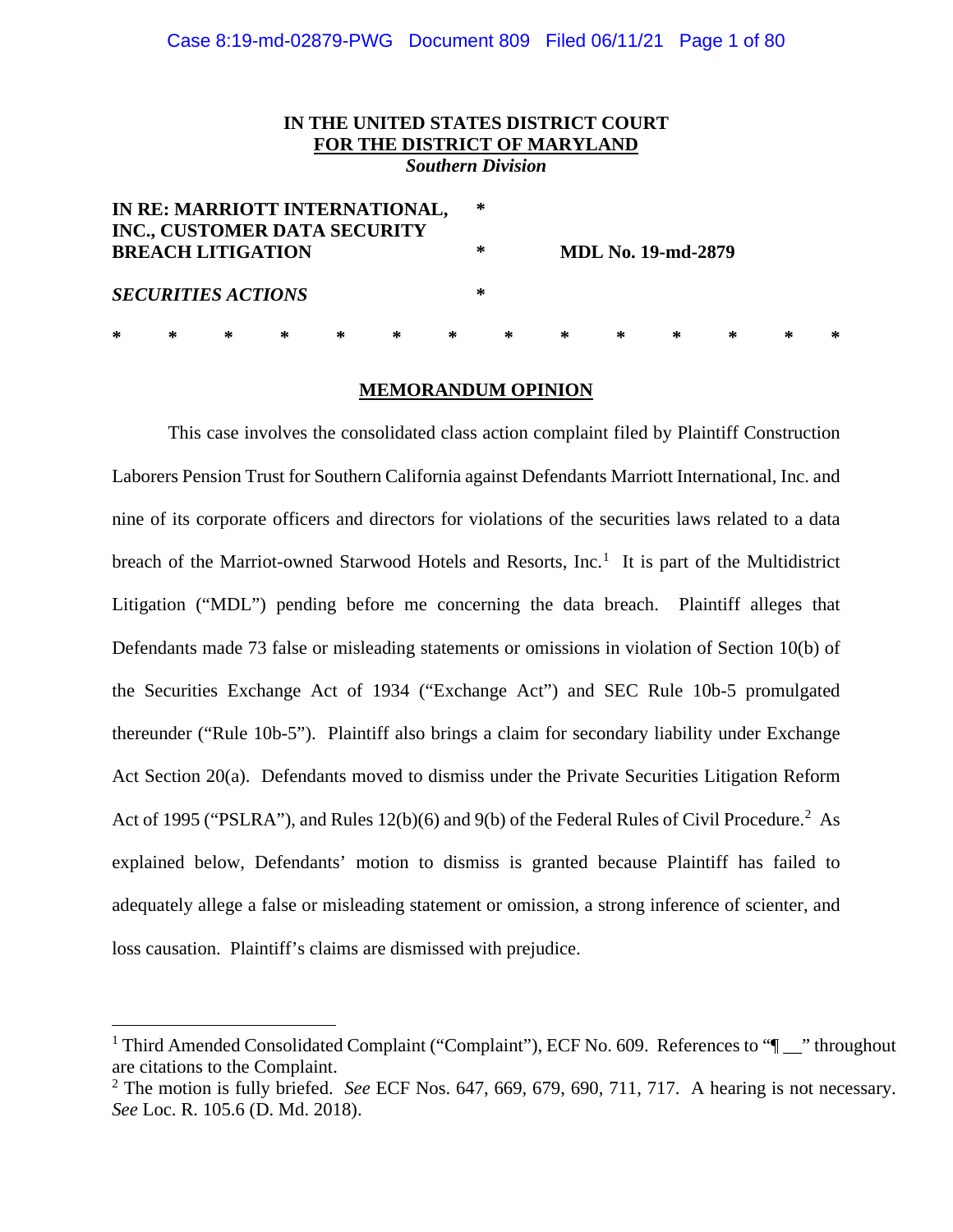#### **BACKGROUND**

Plaintiff Construction Laborers Pension Trust for Southern California is a multi-employer pension plan that alleges it acquired thousands of shares of Marriott's securities and incurred substantial losses caused by allegedly false and misleading statements and omissions related to the data breach. ¶ 49. Plaintiff brings claims on behalf of itself and all persons and entities who purchased or otherwise acquired Marriott's publicly traded securities from November 16, 2015 to November 29, 2018 (the "Class Period") and who were damaged as a result of the allegedly false and misleading statements and omissions related to the data breach. ¶ 1.

Plaintiff names as defendants Marriott, along with nine of its corporate officers and board members (collectively, the "Individual Defendants"). Marriott is a worldwide operator, franchisor, and licensor of hotel, residential, and timeshare properties that is incorporated in Delaware and headquartered in Bethesda, Maryland. ¶ 50. Four of the Individual Defendants are Marriott corporate officers: Mr. Arne Sorenson, Marriott's Chief Executive Officer since 2012 and a board member since 2011 until his recent death in 2021; Ms. Kathleen Oberg, Marriott's Chief Financial Officer since 2016; Mr. Bao Giang Val Bauduin, Marriott's Chief Accounting Officer since 2014; and Mr. Bruce Hoffmeister, Marriott's Chief Information Officer since 2011, though Defendants state that he has recently retired. ¶¶ 51–54. The five remaining Individual Defendants are current or former members of Marriott's Board of Directors and Audit Committee. At the start of the Class Period, the Audit Committee had three members: Defendants Ms. Mary Bush, Mr. Frederick Henderson, and Mr. Lawrence Kellner. ¶ 55. On September 23, 2016, the Audit Committee expanded to four members: Defendants Ms. Mary Bush, Mr. Frederick Henderson, Mr. George Muñoz, and Mr. Aylwin Lewis. *Id.*

Plaintiff's allegations are centered on Marriott's acquisition of Starwood Hotels and Resorts Worldwide a subsequently identified breach of Starwood's guest reservations database.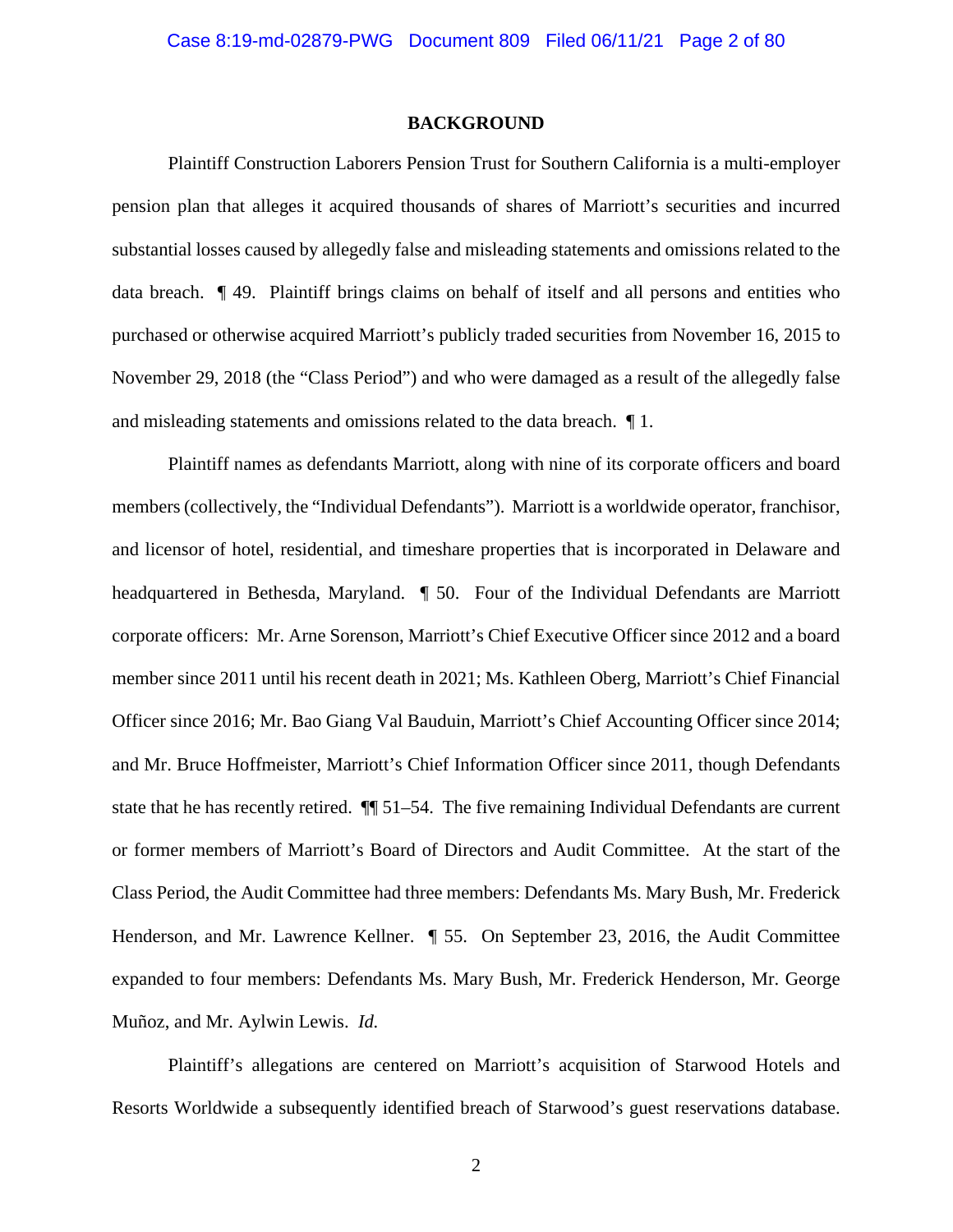## Case 8:19-md-02879-PWG Document 809 Filed 06/11/21 Page 3 of 80

On November 16, 2015, Marriott announced that it would acquire Starwood. ¶ 122. Before the merger closed, Marriott conducted due diligence on Starwood, including on its IT systems. ¶ 136. Marriott continually updated investors on the progress of the Starwood merger in its SEC filings and other public statements. These statements form the basis of Plaintiff's claims and are discussed in detail below. The merger closed on September 23, 2016, at which point Marriott subsumed Starwood's assets, liabilities, and operations. ¶ 50.

On September 7, 2018, IBM Guardium, a security tool used by Marriott, generated an alert that an unknown user had run a query in the Starwood guest reservation database. ¶ 32. Accenture, a third-party IT contractor that was tasked with running the Starwood guest reservation database, alerted Marriott the following day. *Id.* Marriott brought in third-party investigator Crowdstrike two days later. *Id.* On September 17, 2018, Crowdstrike found malware that could be used to access or monitor a computer. ¶ 256. Mr. Sorenson informed the Board the next day. *Id.* The investigation continued and on November 13, 2018, Crowdstrike discovered that two encrypted filed had been deleted. ¶ 259. On November 19, 2018, Crowdstrike discovered that the files contained customers' personal information. *Id.* On that day, Marriott began preparing to notify affected guests, and on November 30, 2018, Marriott publicly announced the data breach. *Id.*; ¶ 262.

Following the announcement of the data breach, Marriott contracted Verizon to conduct a forensic investigation of the incident. ¶ 331. Verizon conducted the investigation and authored a report on its findings, known as the Payment Card Industry Forensic Investigator ("PFI") Report. The PFI Report found that Starwood's systems were compromised for a period of more than four years, starting as early as July 28, 2014. ¶ 331. Therefore, the data breach was occurring for approximately two years before and after Marriott's acquisition of Starwood. The PFI Report's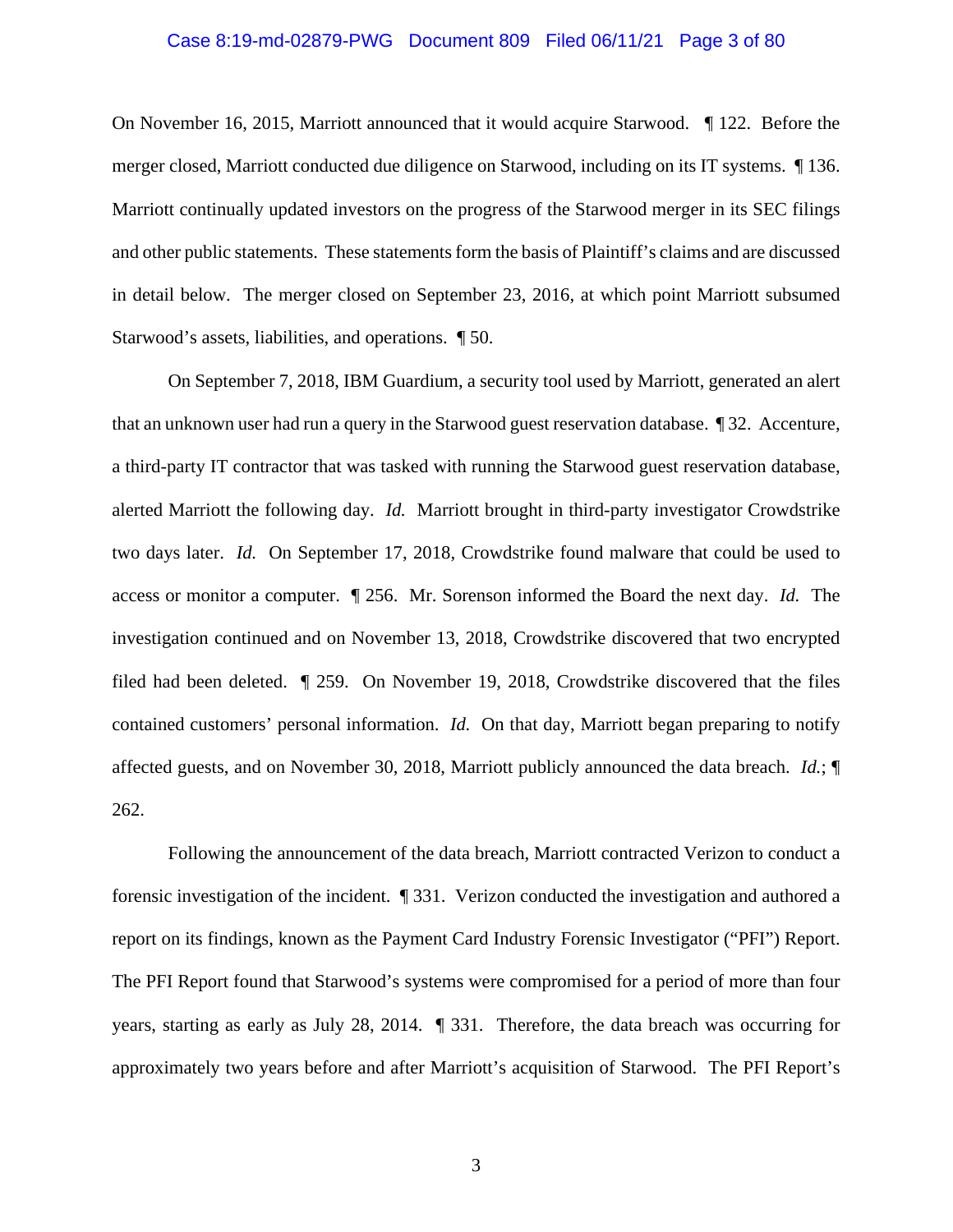# Case 8:19-md-02879-PWG Document 809 Filed 06/11/21 Page 4 of 80

findings include that Starwood's system (1) allowed for insecure remote access; (2) lacked or had insufficient access/query and firewall logging; (3) lacked monitoring and logging of remote access; and (4) Starwood inadvertently stored payment account numbers on systems and in databases that were not designated for the storage of payment account numbers. ¶ 335. The data breach compromised the personal information of more than 380 million people, including name, payment card data, passport information, traveling companions, and home address. ¶ 618. The scope of the breach gives it the inauspicious designation of the second largest data breach in history. *Id.*

On December 1, 2018, the day after the data breach was announced, a litigant filed the first securities class action lawsuit against Marriott. *See McGrath v. Marriott Int'l, Inc.*, No. 18-6845 (E.D.N.Y. Dec. 1, 2018). The Judicial Panel on Multidistrict Litigation transferred that lawsuit to this Court. ECF No. 1. I consolidated the securities class actions and appointed Construction Laborers Pension Trust for Southern California and its counsel as lead plaintiff and counsel. *See* ECF No. 238. Now on its third amended consolidated complaint, Plaintiff alleges two counts. The first count is brought under Section 10(b) of the Exchange Act and Rule 10b-5 for alleged false and misleading statements and omissions. ¶¶ 656–63. The second count is for secondary liability for control persons under Section 20(a) of the Exchange Act. ¶¶ 664–72. Pending is Defendants' motion to dismiss under the PSLRA and Rules 12(b)(6) and 9(b) of the Federal Rules of Civil Procedure. ECF No. 647.

#### **STANDARD OF REVIEW**

Federal Rule of Civil Procedure 12(b)(6) provides for the dismissal of a complaint for "failure to state a claim upon which relief can be granted." This rule's purpose "is to test the sufficiency of a complaint and not to resolve contests surrounding the facts, the merits of a claim, or the applicability of defenses." *Presley v. City of Charlottesville*, 464 F.3d 480, 483 (4th Cir.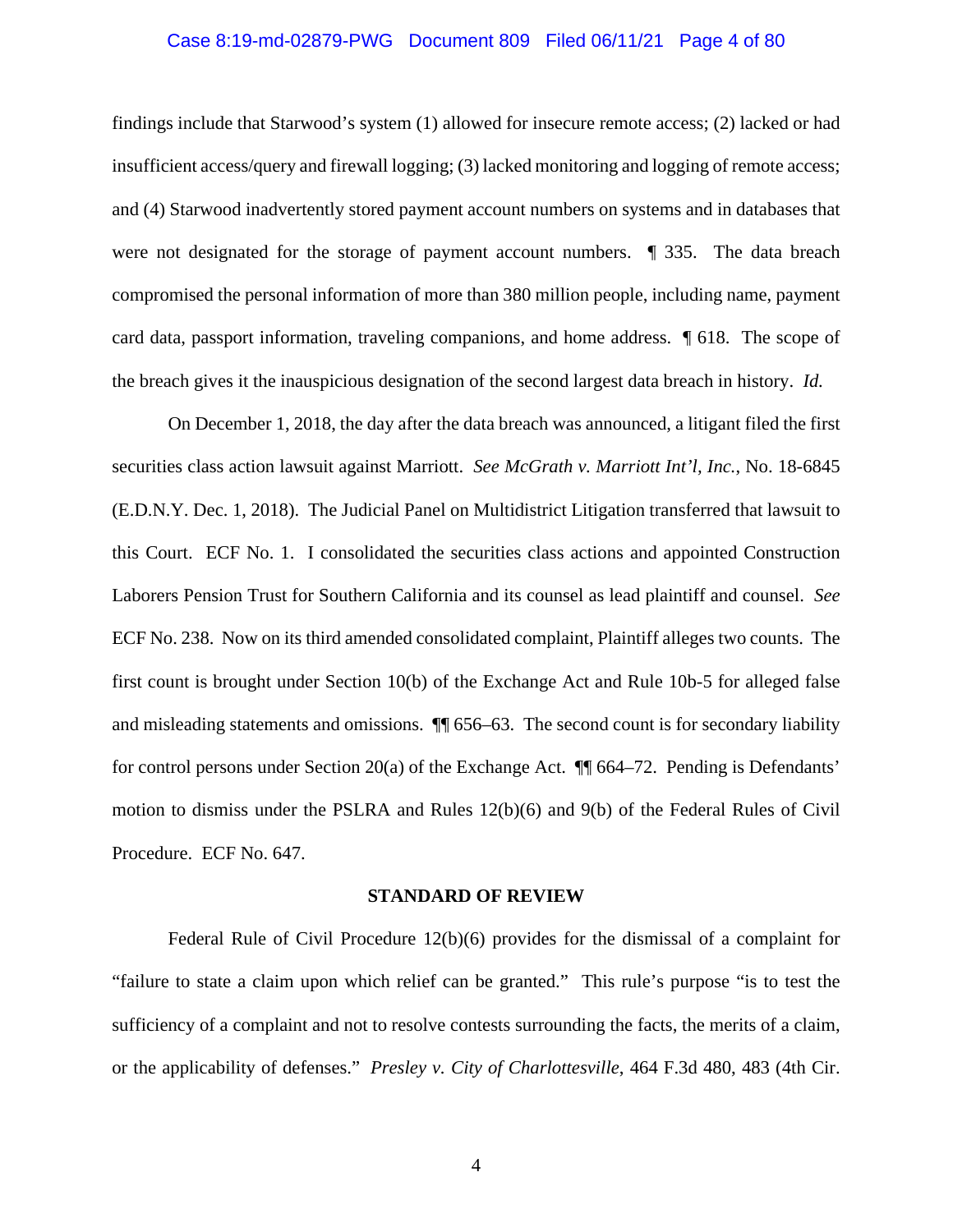### Case 8:19-md-02879-PWG Document 809 Filed 06/11/21 Page 5 of 80

2006). A complaint must contain "a short and plain statement of the claim showing that the pleader is entitled to relief." Fed. R. Civ. P. 8(a)(2). Specifically, plaintiff must establish "facial plausibility" by pleading "factual content that allows the court to draw the reasonable inference that the defendant is liable for the misconduct alleged." *Ashcroft v. Iqbal*, 556 U.S. 662, 678 (2009). But "[t]hreadbare recitals of the elements of a cause of action, supported by mere conclusory statements, do not suffice." *Id.* Well-pleaded facts as alleged in the complaint are accepted as true. *See Aziz v. Alcolac*, 658 F.3d 388, 390 (4th Cir. 2011). Factual allegations must be construed "in the light most favorable to [the] plaintiff." *Adcock v. Freightliner LLC*, 550 F.3d 369, 374 (4th Cir. 2008) (quoting *Battlefield Builders, Inc. v. Swango*, 743 F.2d 1060, 1062 (4th Cir. 1984)).

Where, as here, the allegations in a complaint sound in fraud, the plaintiff also must satisfy the heightened pleading requirements of Federal Rule of Civil Procedure 9(b) by "stat[ing] with particularity the circumstances constituting fraud." This requires that the plaintiff allege "the time, place, and contents of the false representations, as well as the identity of the person making the misrepresentation and what he obtained thereby." *Harrison v. Westinghouse Savannah River Co.*, 176 F.3d 776, 784 (4th Cir. 1999) (internal quotation marks omitted).

Because Plaintiff alleges securities fraud under Exchange Act Section 10(b) and SEC Rule 10b-5, he must also face the higher burden imposed by Congress in the PSLRA, 15 U.S.C. § 78u-4. For each alleged material misrepresentation or omission, "the complaint shall specify each statement alleged to have been misleading, the reason or reasons why the statement is misleading, and, if an allegation regarding the statement or omission is made on information and belief, the complaint shall state with particularity all facts on which that belief is formed." 15 U.S.C. § 78u- $4(b)(1)$ . In addition, for each alleged misrepresentation or omission, the complaint must "state"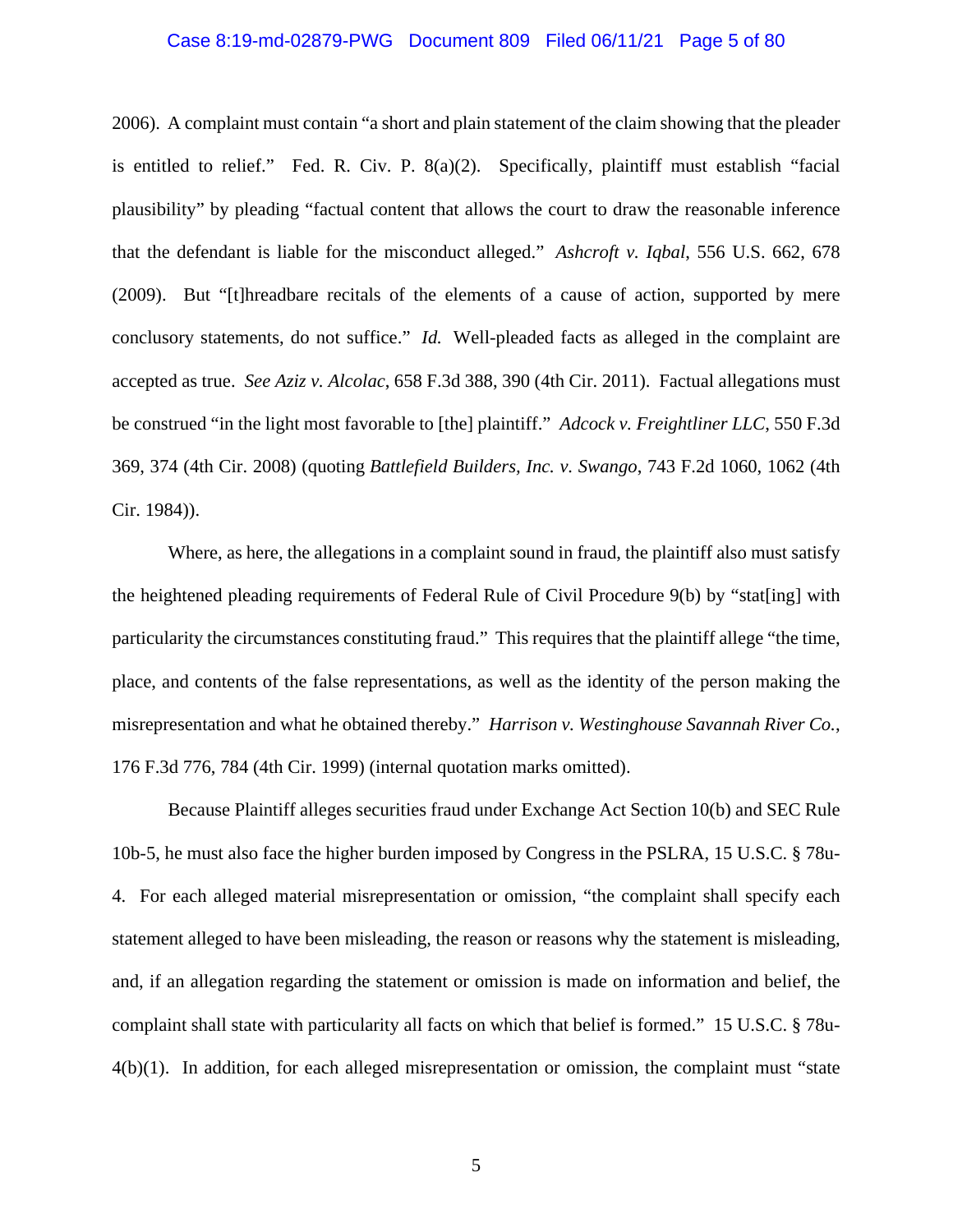with particularity facts giving rise to a strong inference that the defendant acted with the required state of mind." 15 U.S.C. § 78u-4(b)(2). If a complaint fails to meet these requirements, it must be dismissed. 15 U.S.C. § 78u-4(b)(3)(A).

# **DISCUSSION**

# **I. Securities Fraud Under Exchange Act 10(b) and SEC Rule 10b-5**

In Count I, Plaintiff alleges a violation of Section 10(b) of the Exchange Act and Rule 10b-

5. ¶¶ 656–63. "The purpose of the Exchange Act and its accompanying regulations is to ensure that companies disclose the information necessary for investors to make informed investment decisions." *Yates v. Mun. Mortg. & Equity, LLC*, 744 F.3d 874, 884 (4th Cir. 2014). Section 10(b) of the Exchange Act prohibits the use of "any manipulative or deceptive device or contrivance" in connection with the sale of a security in violation of SEC rules. 15 U.S.C. § 78j(b). Rule 10b–5 makes it unlawful, in connection with the sale of a security:

(a) To employ any device, scheme, or artifice to defraud, (b) To make any untrue statement of a material fact or to omit to state a material fact necessary in order to make the statements made, in the light of the circumstances under which they were made, not misleading, or (c) To engage in any act, practice, or course of business which operates or would operate as a fraud or deceit upon any person.

17 C.F.R. § 240.10b–5. This Rule grants purchasers of a security an implied right of action to bring a claim for violations of Section 10(b) of the Exchange Act. *See Stoneridge Inv. Partners v. Scientific–Atlanta, Inc.*, 552 U.S. 148, 157 (2008); *Yates v. Mun. Mortg. & Equity, LLC*, 744 F.3d at 884.

To prevail in a § 10(b) action, a private plaintiff must prove six elements: "(1) a material misrepresentation or omission by the defendant; (2) scienter; (3) a connection between the misrepresentation or omission and the purchase or sale of a security; (4) reliance upon the misrepresentation or omission; (5) economic loss; and (6) loss causation." *Stoneridge Inv.*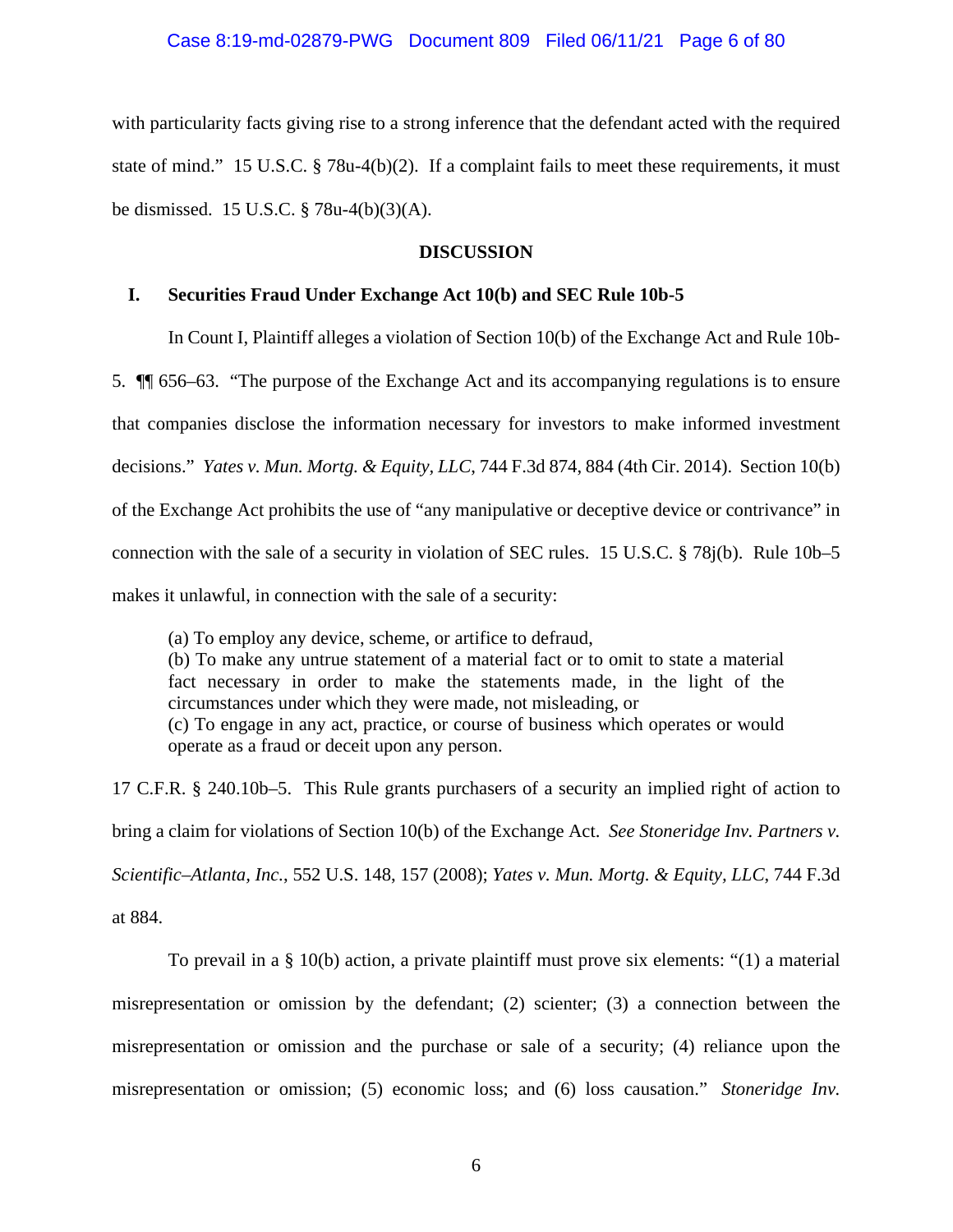#### Case 8:19-md-02879-PWG Document 809 Filed 06/11/21 Page 7 of 80

*Partners v. Scientific–Atlanta, Inc.*, 552 U.S. at 157; *see also Yates v. Mun. Mortg. & Equity, LLC*, 744 F.3d at 884. Defendants argue that Plaintiff fails to adequately allege a material misrepresentation or omission, scienter, and loss causation. Defendants also argue that there is no connection between Marriott's privacy statements and the purchase and sale of a security.

# **a. Material Misrepresentations and Omissions**

Plaintiff alleges that 73 statements made by Defendants during the class period were material misrepresentations or omissions. To be actionable, the challenged statements must meet three requirements. First, the alleged misrepresentation or omission must be "a *factual* statement or omission—that is, one that is demonstrable as being true or false." *Longman v. Food Lion, Inc.*, 197 F.3d 675, 682 (4th Cir. 1999) (citing *Virginia Bankshares, Inc. v. Sandberg*, 501 U.S. 1083, 1091–96 (1991)). Second, the statement itself must be false or the omission must render the statement misleading. *Id.*; 17 C.F.R. § 240.10b–5. Finally, the misrepresentation or omission must be material. *Id.* "Materiality is an objective concept, 'involving the significance of an omitted or misrepresented fact to a reasonable investor.'" *Id.* at 682–83 (quoting *Gasner v. Bd. of Sup'rs of the Cty. of Dinwiddie, Va.*, 103 F.3d 351, 356 (4th Cir. 1996)). A statement or omission of fact is material "if there is a substantial likelihood that a reasonable purchaser or seller of a security (1) would consider the fact important in deciding whether to buy or sell the security or (2) would have viewed the total mix of information made available to be significantly altered by disclosure of the fact." *Id.* at 683 (citing *Basic Inc. v. Levinson*, 485 U.S. 224, 231–32 (1988); *TSC Indus., Inc. v. Northway, Inc.*, 426 U.S. 438, 448–49 (1976); *Gasner*, 103 F.3d at 356)).

Section 10(b) and Rule 10b-5 "do not create an affirmative duty to disclose any and all material information." *Matrixx Initiatives, Inc. v. Siracusano*, 563 U.S. 27, 44 (2011). Instead, "[d] isclosure is required under these provisions only when necessary 'to make ... statements made,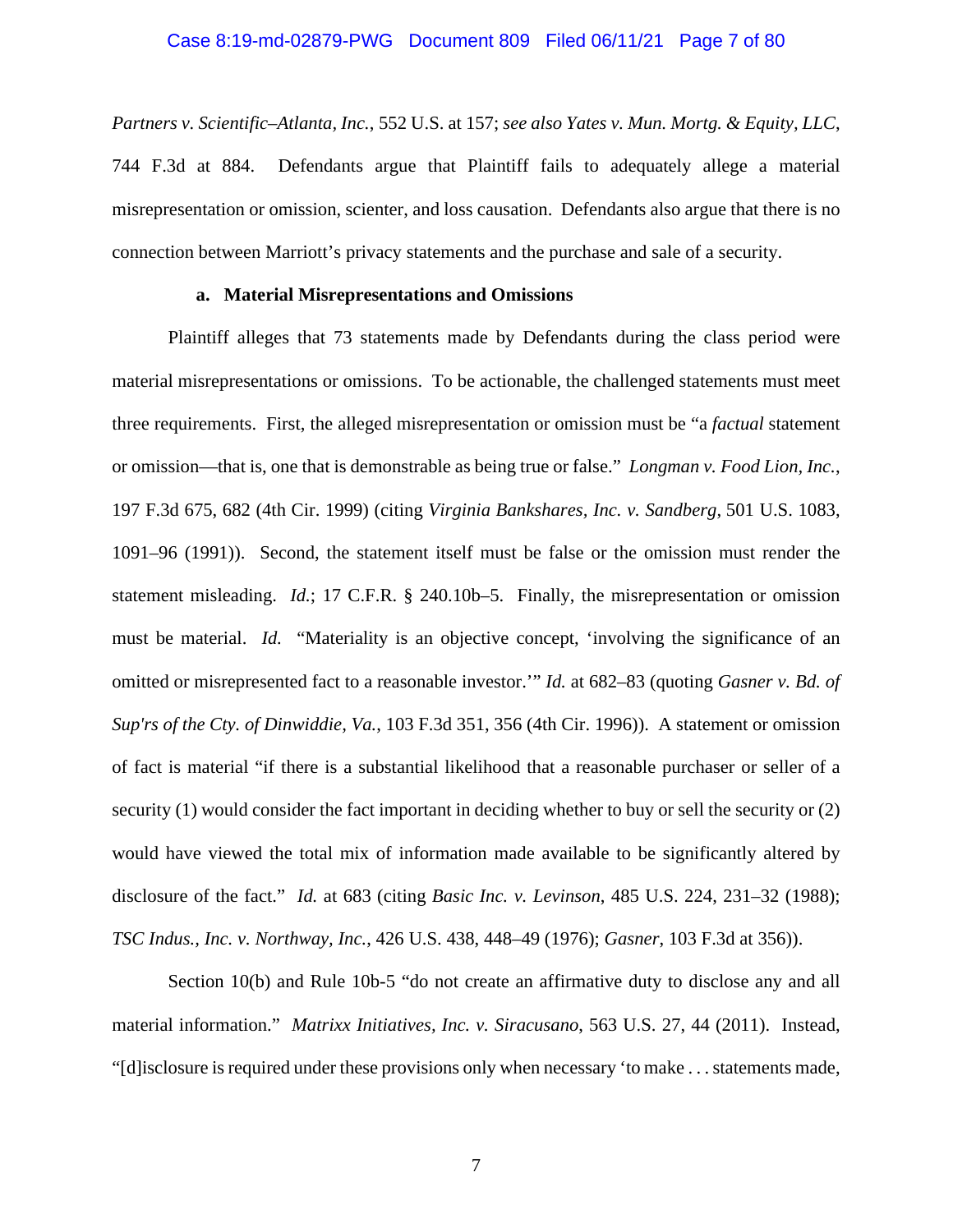# Case 8:19-md-02879-PWG Document 809 Filed 06/11/21 Page 8 of 80

in the light of the circumstances under which they were made, not misleading.'" *Id.* (quoting 17 CFR § 240.10b–5(b)). "Even with respect to information that a reasonable investor might consider material, companies can control what they have to disclose under these provisions by controlling what they say to the market." *Id.* at 45; *see also Basic Inc. v. Levinson*, 485 U.S. 224, 239 n.17 ("Silence, absent a duty to disclose, is not misleading under Rule 10b-5.").

Statements of opinion or puffery generally are not actionable. *Id.* But in particular contexts, a statement of opinion or puffery can be actionable when it is both factual and material.

### *Id.* As the Fourth Circuit explained:

[F]or example, a CEO's expression of "comfort" with a financial analyst's prediction of his company's future earnings was held not to be factual in that, as a future projection, it was not capable of being proved false. *See Malone v. Microdyne Corp.*, 26 F.3d 471, 479–80 (4th Cir. 1994); *see also Raab v. General Physics Corp.*, 4 F.3d 286, 289 (4th Cir. 1993) (holding similar statement predicting future growth not material because "the market price of a share is not inflated by vague statements predicting growth"). On the other hand, the Supreme Court has held that an opinion by board members to minority stockholders that the stock price of \$42 for the purchase of their shares was a "high value" and represented a "fair" transaction could be both factual and material. *See Virginia Bankshares*, 501 U.S. at 1090–93. In *Virginia Bankshares*, the Court noted that the opinions could be false and factual if the directors did not believe what they said they believed and proof could be had "through the orthodox evidentiary process." *Id.* at 1093.

## *Longman v. Food Lion, Inc.*, 197 F.3d 675 at 683.

In their briefs, the parties grouped the alleged statements of material misrepresentation and omission into various categories. I use the same categorizations for purposes of this discussion. Each alleged statement, and its category or categories, is also summarized in Appendix A.

For each allegedly false or misleading statement or omission in the Complaint, Plaintiff repeats the same core allegations for why the statement was false or misleading, with some additions over time. These core allegations are that at the time the statements were made, Starwood's IT systems were severely vulnerable, including because (1) the systems were using an outdated Oracle application portal that could not be updated or patched; (2) the legacy Starwood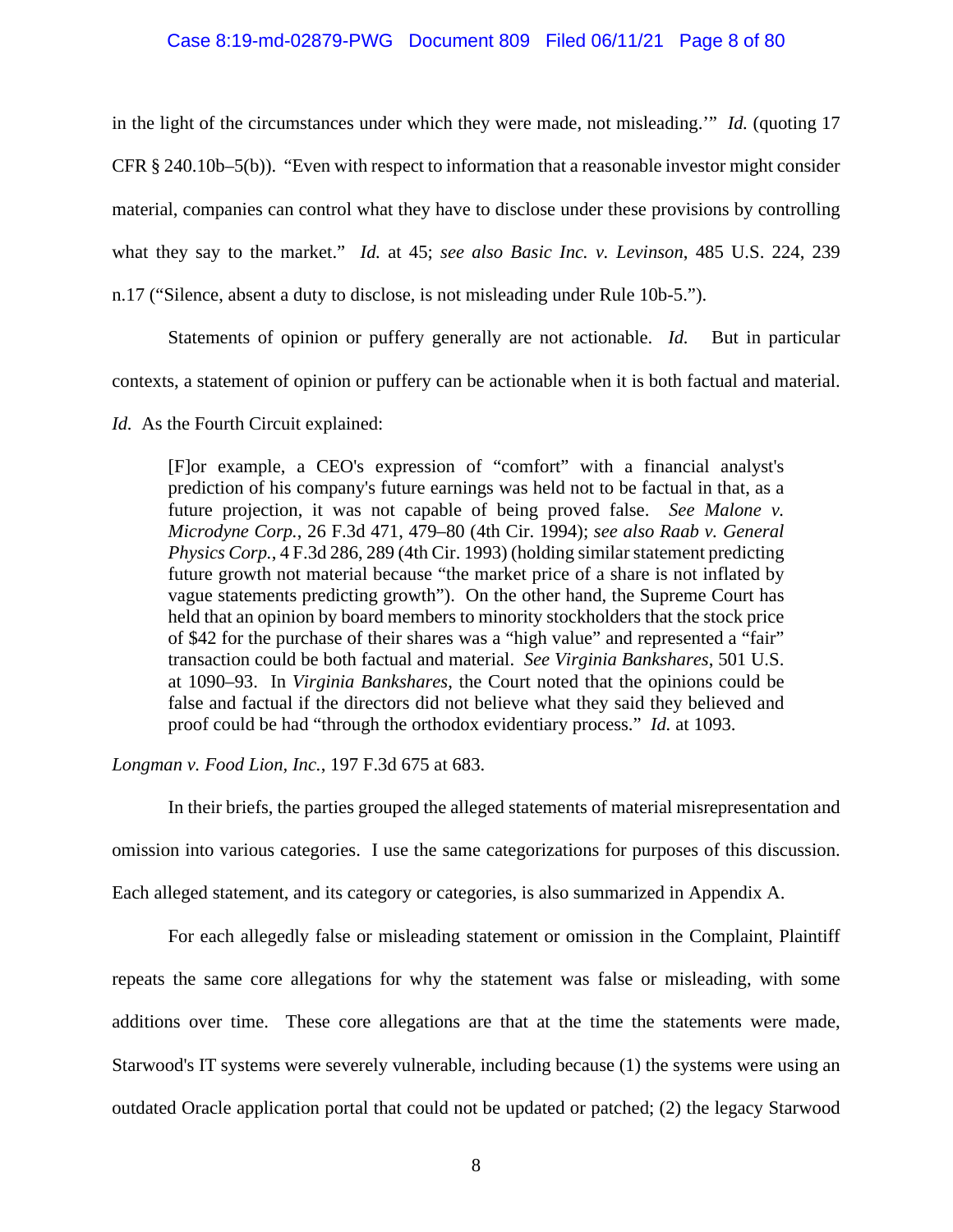# Case 8:19-md-02879-PWG Document 809 Filed 06/11/21 Page 9 of 80

system allowed for insecure remote access; (3) only a fraction of Starwood's firewall activity was being logged, so nobody could adequately monitor for attacks; (4) the legacy Starwood system lacked monitoring and logging of remote access, meaning that there was no record of who was remotely accessing the systems; (5) not all database queries were being logged, so nobody could see if a hacker was accessing Starwood's valuable data without permission; and (6) payment account numbers were being stored without encryption. *See, e.g.*, ¶ 445. In other words, Plaintiff's allegations focus on alleged deficiencies in Starwood's systems. Plaintiff attempts to turn these alleged deficiencies into a Section 10(b) claim for false statements by alleging that an adequate due diligence process would have revealed these alleged deficiencies and that Defendants knew or were severely reckless in not knowing that they were making false or misleading statements regarding Marriott's due diligence, integration, risks, and prospects.

In addition, for each alleged false or misleading statement or omission, Plaintiff alleges that the statement or omission (1) gave investors a false impression that Marriott had undertaken sufficient due diligence; (2) gave investors a false impression that Marriott made adequate preparations and dedicated adequate resources to cybersecurity; and (3) gave investors the false sense that Marriott's prior acquisition experience was relevant. *See, e.g.*, *id*. Plaintiff also alleges that Marriott's board was aware of the risks that cybersecurity posed to the company but ignored red flags including (1) Starwood's known cybersecurity issues; (2) breaches of Marriott's competitors in the hospitality industry; and (3) other significant data breaches. *See, e.g.*, *id.*

Finally, Plaintiff alleges that for each statement, Defendants failed to share Starwood's alleged security deficiencies with the market. *See, e.g.*, *id.*

Plaintiff copy and pastes this same set of allegations to challenge statements in Marriott's periodic SEC filings and SEC filings about the Starwood acquisition in addition to other public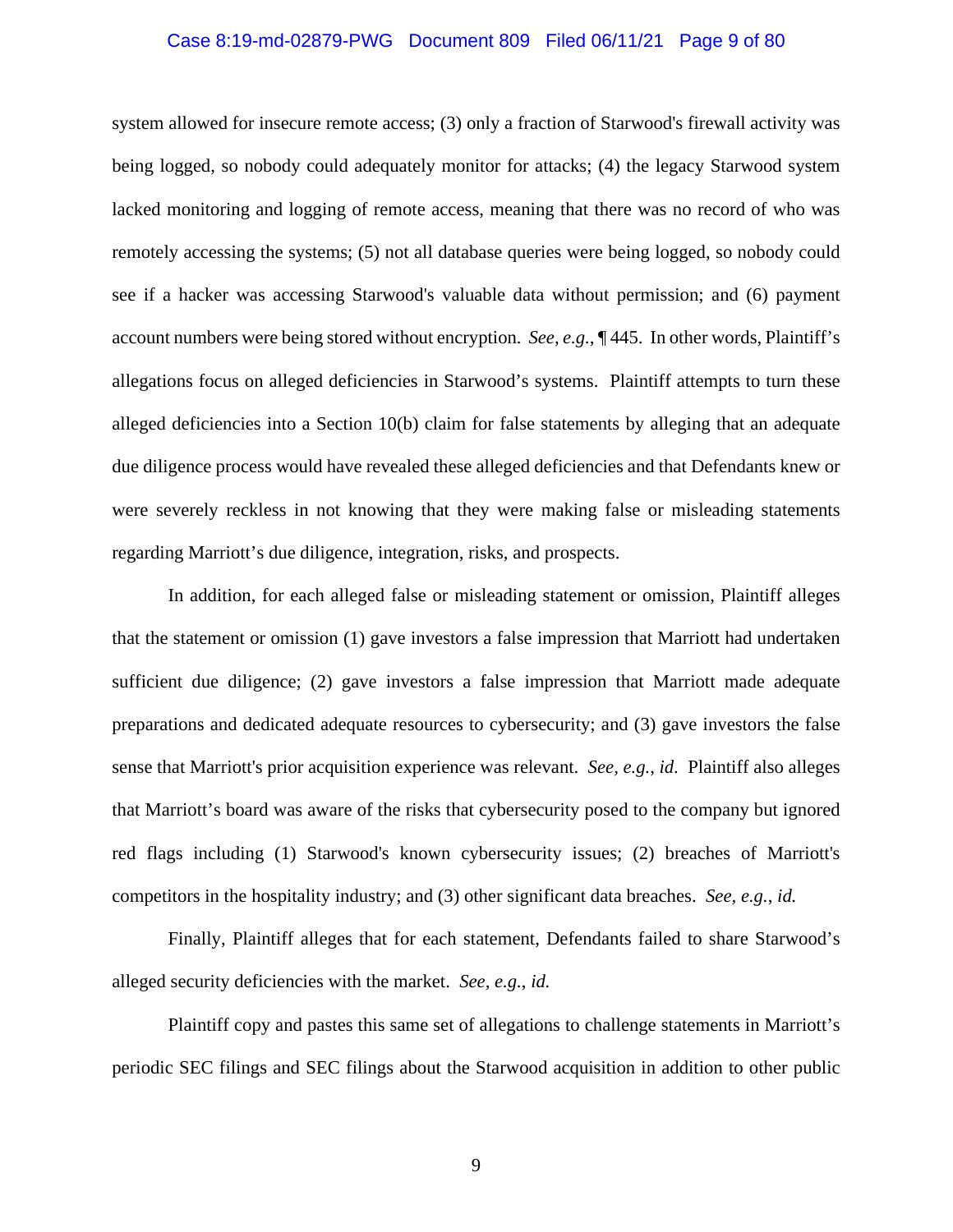statements during the Class Period. But an examination of the statements shows that Plaintiff's cookie-cutter approach misses the mark.

# **i. Statements About Due Diligence and Integration**

Plaintiff alleges that Defendants made material misrepresentations and omissions

regarding their due diligence and integration of Starwood during the merger process. *See* ¶¶ 442–

44, 448–49, 452, 464–67, 470, 474, 476, 478, 480, 489, 501, 526, 543, 545, 574, 577–78, 580,

582. Many of these statements appeared in Marriott's public SEC filings. For example:

Marriott's Board, in arriving at its decision to recommend the Merger, *"consulted with Marriott's senior management, legal advisors, financial advisors, and other advisors," and later stated that the Board "reviewed a significant amount of information."* Additionally, those documents informed the market that *"both Marriott's and Starwood's strong track records in merger integration"* supported voting in favor of the Merger.<sup>3</sup>

¶ 448 (December 22, 2015, Form S-4 Registration Statement; January 27, 2016, First Amendment

to the Registration Statement; February 16, 2016, Second Amendment to the Registration

Statement; February 17, 2016, Prospectus).

We were thrilled to close the acquisition of Starwood in late September. We are enthusiastically engaged in welcoming Starwood's associates around the world into the Marriott family and *are working diligently on integrating the companies* and realizing revenue and cost synergies as quickly as possible.

¶ 501 (November 7, 2016, Form 8-K). Other statements were made during conference calls with

investors, on social media, or in press releases. For example:

We've talk [sic] a little bit about cost synergies. This is now on page 10 for those of you who are following along. *We have been working intensely since we announced this deal in November to prepare for integration and of course, to understand each other's organizations and structures and start to think about how to meld those into one organization*.

¶ 466 (March 21, 2016, Conference Call to Discuss Amended Merger Agreement).

<sup>&</sup>lt;sup>3</sup> Text that is bolded and italicized throughout is original to the Complaint, and signifies the portion of a statement that Plaintiff alleges is false or misleading. *See* ¶ 202 n.173.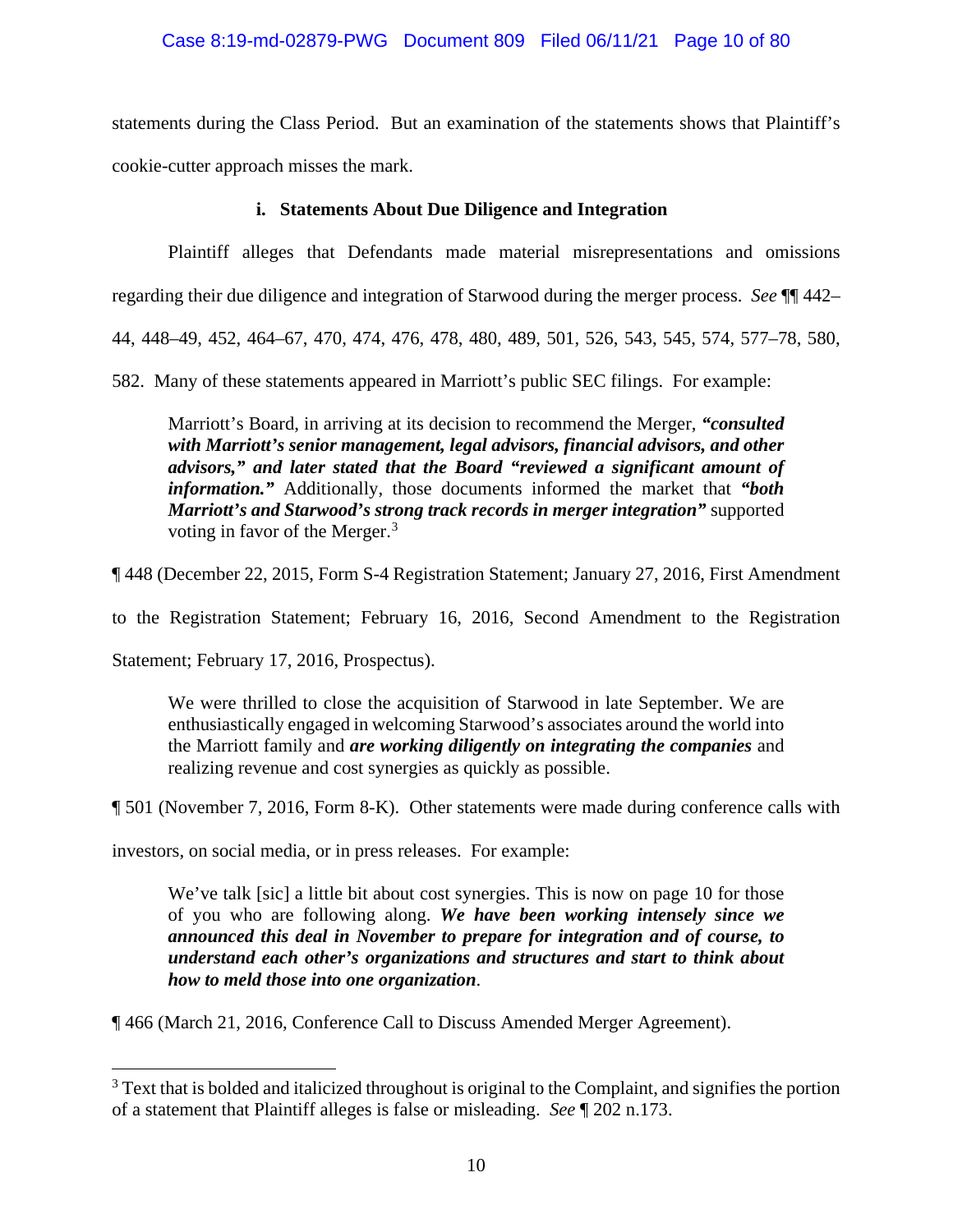Since we announced the merger in November 2015, our integration teams have met on average multiple times a week across disciplines. *As a result of our extensive due diligence and joint integration planning, we are now even more confident in the potential of cost savings of this transaction.*

¶ 467 (March 21, 2016, LinkedIn Statement).

# Analyst

Good morning, everyone. A quick question on cost synergies. Just wondering if you can provide a little more elaboration on -- the previous estimate was \$200 million, it went to \$250 million, that is. What was included in the incremental \$50 million, and is there any reason to believe that with more information there could be more to come on that front?

# Sorenson

So Tom thought we could do \$250 million from the moment we announced a deal. And he knows the cost structure at Starwood, obviously dramatically better than we do. And I guess in a way we just were acknowledging that he was right. For us, we want to take it a step at a time and we hadn't, when we announced the deal, really done any organizational diligence, if you will. *We've done financial diligence and tried to understand the assets and the balance sheet and those sorts of things.*

*But in the four months we've had following, we've had -- I think one of our team, the Starwood integration [lead] counted 150-ish meetings between Marriott and Starwood people in various disciplines or various regions around the world, where they are getting to know each other, where they are getting to know the organizations, where they are starting to think about what the combined organization looks like from a staffing level going forward.* And all of that has given us greater confidence that the \$250 million number is achievable. We don't have another number to hang out for you as further upside from that.

¶ 478 (April 1, 2016, Marriott and Starwood M&A Conference Call).

# Siegel

It's been more than a year since Marriott International merged with Starwood. From your perspective, how's the integration process going?

# Hoffmeister

Whenever two large companies come together, you have to determine what processes, systems and tools to use. *We're going through the process of bringing our systems together to get the best of both worlds wherever possible.* It's very exciting. We have a lot going on, and a lot of work ahead still, but it's a very exciting time.

\*\*\*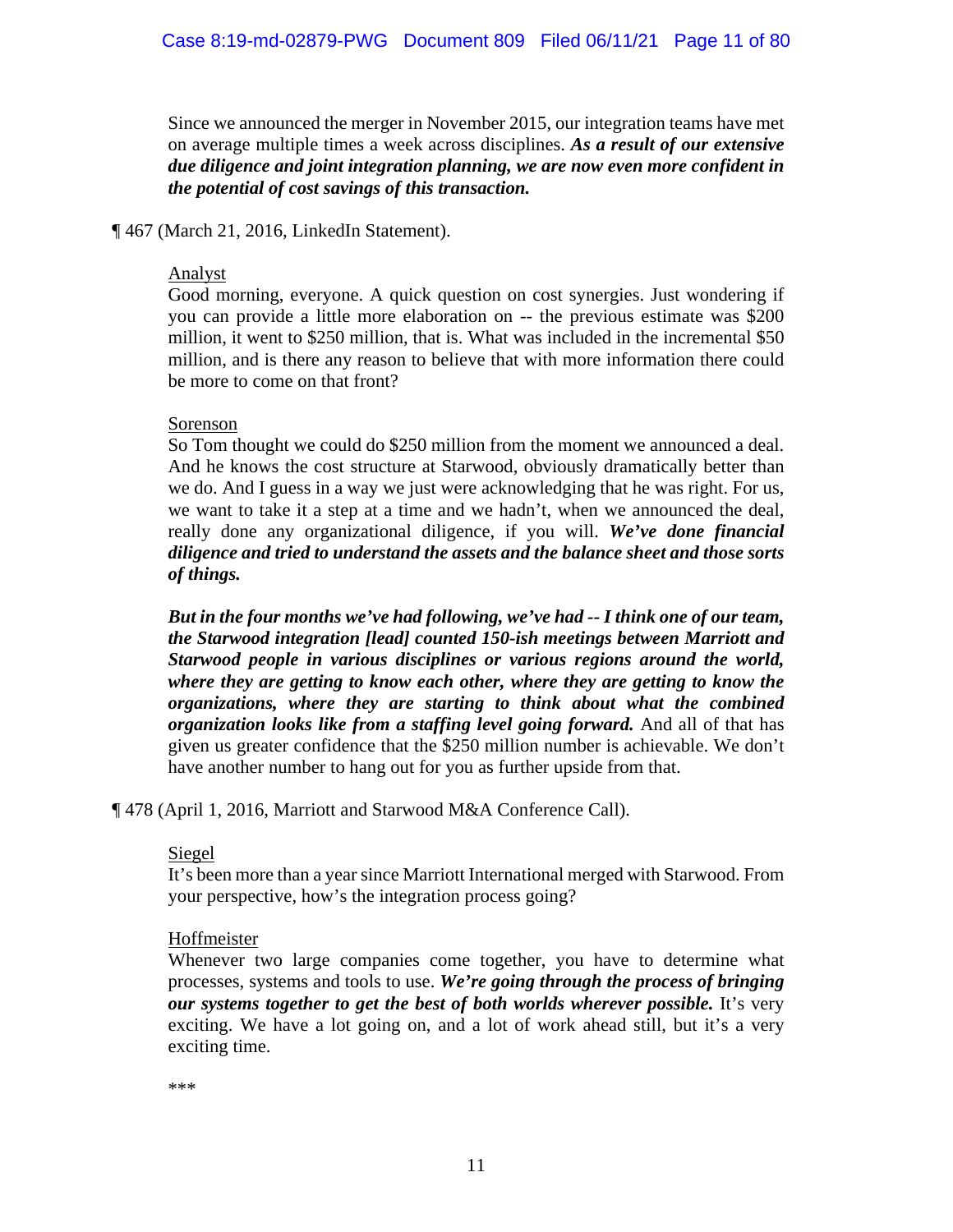# Siegel

At the Download conference, you mentioned that when you learned of the Starwood merger, as CIO you looked for advice from other CIOs. Can you elaborate on that?

# **Hoffmeister**

\*\*\*

Two themes emerged. The first was quite simply to "just adopt and go." Choose your systems and just go with them; you're not going to please everyone. *We did a thorough analysis of the systems before we made our decision*, but we didn't dwell on it, we just made a decision.

¶ 544 (January 12, 2018, Hoffmeister Interview). To summarize, the focus of these allegedly false or misleading statements is that Marriott was working "diligently," "thoroughly," and "intensely" to integrate the companies, reviewed "a significant amount of information," and completed a "thorough analysis" and "extensive due diligence." Plaintiff alleges that these statements are material misrepresentations because at the time they were made, Starwood's IT systems were severely vulnerable, which an adequate due diligence process would have uncovered, and because they gave investors the false impression that Marriott had undertaken sufficient due diligence, that Marriott had made adequate preparations and dedicated adequate resources to cybersecurity, and that Marriott's prior acquisition experience was relevant to the due diligence and integration processes. *See, e.g.*, ¶¶ 450–51.

Plaintiff's claims regarding the due diligence and integration statements fail for several reasons. To begin with, what stands out is that none of the statements alleged to be material misrepresentations were regarding cybersecurity due diligence or integration in particular. All but one were made in the context of the due diligence and integration of two companies as a whole – companies with thousands of properties and employees around the globe. When one international corporation investigates whether to merge with another, the decision requires analysis of myriad aspects of the operations of each: the competence and experience of senior management; balance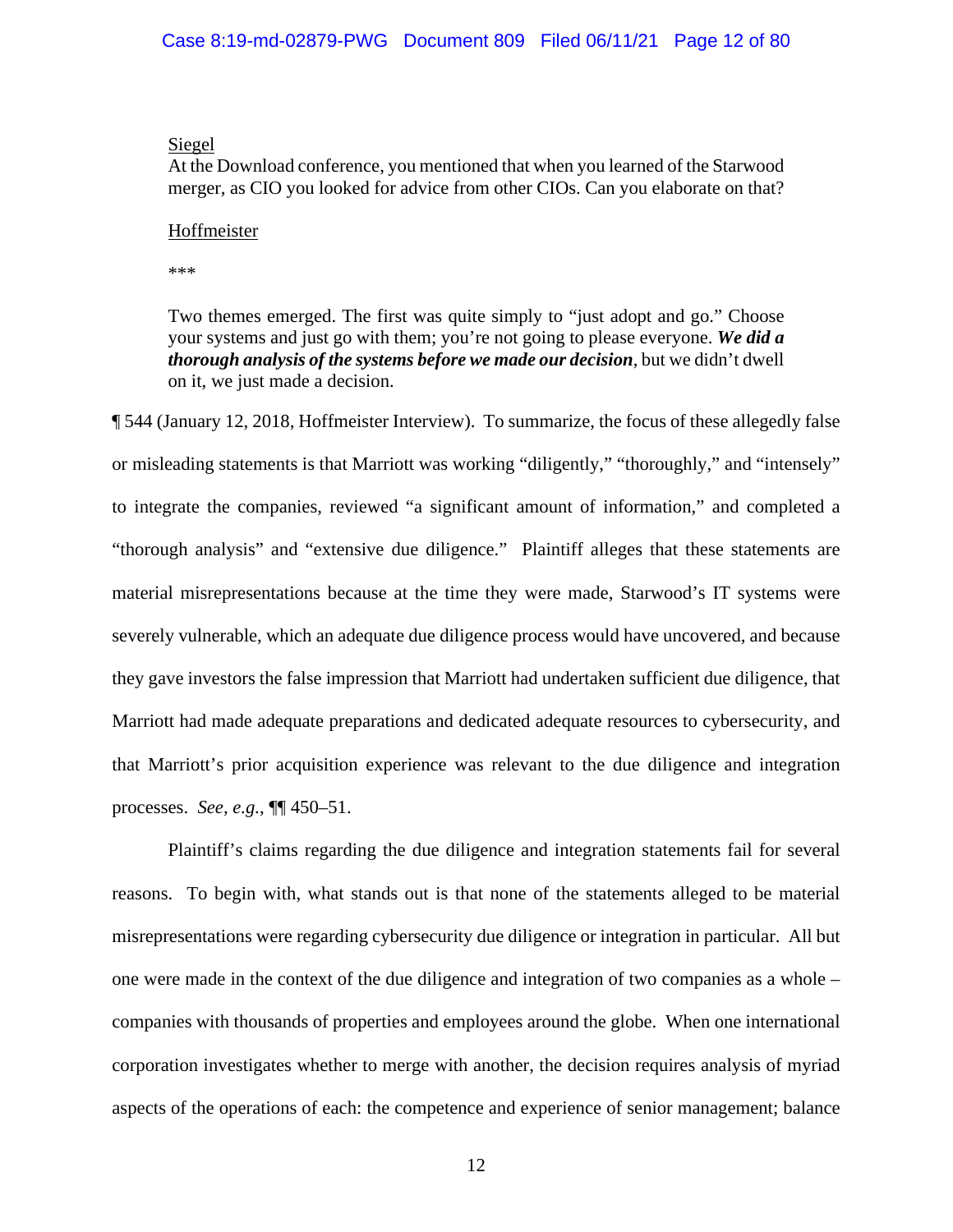# Case 8:19-md-02879-PWG Document 809 Filed 06/11/21 Page 13 of 80

sheet and financial condition; earnings, debt load and profitability; business operations practices; personnel and employee practices and culture; compatibility of products offered—the list is extensive. Analysis of the statements made about the merger process must fairly consider the context in which the statements were made, and representations made regarding the entirety of the complex overall process are a far cry from specific representations about one detailed aspect of the much larger whole. The Complaint contains no allegations to support the inference that Marriott was not conducting extensive due diligence or spending time to integrate the companies generally as Marriott's statements claim. Indeed, the Complaint itself includes the statement that by April 2016, Marriott and Starwood had approximately 150 integration meetings. ¶ 478 (April 1, 2016, Marriott and Starwood M&A Conference Call).

The remaining statement that was not about due diligence and integration of the companies as a whole is the statement from Mr. Hoffmeister, Marriott's Chief Information Officer, that Marriott did a "thorough analysis" of Marriott and Starwood's systems before deciding which to keep. ¶ 544. But here again, the Complaint contains no allegations that Mr. Hoffmeister made representations about cybersecurity that would render his statement false or misleading. And according to the Complaint, one of Plaintiff's Confidential Witnesses, a Marriott Senior Director responsible for IT integration, stated that he attended "many due diligence meetings prior to and during the sale," that "the IT leadership team sat down and went through every Starwood system before the acquisition," and that "the due diligence process was extremely detailed." ¶ 175. Therefore, Plaintiff's allegations actually support the *truth* of Mr. Hoffmeister's statement.

Plaintiff argues that the alleged due diligence and integration statements "are actionable because they created a misleading impression that Marriott was working hard to evaluate Starwood's systems and that there were no issues that would impede the Merger or successful

13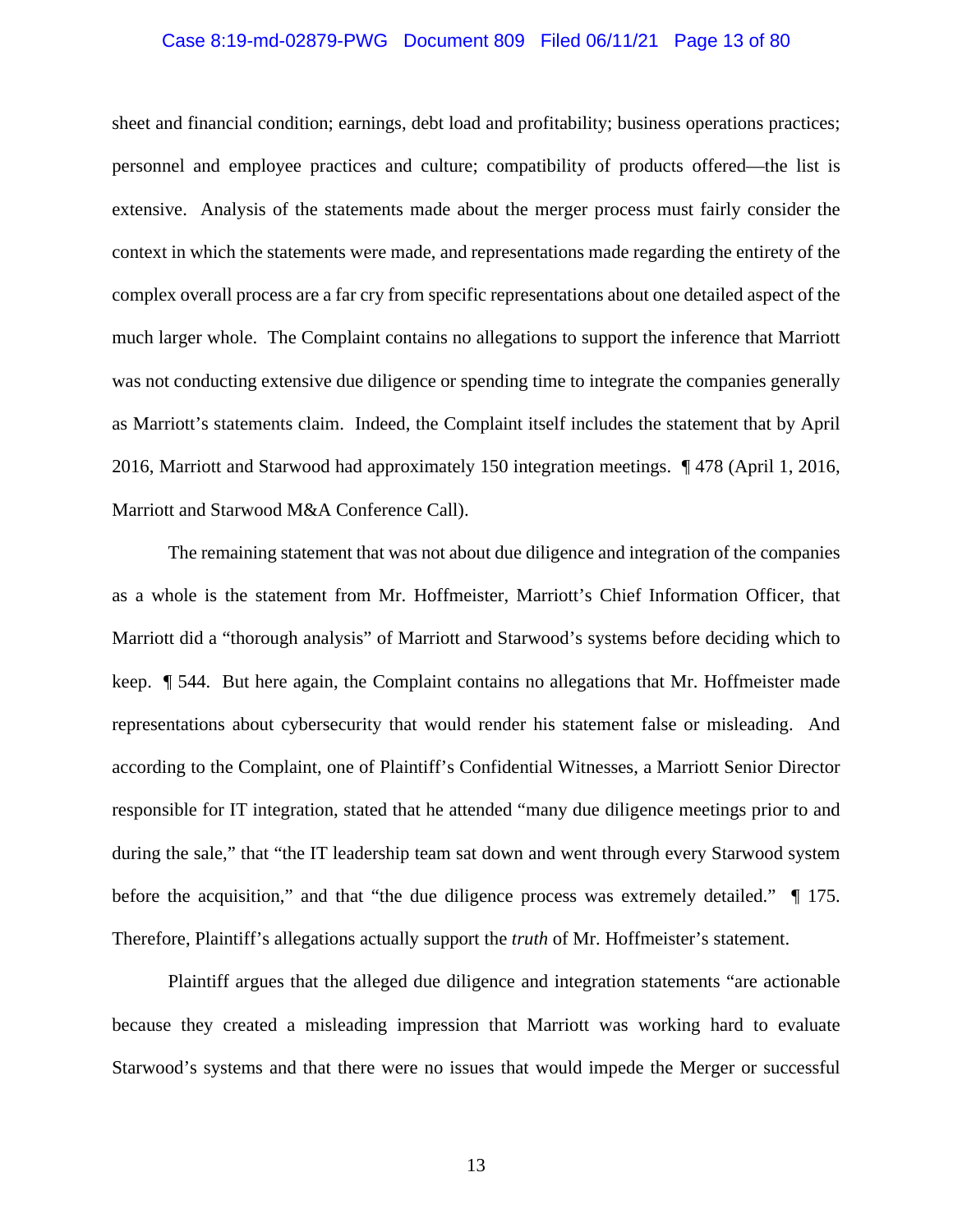# Case 8:19-md-02879-PWG Document 809 Filed 06/11/21 Page 14 of 80

integration." Pl. Opp. at 29. For the reasons stated above, the allegations in the Complaint do not support the inference that Marriott did not do something that it stated it was doing regarding its due diligence and integration planning. And Plaintiff's argument that Defendants' statements gave the misleading impression that there were "no issues that would impede the merger" has no basis in the Complaint or common sense. "Working hard" on due diligence and integration does not mean that there would be no issues, and Plaintiff provides no factual allegations to support the proposition that a reasonable investor would believe otherwise. Furthermore, as discussed below, Marriott included risk factor disclosures in its SEC filings that warned of a multitude of reasons why the merger may not be successful.

Plaintiff also argues that a finding from the European Union Information Commissioner's Office that Marriott "failed to undertake sufficient due diligence" supports the falsity of the due diligence statements. Pl. Opp. at 29; ¶ 45. This preliminary finding by the EU Commissioner that was made after the fact does not make Marriott's alleged statements regarding due diligence and integration false at the time they were made. "Quite simply, Plaintiffs do not get the benefit of 20/20 hindsight." *In re Under Armour Sec. Litig.*, 342 F. Supp. 3d 658, 677 (D. Md. 2018).

Finally, Plaintiff argues that Defendants' statements regarding due diligence and integration that were made after they allegedly had actual knowledge of the data breach are false and misleading by virtue of that knowledge. First, Plaintiff points to an interview with Mr. Sorenson on September 25, 2018 at the Salesforce "The Future of Travel & Hospitality" event:

[Interviewer]: So what would you say has been your biggest bet when it comes to technology?

Sorenson: Well, um, that's a good question. I think the, uh, we spend a lot of money on technology. We're spending hundreds of millions of dollars a year. *Uh, it is mostly about investing in the loyalty and reservations platform. Uh, they're big bets but they are not risky bets . . . .*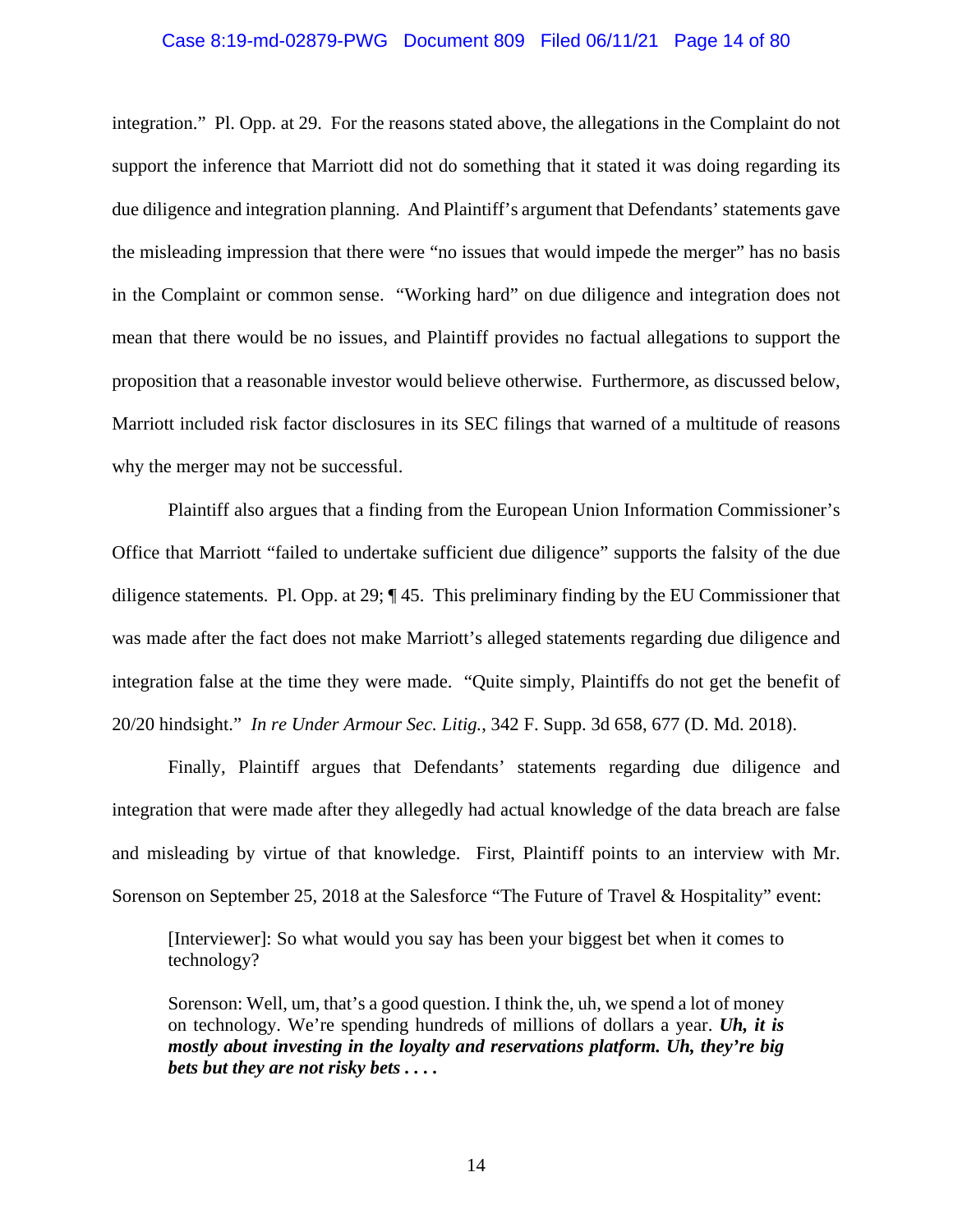*I think the, uh, biggest bet that sort of has some risk in it . . . was our acquisition of Starwood a couple of years ago . . . \$13 billion dollars, biggest deal by a lot that Marriott has ever done. We were a \$20 billion company when we bought them so, you know, it's risking a fair amount of the Company.* And while it isn't at its core maybe a technology bet, it was a bet on the loyalty program. We said if we can bring these two companies together and have a bigger ecosystem for our customers, and they are really our customers, then we can say to them, "why would you stay anywhere else?" that would be a good thing.

[Interviewer]: You mentioned risk, what would be some of the riskier elements of technology? . . . .

Sorenson: . . . . You've got two examples that I'd use today. *One is the regulatory one. So we are increasingly living in a world in which data will be required to be maintained in the country of residence of your customer. GDPR in Europe is probably the most profound, China heading the same way, California of course passed a law last year. All of this is going to have some impact on where we can keep the information we have about you. And to some extent how we mine it. Can we mine it through pure anonymous tools . . . so that's an area of risks.*

¶ 574. Plaintiff alleges that this statement was false and misleading for the same reasons as discussed above, and because it was made after Mr. Sorenson and the Audit Committee Defendants had actual knowledge of the data breach.

However, Plaintiff's own allegations show that Mr. Sorenson did not know the full scope of the data breach or that customer information was compromised at the time of this interview. The Salesforce interview took place on September 25, 2019. *Id.* Plaintiff alleges that on September 7, 2018, the IBM Guardium database alert tool discovered the data breach. *¶* 255. On September 10, 2018, Marriot brought in a third-party investigator, Crowdstrike, to perform a review of the hacked systems. *Id.* By September 17, 2018, Crowdstrike determined that attackers had installed webshells, VPN tools, and malware on Starwood's systems, including a Remote Access Trojan ("RAT") – a program that allows attackers to access, surveil, and gain control over a computer. *¶* 255. The Board was notified of this information by September 18, 2018. *Id.* It was not until *November* 19, 2018 that Marriott learned that encrypted files containing guests'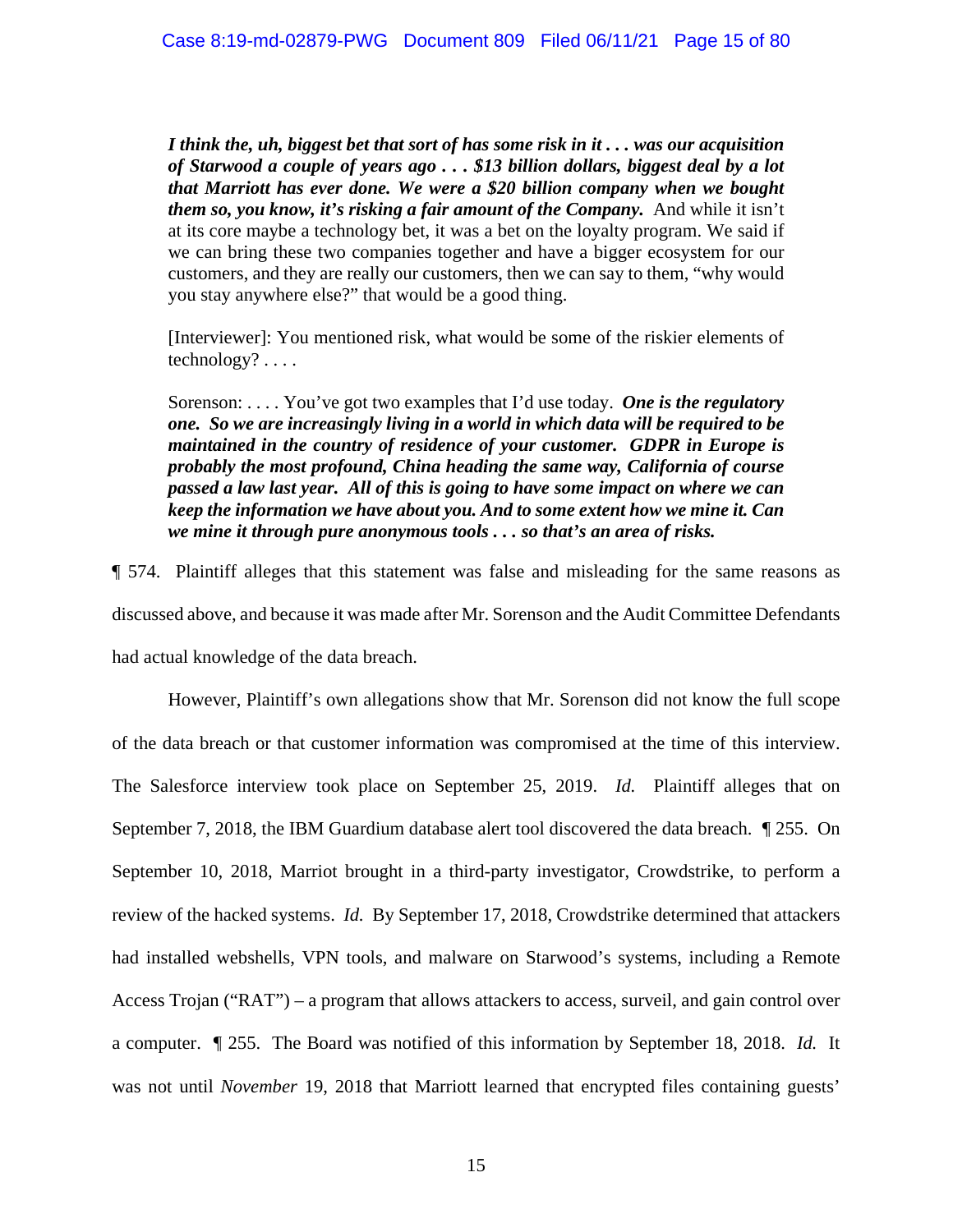# Case 8:19-md-02879-PWG Document 809 Filed 06/11/21 Page 16 of 80

personal information were removed. *¶* 259. Thus, Plaintiff's allegations show that Mr. Sorenson was aware that a cyber-attack had occurred before the September 25, 2018 interview, but not the extent of the attack or that customer information had been compromised, and at that time the investigation into the data breach was ongoing. These allegations do not support the inference that Mr. Sorenson made a false or misleading statement when discussing the size of the Starwood acquisition and regulatory regimes regarding where data is kept, such as the EU's General Data Protection Regulation ("GDPR"), as risks. Plaintiff fails to allege facts to show that a reasonable investor would be misled by these statements. Because they are not misleading, Mr. Sorenson was not required to disclose more under the securities laws, including in regards to Marriott's ongoing investigation in the data breach. *See Matrixx Initiatives, Inc. v. Siracusano*, 563 U.S. at 44–45 (Section 10(b) and Rule 10b-5 "do not create an affirmative duty to disclose any and all material information."); *Basic Inc. v. Levinson*, 485 U.S. at 239 n.17 ("Silence, absent a duty to disclose, is not misleading under Rule 10b-5.").

Next, Plaintiff cites two statements by Mr. Sorenson in an October 10, 2018 interview at the Skift Global Forum with Skift's Senior Hospitality Editor Deanna Ting. Ms. Ting asked Mr. Sorenson whether there were "any disappointments along the way" regarding the merger, and Mr. Sorenson stated, "*There has never been a moment of regret. . . . Have there been disappointments? Of course, but there have also been positive surprises. And I think on balance there have been more positive surprises than negative ones.*" ¶ 577. Ms. Ting also asked Mr. Sorenson about updates to Marriott's reservation platform:

Ms. Ting: Speaking of software, reservations systems, I sort of feel like your reservations platform, is overdue for an overhaul. How are you planning to update it or have you already updated it?

Mr. Sorenson: *Well we are, uh, again, this is a little bit in the context of the merger of Starwood and Marriott, uh right now in waves, we are putting all of the*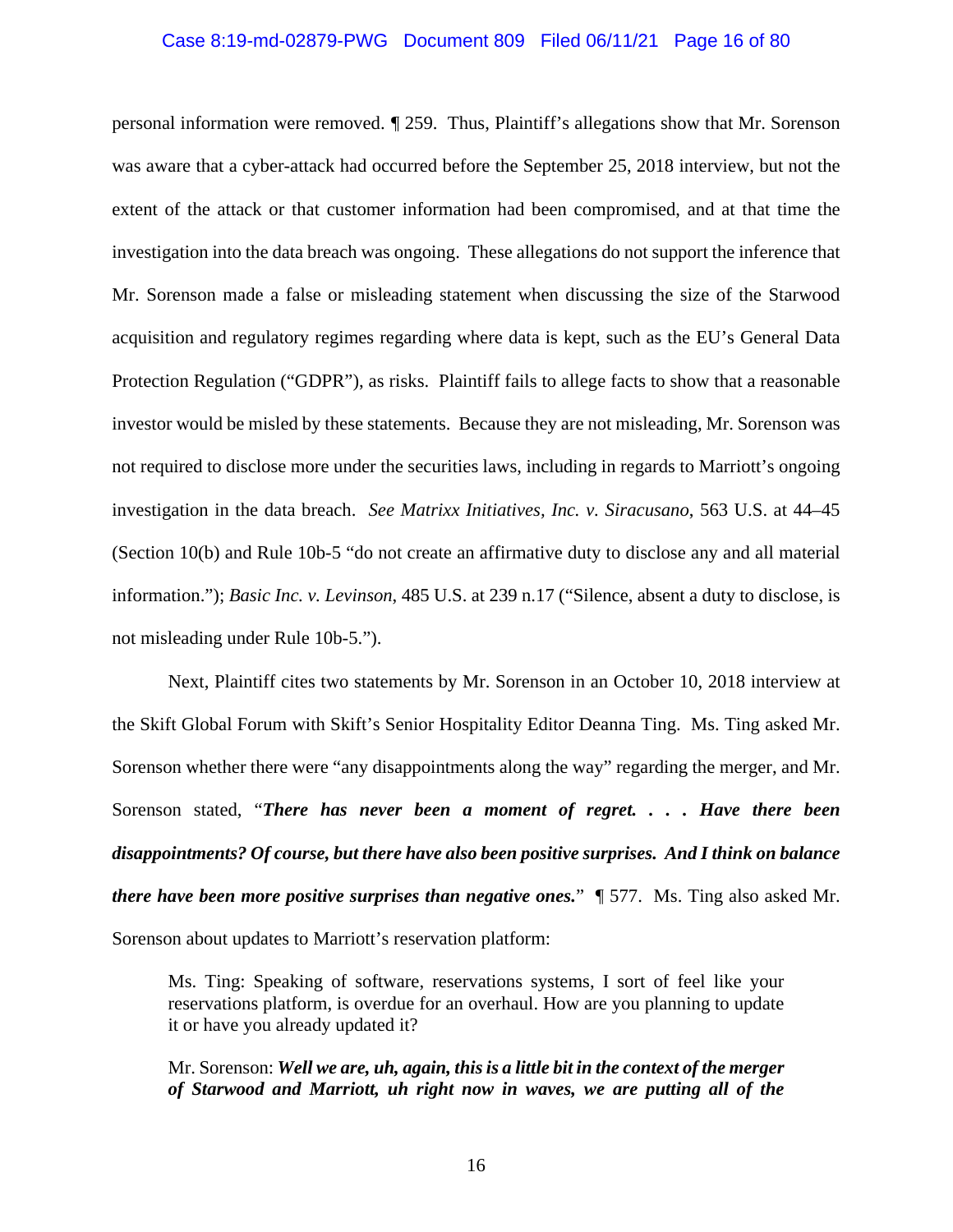# Case 8:19-md-02879-PWG Document 809 Filed 06/11/21 Page 17 of 80

*Starwood hotels on the Marriott system. Uh, that will be done at the end of the year, uh then stabilized. We do have a new res platform that's rolling out this year . . . .*

¶ 578. Plaintiff alleges these statements were false and misleading for the same reasons as the statements above. ¶ 579.

As discussed above, at the time that these statements were made – October 10, 2018 – Plaintiff's allegations show that Mr. Sorenson was aware that a data breach occurred but not the extent of the data breach or that customer information was compromised, and that the investigation was ongoing. Plaintiff fails to allege facts to show that Mr. Sorenson's statements in the Skift interview were false or misleading. Mr. Sorenson stated that in his view there were not any moments of regret, but there have been disappointments and positive surprises. Plaintiff alleges no facts to suggest that a reasonable investor would be misled by this statement into thinking Mr. Sorenson was making a specific representation about data security. Mr. Sorenson had no obligation to disclose the ongoing investigation into the data breach when discussing updates to the integrated reservation system. In addition, Mr. Sorenson's statement that there were no moments of regret but positive surprises and disappointments is a statement of opinion that falls outside of the scope of Section 10(b) and Rule 10b-5. *See Raab v. Gen. Physics Corp.*, 4 F.3d 286, 289–90 (4th Cir. 1993); *see also* Section I.a.ii *infra*.

Plaintiff next cites an October 20, 2018 article from the New York Times, quoting an interview that Mr. David Flueck gave to the Richmond Times Dispatch:

In an article in the New York Times titled Marriott's Merger of Hotel Rewards Programs Tests Members' Loyalty, Marriott's Senior VP of Global Loyalty David Flueck gave an interview to the Richmond Times Dispatch. In that article, Mr. Flueck "*described the merger as 99.9 percent successful*, though he acknowledged that it still left millions of customer records in limbo, some for weeks before they were resolved."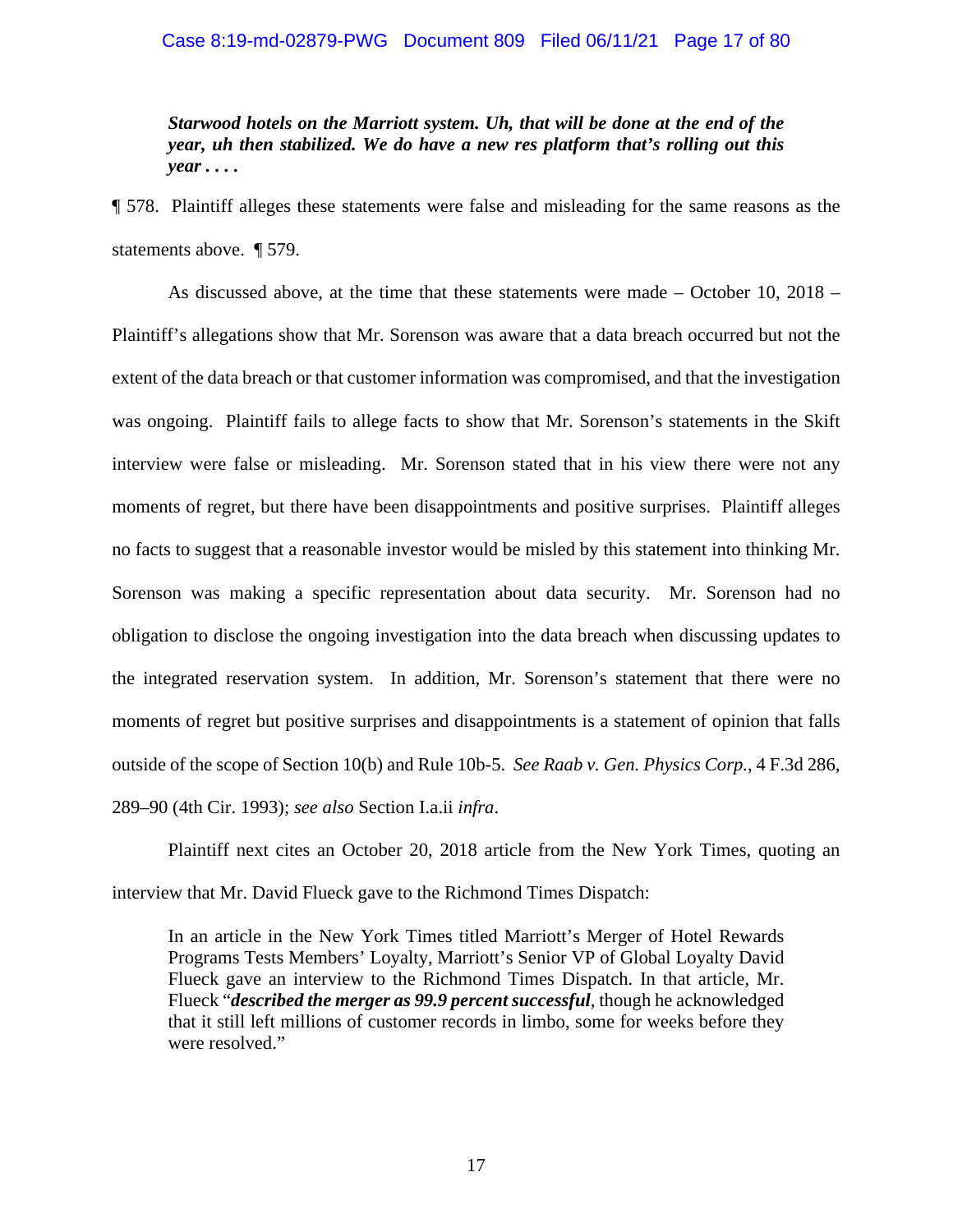# Case 8:19-md-02879-PWG Document 809 Filed 06/11/21 Page 18 of 80

¶ 580. Mr. Flueck is not a defendant in this case. Plaintiff does not allege that he was a member of Marriott's Board, that he had any discussions with Marriott's Board or anyone else regarding the data breach (the investigation of which was still ongoing and had yet to uncover that customer information was taken), or that he had any other knowledge of the data breach. Therefore, Plaintiff fails to provide any allegations that Mr. Flueck believed this statement to be false at the time it was made. Further, this statement that the merger was "99.9 percent successful" is statement of puffery and opinion that is not actionable.

Finally, Plaintiff alleges that Marriott's statement in its November 5, 2018 Form 8-K that "*We are in the home stretch on integrating the companies and are pleased with the results*" was a material misrepresentation. ¶ 582. Plaintiff alleges that this statement was false and misleading for the same reasons as the statements above. ¶ 583. And, like the statements above, this statement was made while the investigation into the data breach was ongoing but before Defendants knew that customer information was compromised. This statement is not specific to cybersecurity, and Plaintiff fails to allege any facts that show Marriott was not in the "home stretch" of integrating the companies as a whole or that Marriott was not "pleased" with the results at the time. In addition, the statement that Marriott was pleased with the results is another statement of puffery and opinion that is not actionable.

Because Plaintiff fails to allege facts to plausibly show that that any of these statements regarding due diligence and integration were false or misleading, it has also failed, as a matter of law, to adequately allege that Defendants made an actionable omission. *See Matrixx Initiatives, Inc. v. Siracusano*, 563 U.S. at 44 ("Disclosure is required under [Section 10(b) and Rule 10b-5] only when necessary 'to make . . . statements made, in the light of the circumstances under which they were made, not misleading.'") (quoting 17 CFR § 240.10b–5(b)).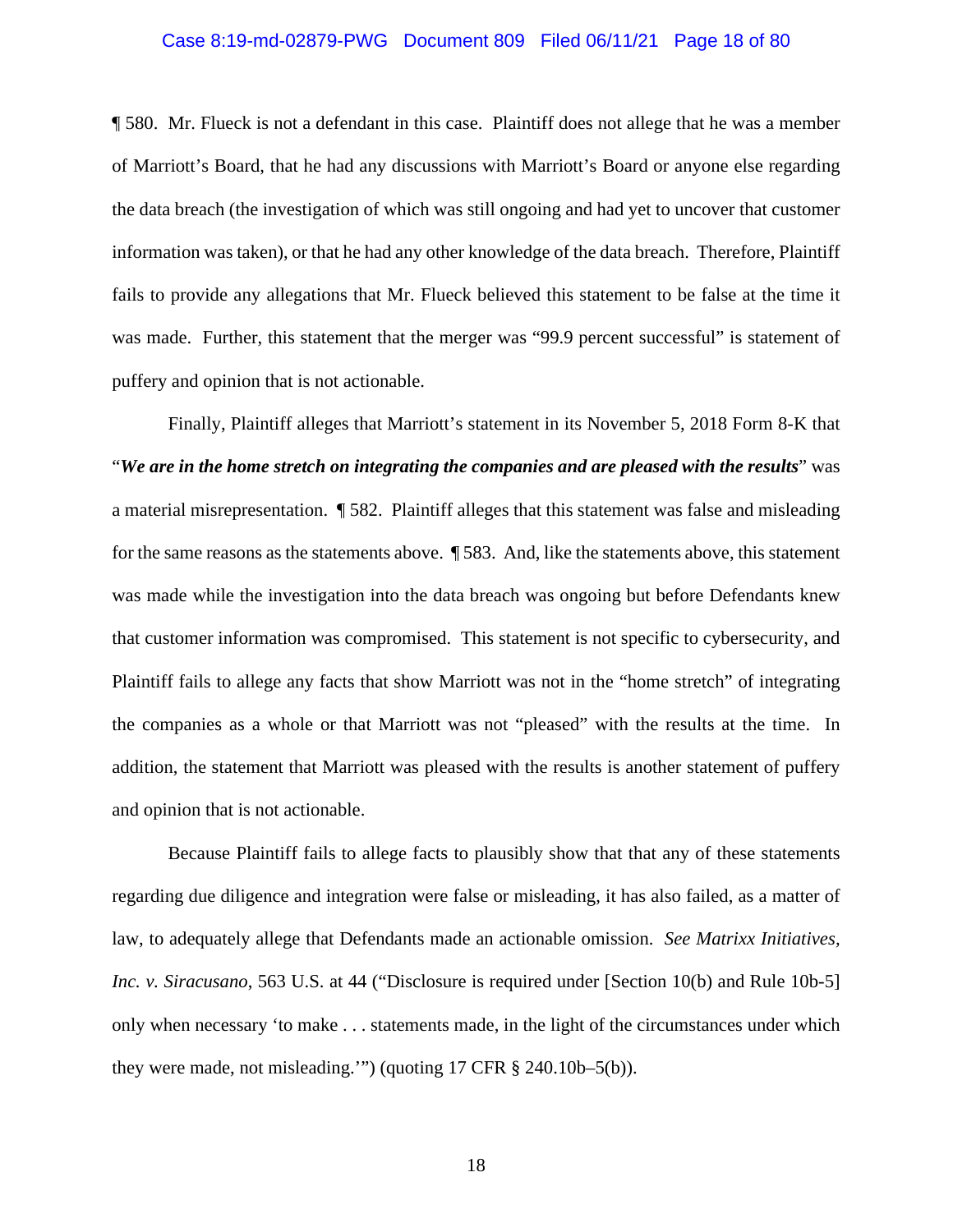# **ii. Purported Statements of Optimism**

Plaintiff alleges that statements that contain purported statements of optimism are material misrepresentations. ¶¶ 449, 452, 458, 465, 470, 474, 483, 489, 492, 503, 513, 519, 528, 537, 551, 557, 564, 585. Portions of these statements fall into the categories of "due diligence and integration," discussed above in section I.a.i or "risk factor disclosures," discussed below in section I.a.iii. This section deals with the portions of these statements regarding Defendants' positive outlook on the merger. Some of these statements appear in SEC filings. For example:

*Given Marriott's Board's knowledge of Marriott's business, operations, financial condition, earnings and prospects and Marriott's Board's knowledge of Starwood's business, operations, financial condition, earnings and prospects, taking into account Starwood's publicly filed information and the results of Marriott's due diligence review of Starwood, the prospects for the combined company are favorable.*

¶ 449 (December 22, 2015, Form S-4 Registration Statement; January 27, 2016, First Amendment

to the Registration Statement; February 16, 2016, Second Amendment to the Registration

Statement; February 17, 2016, Prospectus). Others were made in press releases or conference calls

with investors. For example:

In the further diligence we have completed in last five months, we have become *even more convinced of the tremendous opportunity presented by this merger. That confidence is reflected in our higher offer. We now believe there are more cost synergies than we estimated in November.*

¶ 465 (March 21, 2016, Conference Call to Discuss Amended Merger Agreement).

*After five months of extensive due diligence and joint integration planning with Starwood, including a careful analysis of the brand architecture and future development prospects, we are even more excited about the power of the combined companies and the upside growth opportunities.* 

¶ 474 (March 21, 2016, Form 8-K Press Release).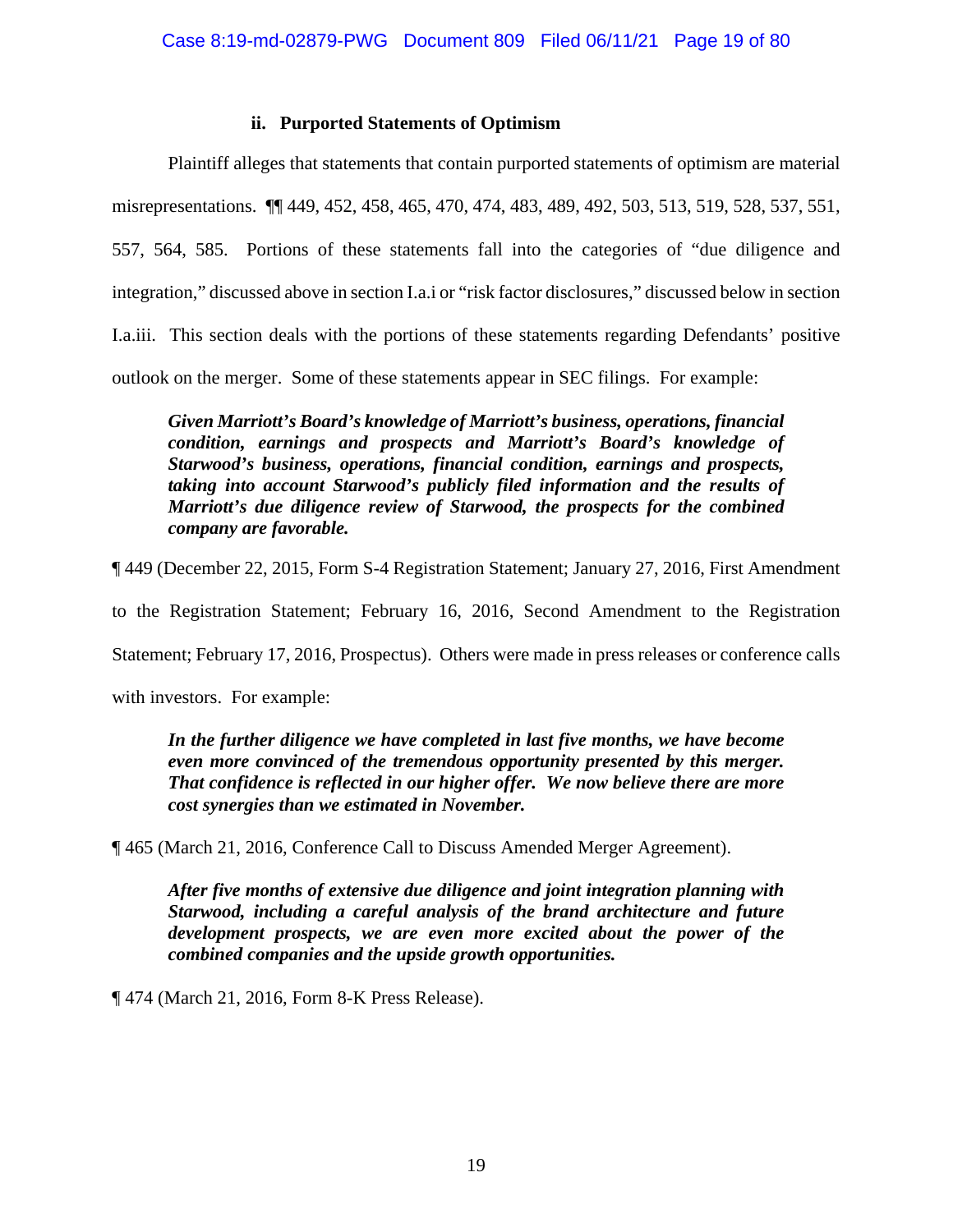# Case 8:19-md-02879-PWG Document 809 Filed 06/11/21 Page 20 of 80

To summarize, the focus of these allegations is that Defendants stated the prospects for the merger were "favorable," and that they were "excited" and "optimistic" about the "tremendous opportunity" the merger presented.

Plaintiff pleads the same allegations described above for why these statements are false or misleading. *See, e.g.*, ¶ 450–51. The thrust of the allegations, as applied to these statements, is that Defendants knew or were severely reckless in not knowing Starwood's cybersecurity deficiencies, and therefore their statements of optimism regarding the merger contained material misrepresentations or omissions.

Plaintiff's allegations regarding the statements of optimism fail for several reasons. First, these statements of optimism constitute "puffing" statements that are not actionable. *See Raab v. Gen. Physics Corp.*, 4 F.3d at 289–90. In *Raab*, the plaintiffs alleged that the defendant failed to disclose the adverse impact of a contracting slowdown on its earnings and predictions of growth in its annual report, which contained optimistic predictions of future growth such as "the DOE Services Group is posed to carry the growth and success of 1991 well into the future." *Id*. The Fourth Circuit explained that "'soft,' 'puffing' statements such as these generally lack materiality because the market price of a share is not inflated by vague statements predicting growth" and that "projections of future performance not worded as guarantees are generally not actionable under the federal securities laws." *Id.* (internal citations omitted).

As another example, In *IBEW Local Union No. 58 Pension Tr. Fund & Annuity Fund v. Royal Bank of Scot. Grp., PLC*, the plaintiffs alleged that the defendant RBS's statements in press releases and conference calls regarding its acquisition of another company, including that "'[t]he integration of ABN AMRO is off to a promising start,' '[our] positive view . . . has been confirmed,'[and] 'we are happy we bought what we thought we bought,' were misleading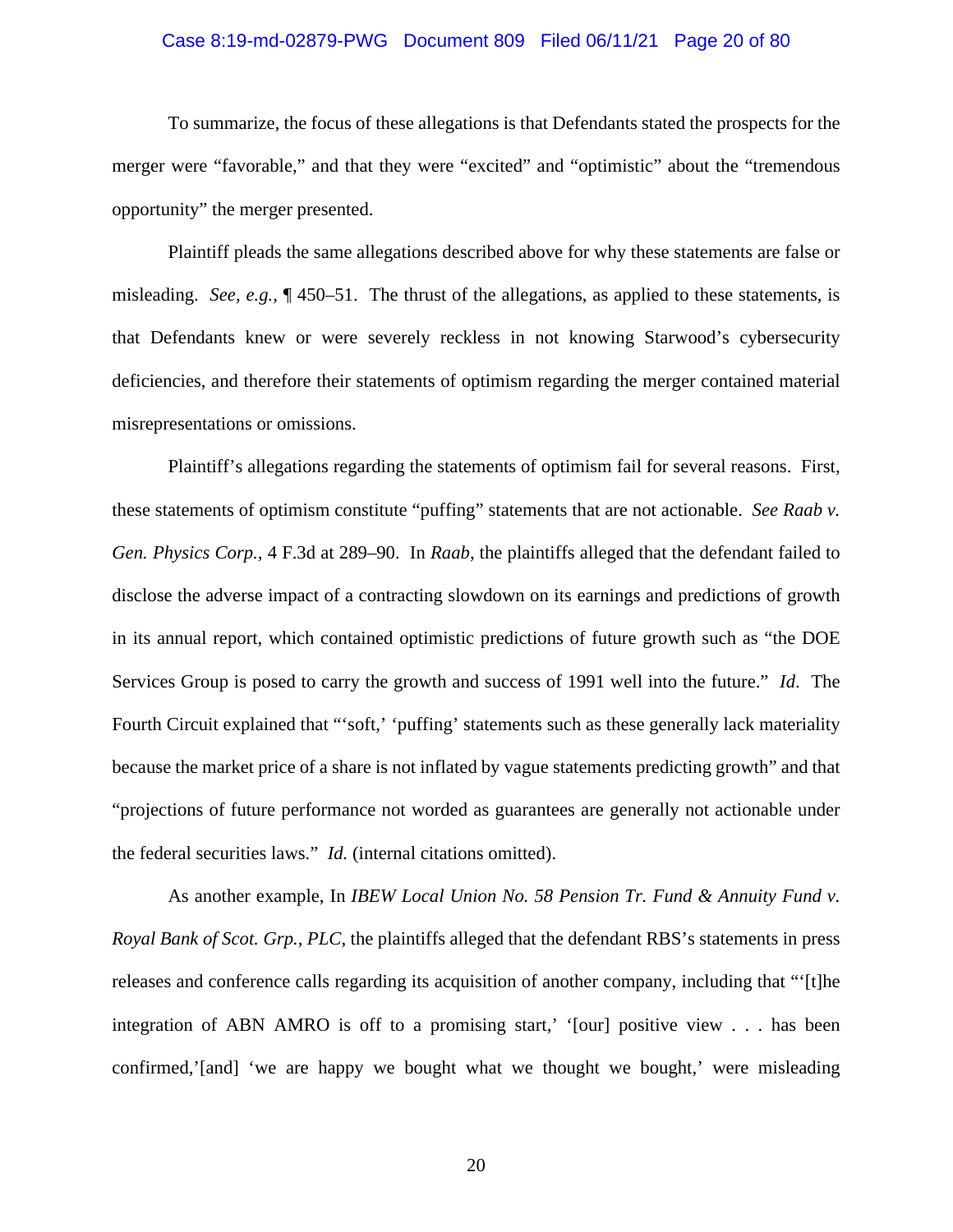# Case 8:19-md-02879-PWG Document 809 Filed 06/11/21 Page 21 of 80

according to plaintiffs, because by December 2007, ABN AMRO was suffering significant losses and the acquisition was 'an unmitigated disaster for RBS.'" 783 F.3d 383, 392 (2d Cir. 2015). The Second Circuit explained that "statements of corporate optimism may be actionable securities violations if 'they are worded as guarantees or are supported by specific statements of fact, or if the speaker does not genuinely believe them." *Id.* But because the statements were not worded as guarantees and there were no allegations that the defendants did not reasonably believe them, the Second Circuit held that these statements were "inactionable puffery." *Id.*

Defendants statements of optimism here, including that "the prospects of the combined company are favorable," that Defendants "are even more convinced in the tremendous opportunity" presented by the merger, and are "excited about the power of the combined companies and the upside growth opportunities" are notably similar to the statements in *Raab* and *Local IBEW*. Nothing in these statements can be taken as a guarantee of success. Nor does plaintiff present factual allegations to suggest that Defendants did not reasonably believe the statements regarding the overall prospects of the merger were favorable when they were made.

Second, and relatedly, these statements of optimism are unactionable statements of opinion. Generally, statements of opinion are not actionable. *Longman v. Food Lion, Inc.*, 197 F.3d at 683. An opinion can be false if (1) the speaker does not actually hold the stated belief; (2) a statement begins with an opinion word like "I believe" but contains an embedded statement of fact that is false; or (3) the statement omits material facts about the speaker's "inquiry into or knowledge concerning a statement of opinion" and those facts "conflict with what a reasonable investor would take from the statement itself." *Omnicare, Inc. v. Laborers Dist. Council Const. Indus. Pension Fund*, 575 U.S. 175, 184–85, 189 (2015). Regarding this third category, "whether an omission makes an expression of opinion misleading always depends on context." *Id.* at 190.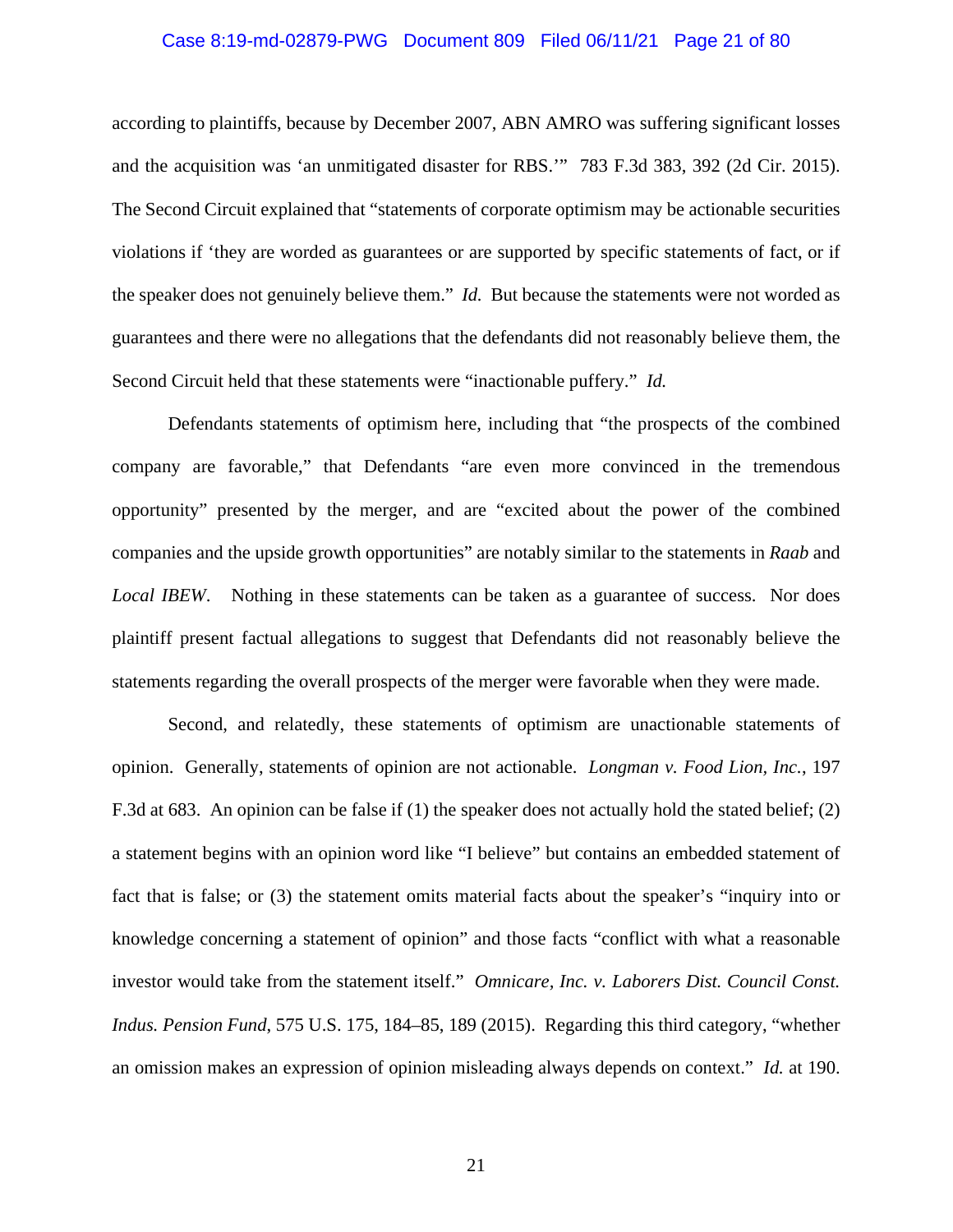# Case 8:19-md-02879-PWG Document 809 Filed 06/11/21 Page 22 of 80

Further, "[a]n opinion statement . . . is not necessarily misleading when an issuer knows, but fails to disclose some fact cutting the other way" as "[r]easonable investors understand that opinions sometimes rest on a weight of competing facts." *Id.* at 189–90.

As discussed above, Plaintiff does not plead factual allegations to suggest that Defendants did not actually believe any of the statements of optimism. Plaintiff also does not allege that there were embedded statements of fact that were false. Rather, Plaintiff argues that the positive statements about the due diligence gave investors false impressions regarding cybersecurity due diligence and risks. But the Defendants' positive statements regarding the expected overall success of the merger say nothing about cybersecurity and did not give rise to a duty to provide information about cybersecurity. *See Matrixx Initiatives, Inc. v. Siracusano*, 563 U.S. at 44–45; *Basic Inc. v. Levinson*, 485 U.S. at 239 n.17.

Plaintiff argues that not all the alleged statements of optimism are opinions, citing to the statements in paragraphs 464 and 489 as examples. Pl. Opp. at 33. This argument is unavailing. In the statement alleged in paragraph 464, taken from Marriott's March 21, 2016 conference call regarding the amended merger agreement with investors, Ms. Oberg discussed updated synergies and earnings per share estimates:

*After we've had extensive due diligence and spending a lot of time with the Starwood team and joint integration planning,* we increased our targeted annual G&A cost synergies to \$250 million, up from \$200 million. And excluding any benefit from even more incremental cost savings beyond the \$250 million and additional revenue synergies which we're confident we will provide, we expect adjusted EPS to be roughly neutral in 2017 and 2018.

¶ 464 (March 21, 2016, Conference Call to Discuss Amended Merger Agreement). In the statement alleged in paragraph 489, taken from Marriott's second quarter 2016 earnings call, Mr. Sorenson discussed the project timeline for completing the integration: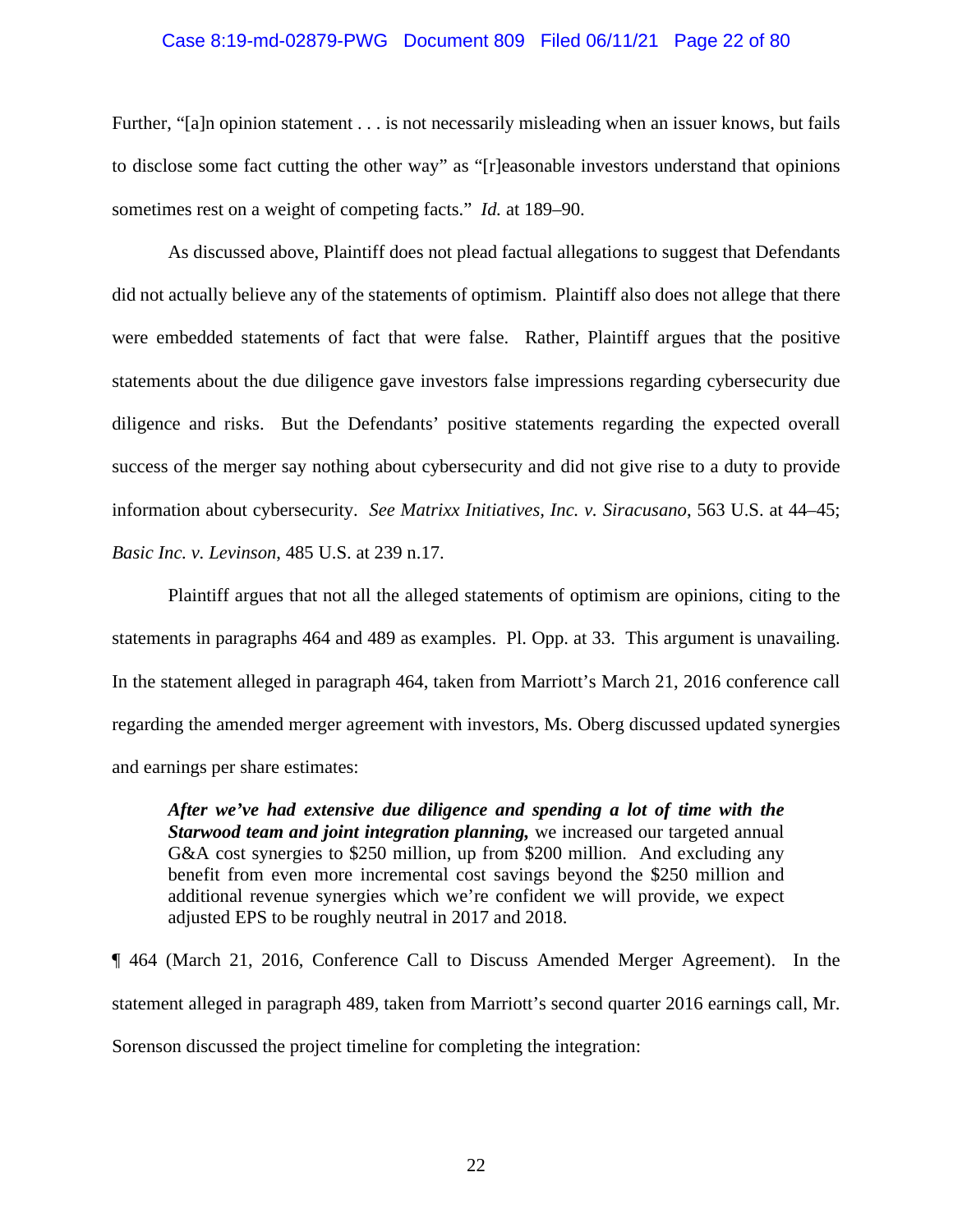# Case 8:19-md-02879-PWG Document 809 Filed 06/11/21 Page 23 of 80

The Starwood transaction should be completed in the coming weeks bringing these terrific teams together. *Both the Marriott and Starwood teams have done exhaustive planning to get ready* and we are excited by our prospects. While we will see a lot of progress in the near-term, we expect that full integration will be a two-year project.

¶ 489 (July 28, 2016, Q2 2016 Earnings Call).

To begin with, Plaintiff only alleges that the portions of these statements regarding Marriott's extensive due diligence and time spent integration planning – indicated by the text bold and italicized – were material misrepresentations. *See* ¶ 202 n.173 ("The statements that are bolded and italicized in this section are statements alleged to be false or misleading."). For the reasons discussed above in the Section I.a.i, Plaintiff's allegations with respect to those portions of the statement fail. Any additional claim that another part of this statement is false fails because it cannot satisfy the PSLRA's specificity requirement to identify the allegedly false or misleading statement. 15 U.S.C. § 78u-4(b)(1). Even if I considered the other portions of these statements as allegedly false and misleading, contrary to Plaintiff's allegations of what was false or misleading, the remaining portions of these statements are opinion. In the statement alleged in paragraph 464, Ms. Oberg gave projections based on Marriott's beliefs and what they "expect" will happen. Although this expectation was grounded in Marriott's due diligence, that does not turn the statement from an opinion about what Marriott expects to happen to a statement of fact about what will happen. Likewise, Mr. Sorenson's statement alleged in paragraph 489 that Marriott is "excited" about the prospects for the combined companies and that Marriott "expects" that full integration will take two years are statements of opinion, not fact. Therefore, these statements and the other alleged statements of optimism are opinion statements, and Plaintiff fails to allege facts indicating that these opinions were false, misleading, or contained material omissions that were required to be disclosed.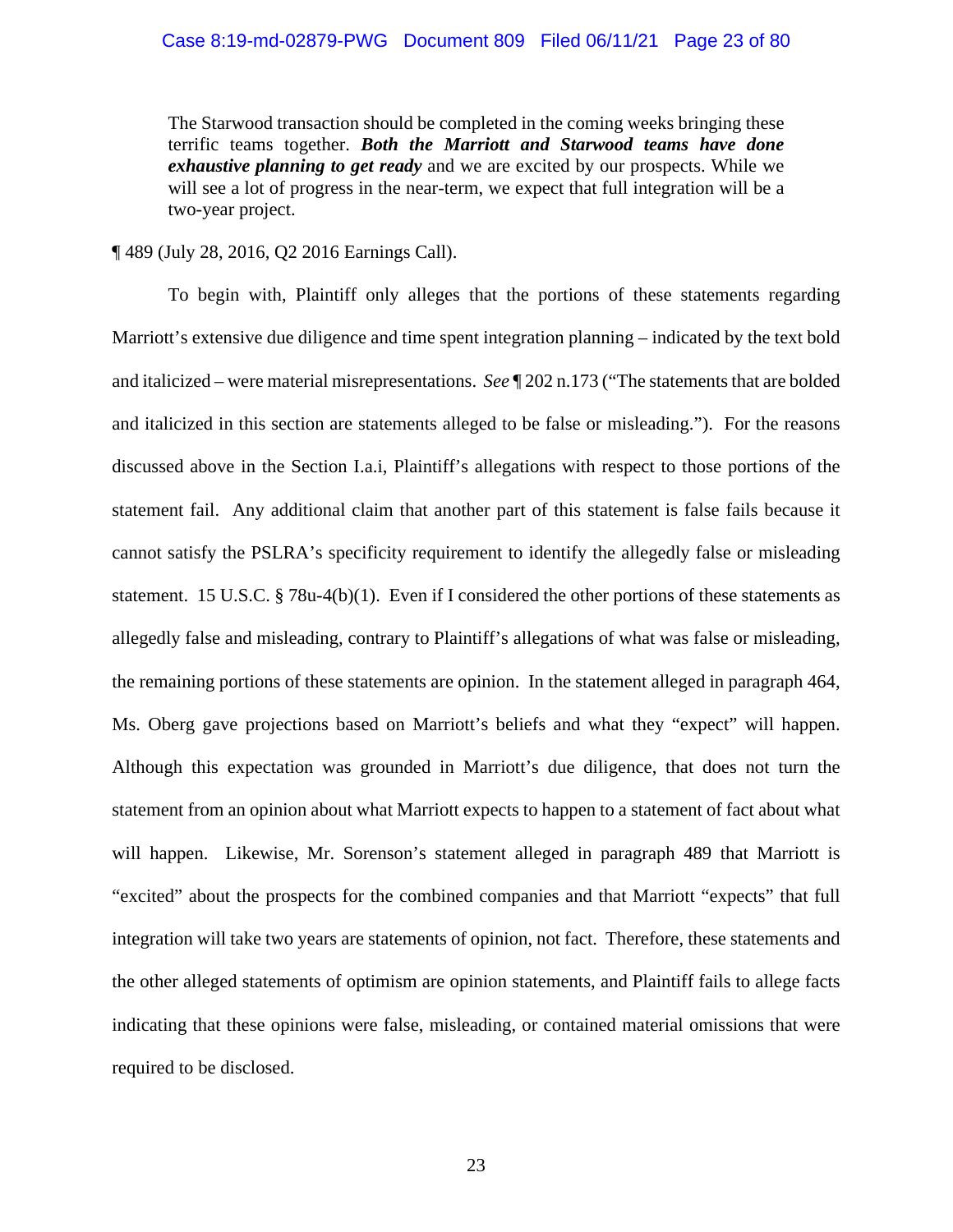# Case 8:19-md-02879-PWG Document 809 Filed 06/11/21 Page 24 of 80

Finally, the statements of optimism fall into the PSLRA's safe harbor for forward looking statements and the "bespeaks caution" doctrine. The PSLRA precludes liability for statements if they are identified as "forward looking statements" and are (1) accompanied by "meaningful cautionary language" or (2) immaterial. 15 U.S.C. § 78u–5(i)(1); *see also In re Constellation Energy Grp., Inc. Sec. Litig.*, 738 F. Supp. 2d 614, 625 (D. Md. 2010). "Similarly, under the judgemade 'bespeaks caution' doctrine, 'cautionary language in an offering document, as part of the total mix' of information, may negate the materiality of an alleged misstatement or omission." *In re Constellation Energy Grp., Inc. Sec. Litig.*, 738 F. Supp. 2d at 625 (citing *Recupito v. Prudential Sec., Inc.*, 112 F. Supp. 2d 449, 455 (D. Md. 2000); *Gasner v. Board of Supervisors*, 103 F.3d 351, 358 (4th Cir.1996)); *see also In re QLT Inc. Sec. Litig.*, 312 F. Supp. 2d 526, 532 (S.D.N.Y. 2004) (the "bespeaks caution" doctrine "operates in a similar fashion [to the PSLRA safe harbor] and protects forward-looking statements accompanied by adequate cautionary language from being actionable."). Of course, vague or boilerplate disclaimers will not suffice as meaningful cautionary language. *In re Constellation Energy Grp., Inc. Sec. Litig.*, 738 F. Supp. 2d at 625. Rather, the cautionary language must contain detailed language tailored to the specific risks the company faces. *Id.*

Here each of the alleged statements of optimism was preceded by a disclaimer regarding forward looking statements. For example, in the December 22, 2015, Form S-4 Registration Statement and its January 27, 2016 and February 16, 2016 amendments, which accompanied the statements alleged to be false or misleading in paragraph 449, is the following statement:

# SPECIAL NOTE ABOUT FORWARD-LOOKING STATEMENTS

This joint proxy statement/prospectus, including information included or incorporated by reference, contains forward-looking statements within the meaning of the Private Securities Litigation Reform Act of 1995. You can typically identify forward-looking statements by the use of forward-looking words such as "expect,"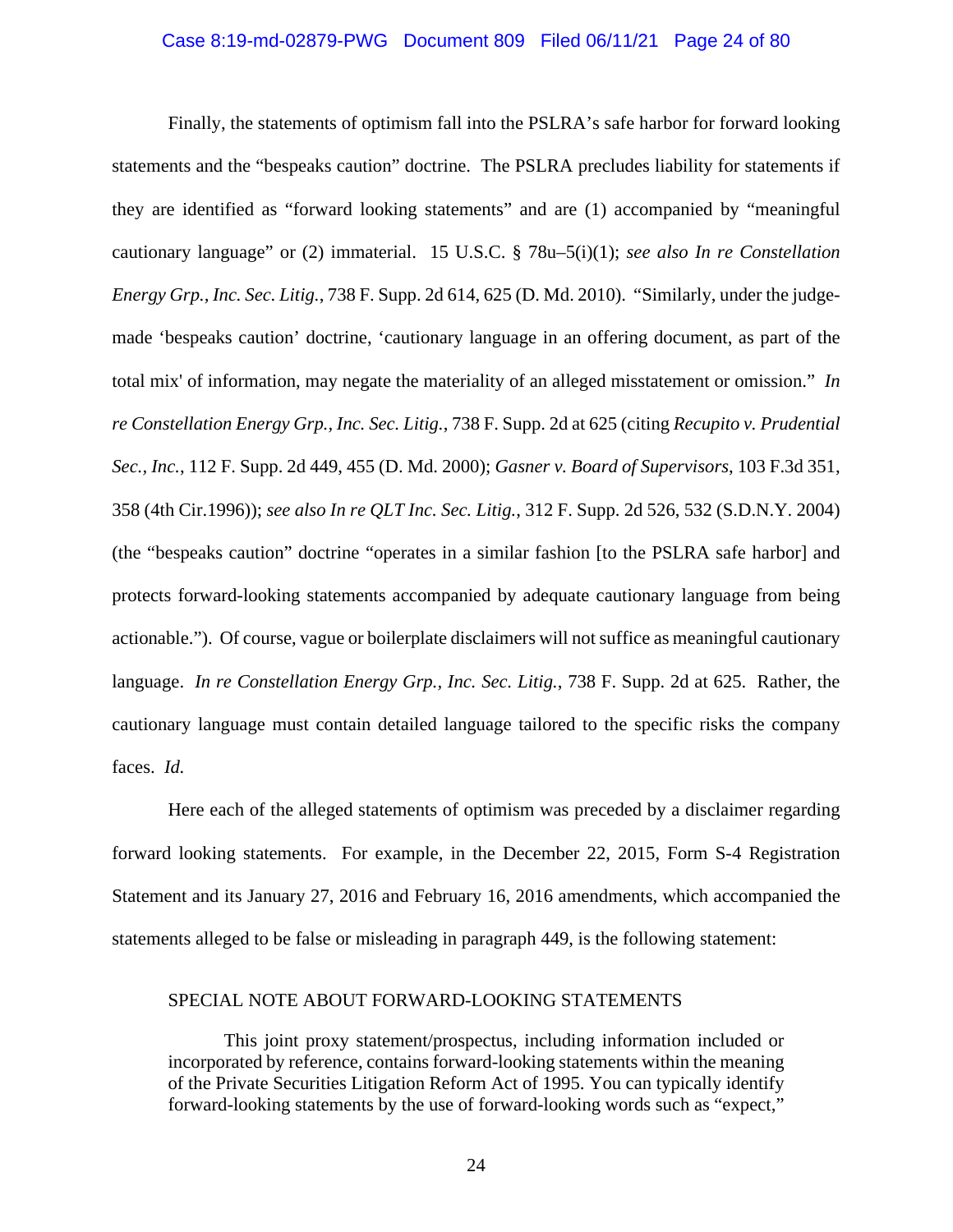"anticipate," "target," "goal," "project," "intend," "plan," "believe," "budget," "should," "continue," "could," "forecast," "may," "might," "potential," "strategy," "will," "would," "seek," "estimate," or variations of such words and similar expressions, although the absence of any such words or expressions does not mean that a particular statement is not a forward-looking statement. It is important to note that Starwood's and Marriott's goals and expectations are not predictions of actual performance. Any statements about the benefits of the Combination Transactions, or Starwood's or Marriott's future financial condition, results of operations and business are also forward-looking statements. Without limiting the generality of the preceding sentence, certain statements contained in the sections entitled "The Combination Transactions—Background of the Combination Transactions," "The Combination Transactions—Starwood's Reasons for the Combination Transactions; Recommendation of Starwood's Board," "The Combination Transactions—Marriott's Reasons for the Combination Transactions; Recommendation of Marriott's Board," "The Combination Transactions— Opinions of Starwood's Financial Advisors" and "The Combination Transactions—Opinion of Marriott's Financial Advisor" may also constitute forward-looking statements.

These forward-looking statements represent Starwood's and Marriott's intentions, plans, expectations, assumptions and beliefs about future events, including the completion of the Combination Transactions, and are subject to risks, uncertainties and other factors. Many of these factors are outside the control of Starwood and Marriott and could cause actual results to differ materially from the results expressed or implied by these forward-looking statements. In addition to the risk factors described in the section entitled "Risk Factors" beginning on page 31 of this joint proxy statement/prospectus, these factors include:

- those identified and disclosed in public filings with the SEC made by Starwood and Marriott;
- failing to obtain Starwood and Marriott stockholder approval of the Combination Transactions;
- satisfying the conditions to the closing of the Combination Transactions;
- the length of time necessary to complete the Combination Transactions;
- Starwood's ability to consummate the spin-off of Vistana and Vistana's subsequent merger with a subsidiary of ILG or an alternative disposition of Vistana or to realize the anticipated benefits of the Vistana-ILG transactions or an alternative disposition of Vistana;
- successfully integrating the Starwood and Marriott businesses, and avoiding problems which may result in Marriott not operating as effectively and efficiently as expected following the completion of the Combination Transactions;
- the possibility that the expected benefits of the Combination Transactions will not be realized within the expected time frame or at all;
- prevailing economic, market and business conditions;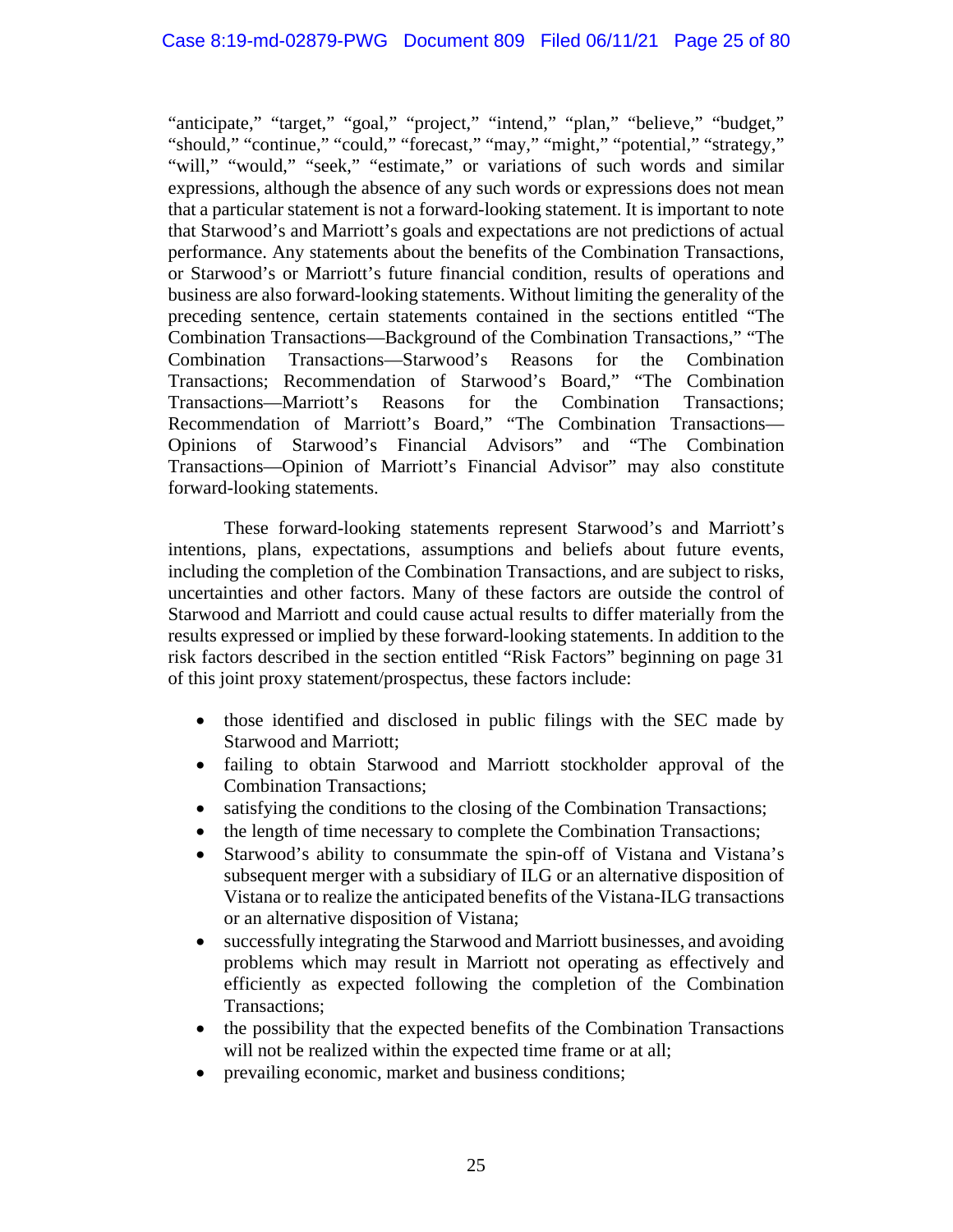- the cost and availability of capital and any restrictions imposed by lenders or creditors;
- changes in the industry in which Starwood and Marriott operate;
- conditions beyond Starwood's or Marriott's control, such as disaster, acts of war or terrorism;
- the weather and other natural phenomena, including the economic, operational and other effects of severe weather or climate events, such as tornadoes, hurricanes, ice, sleet, or snowstorms;
- the failure to renew, or the revocation of, any license or other required permits;
- unexpected charges or unexpected liabilities arising from a change in accounting policies, or the effects of acquisition accounting varying from the companies' expectations;
- the risk that the credit ratings of Marriott or its subsidiaries following the completion of the Combination Transactions may be different from what the companies expect, which may increase borrowing costs and/or make it more difficult for Marriott to pay or refinance the debts of Marriott and its subsidiaries and require Marriott to borrow or divert cash flow from operations in order to service debt payments;
- the effects on the companies' businesses resulting from uncertainty surrounding the Combination Transactions, including uncertainty for customers, employees, hotel owners, hotel franchisees, labor unions or suppliers, or the diversion of management's time and attention;
- adverse outcomes of pending or threatened litigation or governmental investigations;
- the effects on the companies of future regulatory or legislative actions, including changes in laws and regulations to which Starwood, Marriott or their subsidiaries are subject;
- the conduct of and changing circumstances related to third-party relationships on which Starwood and Marriott rely, including the level of creditworthiness of counterparties;
- the volatility and unpredictability of stock market and credit market conditions;
- fluctuations in interest rates:
- variations between the stated assumptions on which forward-looking statements are based and Starwood's and Marriott's actual experience; and
- other economic, business, and/or competitive factors.

For any forward-looking statements made in this joint proxy statement/prospectus or in any documents incorporated by reference, Starwood and Marriott claim the protection of the safe harbor for forward-looking statements contained in the Private Securities Litigation Reform Act of 1995. All subsequent written and oral forward-looking statements concerning the Combination Transactions or other matters addressed in this joint proxy statement/prospectus and attributable to Starwood, Marriott or any person acting on their behalf are expressly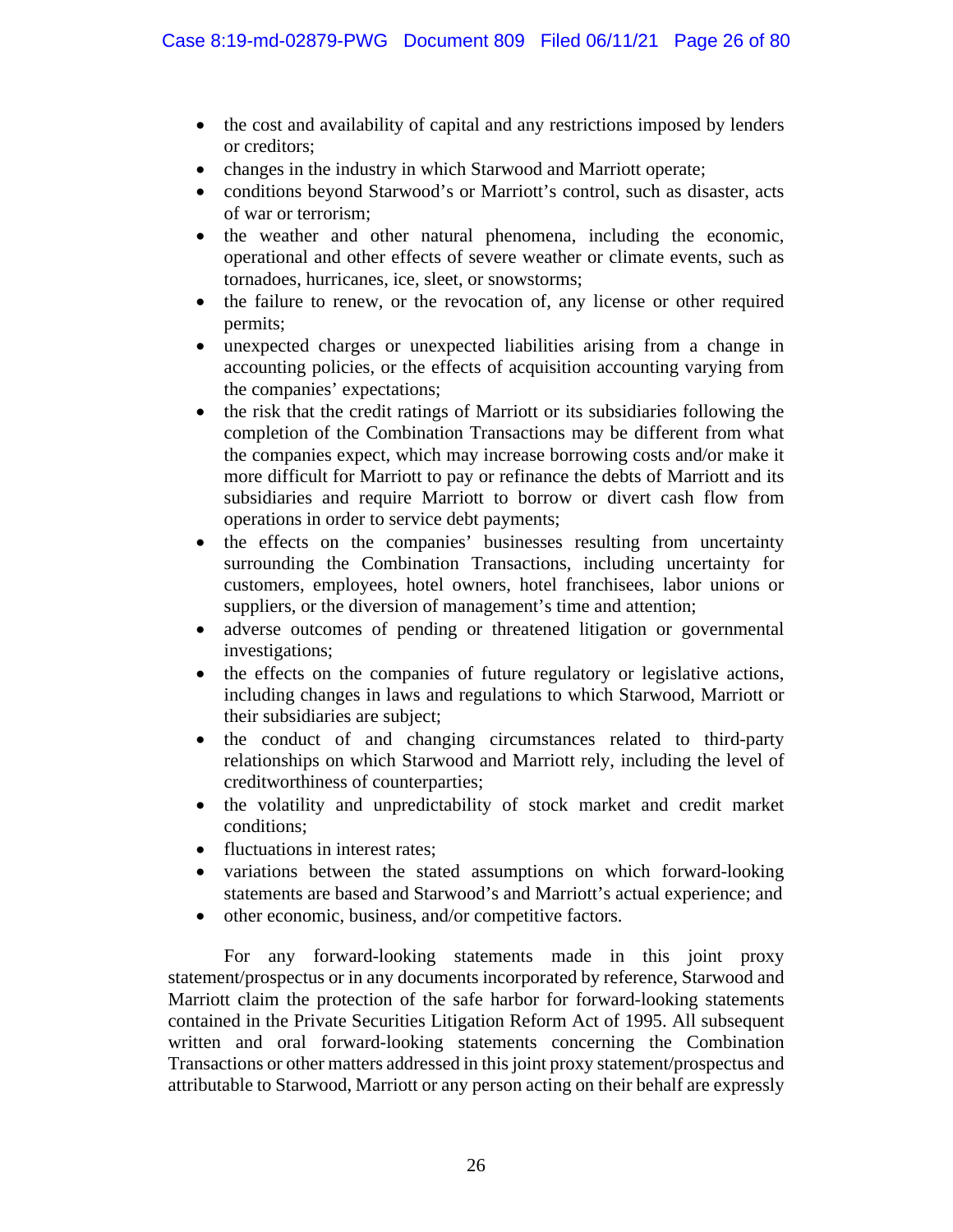qualified in their entirety by the cautionary statements contained or referred to in this joint proxy statement/prospectus.

You are cautioned not to place undue reliance on forward-looking statements, which speak only as of the date of this joint proxy statement/prospectus and should be read in conjunction with the risk factors and other disclosures contained or incorporated by reference into this joint proxy statement/prospectus. The areas of risk and uncertainty described above, which are not exhaustive, should be considered in connection with any written or oral forward-looking statements that may be made in this joint proxy statement/prospectus or on, before or after the date of this joint proxy statement/prospectus by Starwood or Marriott or anyone acting for any or both of them. Except as required by applicable law or regulation, neither Starwood nor Marriott undertake any obligation to release publicly or otherwise make any revisions to any forward-looking statements, to report events or circumstances after the date of this joint proxy statement/prospectus or to report the occurrence of unanticipated events.

Additional factors that could cause actual results to differ materially from those expressed in the forward-looking statements are discussed in reports filed with the SEC by Starwood and Marriott. For a list of the documents incorporated by reference, see the section entitled "Where You Can Find More Information" beginning on page [190].

Def. Ex. A, ECF No. 647-2 at 3–4; 11–12, 19–20.<sup>4</sup> The same filings included additional cautionary

language regarding the merger with Starwood:

Uncertainties, Risks and Potentially Negative Considerations

In the course of its deliberations, Marriott's Board also considered a variety of uncertainties, risks and other potentially negative considerations relevant to the transaction, including the following:

• The restrictions on the conduct of Marriott's business during the period between the execution of the merger agreement and the completion of the Combination Transactions;

<sup>&</sup>lt;sup>4</sup> The Court may take judicial notice of the SEC filings included in Defendant's Exhibit A, because they are public documents referenced in and integral to the Complaint. *See Yates v. Mun. Mortg. & Equity, LLC*, 744 F.3d at 881 (4th Cir. 2014) ("And as did the district court, we take judicial notice of the content of relevant SEC filings and other publicly available documentsincluded in the record."); *In re Royal Ahold N.V. Sec. & ERISA Litig.*, 351 F. Supp. 2d 334, 349 (D. Md. 2004) ("In considering a motion to dismiss a securities fraud complaint, the Court is entitled to rely on public documents quoted by, relied upon, incorporated by reference or otherwise integral to the complaint, and such reliance does not convert such a motion into one for summary judgment." (internal quotation marks omitted)).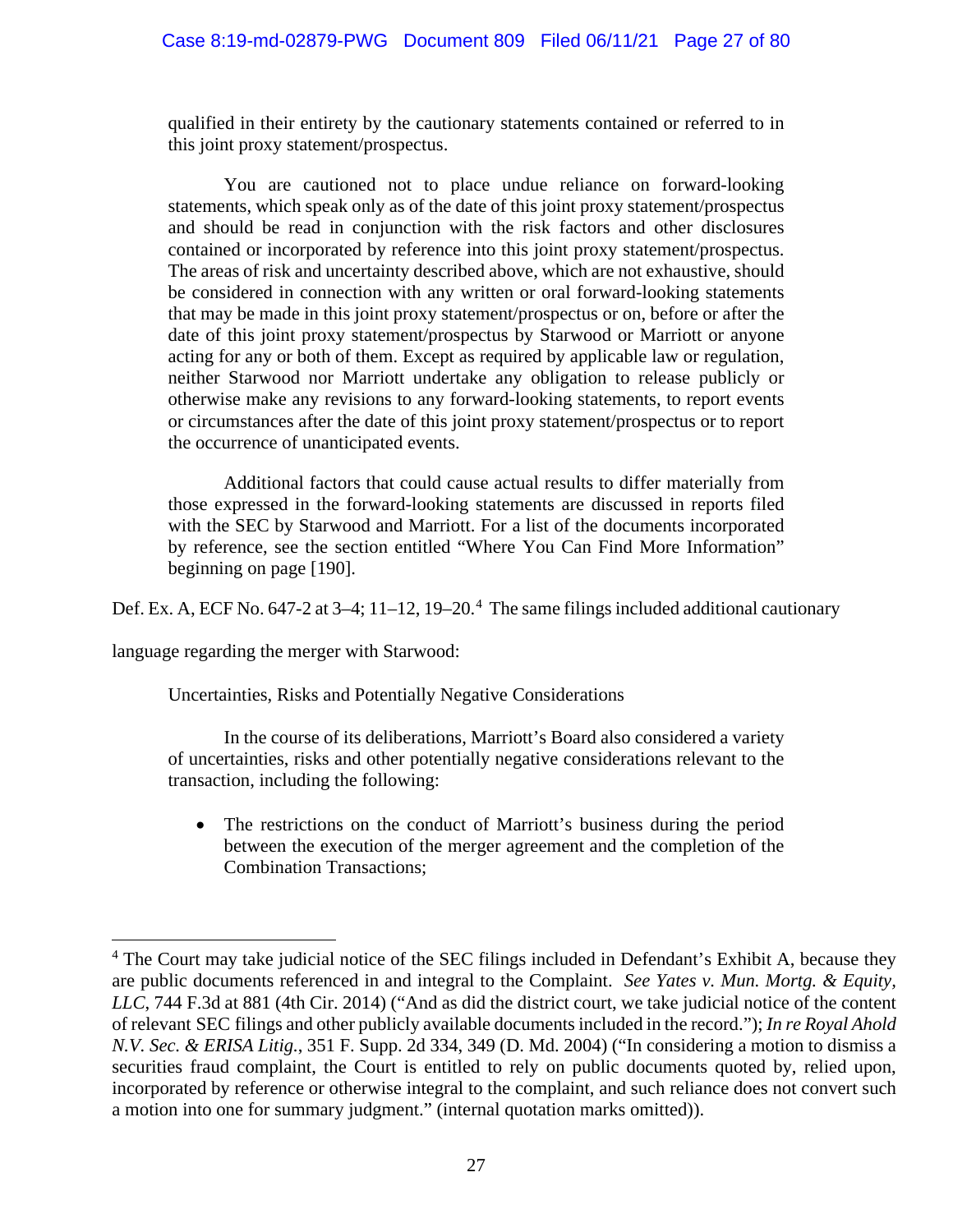- The costs associated with completing the Combination Transactions and realizing the benefits Marriott expects to obtain in connection with the Combination Transactions, including management's time and energy and potential opportunity cost;
- The challenges in absorbing the effect of any failure to complete the Combination Transactions, including potential termination fees and stockholder and market reactions;
- The potential earnings dilution to Marriott stockholders following the closing of the Combination Transactions;
- The challenges inherent in combining two businesses of the size and complexity of Starwood and Marriott, including the possible diversion of management and employee attention for an extended period of time;
- The potential for diversion of management and employee attention during the period before completion of the Combination Transactions, and the potential negative effects on Marriott's and the combined company's business;
- The risk that certain provisions in certain of Starwood's and Marriott's contracts may constrain or delay the timing for realizing, operational and development plans, synergies, cost savings and other anticipated benefits expected to result from a combination of Starwood and Marriott;
- The difficulties of combining the businesses and workforces of Starwood and Marriott based on, among other things, differences in the cultures of the two companies, union and collective bargaining agreements, and other factors;
- The risk that regulatory agencies may object to and challenge the Combination Transactions or may impose terms and conditions in order to resolve those objections that adversely affect the financial results of the combined company; see the section entitled "—Regulatory Clearances Required for the Combination Transactions" beginning on page 117;
- The risk that hotel owners and hotel franchisees with whom Starwood and Marriott have contractual relationships may not view the Combination Transactions favorably and those relationships may be negatively impacted as a result;
- Starwood's right, subject to certain conditions, to respond to and negotiate on certain alternative takeover proposals made before the time Starwood stockholders approve the Starwood combination transactions proposal and the right of Starwood's Board to withdraw or modify in a manner adverse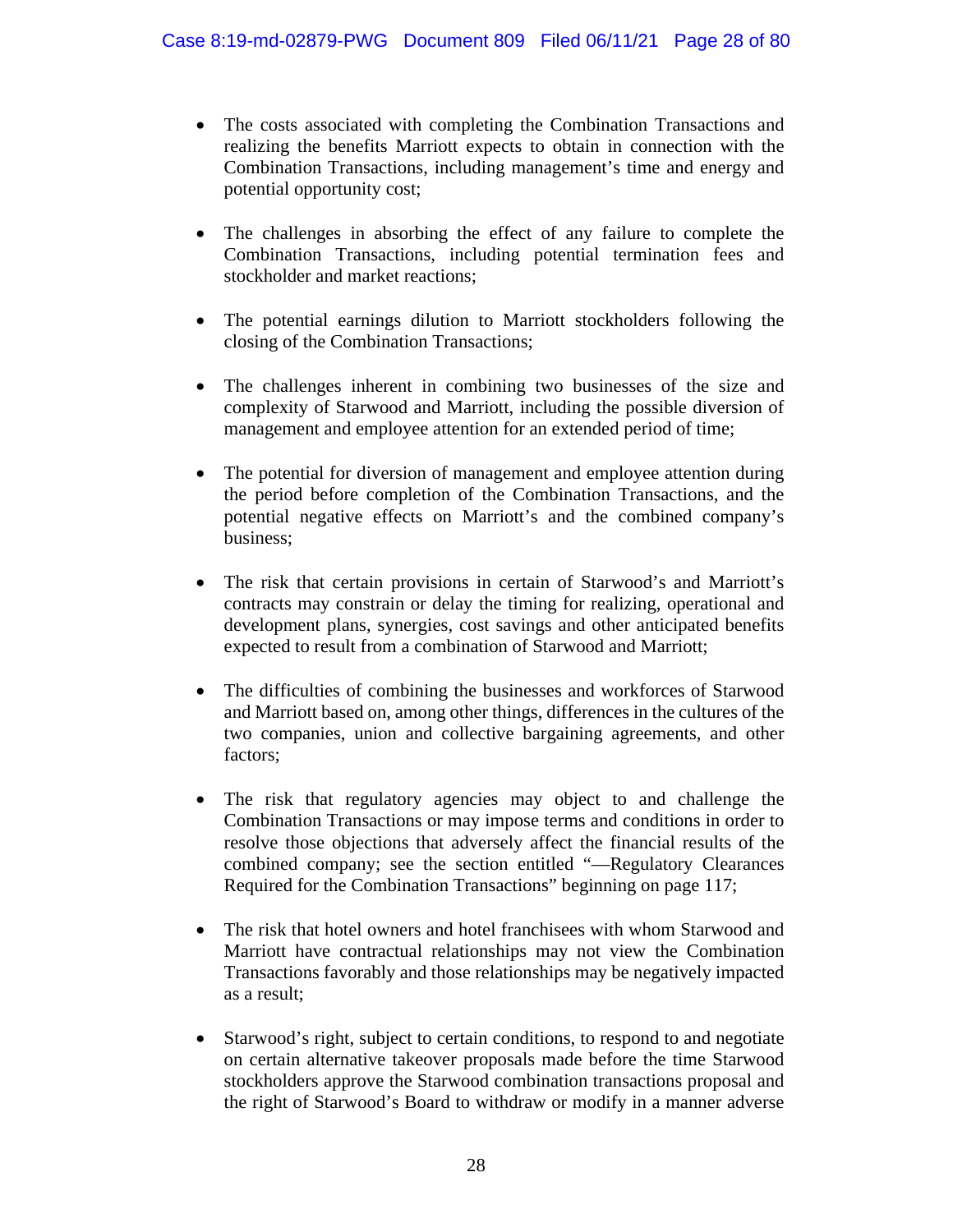to Marriott its recommendation to Starwood stockholders with respect to the Starwood combination transactions proposal, subject to Starwood paying Marriott a termination fee of \$400 million if Starwood elects to terminate the merger agreement as a result;

- The risk that Starwood stockholders or Marriott stockholders may object to and challenge the Combination Transactions and take actions that may prevent or delay the consummation of the Combination Transactions, including voting down the proposals at the Starwood or Marriott special meetings; and
- The potential that the fixed exchange ratio under the merger agreement could result in Marriott delivering greater value to Starwood stockholders than had been anticipated by Marriott should the value of the shares of Marriott common stock increase from the date of the execution of the merger agreement.

Further, Marriott's Board considered that some members of Marriott's Board and certain Marriott executive officers may have interests in the proposed Combination Transactions as individuals that are in addition to, and that may be different from, the interest of Marriott stockholders generally, as described under "—Interests of Marriott Directors and Executive Officers in the Combination Transactions" beginning on page 117.

After considering these potentially positive and potentially negative reasons, Marriott's Board unanimously concluded, in its business judgment, that the potentially positive reasons relating to the merger agreement and the transactions contemplated thereby (including the issuance of shares of Marriott common stock to Starwood stockholders) outweighed the potentially negative reasons.

The foregoing discussion of the information and reasons considered by Marriott's Board is not exhaustive but is intended to reflect the material reasons considered by Marriott's Board in its evaluation of the Combination Transactions. In view of the complexity, and the large number, of the reasons considered, Marriott's Board, both individually and collectively, did not find it practicable to, and did not attempt to, quantify or assign any relative or specific weight to the various reasons. Rather, Marriott's Board based its recommendation on the totality of the information presented to and considered by it. In addition, individual members of Marriott's Board may have given different weight to different reasons.

The foregoing discussion of the information and reasons considered by Marriott's Board is forward-looking in nature. This information should be read in light of the reasons described under "Special Note About Forward-Looking Statements" beginning on page 42.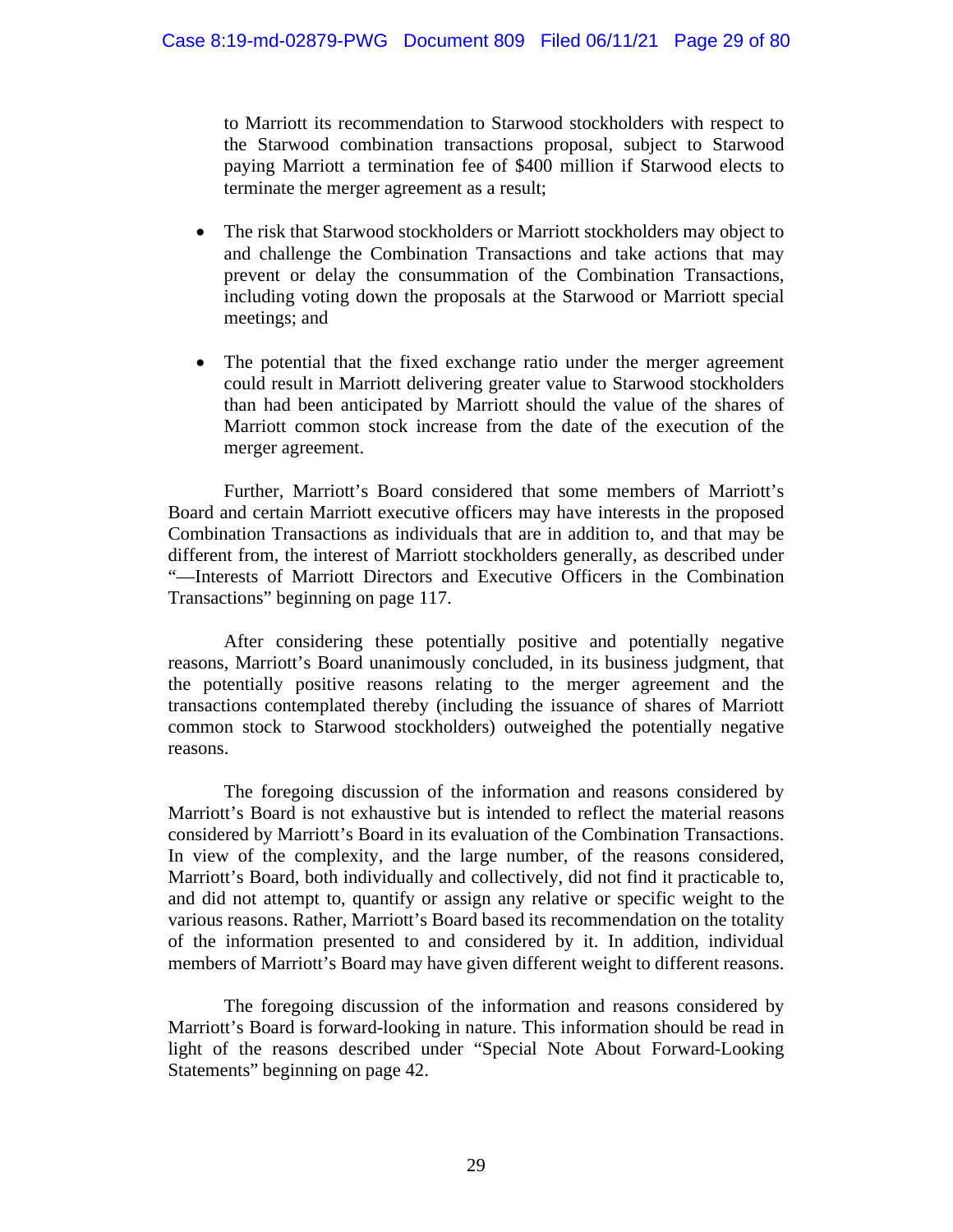# Case 8:19-md-02879-PWG Document 809 Filed 06/11/21 Page 30 of 80

*Id.* at 7–8, 15–16, 23–24. Marriott's other SEC filings in question contain similar cautionary language. *See id.* at 28–29, 32–33, 40–49, 56, 59, 62–73, 80–90, 93–103, 106–13, 116–26, 129– 39, 142–52, 155–64, 167–77, 180–90, 193–03.

Marriott also included cautionary language before its investor conference calls. For example, at the beginning of the March 21, 2016 conference call with investors regarding the amended merger agreement, prior to the statements alleged in paragraph 465, Ms. Oberg stated:

As always, before we get into the discussion today, let me first remind everyone that many of our comments are not historical facts and are considered forwardlooking statements under federal securities law. These statements are subject to numerous risks and uncertainties, as described in our SEC filings, which could cause future results to differ materially from those expressed in or implied by our comments. Forward-looking statements in the press release that we issued this morning, along with our comments today, are effective only today, March 21, 2016, and will not be updated as actual events unfold.

*Id.* at 52. Marriott's other conference calls with investors in question contain similar cautionary language. *See id.* at 35–37, 76.

These cautionary statements are detailed and highly specific to Marriott and the Starwood transaction, and therefore qualify as meaningful cautionary statements for the purposes of the PSLRA and the bespeaks caution doctrine. *Cf. Gasner v. Bd. of Sup'rs of the Cty. of Dinwiddie, Va.*, 103 F.3d 351, 359 (4th Cir. 1996) (finding cautionary language not boilerplate where it "describes in specific detail the risks which a purchaser would assume" and "no guarantee" risk would not materialize).

Plaintiff cites *Lefkoe v. Jos. A. Bank Clothiers* for the proposition that "the adequacy of cautionary language is a question of fact, and, typically, is not a question to be resolved on a motion to dismiss." No. CIV WMN-06-1892, 2007 WL 6890353, at \*5–7 (D. Md. Sept. 10, 2007) (citing *Blatt v. Corn Products Intern., Inc.,* No. 05–C–3033, 2006 WL 1697013, at \*5 (N.D. Ill. June 14, 2006)). That may be so as a general matter. But I may properly consider the cautionary statements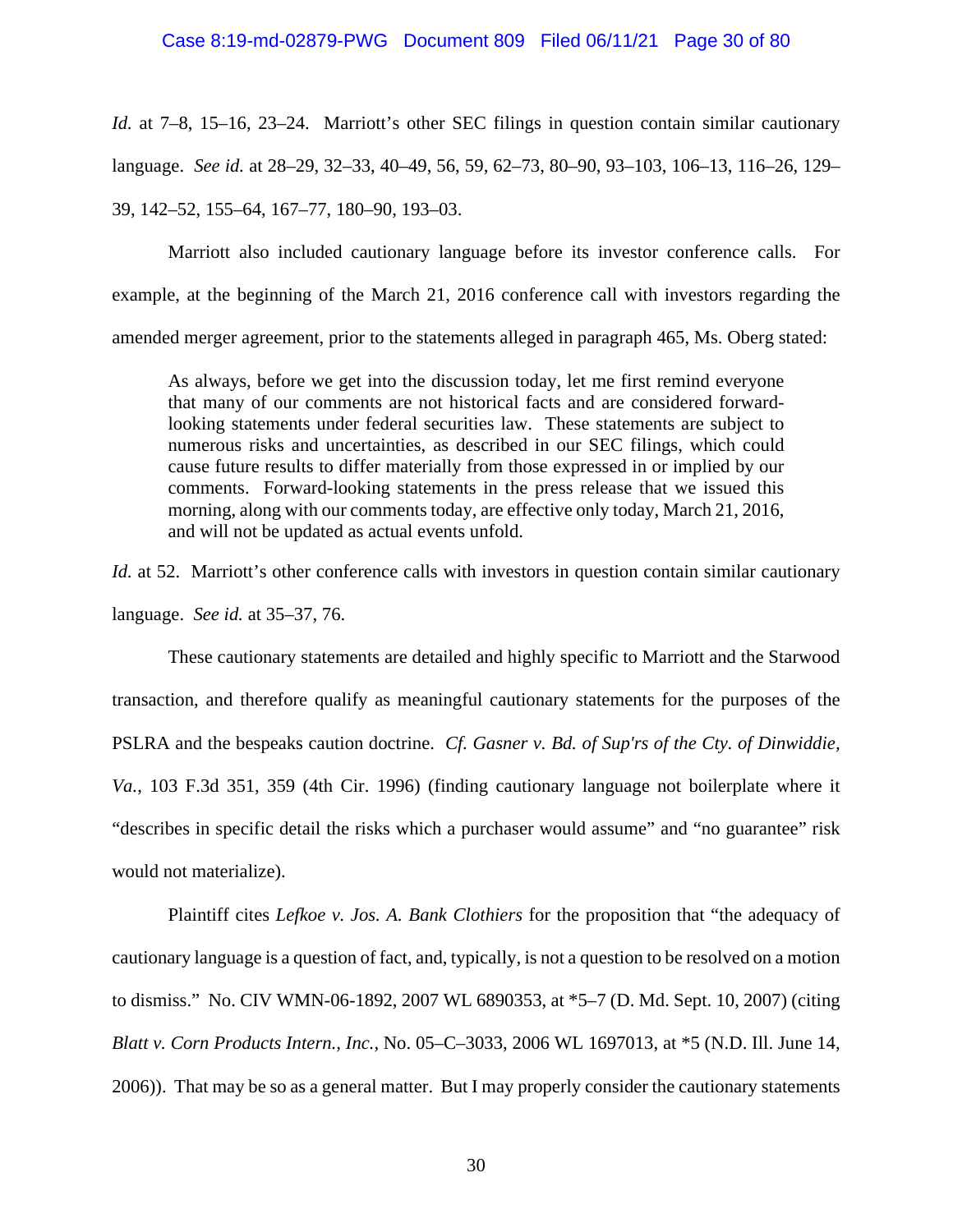# Case 8:19-md-02879-PWG Document 809 Filed 06/11/21 Page 31 of 80

on a motion to dismiss in appropriate circumstances. *See, e.g.*, *Hillson Partners Ltd. P'ship v. Adage, Inc.*, 42 F.3d 204, 218–19 (4th Cir. 1994) (affirming dismissal of securities claim under § 10(b) and Rule 10b–5 on a motion to dismiss including because of cautionary language); *In re USEC Sec. Litig.*, 190 F. Supp. 2d 808, 825 (D. Md. 2002), (dismissing securities claim on a motion to dismiss including because of cautionary language), *aff'd and remanded sub nom. Cohen v. USEC, Inc.*, 70 F. App'x 679 (4th Cir. 2003). Here, besides disparaging the cautionary statements as "boilerplate," Plaintiff does not provide any allegations or arguments as to why Plaintiff's cautionary language is inadequate. Plaintiff's conclusory statement that these detailed cautionary statements are boilerplate is insufficient to create a question of fact that would preclude their consideration here.

Plaintiff also argues that some of the statements are not forward looking at all and cites the statement alleged in paragraph  $464$  as an example.<sup>5</sup> Pl. Opp. at 33. Once again, the statement alleged in paragraph 464 is taken from Marriott's March 21, 2016 conference call with investors. There Ms. Oberg stated:

*After we've had extensive due diligence and spending a lot of time with the Starwood team and joint integration planning,* we increased our targeted annual G&A cost synergies to \$250 million, up from \$200 million. And excluding any benefit from even more incremental cost savings beyond the \$250 million and additional revenue synergies which we're confident we will provide, we expect adjusted EPS to be roughly neutral in 2017 and 2018.

¶ 464 (March 21, 2016, Conference Call to Discuss Amended Merger Agreement). Like the statements discussed above, the only portion of this statement that is alleged to be a material misrepresentation relatesto Marriott's due diligence and integration planning. That allegation fails

<sup>&</sup>lt;sup>5</sup> Plaintiff also argues that the statement alleged in paragraph 466 is not a forward-looking statement. I agree. This statement is not included in the discussion of this section. It is discussed as one of the statements regarding due diligence and integration in Section I.a.i.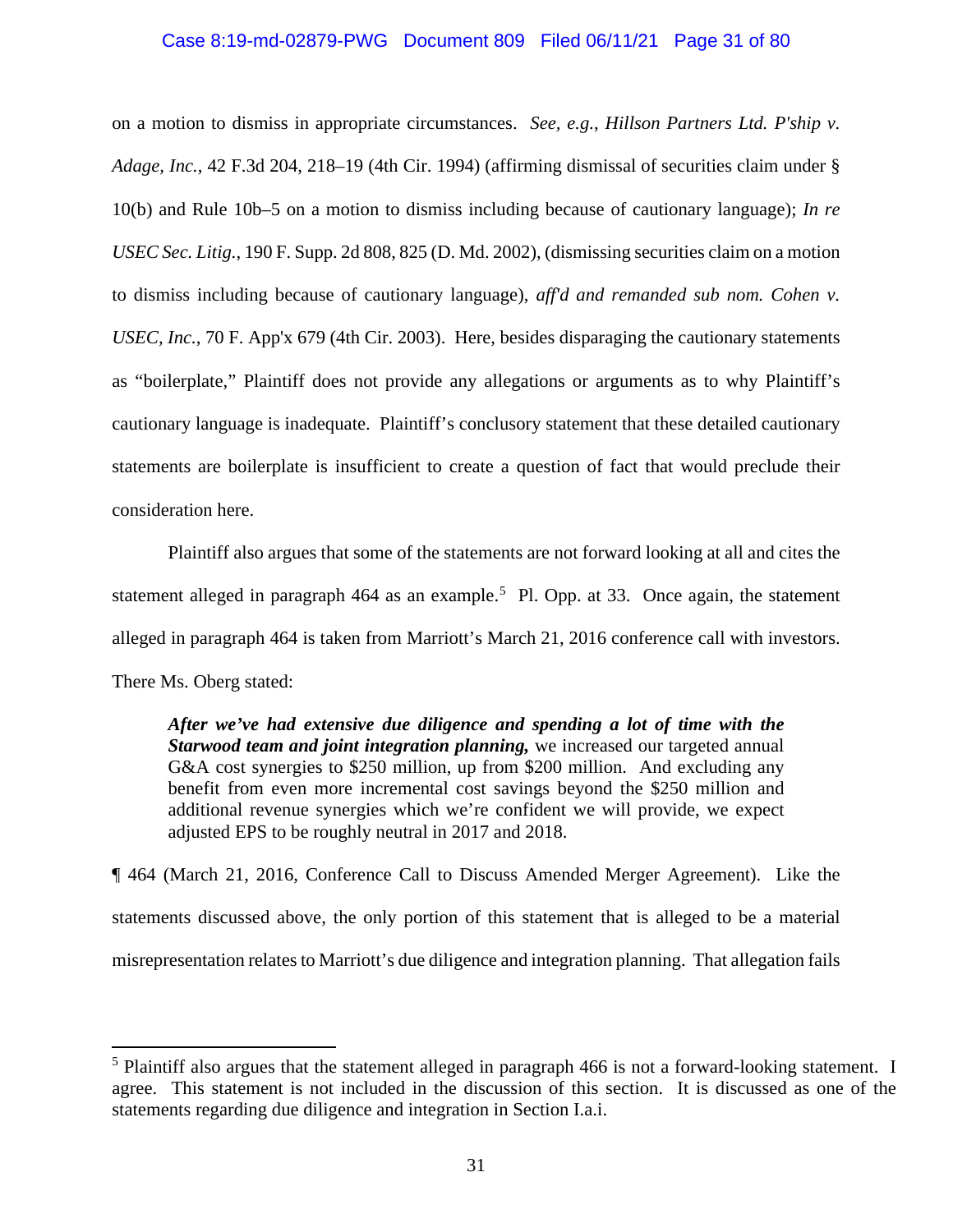# Case 8:19-md-02879-PWG Document 809 Filed 06/11/21 Page 32 of 80

for the reasons discussed in Section I.a.i above. Additional allegations that other portions of this statement were false or misleading fails for lack of specificity. If I were to consider the remaining portion of the statement in paragraph 464 as false or misleading, that portion of the statement is forward-looking as it pertains to Marriott's "targeted" synergies and "expected" earnings per share.

Finally, Plaintiff argues that the PSLRA's safe harbor does not apply to material omissions. Pl. Opp. at 33–34. In support of this proposition, Plaintiffs cite *Wilson v. LSB Indus., Inc.*, 2017 WL 7052046, at \*3 (S.D.N.Y. Mar. 2, 2017). *Wilson* and the line of cases it derives from within the Second Circuit hold that the safe harbor for forward-looking statements does not protect material omissions insofar as material omissions must be omissions of historical fact. *See, e.g.*, *In re Complete Mgmt. Inc. Sec. Litig.*, 153 F. Supp. 2d 314, 340 (S.D.N.Y. 2001) ("The 'bespeaks causation' doctrine, and the related statutory 'safe harbor' provision of the PSLRA . . . apply to forward-looking statements *only,* and not to material omissions or misstatements of historical fact."); *In re Oxford Health Plans, Inc.*, 187 F.R.D. 133, 141 (S.D.N.Y. 1999) ("Defendants do not claim that all of the alleged misrepresentations are forward-looking or that omissions can even be forward-looking. . . . The safe harbor and bespeaks caution doctrines do not apply to these omissions."). However, because Plaintiff fails to allege that the forward-looking statements are false or misleading, it also fails to allege that Marriott made material omissions regarding data security. *Matrixx Initiatives, Inc. v. Siracusano*, 563 U.S. at 44 ("Disclosure is required under [Section 10(b) and Rule 10b-5] only when necessary 'to make . . . statements made, in the light of the circumstances under which they were made, not misleading.'") (quoting 17 CFR § 240.10b– 5(b)); *see also Basic Inc. v. Levinson*, 485 U.S. 224, 239 n.17 ("Silence, absent a duty to disclose, is not misleading under Rule 10b-5."). Therefore, because Plaintiff fails to adequately allege that the statements of optimism contained material omissions, its reliance on these cases fails.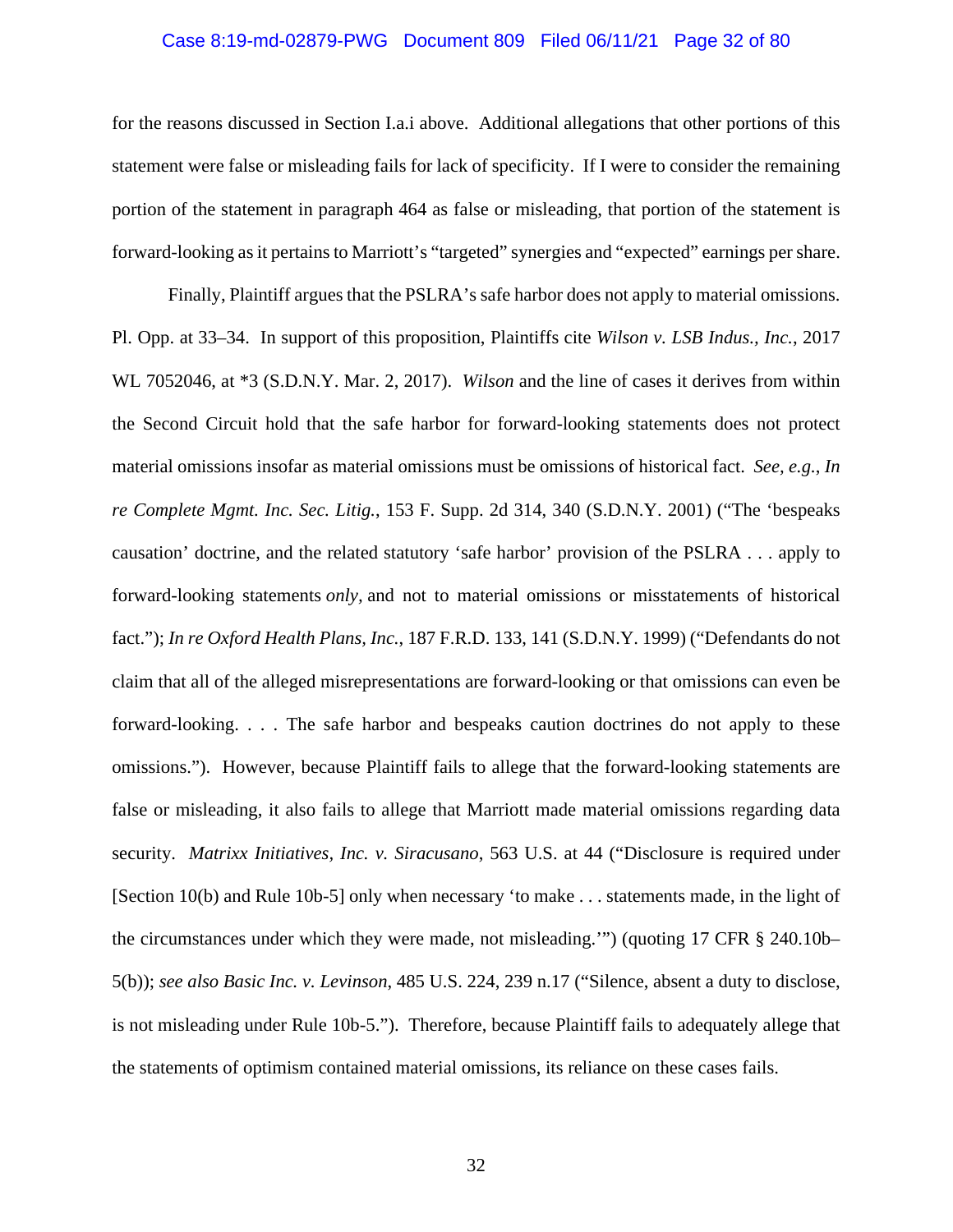## **iii. Risk Factor Disclosures**

Plaintiff alleges that Marriott's risk factor disclosures in its SEC statements were false and misleading. *See* ¶¶ 458, 460, 483, 485, 492, 494, 503, 505, 513, 515, 519, 522, 528, 530, 537, 539, 551, 553, 557, 560, 564, 567, 585, 587. Marriott is required to include in its SEC filings a section on risk factors that has "a discussion of the material factors that make an investment in the registrant or offering speculative or risky." 17 C.F.R. § 229.105 (Reg. S-K, Item 105).

"Though ubiquitous in securities filings . . . cautionary statements of potential risk have only rarely been found to be actionable by themselves." *In re FBR Inc. Sec. Litig.*, 544 F. Supp. 2d 346, 360–61 (S.D.N.Y. 2008) (*citing Libon v. Infineon Techs., AG,* No. 04 Civ. 929, 2006 U.S. Dist. LEXIS 76430, at \*26 (E.D.Va. Aug. 7, 2006) (Lauck, M.J.)). In *In re ChannelAdvisor Corp. Sec. Litig.*, a court within this circuit reviewed caselaw on risk disclosures:

Only one circuit court appears to have addressed the materiality of risk factor disclosures. In *Bondali v. Yum! Brands, Inc.*, the Sixth Circuit held cautionary statements inactionable "to the extent plaintiffs contend defendants should have disclosed risk factors 'are' affecting financial results rather than 'may' affect financial results." 620 Fed. Appx. 483, 491 (6th Cir. 2015) (quoting *In re FBR Inc. Sec. Litig.*, 544 F. Supp. 2d 346, 362 (S.D.N.Y. 2008)). According to that court, this is because of the "inherently prospective" nature of such disclosures, which "are not meant to educate investors on what harms are currently affecting the company." *Id.* Thus, the Sixth Circuit concluded that "a reasonable investor would be unlikely to infer anything regarding the current state of a corporation's compliance, safety, or other operations from a statement intended to educate the investor on *future* harms." *Id.*

No. 5:15-CV-00307-F, 2016 WL 1381772, at \*5 (E.D.N.C. Apr. 6, 2016). In that case, the Defendant included in its risk factor disclosures that it could face a decline in revenue if more customers demanded contracts with fixed pricing. *Id.* The plaintiffs alleged that this disclosure was materially misleading because the defendants knew at the time of the disclosure that a pronounced shift of its customer base to contracts with fixed pricing was occurring. *Id.* The court dismissed the plaintiffs' claims on the basis that a reasonable investor likely would not, from the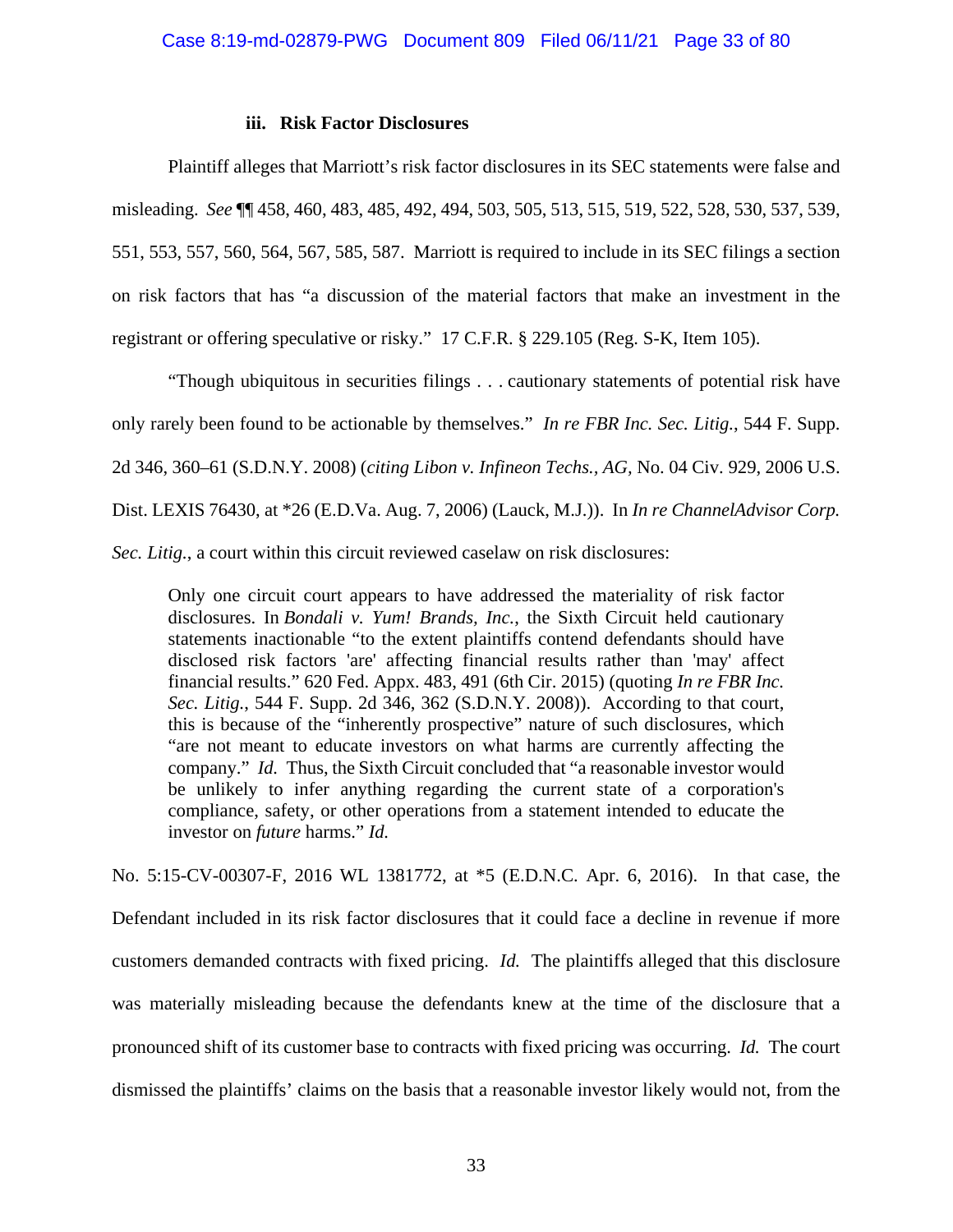### Case 8:19-md-02879-PWG Document 809 Filed 06/11/21 Page 34 of 80

cautionary language, infer anything about the defendants' current contracts. *Id.* at \*6. The Fourth Circuit affirmed. *Dice v. Channeladvisor Corp.*, 671 F. App'x 111 (4th Cir. 2016).

Other courts have held that risk factor disclosures could be materially misleading if the defendant knew or was recklessly ignorant that the risk was already occurring. *See In re Van der Moolen Holding N.V. Sec. Litig.*, 405 F. Supp. 2d 388, 400 (S.D.N.Y. 2005) ("'[T]o warn that the untoward may occur when the event is contingent is prudent; to caution that it is only possible for the unfavorable events to happen when they have already occurred is deceit.'") (quoting *Voit v. Wonderware Corp.*, 977 F. Supp. 363, 371 (E.D. Pa. 1997), *abrogated on other grounds by In re Advanta Corp. Sec. Litig.*, 180 F.3d 525 (3d Cir. 1999)). In *Van der Moolen Holding N.V. Sec.* Litig., the court found that the plaintiffs had plausibly alleged that the defendants' risk factor disclosure regarding legal and regulatory risks were material misrepresentations because the defendants knew or were recklessly ignorant in not knowing that its employees at the time were violating New York Stock Exchange rules. *Id.; see also Paskowitz v. Arnall*, 2019 WL 3841999, at \*8 (W.D.N.C. Aug. 15, 2019) (collecting cases for proposition that a risk disclosure that discusses a risk that has already come to fruition as "potential" could be false or misleading).

Here Marriott included risk factor disclosures in its SEC filings and statements to investors regarding the Starwood merger. For example:

The combined company may not be able to integrate successfully and many of the anticipated benefits of combining Starwood and Marriott may not be realized. *We entered into the Merger Agreement with the expectation that the Starwood Combination will result in various benefits, including, among other things, operating efficiencies. Achieving those anticipated benefits is subject to a number of uncertainties, including whether we can integrate the business of Starwood in an efficient and effective manner.*

*The integration process could also take longer than we anticipate and could result in* the loss of valuable employees, *the disruption of each company's ongoing businesses, processes and systems or inconsistencies in standards, controls, procedures, practices, policies* and compensation arrangements, *any of*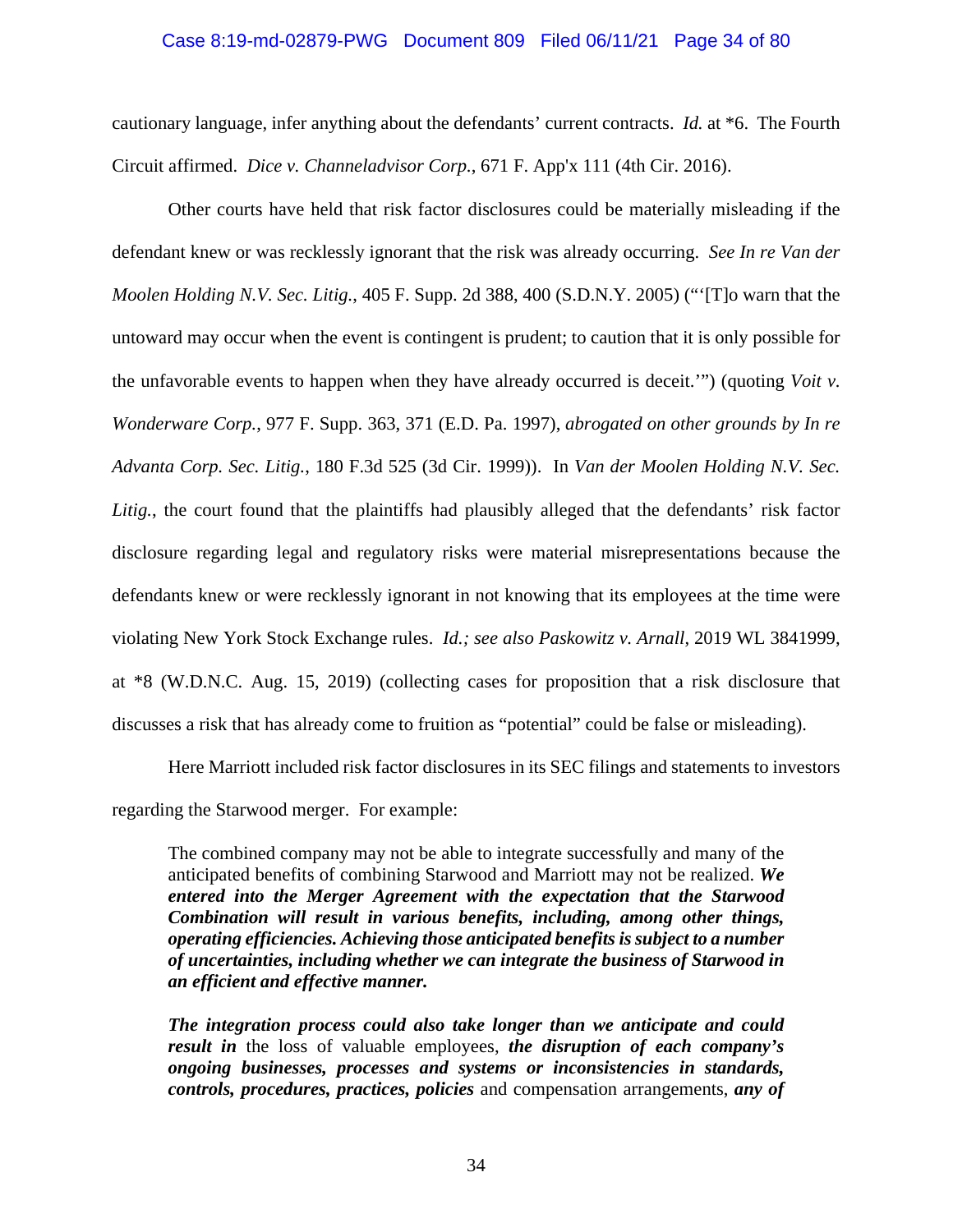*which could adversely affect the combined company's ability to achieve the benefits we anticipate.* The combined company's resulting portfolio of approximately 30 brands could be challenging for us to maintain and grow, and *the harmonization of our different reservations and other systems and business practices could be more difficult, disruptive, and time consuming than we anticipate. The combined company's results of operations could also be adversely affected by any issues attributable to either company's operations that arise or are based on events or actions that occur before the Starwood Combination closes. The combined company may also have difficulty addressing possible differences in corporate cultures and management philosophies. The integration process is subject to a number of uncertainties, and we cannot assure you that the benefits we anticipate will be realized at all or as quickly as we expect. If we don't achieve those benefits, our costs could increase, our expected net income could decrease, and the combined company's future business, financial condition, operating results and prospects could suffer.*

¶ 458 (February 18, 2016, 2015 Form 10-K); ¶ 483 (April 28, 2016, Q1 2016 Form 10-Q); ¶ 492

(July 28, 2016, Q2 2016 Form 10-Q).

*A failure to keep pace with developments in technology could impair our operations or competitive position. The lodging industry continues to demand the use of sophisticated technology and systems, including those used for our reservation, revenue management, and property management systems, our Marriott Rewards and The Ritz-Carlton Rewards programs, and technologies we make available to our guests. These technologies and systems must be refined, updated, and/or replaced with more advanced systems on a regular basis, and if we cannot do so as quickly as our competitors or within budgeted costs and time frames, our business could suffer. We also may not achieve the benefits that we anticipate from any new technology or system, and a failure to do so could result in higher than anticipated costs or could impair our operating results.*

\*\*\*

*We are exposed to risks and costs associated with protecting the integrity and security of internal and customer data. Our businesses process, use, and transmit large volumes of internal employee and customer data, including credit card numbers and other personal information in various information systems that we maintain* and in those maintained by third parties, including our owners, franchisees and licensees, as well as our service providers, in areas such as human resources outsourcing, website hosting, and various forms of electronic communications. *The integrity and protection of that customer, employee, and company data is critical to our business. If that data is inaccurate or incomplete, we could make faulty decisions.*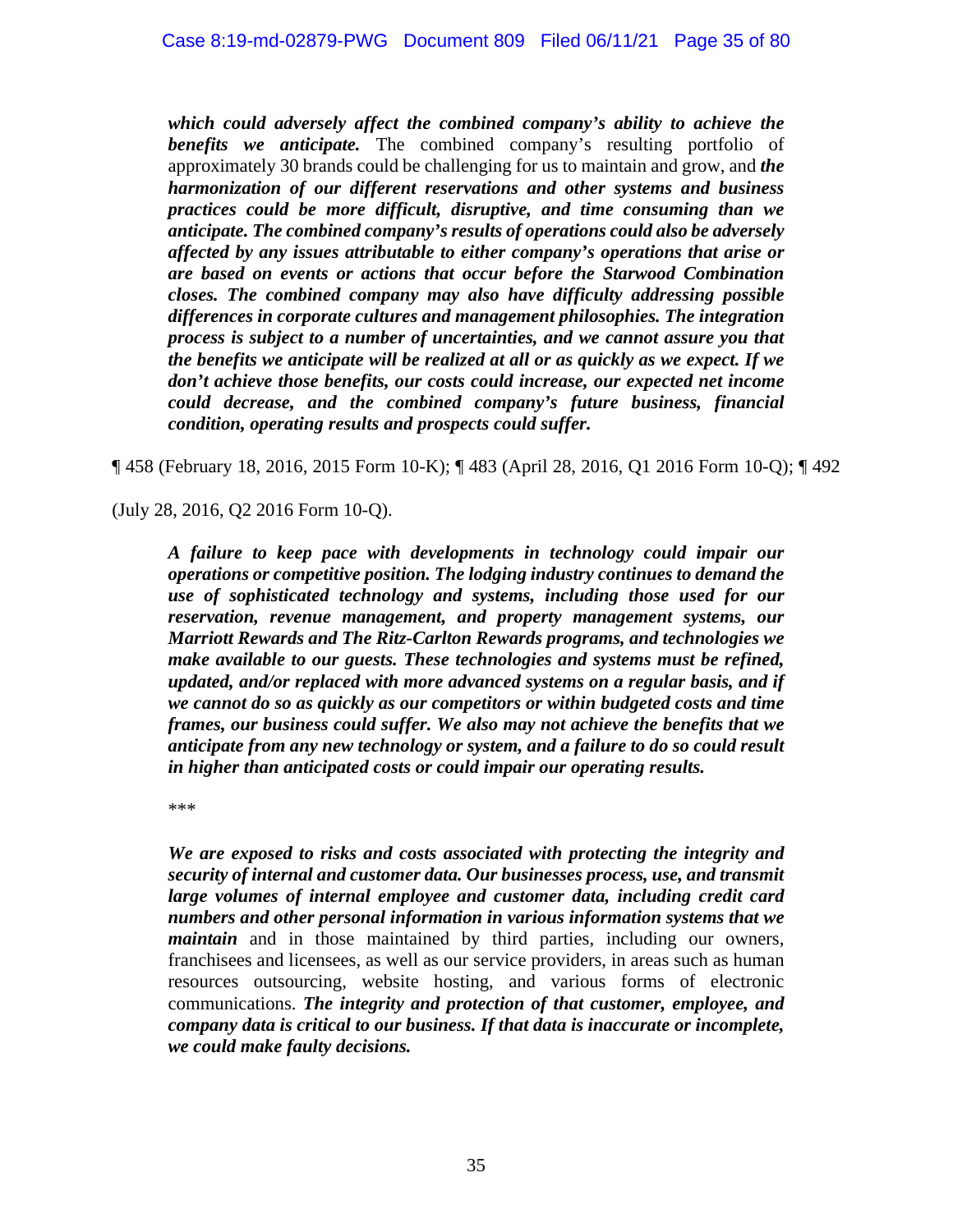*Our customers and employees also have a high expectation that we, as well as our owners, franchisees, licensees, and service providers, will adequately protect their personal information. The information, security, and privacy requirements imposed by governmental regulation and the requirements of the payment card industry are also increasingly demanding, in both the United States and other jurisdictions where we operate. Our systems and the systems maintained or used by our owners, franchisees, licensees, and service providers may not be able to satisfy these changing requirements and employee and customer expectations, or may require significant additional investments or time in order to do so.*

*\*\*\**

*Cyber-attacks could have a disruptive effect on our business. Efforts to hack or breach security measures, failures of systems or software to operate as designed or intended, viruses, operator error, or inadvertent releases of data may materially impact our, including our owners', franchisees', licensees', or service providers', information systems and records.* Our reliance on computer, Internetbased and mobile systems and communications and the frequency and sophistication of efforts by hackers to gain unauthorized access to such systems have increased significantly in recent years. *A significant theft, loss, or fraudulent use of customer, employee, or company data could adversely impact our reputation and could result in remedial and other expenses, fines, or litigation. Breaches in the security of our information systems or those of our owners, franchisees, licensees, or service providers or other disruptions in data services could lead to an interruption in the operation of our systems, resulting in operational inefficiencies and a loss of profits.* In addition, although we carry cyber/privacy liability insurance that is designed to protect us against certain losses related to cyber risks, such insurance coverage may be insufficient to cover all losses or all types of claims that may arise in connection with cyber-attacks, security breaches, and other related breaches.

\*\*\*

*Any disruption in the functioning of our reservation system, such as in connection with the Starwood Combination, could adversely affect our performance and results. We manage a global reservation system that communicates reservations to our branded hotels that individuals make directly with us online, through our mobile app, or through our telephone call centers, or through intermediaries like travel agents, Internet travel web sites and other distribution channels. The cost, speed, accuracy and efficiency of our reservation system are critical aspects of our business and are important considerations for hotel owners when choosing our brands. Our business may suffer if we fail to maintain, upgrade, or prevent disruption to our reservation system. In addition, the risk of disruption in the functioning of our global reservation system could increase in connection with the system integration that we anticipate undertaking following consummation of the Starwood Combination. Disruptions in or*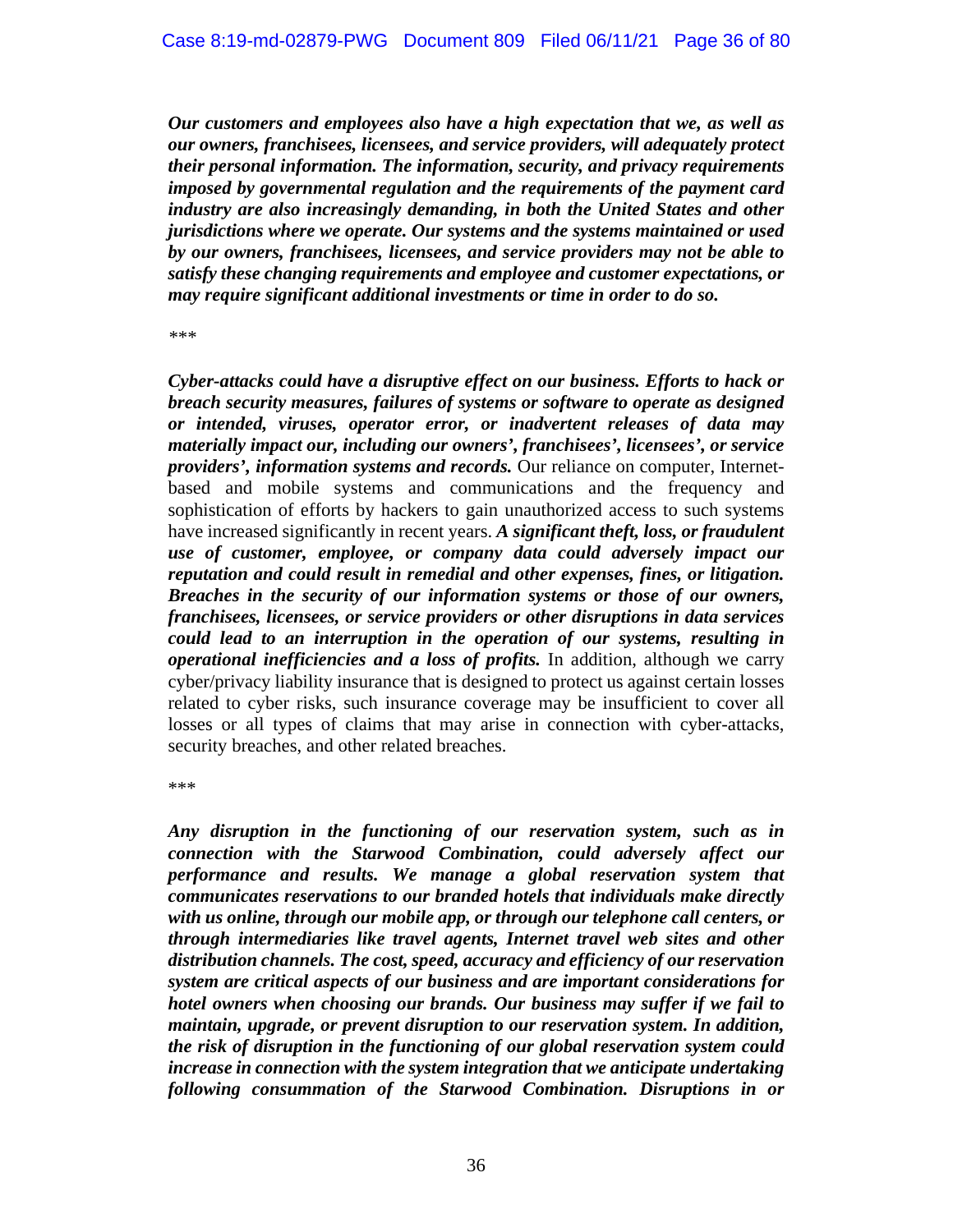*changes to our reservation system could result in a disruption to our business and the loss of important data.*

¶ 460 (February 18, 2016, 2015 Form 10-K); ¶ 485 (February 18, 2016, 2015 Form 10-K); ¶ 494 (July 28, 2016, Q2 2016 Form 10-Q); ¶ 505 (November 9, 2016, Q3 2016 Form 10-Q); ¶ 515 (February 21, 2017, 2016 Form 10-K); ¶ 522 (May 9, 2017, Q1 2017 Form 10-Q); ¶ 530 (August 8, 2017, Q2 2017 Form 10-Q); ¶ 539 (November 8, 2017, Q3 2017 Form 10-Q); ¶ 553 (February 14, 2018, 2017 Form 10-K); ¶ 560 (May 10, 2018, Q1 2018 Form 10-Q); ¶ 567 (August 7, 2018,

Q2 2018 Form 10-Q).

We may not be able to integrate Starwood successfully and many of the anticipated benefits of combining Starwood and Marriott may not be realized. *We entered into the Merger Agreement with the expectation that the Starwood Combination will result in various benefits, including, among other things, operating efficiencies. Achieving those anticipated benefits is subject to a number of uncertainties, including whether we can integrate the business of Starwood in an efficient and effective manner.*

*The integration process could also take longer than we anticipate and could result in* the loss of valuable employees, *the disruption of each company's ongoing businesses, processes and systems or inconsistencies in standards, controls, procedures, practices, policies* and compensation arrangements, *any of which could adversely affect the combined company's ability to achieve the benefits we anticipate. Our resulting portfolio of approximately 30 brands may be challenging for us to maintain and grow, and the harmonization of our different reservations and other systems and business practices could be more difficult, disruptive, and time consuming than we anticipate. We may also have difficulty addressing possible differences in corporate cultures and management philosophies.* We may incur unanticipated costs in the integration of the businesses of Starwood. Although we expect that the elimination of certain duplicative costs, as well as the realization of other efficiencies related to the integration of the two businesses, will over time offset the substantial incremental transaction and mergerrelated costs and charges we incurred in connection with the Starwood Combination, we may not achieve this net benefit in the near term, or at all.

*The integration process is subject to a number of uncertainties, and we cannot assure you that the benefits we anticipate will be realized at all or as quickly as we expect. If we don't achieve those benefits, our costs could increase, our expected net income could decrease, and the combined company's future business, financial condition, operating results, and prospects could suffer.*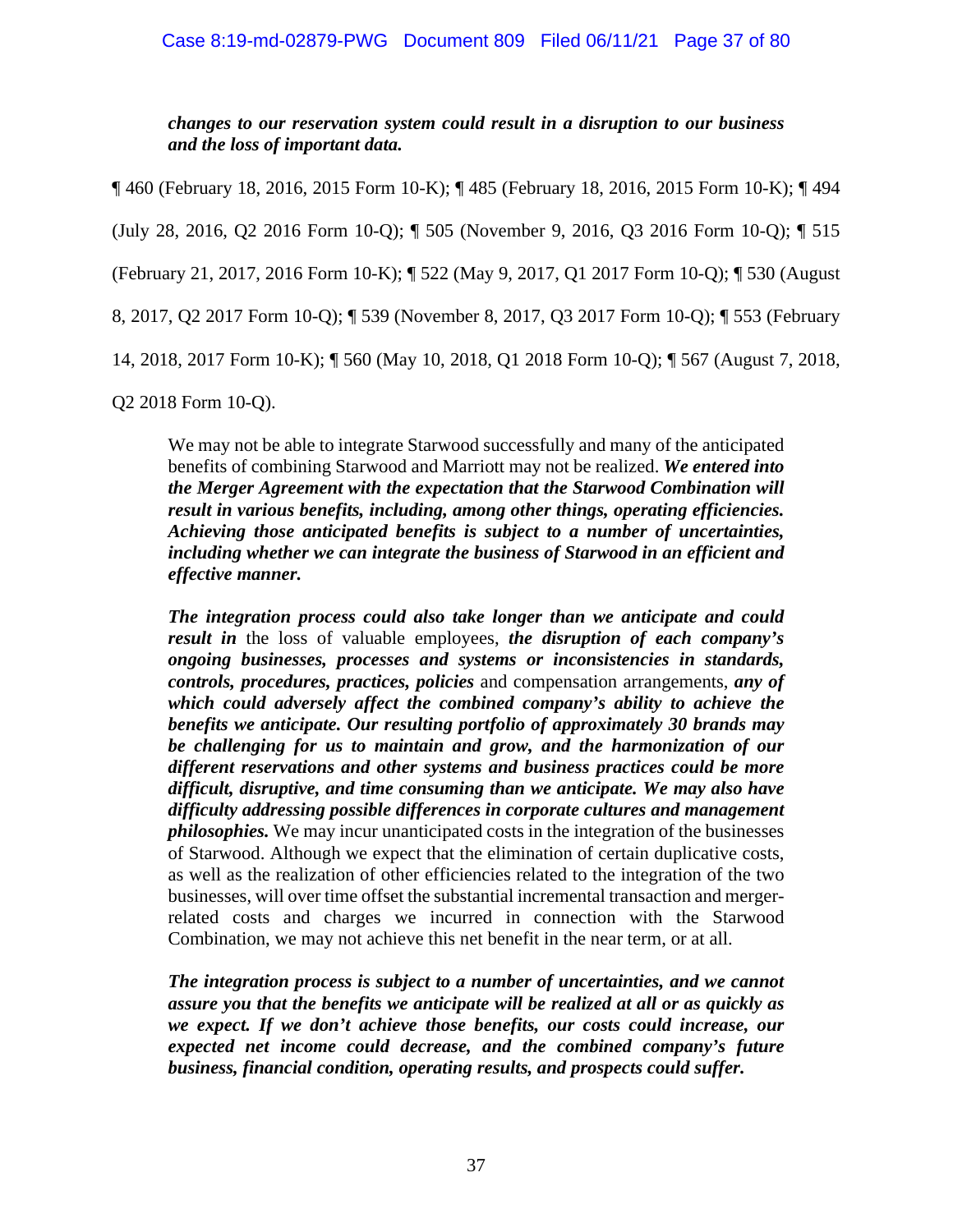Our future results will suffer if we do not effectively manage our expanded operations. *With completion of the Starwood Combination, the size of our business has increased significantly. Our future success depends, in part, upon our ability to manage this expanded business, which poses substantial challenges for management, including challenges related to the management and monitoring of new operations and associated increased costs and complexity. We cannot assure you that we will be successful or that we will realize the expected operating efficiencies, cost savings, and other benefits from the combination that we currently anticipate.*

¶ 503 (November 9, 2016, Q3 2016 Form 10-Q); ¶ 513 (February 21, 2017, 2016 Form 10-K); ¶

519 (May 9, 2017, Q1 2017 Form 10-Q); ¶ 528 (August 8, 2017, Q2 2017 Form 10-Q).

Some of the anticipated benefits of combining Starwood and Marriott may still not be realized. *We decided to acquire Starwood with the expectation that the Starwood Combination will result in various benefits, including, among other things, operating efficiencies. Although we have already achieved some of those anticipated benefits, others remain subject to a number of uncertainties, including whether we can continue to integrate the business of Starwood in an efficient and effective manner and whether, and on what terms, we can reach agreement with the companies that issue our branded credit cards and the timeshare companies with whom we do business to allow us to move to a single unified reservation system and loyalty platform.*

*The integration process could take longer than we anticipate and involve unanticipated costs. Disruptions of each legacy company's ongoing businesses, processes, and systems could adversely affect the combined company. We also may still encounter difficulties harmonizing our different reservations and other systems and business practices as the integration process continues.* As a result of these or other factors, we cannot assure you when or that we will be able to fully realize additional benefits from the Starwood Combination in the form of eliminating duplicative costs, or achieving other operating efficiencies, cost savings, or benefits.

¶ 537 (November 8, 2017, Q3 2017 Form 10-Q); ¶ 551 (February 14, 2018, 2017 Form 10-K); ¶

557 (May 10, 2018, Q1 2018 Form 10-Q); ¶ 564 (August 7, 2018, Q2 2018 Form 10-Q); ¶ 585

(November 6, 2018, Q3 2018 Form 10-Q).

Importantly, after Marriott learned of the data breach, it updated its risk factor disclosures

regarding cyber-security incidents, including the statement, "*Like most large multinational*

*corporations, we have experienced cyber-attacks, attempts to disrupt access to our systems and*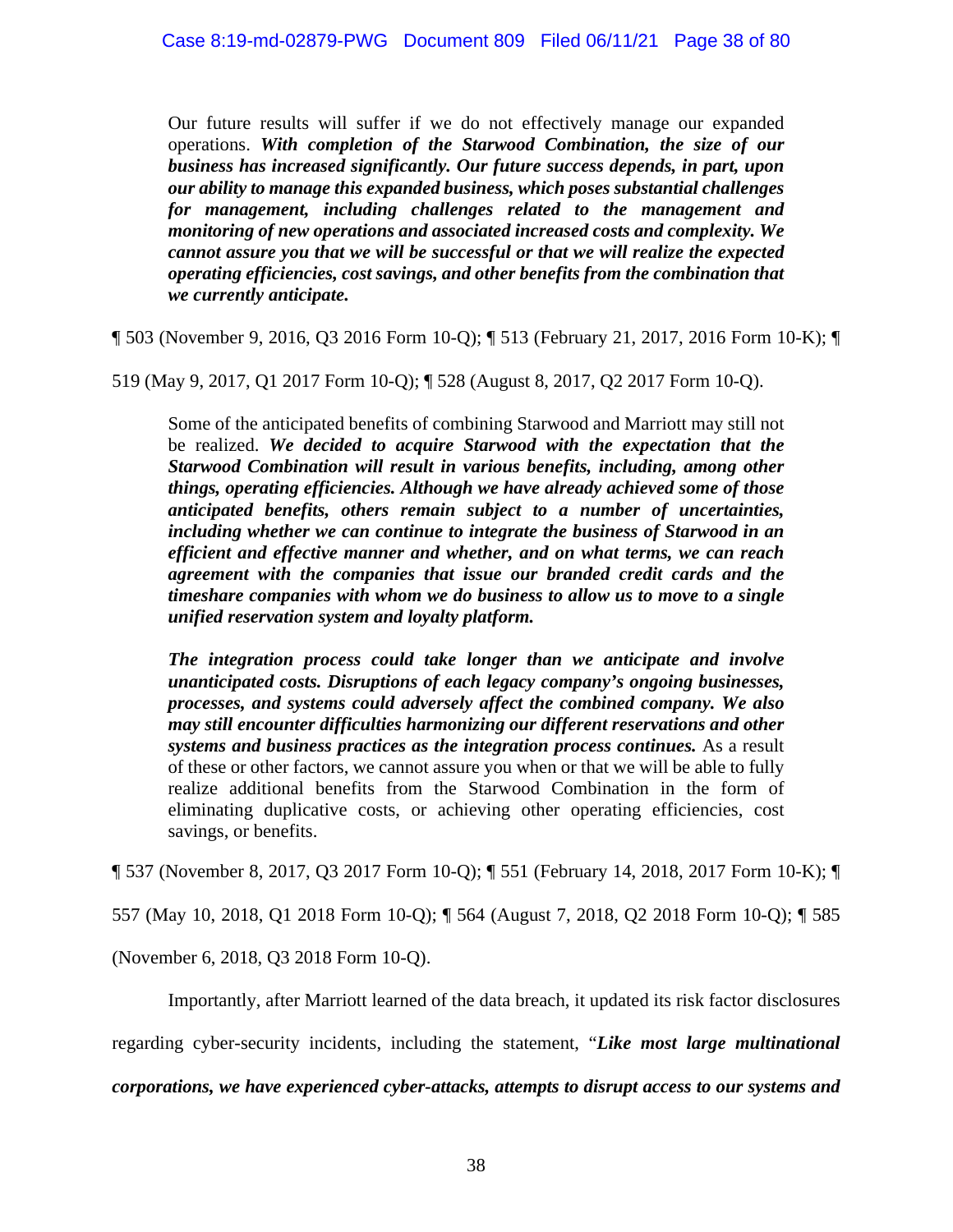# Case 8:19-md-02879-PWG Document 809 Filed 06/11/21 Page 39 of 80

# *data, and attempts to affect the integrity of our data, and the frequency and sophistication of such efforts could continue to increase.*"¶ 587 (November 6, 2018, Q3 2018 Form 10-Q).

Plaintiff alleges that each of Marriott's risk factor disclosures in its SEC filings was false and misleading because Marriott "failed to disclose critical facts relevant to these risks that existed at the time, including the vulnerability of the customer data and that the Data Breach was currently ongoing" and the disclosures gave investors "a false impression that Marriott was operating the newly-acquired Starwood systems in accordance with relevant requirements, standards, and best practices" and "a false impression that Marriott had made adequate preparations and dedicated adequate resources to cybersecurity." *See, e.g.*, ¶¶ 523, 521.

To begin with, analysis of Plaintiff's arguments that Marriott's risk disclosures were false or misleading must be informed by the facts that Plaintiff has pleaded. Significantly, Plaintiff alleges that Marriott discovered the data breach in September 2018. ¶ 31. Therefore, its risk factor disclosures before then were not false and misleading for not disclosing the Starwood data beach. *Cf. In re Equifax Inc. Sec. Litig.*, 357 F. Supp. 3d 1189, 1225 (N.D. Ga. 2019) ("[T]he Defendants were under no duty to disclose the existence of the Data Breach before they knew it had occurred."). And Marriott's risk factor disclosures after the breach was discovered state that "we have experienced cyber-attacks." ¶ 587. Thus, Plaintiff's allegation that the risk factor disclosures were false or misleading for failing to disclose that the data breach was ongoing fails.

Plaintiff argues that Marriott's risk factor disclosure on February 21, 2017 and thereafter that its systems may not be able to keep pace with payment card industry standards were false and misleading because by February 10, 2017 the Board allegedly knew that Starwood was not compliant with the Payment Card Industry Data Security Standards ("PCI DSS"), which Marriott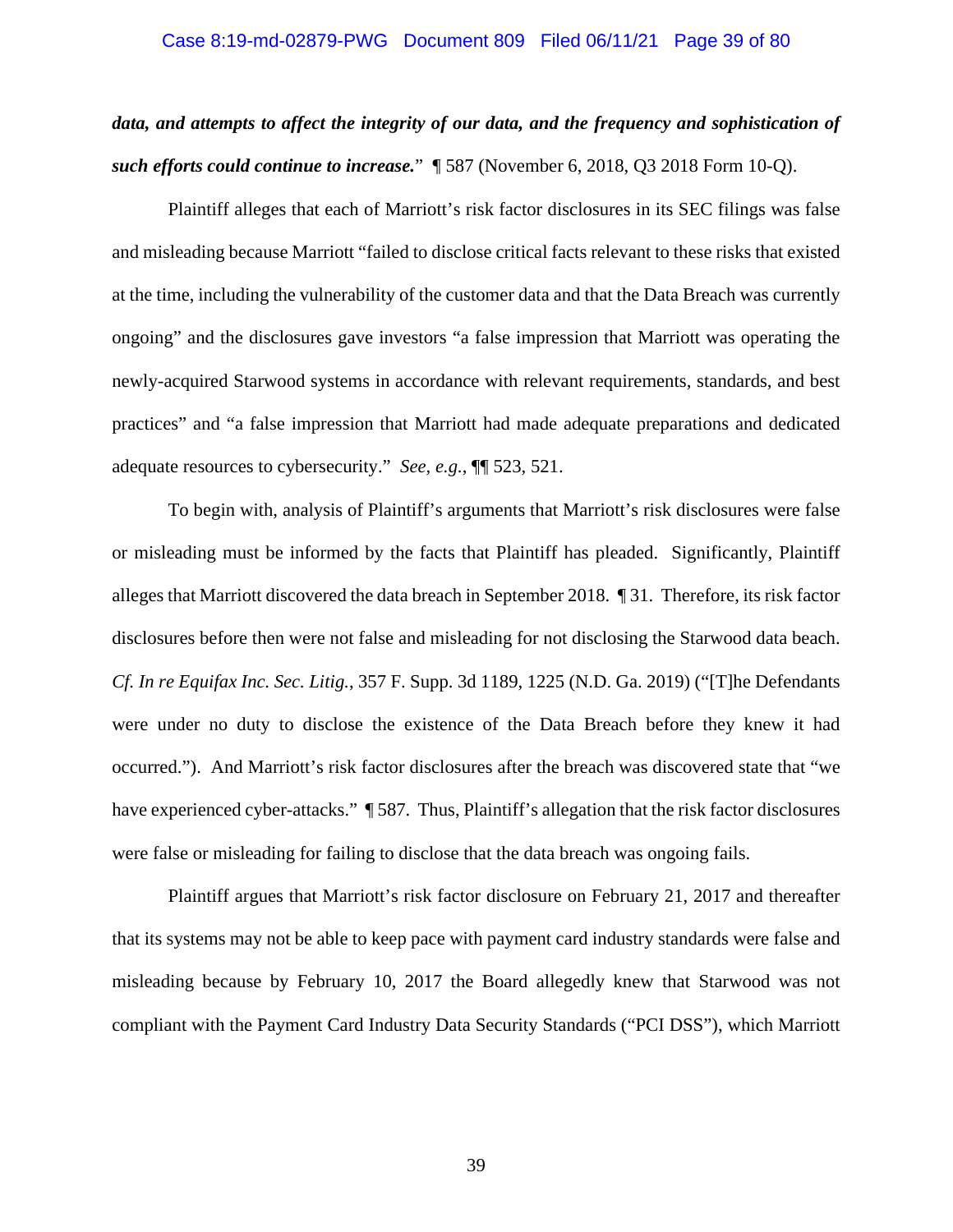agreed to abide by as a merchant and processor of credit cards. *See* Pl. Opp. at 31. As included above, the portions of the risk factor disclosures in question state:

*The information, security, and privacy requirements imposed by governmental regulation and the requirements of the payment card industry are also increasingly demanding, in both the United States and other jurisdictions where we operate. Our systems and the systems maintained or used by our owners, franchisees, licensees, and service providers may not be able to satisfy these changing requirements and employee and customer expectations, or may require significant additional investments or time in order to do so.*

¶ 515 (February 21, 2017, 2016 Form 10-K); ¶ 522 (May 9, 2017, Q1 2017 Form 10-Q); ¶ 530 (August 8, 2017, Q2 2017 Form 10-Q); ¶ 539 (November 8, 2017, Q3 2017 Form 10-Q); ¶ 553 (February 14, 2018, 2017 Form 10-K); ¶ 560 (May 10, 2018, Q1 2018 Form 10-Q); ¶ 567 (August 7, 2018, Q2 2018 Form 10-Q).

Plaintiff's allegations regarding PCI DSS compliance are based on those included in a complaint filed in the Chancery Court of Delaware and documents cited in the Chancery Court complaint. ¶ 314. Specifically, Plaintiff cites to a cybersecurity presentation given to the Board that stated Starwood's "[b]rand standards did not mandate PCI compliance, tokenization, or pointto-point encryption." The Chancery Court complaint also alleges that the same presentation stated that a "key recommendation" to the Board was to "[u]pdate Starwood brand standards to mandate PCI and set cybersecurity expectations" and as "intended actions," Marriott would "[p]artner with Owner & Franchise Services to communicate and drive adoption of Marriott security standards for Starwood hotels" and "[e]ngage Protiviti to perform an assessment of PCI controls across 40 additional Starwood hotels." *See* ECF No. 690-1, Def. Ex. C, ¶ 125 (excerpt from Chancery Court complaint).<sup>6</sup> Plaintiff alleges that Marriott's Board received a further update on February 9, 2018

<sup>&</sup>lt;sup>6</sup> The Court may properly consider this excerpt from the Chancery Court complaint included in Defendants' Exhibit C because it is a public document incorporated and referenced in the Complaint, see note 3, *supra*, and because the Court may "take judicial notice of docket entries,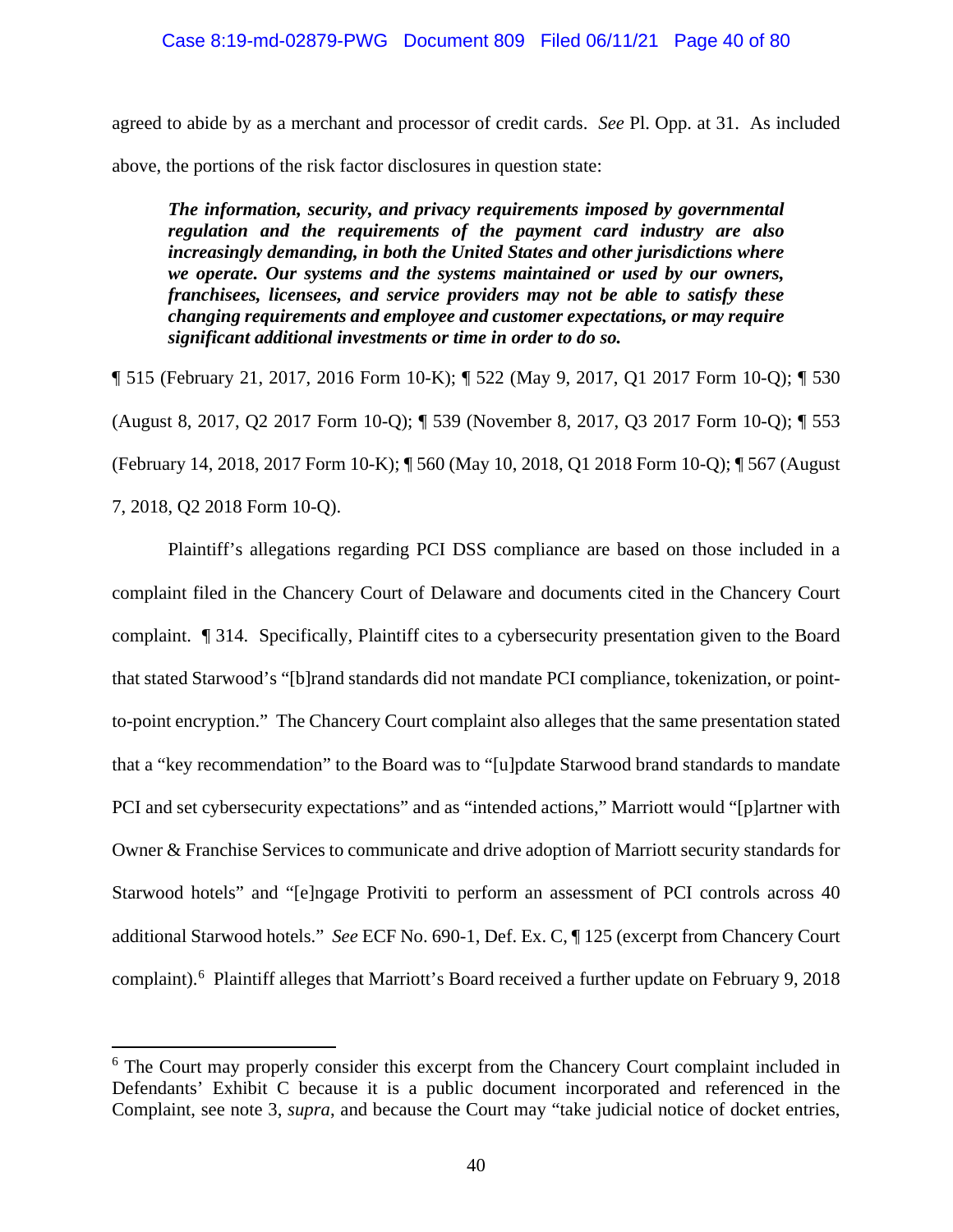# Case 8:19-md-02879-PWG Document 809 Filed 06/11/21 Page 41 of 80

that Marriott had implemented patches to fix Starwood issues and the "[m]igration from Starwood's systems to Marriott established technology standards for PCs, Laptops and other end user devices" would not be completed until September 2019. ¶ 314.

Thus, the allegations assert that the Board was aware that Starwood did not mandate PCI DSS compliance, that its intended action was to make Starwood compliant with Marriott's brand standards including PCI DSS compliance, and that it was taking several years to do so. But this is precisely the risk that Marriott warned about in its risk factor disclosures. Marriott stated that it "may not be able to satisfy" the "information, security, and privacy requirements . . . of the payment card industry" or that it "may require significant additional investments or time in order to do so." *See, e.g.*, ¶ 515. Plaintiff fails to allege how this was not a truthful disclosure or how a reasonable investor could be misled into believing that this statement meant the opposite.

Plaintiff's allegations that Marriott's risk factor disclosures were false or misleading because they gave investors the false impression that Marriott was operating Starwood in accordance with a set of best practices and Marriott did not disclose critical facts relevant to the vulnerability of customer data also fail. To the extent Plaintiff alleges that Marriott's risk factor disclosures were misleading about its *current* state of cybersecurity, those allegations fail because the risk factor disclosures are not intended to educate investors about harms currently affecting the company. *See In re ChannelAdvisor Corp. Sec. Litig.*, No. 5:15-CV-00307-F, 2016 WL 1381772, at \*5 ("[A] reasonable investor would be unlikely to infer anything regarding the current state of a corporation's compliance, safety, or other operations from a statement intended to educate the

pleadings and papers in other cases." *Brown v. Ocwen Loan Servicing, LLC*, 2015 WL 5008763, at \*1 n.3 (D. Md. Aug. 20, 2015), *aff'd*, 639 F. App'x 200 (4th Cir. 2016).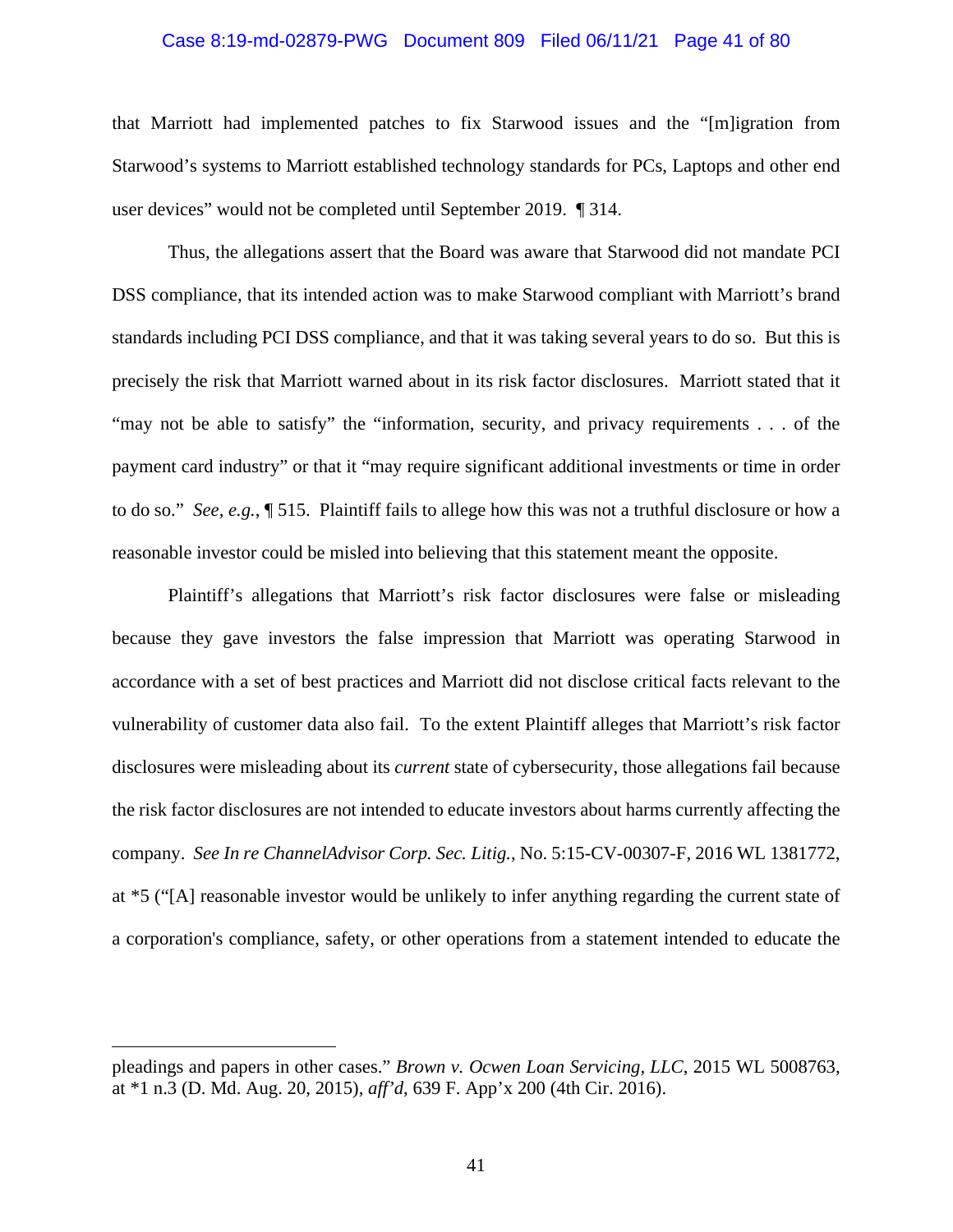# Case 8:19-md-02879-PWG Document 809 Filed 06/11/21 Page 42 of 80

investor on *future* harms.") (quoting *Bondali v. Yum! Brands, Inc.*, 620 Fed. App'x 483, 491 (6th Cir. 2015)).

To the extent Plaintiff's allegations relate to a failure to disclose information about future harms, Plaintiff fails to allege how a reasonable investor could be misled into thinking that Marriott's detailed risk factor disclosures, including that "[c]yber-attacks could have a disruptive effect on our business," would suggest the opposite. Likewise, Plaintiff fails to allege how a reasonable investor could be misled into thinking that Marriott's disclosures warning that it may not be able to meet regulatory and governmental requirements meant that it was employing a specific set of best practices identified by Plaintiff. In sum, Plaintiff's allegations fail to plausibly demonstrate that the risk factor disclosures could be false or misleading to a reasonable investor. Marriott was not required to disclose more. *See In re ChannelAdvisor Corp. Sec. Litig.*, No. 5:15- CV-00307-F, 2016 WL 1381772, at \*6 ("Rule 10b-5 does not contain a 'freestanding completeness requirement' because '[n]o matter how detailed and accurate disclosure statements are, there are likely to be additional details that could have been disclosed but were not.") (quoting *In re Intuitive Surgical Sec. Litig*, 65 F. Supp. 3d 821, 836 (N.D. Cal. Aug. 21, 2014) (quoting *Brody v. Transitional Hosps. Corp.*, 280 F.3d 997, 1006 (9th Cir. 2002))).

Finally, because Plaintiff fails to allege that the risk factor disclosures are false or misleading, it also fails to allege that Marriott made material omissions regarding data security. *Matrixx Initiatives, Inc. v. Siracusano*, 563 U.S. at 44 ("Disclosure is required under [Section 10(b) and Rule 10b-5] only when necessary 'to make . . . statements made, in the light of the circumstances under which they were made, not misleading.'") (quoting 17 CFR § 240.10b–5(b)).

# **iv. Statements Regarding Protecting Customer Data**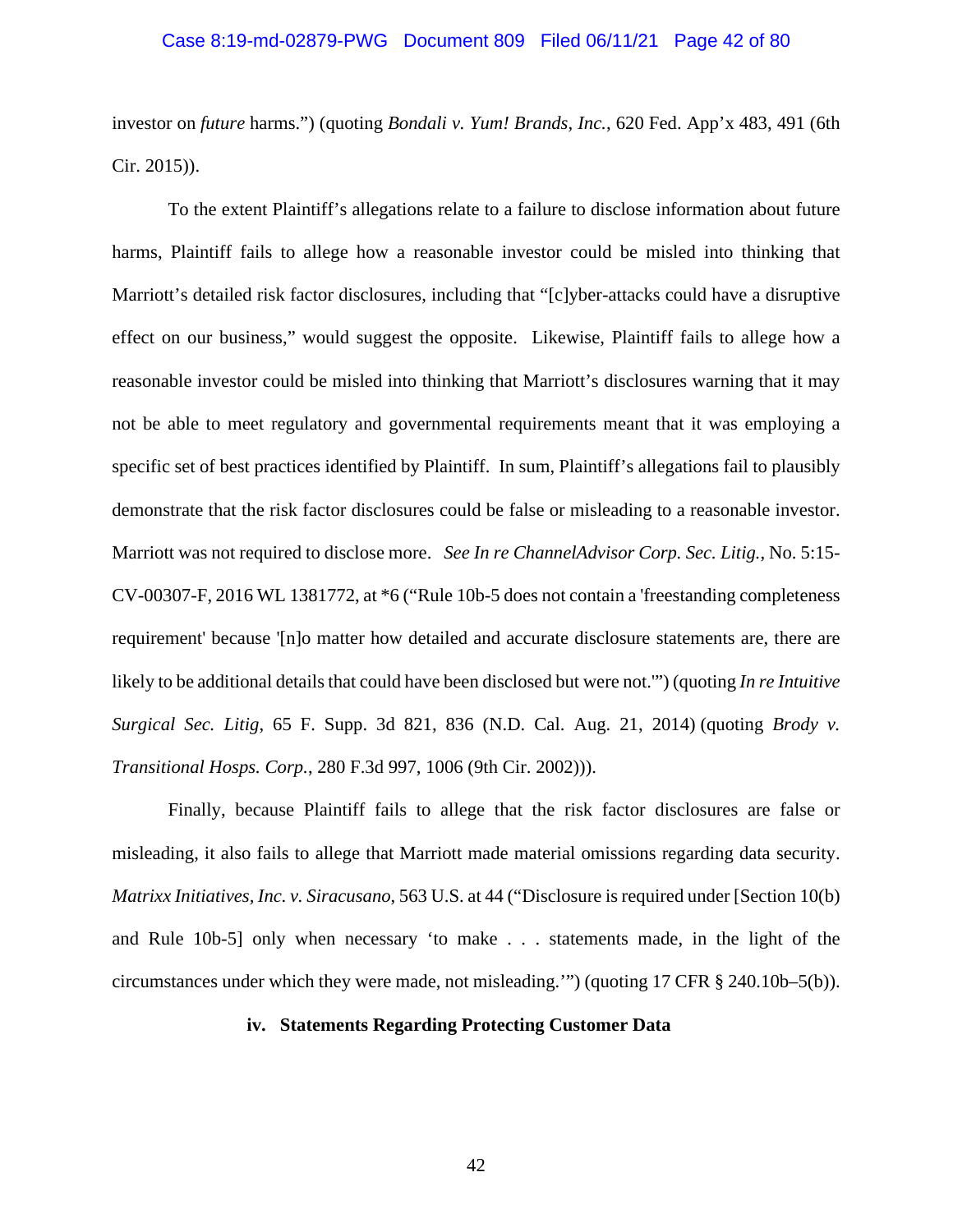# Case 8:19-md-02879-PWG Document 809 Filed 06/11/21 Page 43 of 80

Plaintiff alleges that Defendants' statements regarding the importance of protecting customer data were false and misleading. *See* ¶¶ 456, 460, 485, 494, 505, 510, 515, 522, 530, 539, 549, 553, 560, 567, 587. Specifically, Marriott included the following statements in its SEC filings:

Keeping pace with developments in technology is important for our operations and our competitive position. Furthermore, *the integrity and protection of customer, employee, and company data is critical to us* as we use such data for business decisions and to maintain operational efficiency.

¶ 456 (February 18, 2016, 2015 Form 10-K); ¶ 510 (February 21, 2017, 2016 Form 10-K); ¶ 549

(February 14, 2018, 2017 Form 10-K). Marriott also included the following statement in its risk

factor disclosures, as quoted above.

# *Our customers and employees also have a high expectation that we, as well as our owners, franchisees, licensees, and service providers, will adequately protect their personal information.*

*See, e.g.*, ¶ 460 (February 18, 2016, 2015 Form 10-K). Plaintiff alleges that these statements were false or misleading because at the time they were made, Starwood's IT systems were severely vulnerable and gave investors a false impression that Marriott made adequate preparations and dedicated adequate resources to cybersecurity. *See, e.g.*, ¶¶ 453–54, 457.

Defendants argue that these statements constitute general commitments to safeguard customer data and are unactionable puffery. Several Courts have agreed, and found general commitment statements to safeguard data to be unactionable puffery. For example, in *In re Alphabet, Inc. Sec. Litig.*, a court in the Northern District of California found that "generalized statements regarding the importance of privacy to users and Alphabet's general commitment to transparency and protection of their users' data . . . are too vague and generalized to constitute the bases for misrepresentations; they are merely inactionable puffery." No. 18-CV-06245-JSW, 2020 WL 2564635, at \*4 (N.D. Cal. Feb. 5, 2020). Similarly, in *In re Constellation Energy Grp., Inc.*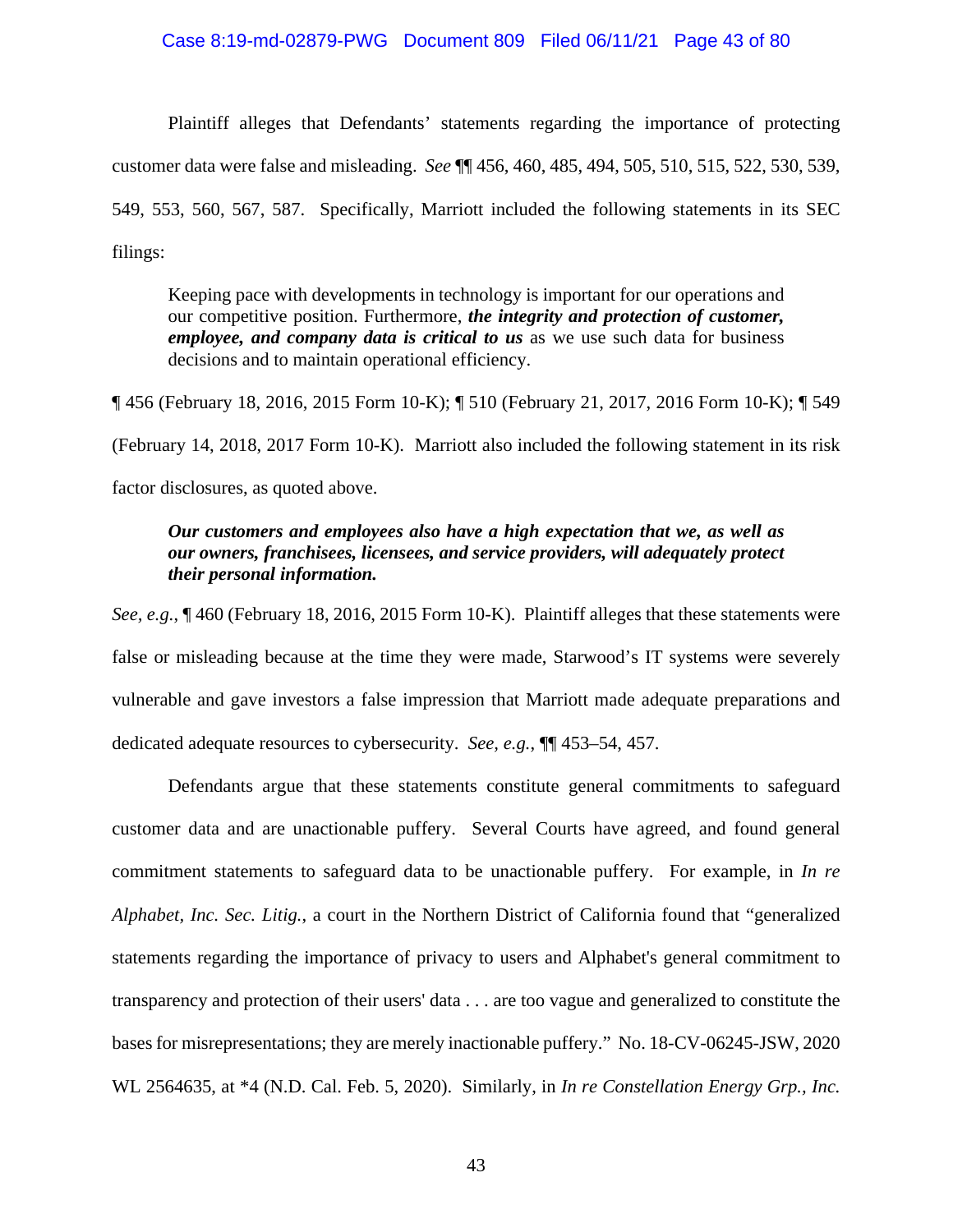# Case 8:19-md-02879-PWG Document 809 Filed 06/11/21 Page 44 of 80

*Sec. Litig.*, a court in this District found that the defendant's statements that it had a strong risk management program, "stating for example that the company's approach to risk management 'is predicated on a strong risk management culture combined with an effective system of internal controls,'" were unactionable puffery. No. CIV. CCB-08-02854, 2012 WL 1067651, at \*11 (D. Md. Mar. 28, 2012). The court explained that the statements "were vague enough that 'a reasonable investor would not depend on [them].' . . . In other words, '[n]o investor would take such statements seriously in assessing a potential investment, for the simple fact that almost every [similar company] makes these statements.'" *Id.* at \*12 (quoting *ECA & Local 134 IBEW Joint Pension Trust of Chicago v. JP Morgan Chase Co.,* 553 F.3d 187, 206 (2d Cir. 2009)). *See also Lasker v. New York State Elec. & Gas Corp.*, 85 F.3d 55, 59 (2d Cir. 1996) (finding statements regarding "commitment to create earning opportunities" unactionable puffery); *In re Extreme Networks, Inc. Sec. Litig.*, 2018 WL 1411129, at \*23 (N.D. Cal. Mar. 21, 2018) (finding statements about "commitment" to achieve 10% revenue growth and 10% operating margin unactionable puffery); *Rochester Laborers Pension Fund v. Monsanto Co.*, 883 F. Supp. 2d 835, 890 (E.D. Mo. 2012) (finding statement that defendant was "'committed to' reaching the predicted goals" unactionable puffery).

Here the statements that data protection is "critical" to Marriott is general, aspirational language akin to and being "committed" to reaching particular goals. Marriott was in no way certifying that it would not be the victim of a data breach or that it used particular methods to secure data. *Cf. Lasker v. New York State Elec. & Gas Corp.*, 85 F.3d 55, 59 (2d Cir. 1996) (Defendant "was not representing that its actions would in no way impact the company's finances. Nor did it certify that the company would not suffer losses . . . [and] was in no way insuring that dividend rates would remain constant, or that the stock price would not decline.")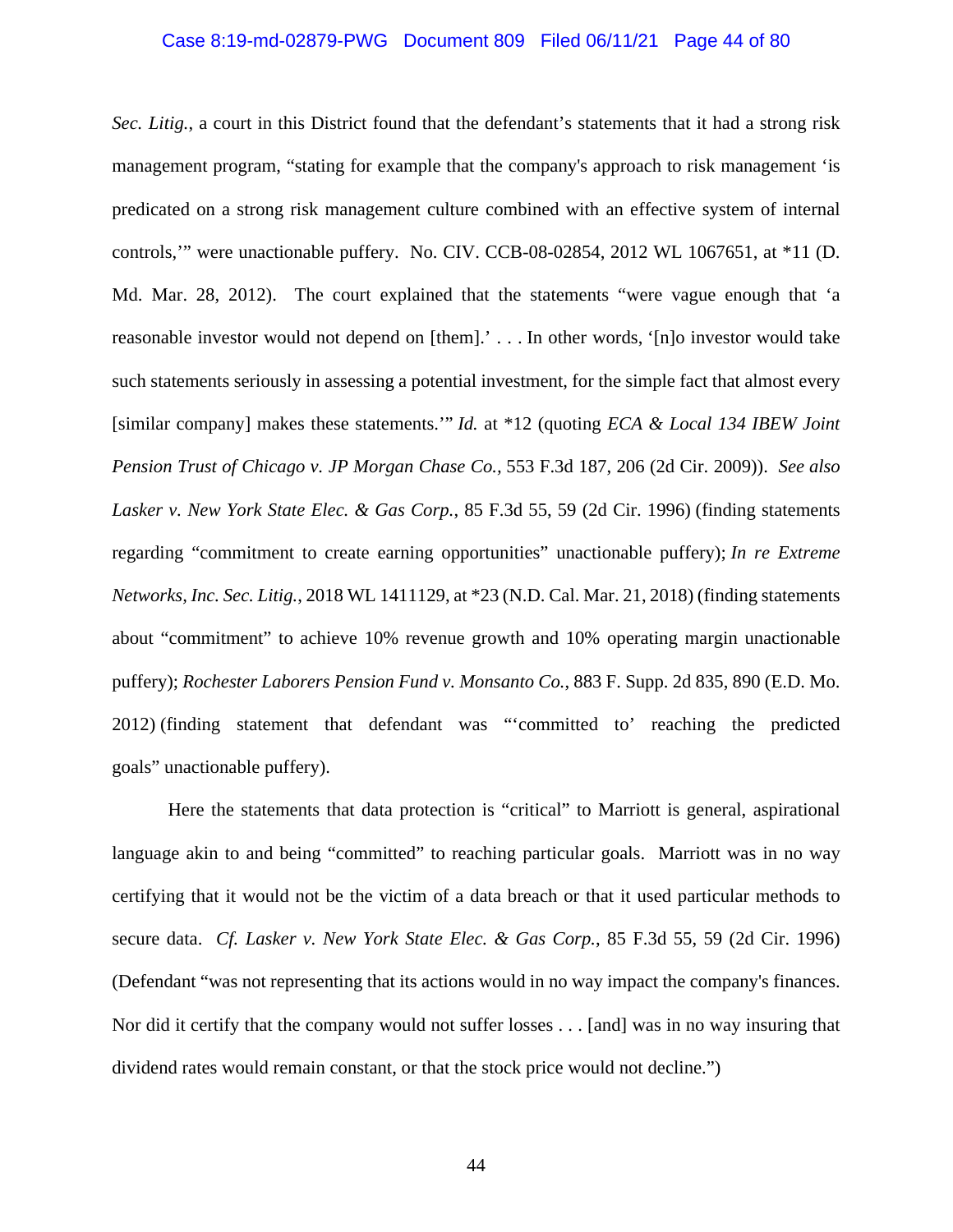# Case 8:19-md-02879-PWG Document 809 Filed 06/11/21 Page 45 of 80

Plaintiff cites *Equifax*, in which the court did find statements about Equifax's commitment to data security actionable. *Equifax*, 357 F. Supp. 3d at 1224–25. There the court reasoned that it could not, as a matter of law, find that such statements were immaterial to reasonable investors. *Id.* The court found it significant that the statements related to a core aspect of Equifax's business and that they were made repeatedly. *Id.* at 1224. While the court did not list all of the statements it considered within this category, it repeatedly cited Equifax's statements that it had "strong data security and confidentiality standards" and maintained "a highly sophisticated data information network that includes advanced security, protections and redundancies." *In re Equifax Inc. Sec. Litig.,* 357 F. Supp. 3d 1189, 1207 (N.D. Ga. 2019). These statements are of a character that could be proven true or false and cross the line from puffery into material statements. *Cf. Dunn v. Borta*, 369 F.3d 421, 431 (4th Cir. 2004) ("'[W]hen a proposed seller goes beyond [mere exaggeration of the qualities which an article has], assigns to the article qualities which it does not possess, does not simply magnify in opinion the advantages which it has but invents advantages and falsely asserts their existence, he transcends the limits of 'puffing' and engages in false representations and pretenses.'") (quoting *United States v. New S. Farm & Home Co.,* 241 U.S. 64, 71 (1916); *In re Massey Energy Co. Securities Litigation*, 883 F. Supp. 2d 597, 614 (S.D. W. Va. 2012) (finding "the truth or falsity" of defendant's statements that it was an "industry leader in safety" could be determined and therefore actionable). In contrast, Marriott's statements that data protection was "critical" are not specific and verifiable and do not assign a quality to Marriott's cybersecurity that it did not have; indeed, unlike the statements found to be actionable in *Equifax*, Marriott made no characterization at all with respect to the quality of its cybersecurity, only that Marriott considered it important.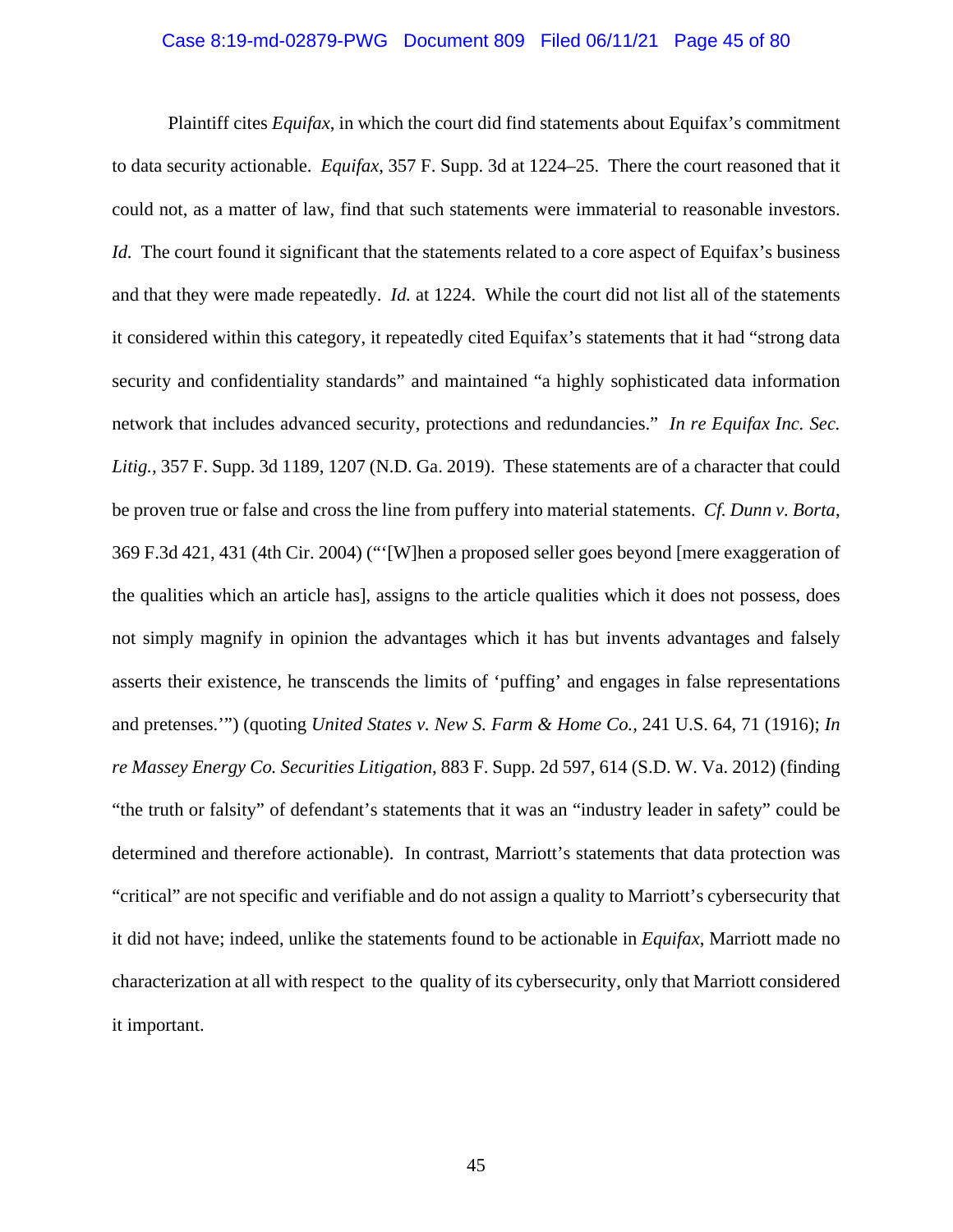# Case 8:19-md-02879-PWG Document 809 Filed 06/11/21 Page 46 of 80

Regarding the statement that Marriott's customers and employees have a "high expectation" that Marriot protects their personal information, Plaintiff fails to allege any facts suggesting that Marriott's customers and employees did not have this expectation. Rather, the central premise of the Complaint is that they *did* have an expectation that customers' personal information would be protected. Therefore, Plaintiff fails to allege that this statement was false. Likewise, Plaintiff fails to allege that a reasonable investor could be misled by this statement. It provided no guarantees of cybersecurity or that Marriott would take specific actions regarding cybersecurity. In fact, this statement was made as part of the risk factor disclosures warning that Marriott may not be able to protect customer data from a cyber-attack. Plaintiff provides no allegations how a reasonable investor could reach the opposite conclusion based on this disclosure.

Because Plaintiff fails to allege that the statements regarding protecting customer data are false or misleading, it also fails to allege that these statements contain material omissions. *Matrixx Initiatives, Inc. v. Siracusano*, 563 U.S. at 44 ("Disclosure is required under [Section 10(b) and Rule 10b-5] only when necessary 'to make . . . statements made, in the light of the circumstances under which they were made, not misleading.'") (quoting 17 CFR § 240.10b–5(b)).

#### **v. Privacy Statements**

Plaintiff alleges that Marriott's global privacy statements were false and misleading. *See* ¶¶ 498, 534, 571. These privacy statements were published on Marriott's website on September 23, 2016, October 5, 2017, and September 19, 2019. *Id.* The allegedly false or misleading portions of these statements are as follows:

# **Security**

*We seek to use reasonable organizational, technical and administrative measures to protect Personal Information within our organization.* Unfortunately, no data transmission or storage system can be guaranteed to be 100% secure. If you have reason to believe that your interaction with us is no longer secure (for example, if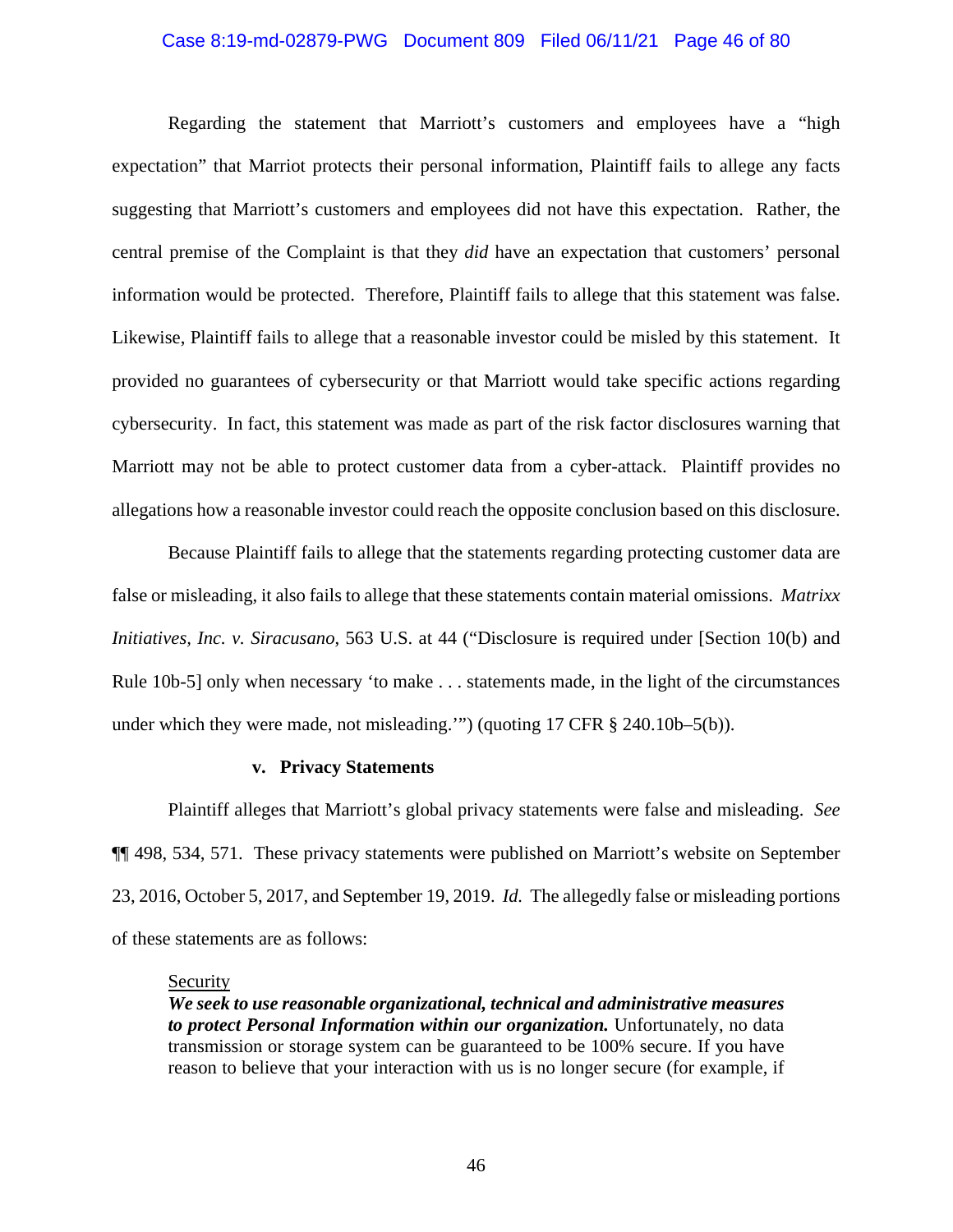you feel that the security of your account has been compromised), please immediately notify us in accordance with the "Contacting Us" section below.

¶ 498 (September 23, 2016, Marriott's Privacy Statement).

# SAFE HARBOR

In addition, Starwood is certified under the Safe Harbor privacy framework as set forth by the U.S. Department of Commerce, European Commission and Switzerland regarding the collection, storage, use, transfer and other processing of PII transferred from the European Economic Area or Switzerland to the U.S. Please note that since October 6, 2015, the European Union no longer recognizes Safe Harbor. *Nonetheless, Starwood upholds to comply with the Safe Harbor Privacy Principles.*

# DELETION AND RETENTION OF YOUR PERSONAL DATA

*Your personal data will be kept in a form which enables [sic] to identify you for no longer than it is necessary for the purposes for which we collected and use your data.* Your personal data may be retained in certain files for a period of time as required by applicable law and following Starwood's data retention policies in order to comply with such financial or legal requirements, to properly resolve disputes or to troubleshoot problems. In addition, some types of information may be stored indefinitely due to technical constraints, and will be blocked from further processing for purposes which are not mandatory by law.

\*\*\*

# SECURITY SAFEGUARDS

*Starwood recognizes the importance of information security, and is constantly reviewing and enhancing our technical, physical, and logical security rules and procedures. All Starwood owned web sites and servers have security measures in place to help protect your personal data against accidental, loss, misuse, unlawful or unauthorized access, disclosure, or alteration while under our control. Although "guaranteed security" does not exist either on or off the Internet, we safeguard your information using appropriate administrative, procedural and technical safeguards, including password controls, "firewalls" and the use of up to 256-bit encryption based on a Class 3 Digital Certificate issued by VeriSign, Inc. This allows for the use of Secure Sockets Layer (SSL), an encryption method used to help protect your data from interception and hacking while in transit.*

¶ 534 (October 5, 2017, Privacy Statement).

# Security

*We seek to use reasonable organizational, technical and administrative measures to protect Personal Data.* Unfortunately, no data transmission or storage system can be guaranteed to be 100% secure. If you have reason to believe that your interaction with us is no longer secure (for example, if you feel that the security of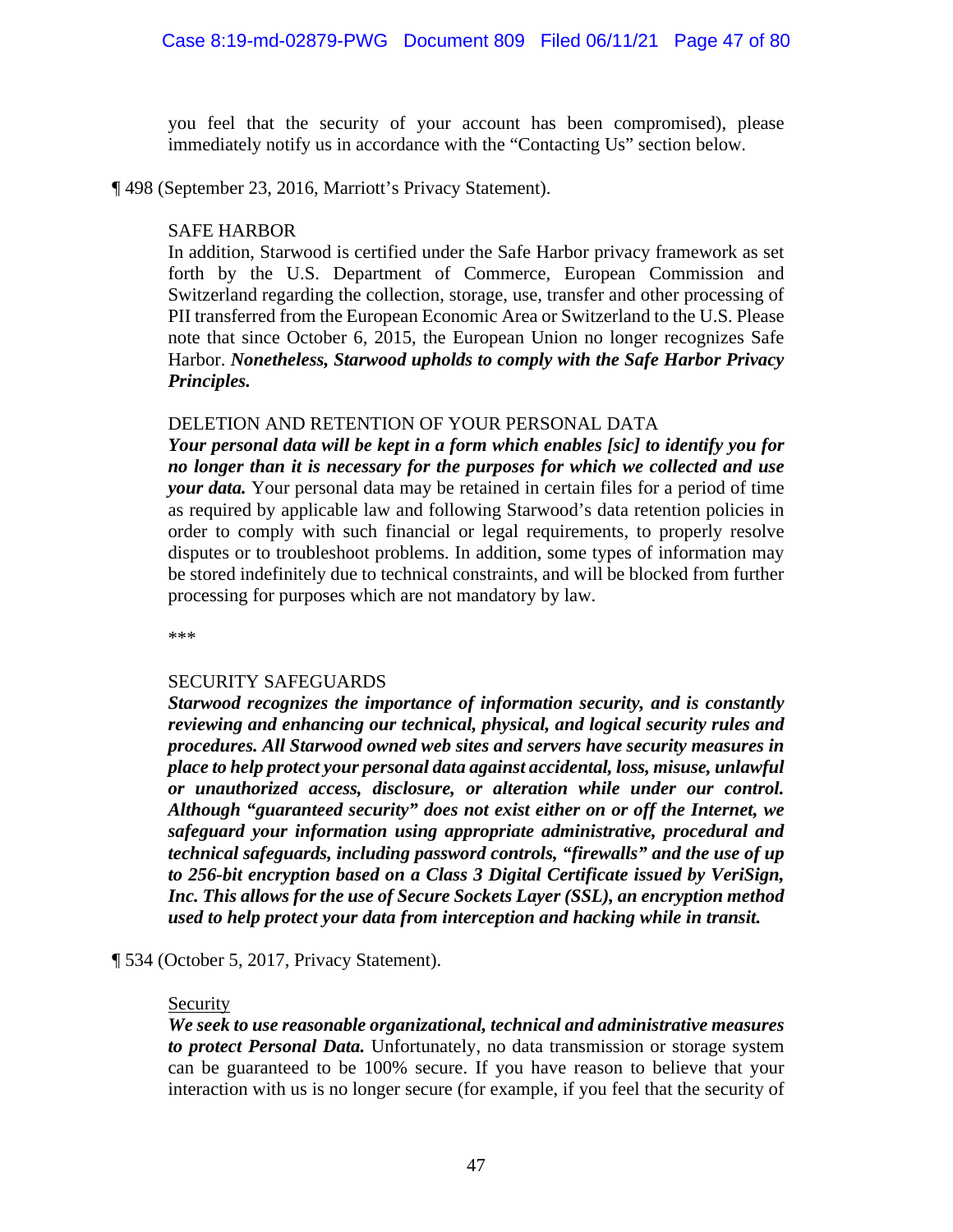your account has been compromised), please immediately notify us in accordance with the "Contacting Us" section, below.

#### Privacy Shield Certified

*Marriott International, Inc. and certain of its U.S. affiliates have certified to the EU-U.S. and Swiss-U.S. Privacy Shield frameworks.* Our certifications can be found at: www.privacyshield.gov/list. For more information about the Privacy Shield principles, please visit: www.privacyshield.gov. Our Privacy Shield Guest Privacy Policy can be found here.

¶ 571 (September 19, 2018, Marriott's Global Privacy Statement).

Plaintiff alleges that these statements were false and misleading because at the time they were made, Starwood's IT systems were severely vulnerable, and the statements gave investors "a false impression that Marriott was operating the newly-acquired Starwood systems in accordance with relevant requirements, standards, and best practices" and "a false impression that Marriott had made adequate preparations and dedicated adequate resources to cybersecurity." *See* ¶¶ 499– 500, 535, 572–73. In addition, Plaintiff alleges the latter two privacy statements were false and misleading because when warning of cybersecurity risks, Defendants failed to disclose critical facts relevant to those risks "including the vulnerability of the customer data and that the Data Breach was currently ongoing" and that Marriott was in violation of the Safe Harbor Principles and Privacy Shield Frameworks. ¶¶ 535, 572. Finally, Plaintiff alleges that the last privacy statement was false and misleading because Marriott had actual knowledge of the data breach at the time. ¶ 572.

Plaintiff fails to allege facts to plausibly infer that these statements were false or misleading. To begin with, Marriott did not guarantee that customer data would be protected. To the contrary, each of the privacy statements contained a disclaimer that data protection could not be guaranteed. ¶¶ 498, 571 ("[N]o data transmission or storage system can be guaranteed to be 100% secure."); ¶ 534 ("'[G]uaranteed security' does not exist either on or off the Internet."). In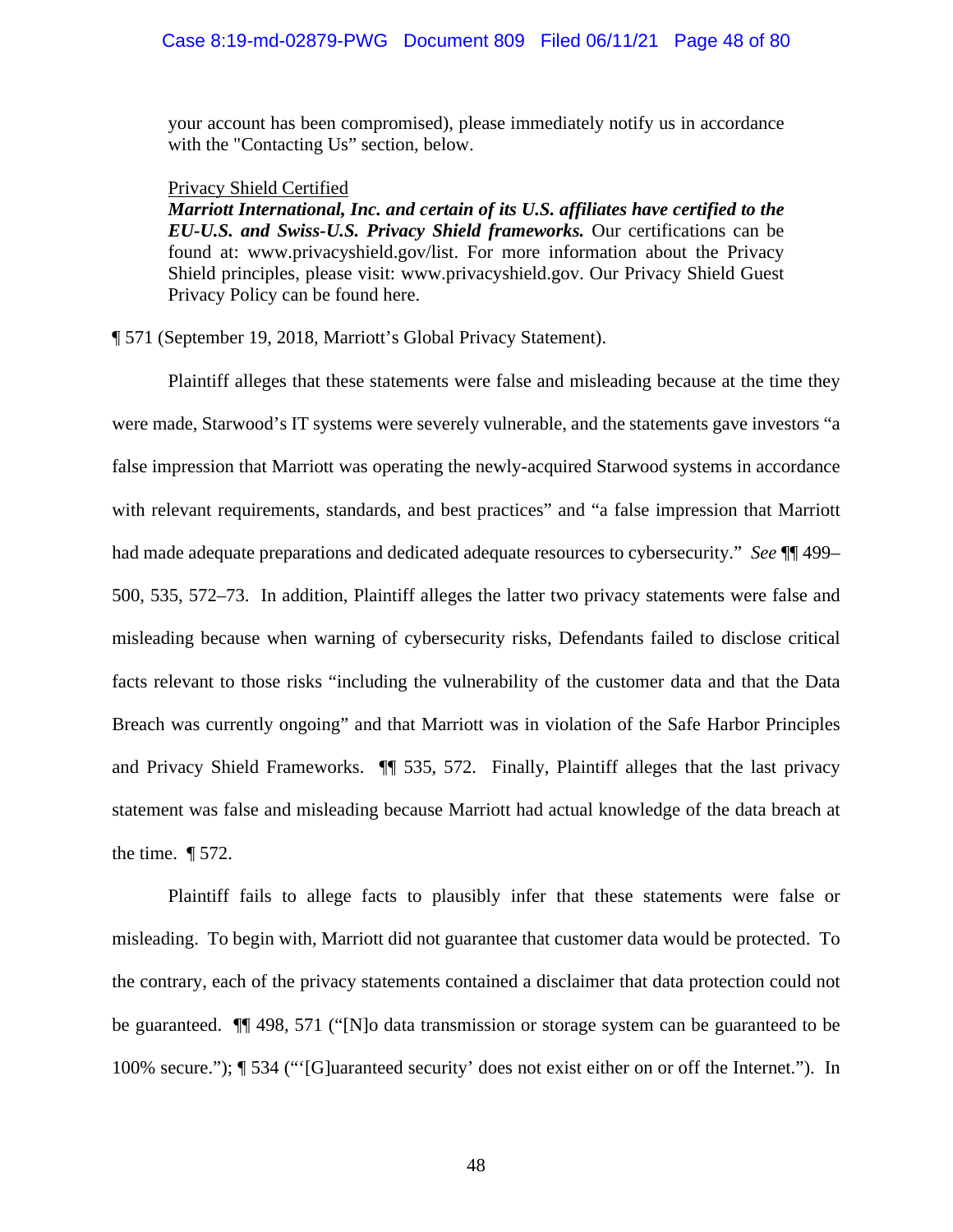# Case 8:19-md-02879-PWG Document 809 Filed 06/11/21 Page 49 of 80

addition, the first and third privacy statements state that Marriott "seek[s] to use reasonable" measures to protect customers' data. While Plaintiff alleges what it views as deficiencies in Marriott's cybersecurity, Plaintiff's allegations do not support the inference that Defendants did not *seek* to protect customer data with reasonable measures. Moreover, where Starwood listed specific measures that it would take to protect customer data, "including password controls, 'firewalls' and the use of up to 256-bit encryption based on a Class 3 Digital Certificate issued by VeriSign, Inc.," there are no allegations that this was not done.

Plaintiff's allegations that Marriott violated the Safe Harbor and Privacy Shield frameworks also fail to plausibly show that the privacy statements were material misrepresentations at the time they were made. The Safe Harbor and Privacy Shield frameworks are a set of principles that preceded the GDPR regarding EU data protection laws. ¶¶ 409–11. The Safe Harbor Framework was in effect until 2015 and was designed to assist U.S. companies that process personal data that is collected in the EU with complying with European privacy regulations. *Id.* at ¶ 410. The E.U.-U.S. Privacy Shield Framework became effective in 2016 and the Swiss-U.S. Privacy Shield Framework became effective in 2017. *Id.* at ¶ 411. Both were designed to guide American and European companies in complying with European data privacy requirements when transmitting customer data from Europe to the U.S. *Id.* The Safe Harbor and Privacy Shield frameworks each consist of seven similar principles for companies to certify compliance: (1) provide individuals notice regarding the collection and use of their data; (2) provide individuals a choice regarding how the company uses the individual's data; (3) transfer data to a third party only if they have complied with the first two requirements; (4) take reasonable measures to secure personal data; (5) use data only for the purpose it was collected; (6) provide individuals with access to the individual's personal data; and (7) have mechanisms in place to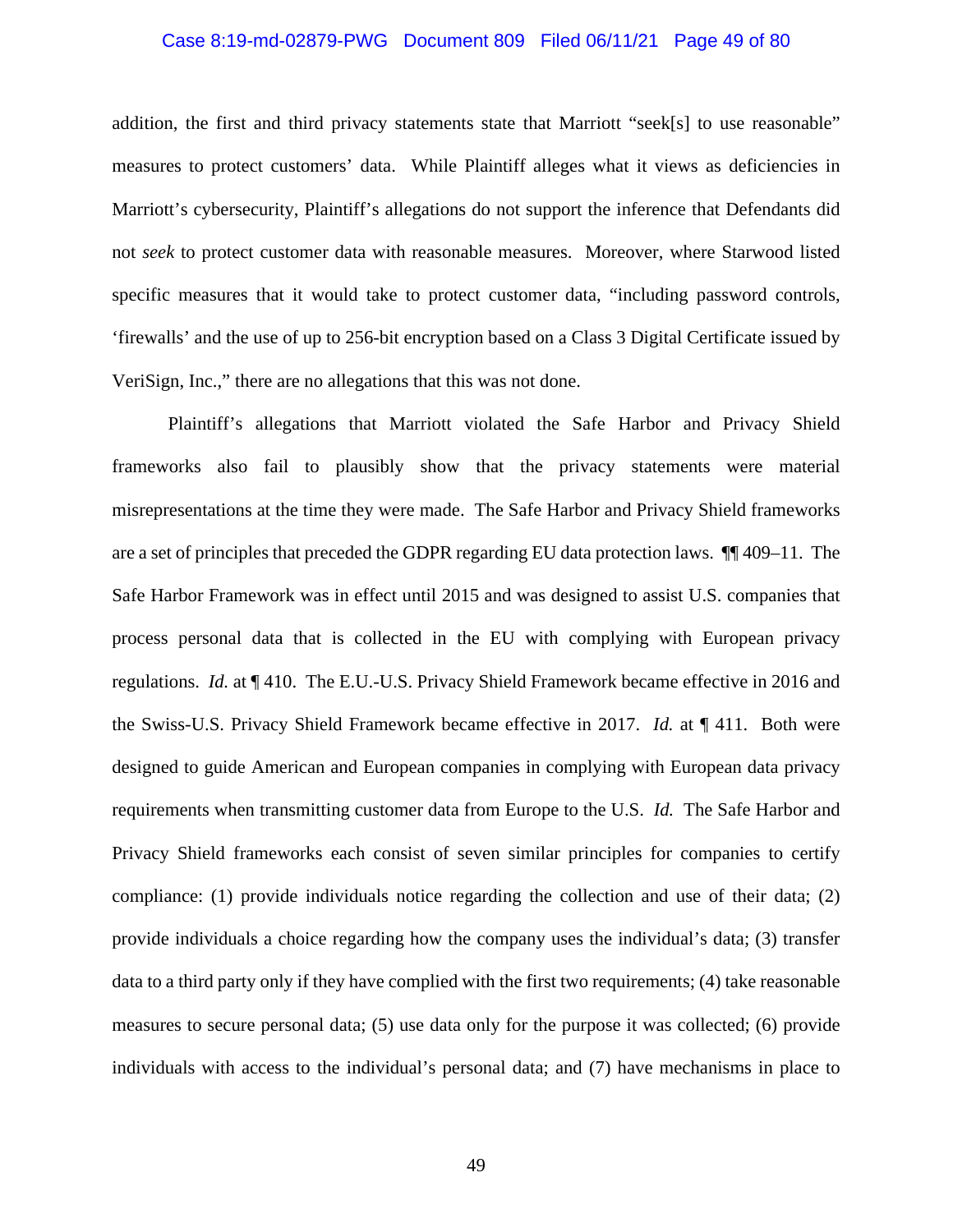# Case 8:19-md-02879-PWG Document 809 Filed 06/11/21 Page 50 of 80

enforce these requirements and remedy problems that arise in the context of the frameworks. *Id.* at  $\P\P$  410–11.

Plaintiff alleges that Marriott was in violation of these principles based on findings from the PFI report that Starwood's systems allowed for insecure remote access, had insufficient logging and monitoring of firewall activity and remote access, and payment cards were stored from October 2002 to December 2018. ¶ 412. But once again, Plaintiff does not get the benefit of hindsight to turn Marriott's privacy statements into false statements at the time they were made based on the findings of the PFI report. *In re Under Armour Sec. Litig.*, 342 F. Supp. 3d at 677 (no benefit of 20/20 hindsight). This is particularly true given that Plaintiff fails to plead that any of the Defendants authored or were aware of the contents of the privacy statements.

Plaintiff's allegation that the last privacy statement was false or misleading because Defendants allegedly were aware of the data breach also fails. The last privacy statement was made on September 19, 2018. ¶ 571. As previously discussed, Plaintiff alleges that on September 7, 2018, the IBM Guardium database alert tool discovered the data breach. *¶* 255. On September 10, 2019, Marriot brought in a third-party investigator, Crowdstrike, to perform a review of the hacked systems. *Id.* By September 17, 2018, Crowdstrike determined that attackers had installed webshells, VPN tools, and malware on Starwood's systems, including a RAT. *¶* 255. The Board was notified of this information by September 18, 2018. *Id.* It was not until November 19, 2018 that Marriott learned that encrypted files were removed that contained guests' personal information. Thus, the Board was aware that a cyber-attack had occurred before its September 19, 2018 privacy statement, but not the extent of the attack or that customer information had been compromised. These allegations do not support the inference that Defendants made a false or misleading statement by stating, "We seek to use reasonable organizational, technical and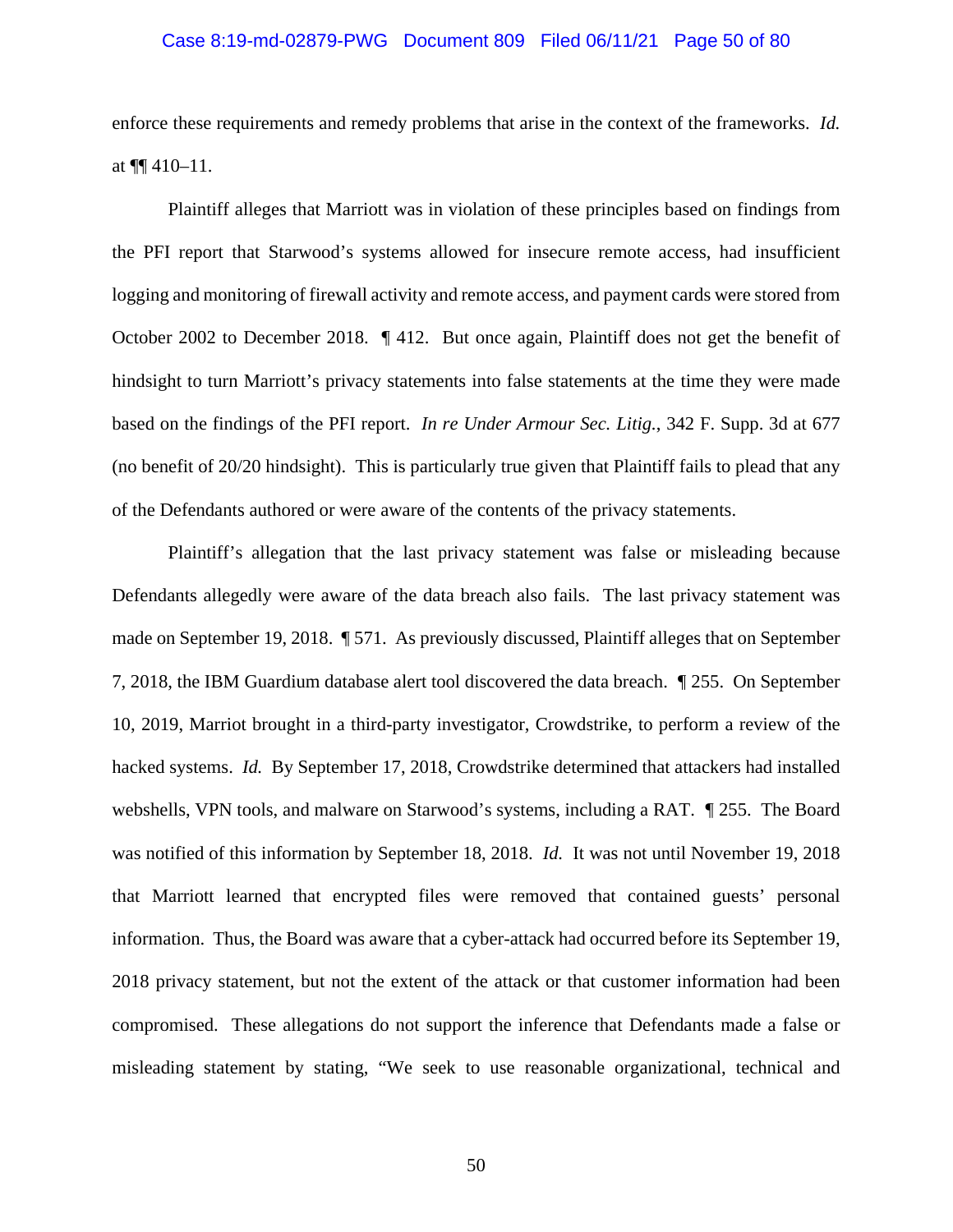# Case 8:19-md-02879-PWG Document 809 Filed 06/11/21 Page 51 of 80

administrative measures to protect Personal Data." This is especially true when in the very next sentence Marriott stated it could not provide a 100% guarantee that personal data could not be compromised.

Defendants also argue that the privacy statements do not meet Section 10(b)'s "in connection with" requirement because they were not made in connection with the purchase or sale of a security. "'The Supreme Court has consistently embraced an expansive reading of § 10(b)' s 'in connection with' requirement.'" *U.S. S.E.C. v. Pirate Inv'r LLC*, 580 F.3d 233, 244 (4th Cir. 2009) (quoting *SEC v. Wolfson,* 539 F.3d 1249, 1262 (10th Cir. 2008)). Fraudulent activity satisfies the in connection with requirement "whenever it 'touches' or 'coincides' with a securities transaction." *Id.* (citing *Merrill Lynch, Pierce, Fenner & Smith, Inc. v. Dabit*, 547 U.S. 71, 85 (2006)); *see also Superintendent of Ins. of N.Y. v. Bankers Life & Cas. Co.*, 404 U.S. 6, 12–13 (1971) (holding "in connection with" requirement satisfied where injury occurred "as a result of deceptive practices touching [a] sale of securities").

To determine whether an alleged fraud touches or coincides with a securities transaction to satisfy Section 10(b)'s "in connection with" requirement, the Fourth Circuit has considered four factors:

(1) whether a securities sale was necessary to the completion of the fraudulent scheme, *S.E.C. v. Zandford*, 535 U.S. 813, 820–21 (2002);

(2) whether the parties' relationship was such that it would necessarily involve trading in securities, *Rowinski v. Salomon Smith Barney Inc.,* 398 F.3d 294, 302– 03 (3d Cir. 2005);

(3) whether the defendant intended to induce a securities transaction, *United Int'l Holdings, Inc. v. Wharf (Holdings) Ltd.,* 210 F.3d 1207, 1221 (10th Cir. 2000), *aff'd,* 532 U.S. 588 (2001); and

(4) whether material misrepresentations were "disseminated to the public in a medium upon which a reasonable investor would rely," *Semerenko v. Cendant Corp.,* 223 F.3d 165, 176 (3d Cir. 2000).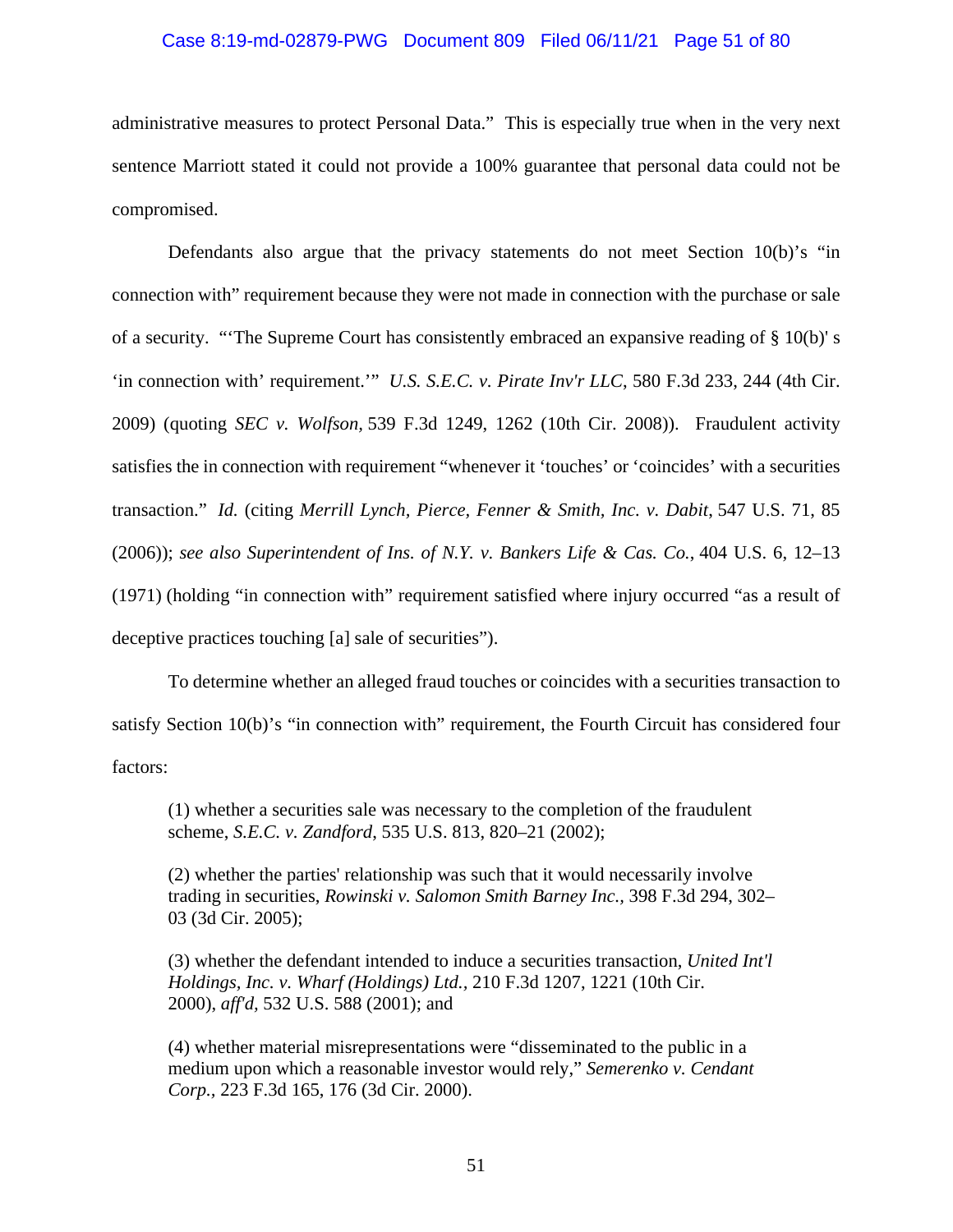# Case 8:19-md-02879-PWG Document 809 Filed 06/11/21 Page 52 of 80

*U.S. S.E.C. v. Pirate Inv'r LLC*, 580 F.3d at 244–45. This is not an exclusive set of factors, and an alleged fraud need not satisfy every factor in order to meet the "in connection with" requirement. *Id.* Rather, these factors guide the inquiry to "help distinguish between fraud in the securities" industry and common law fraud that happens to involve securities." *Id.* (citing *Zandford*, 535 U.S at 820).

Here the parties focus on the fourth factor: whether the privacy statements were disseminated in a public medium in a way in which a reasonable investor would rely. This standard is derived from a Second Circuit opinion, *SEC v. Texas Gulf Sulphur Co.*, 401 F.2d 833 (2d Cir. 1968) (en banc). The *Texas Gulf* standard has since been refined and employed by other circuits, including the Fourth Circuit, as follows:

Where the fraud alleged involves public dissemination in a document such as a press release, annual report, investment prospectus or other such document on which an investor would presumably rely, the "in connection with" requirement is generally met by proof of the means of dissemination and the materiality of the misrepresentation or omission.

*U.S. S.E.C. v. Pirate Inv'r LLC*, 580 F.3d at 249 (quoting *Rana Research, Inc.,* 8 F.3d at 1362; citing *Wolfson,* 539 F.3d at 1262; *Semerenko,* 223 F.3d at 176.). This standard has been applied to, for example, investment research reports from a reputable broker, prospectuses, sales and marketing materials at brokerage houses and other points of sale, SEC filings, and detailed drug advertisements published in sophisticated medical journals. *Id.* at 250 (collecting cases). As the Fourth Circuit explained, "[a]t its core, the *Texas Gulf* standard is about notice—attaching liability under the securities laws for statements made in any medium, no matter how tangentially related to the securities markets, would run the risk of roping in speakers who had no idea that their conduct might implicate Section 10(b)." In other words, "by requiring that misstatements be communicated in a medium upon which a *reasonable* investor would rely, the *Texas Gulf* standard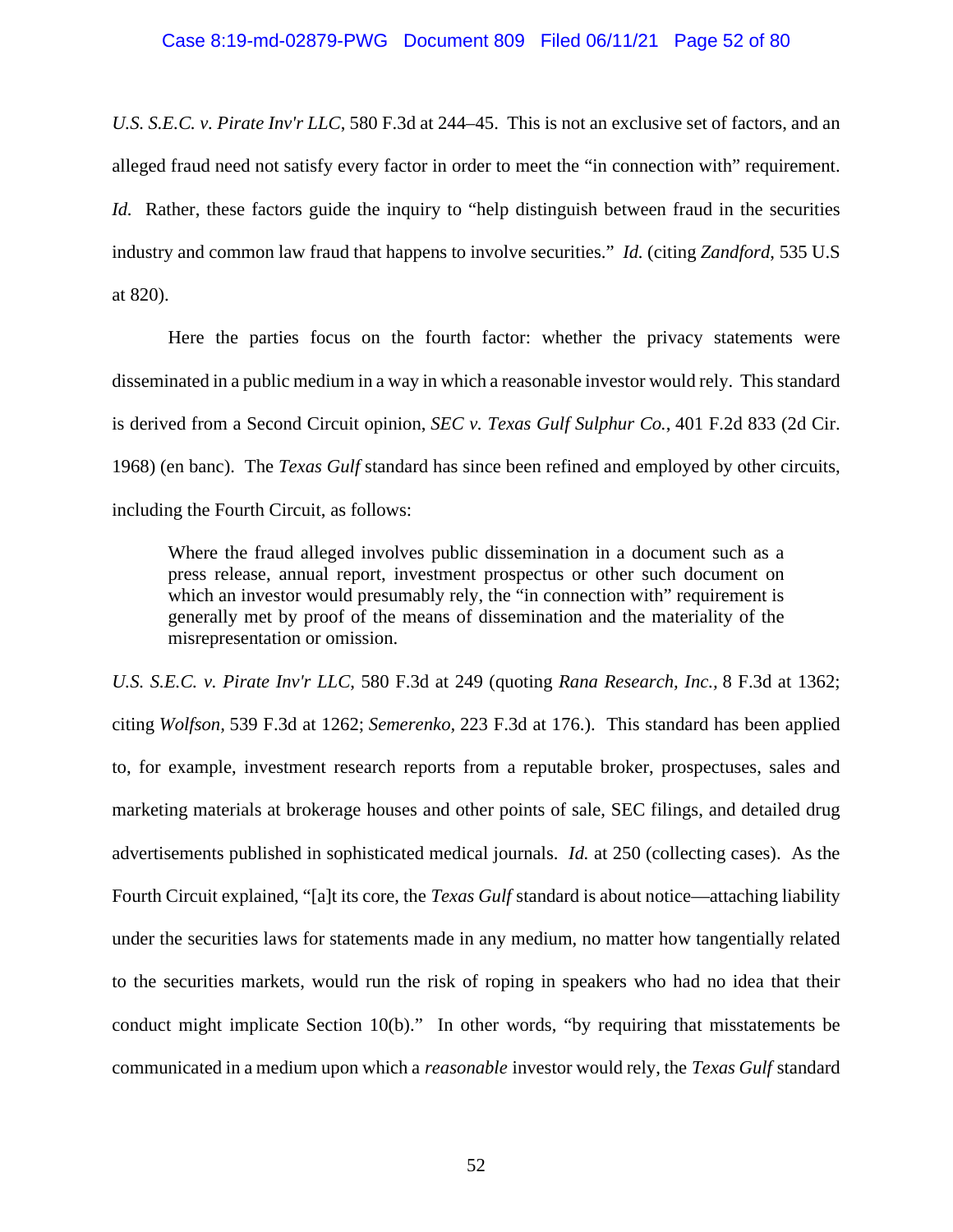# Case 8:19-md-02879-PWG Document 809 Filed 06/11/21 Page 53 of 80

protects these unknowing speakers from liability and ensures that there is a sufficient nexus between the misrepresentations and the securities sales that they induce to satisfy the Supreme Court's command that the fraud and securities sales 'coincide.'" *Id.* at 250–51.

The question here is whether reasonable investors would rely on Marriott's privacy statements on its website to create a sufficient nexus between the alleged misrepresentations in the privacy statements and the purchase of securities.

Defendants answer no, pointing to *In re LifeLock, Inc. Sec. Litig.*, 690 F. App'x 947, 953– 54 (9th Cir. 2017). In that case, the Ninth Circuit held that advertisements describing LifeLock's membership benefits for identity theft protection and comparing its services to other forms of credit monitoring and credit card protection, as well as a statement on its website that it takes "fast action" to alert its subscribers to possible identity theft, were not probative of securities fraud. *In re LifeLock, Inc. Sec. Litig.*, 690 F. App'x at 953–54. The Ninth Circuit noted that "[t]hese three ads might have some probative value in an action based on consumer protection laws, but they have none in a case alleging investor fraud." *Id.*

Plaintiff disagrees and cites *Equifax*, in which the court found that a statement on Equifax's website that it "takes great care to ensure that we use and process personal data in ways that comply with applicable regulations and respects individual privacy," along with similar statements, were actionable under Section 10(b). *In re Equifax Inc. Sec. Litig.*, 357 F. Supp. 3d at 1227. The court, however, did not discuss Section 10(b)'s "in connection with" requirement when making this determination. *See id.* In other cases, statements posted to a website were found to be actionable. *See S.E.C. v. Enterprises Sols., Inc.*, 142 F. Supp. 2d 561, 577 (S.D.N.Y. 2001); *S.E.C. v. StratoComm Corp.*, 2 F. Supp. 3d 240, 259 (N.D.N.Y. 2014).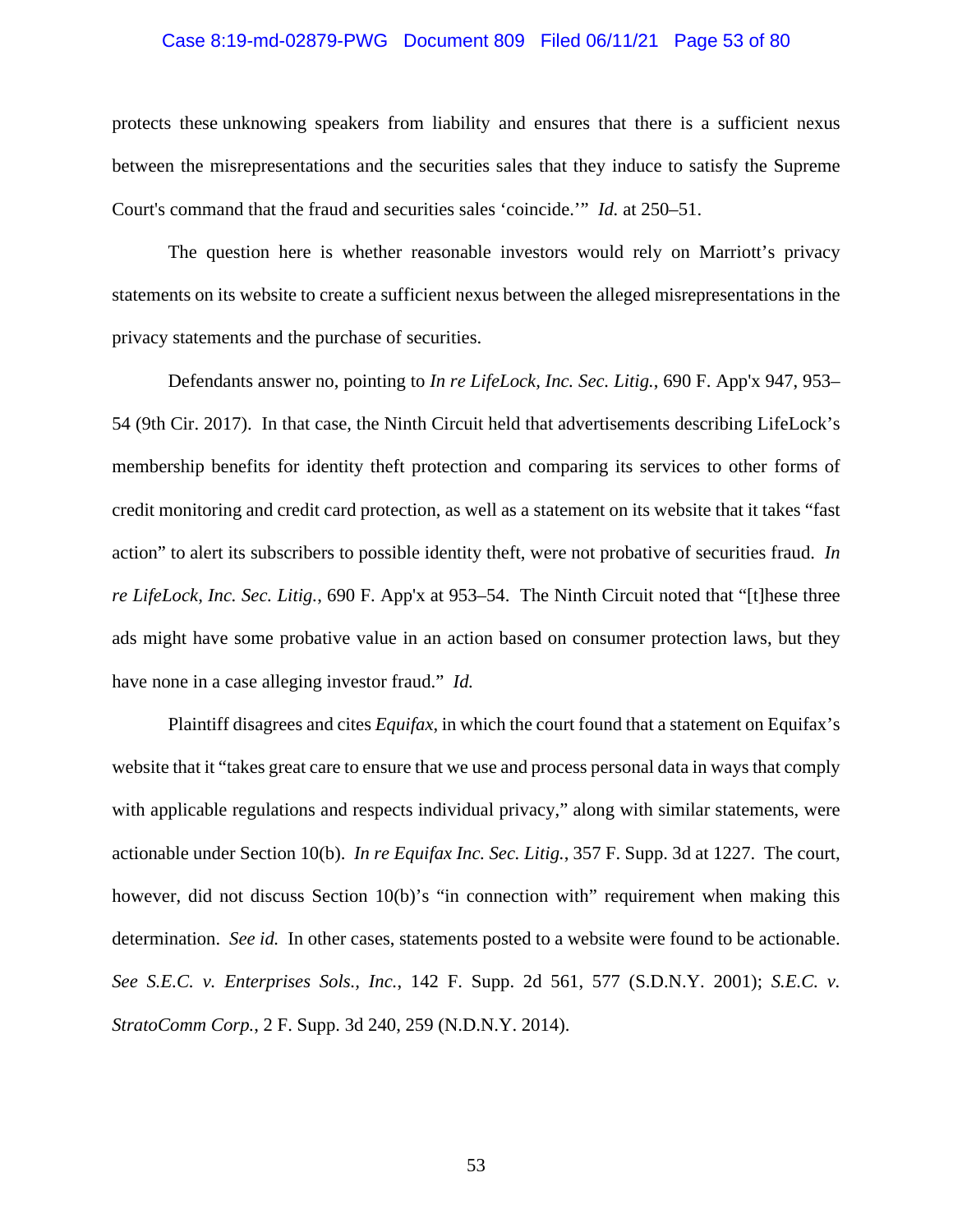# Case 8:19-md-02879-PWG Document 809 Filed 06/11/21 Page 54 of 80

Although I am skeptical that Plaintiff's allegations support the inference that a reasonable investor would rely on Marriott's privacy statements when purchasing securities, I need not reach this conclusion as a matter of law. Rather, for the reasons discussed above, Plaintiff fails to allege facts to plausibly infer that the privacy statements themselves were false or misleading to a reasonable investor. Because Plaintiff fails to allege that the privacy statements are false or misleading, it also fails to allege that they contain material omissions. *Matrixx Initiatives, Inc. v. Siracusano*, 563 U.S. at 44 ("Disclosure is required under [Section 10(b) and Rule 10b-5] only when necessary 'to make . . . statements made, in the light of the circumstances under which they were made, not misleading.'") (quoting 17 CFR § 240.10b–5(b)).

#### **vi. SOX Certifications**

Plaintiff alleges that certifications Mr. Sorenson and Ms. Oberg signed under the Sarbanes-Oxley Act of 2002 ("SOX") were false and misleading because they certified the risk factor disclosures. ¶¶ 462, 487, 496, 507, 517, 524, 532, 541, 555, 562, 569, 589. These disclosures state, for example:

*I have reviewed this annual report on Form 10-K of Marriott International, Inc.; Based on my knowledge, this report does not contain any untrue statement of a material fact or omit to state a material fact necessary to make the statements made, in light of the circumstances under which such statements were made, not misleading with respect to the period covered by this report. . . .*

¶ 462. Because neither the risk factor disclosures nor other statements identified by Plaintiff in Marriott's SEC filings were false or misleading or contained material omissions, Plaintiff's allegations regarding the SOX certifications fail.

# **b. Scienter**

Plaintiff's claims must be dismissed for a second reason: even assuming that Defendants made material misrepresentations or omissions, Plaintiff fails to adequately allege scienter. To meet the scienter requirement for a Section 10(b) and Rule 10b–5 claim, a plaintiff "must show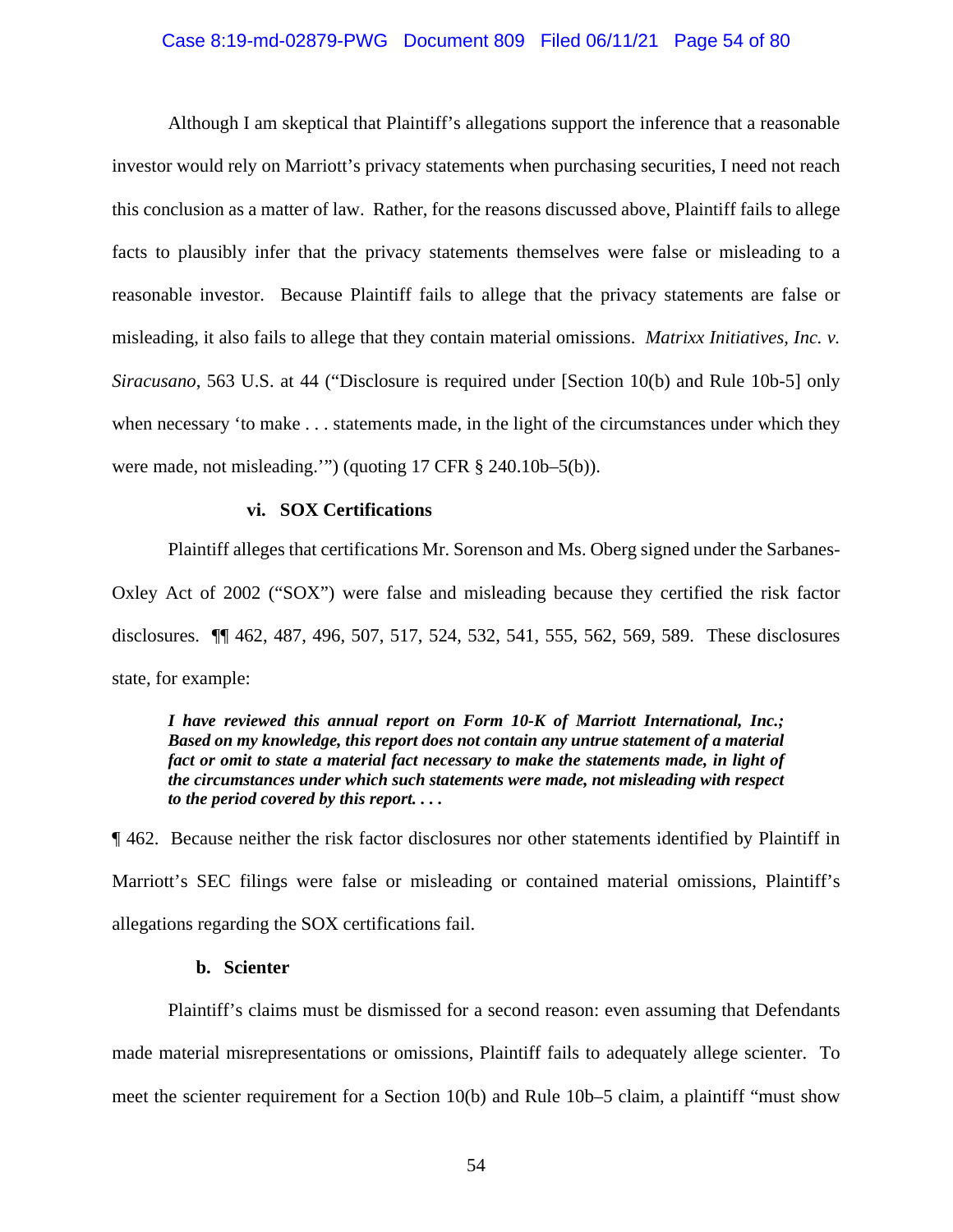# Case 8:19-md-02879-PWG Document 809 Filed 06/11/21 Page 55 of 80

that the defendant acted with 'a mental state embracing intent to deceive, manipulate, or defraud.'" *Zak v. Chelsea Therapeutics Int'l Ltd.*, 780 F.3d 597, 606 (4th Cir. 2015) (*quoting Tellabs v. Makor Issues & Rights, Ltd.*, 551 U.S. 308, 319 (2007)). In the Fourth Circuit, "a plaintiff must allege that the defendant made the misleading statement or omission intentionally or with 'severe recklessness' regarding the danger of deceiving the plaintiff . . . A showing of mere negligence will not suffice." *Teachers' Ret. Sys. of LA v. Hunter*, 477 F.3d 162, 183–84 (4th Cir. 2007) (quoting *Ottmann v. Hanger Orthopedic Group, Inc.*, 353 F.3d 338, 343–44 (4th Cir. 2003) (internal citation omitted). To meet the level of recklessness required under this standard, an act must be "'so highly unreasonable and such an extreme departure from the standard of ordinary care as to present a danger of misleading the plaintiff to the extent that the danger was either known to the defendant or so obvious that the defendant must have been aware of it.'" *Matrix Cap. Mgmt. Fund, LP v. BearingPoint, Inc.*, 576 F.3d 172, 181 (4th Cir. 2009) (quoting *Pub. Employees' Ret. Ass'n of Colo. v. Deloitte & Touche LLP*, 551 F.3d 305, 313 (4th Cir.2009)); *see also Lerner v. Nw. Biotherapeutics*, 273 F. Supp. 3d 573, 594 (D. Md. 2017).

The PSLRA heightened the requirements for pleading scienter. Whereas Federal Rule of Civil Procedure 9(b) only requires a person's state of mind to "be alleged generally," the PSLRA requires a plaintiff to allege particularized facts leading to a "strong inference" of scienter. 15 U.S.C. § 78u-4(b)(2). To qualify as strong, "an inference of scienter must be more than merely plausible or reasonable—it must be cogent and at least as compelling as any opposing inference of nonfraudulent intent*.*" *Tellabs*, 551 U.S. at 314. This requires a court to "engage in a comparative evaluation; it must consider, not only inferences urged by the plaintiff . . . but also competing inferences rationally drawn from the facts alleged." *Id.* The evaluation must be holistic, considering "whether *all* of the facts alleged, taken collectively, give rise to a strong inference of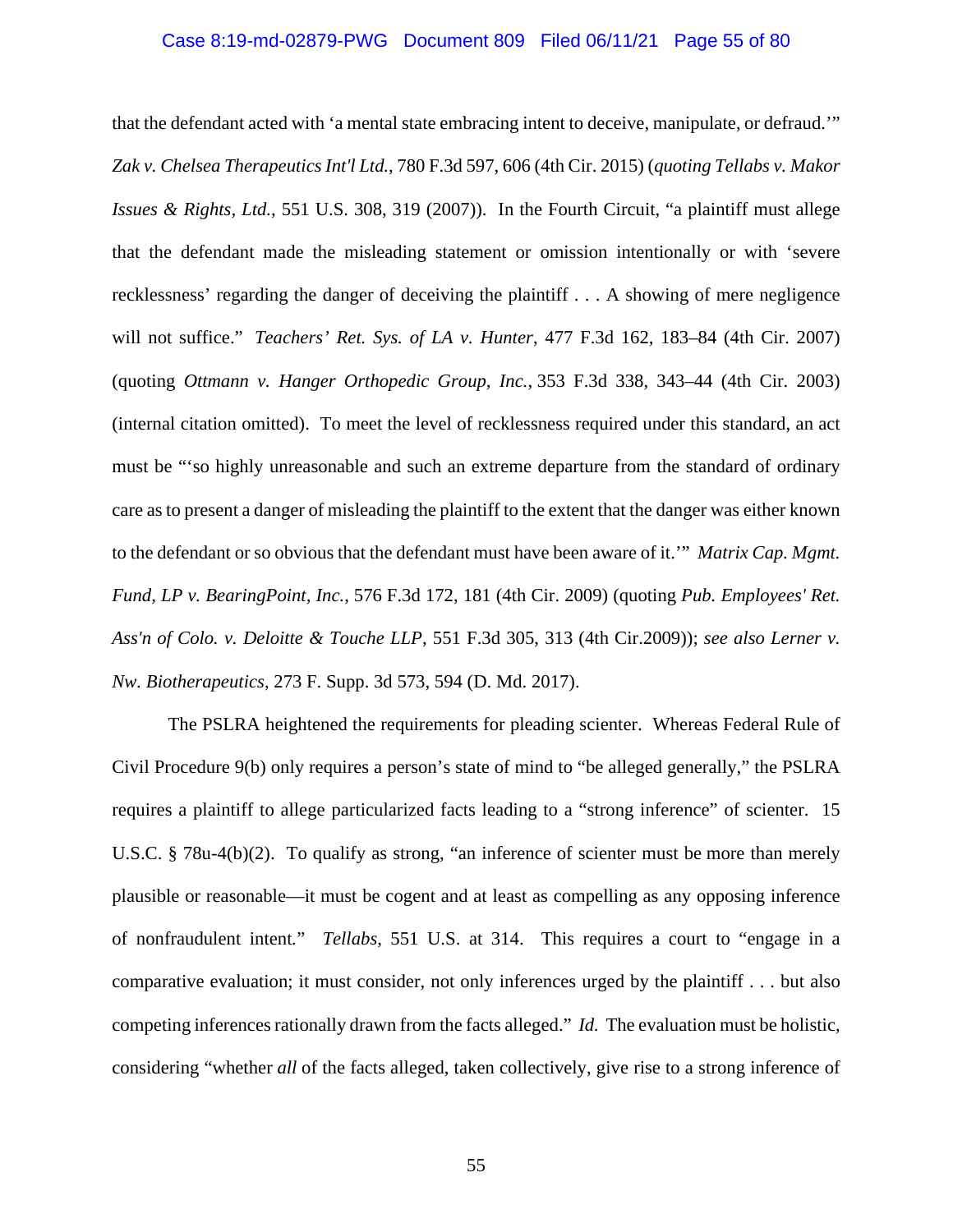# Case 8:19-md-02879-PWG Document 809 Filed 06/11/21 Page 56 of 80

scienter, not whether any individual allegation, scrutinized in isolation, meets that standard." *Id.* at 323 (emphasis in original). "[T]he inference of scienter must be more than merely 'reasonable' or 'permissible'—it must be cogent and compelling, thus strong in light of other explanations." *Id.* at 324. Therefore, a complaint will survive "only if a reasonable person would deem the inference of scienter cogent and at least as compelling as any opposing inference one could draw from the facts alleged." *Id.* This pleading requirement applies to the state of mind of *each* of the Individual Defendants. *See Teachers' Ret. Sys. of LA v. Hunter*, 477 F.3d at 183–84. Because Defendant Marriott is a corporation, Plaintiff "must allege facts that support a strong inference of scienter with respect to at least one authorized agent of the corporation, since corporate liability derives from the actions of its agents." *Id.* For forward-looking statements, the required level of scienter is "actual knowledge." 15 U.S.C. § 78u–5(c)(1)(B); *see Matrixx Initiatives, Inc. v. Siracusano*, 563 U.S. at 48 n.14.

Here Plaintiff argues that a strong inference of scienter is established through confidential witness allegations, internal documents during and after the breach was discovered, violations of data security standards, Defendants' involvement in the merger, and the magnitude of the breach. Examining each of these allegations and considering them holistically with opposing inferences demonstrates that Plaintiff fails to plead a strong inference of scienter for any of the Defendants.

#### **i. Confidential Witness Allegations**

Plaintiff includes in its complaint statements from seven confidential witnesses who were former employees of Marriott or Starwood. "When the complaint chooses to rely on facts provided by confidential sources, it must describe the sources with sufficient particularity to support the probability that a person in the position occupied by the source would possess the information alleged or in the alternative provide some other evidence to support their allegations." *Teachers'*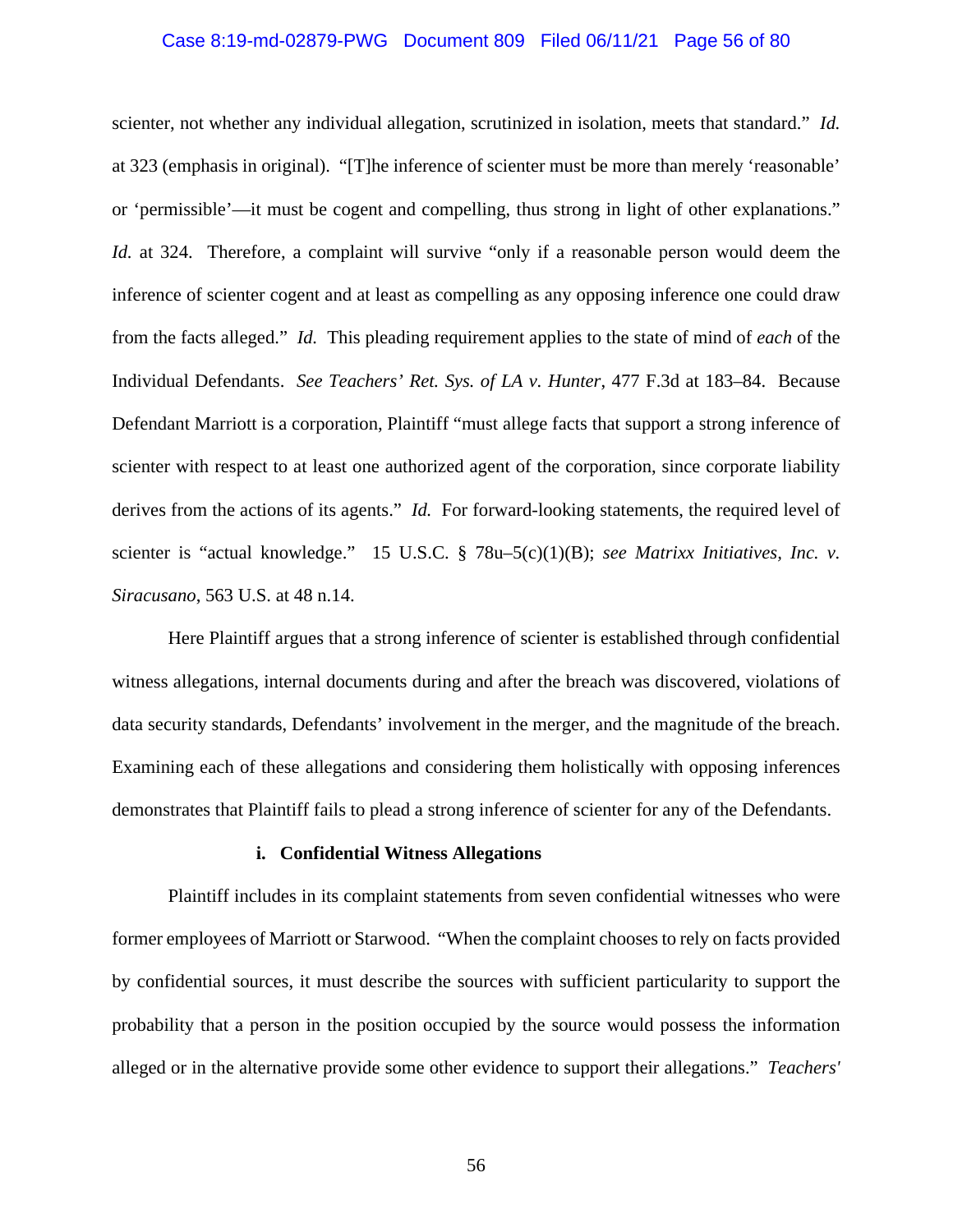# Case 8:19-md-02879-PWG Document 809 Filed 06/11/21 Page 57 of 80

*Ret.*, 477 F.3d at 174 (internal citation and quotation marks omitted). However, "[o]missions and ambiguities count against' an inference of scienter because a complaint's factual allegations must be stated with particularity." *Yates v. Mun. Mortg. & Equity, LLC*, 744 F.3d at 885–86 (quoting *Tellabs*, 551 U.S. at 326). And "courts should steeply discount allegations from confidential sources that lack sufficient indicia of reliability." *Id.* (*citing Institutional Investors Grp. v. Avaya, Inc.*, 564 F.3d 242, 263 (3d Cir. 2009)). Here Plaintiff describes the position, period of employment, responsibilities, and supervisors for each confidential witness. I find the allegations regarding the confidential witnesses as credible and, for the purposes of this motion, consider them to be true.

The confidential witness allegations largely focus on the sufficiency of Marriott's cybersecurity. For example, Confidential Witness 1 ("CW 1"), a Software Developer and Technical Lead employed by Marriott from May 2005 to March 2018, stated that it was apparent to some that Starwood did not invest in its IT equipment because it was old. ¶¶ 64, 156. Confidential Witness 2 ("CW 2), a Senior Global Cyber-Security Consultant employed by Starwood from September 2014 to December 2015, stated that Starwood used an antiquated version of the Oracle application portal. ¶¶ 13, 65. The Oracle Application portal is a web-based application that enables users to access content areas, external websites, and other applications including the Starwood Reservation and SPG Loyalty Points systems. ¶¶ 13, 154. CW 2 stated that Starwood did not pay Oracle for support so updates or patches to prevent hacking were not implemented. This left the Oracle portal seven years past its end of life. *Id.* Further, CW 2 stated that customer user and employee user IDs and passwords were stored in Starwood databases "in the free and clear" and the passwords were not encrypted. ¶ 159. According to CW 2, Starwood was not properly providing security log monitoring for its more than 800 servers, Starwood lacked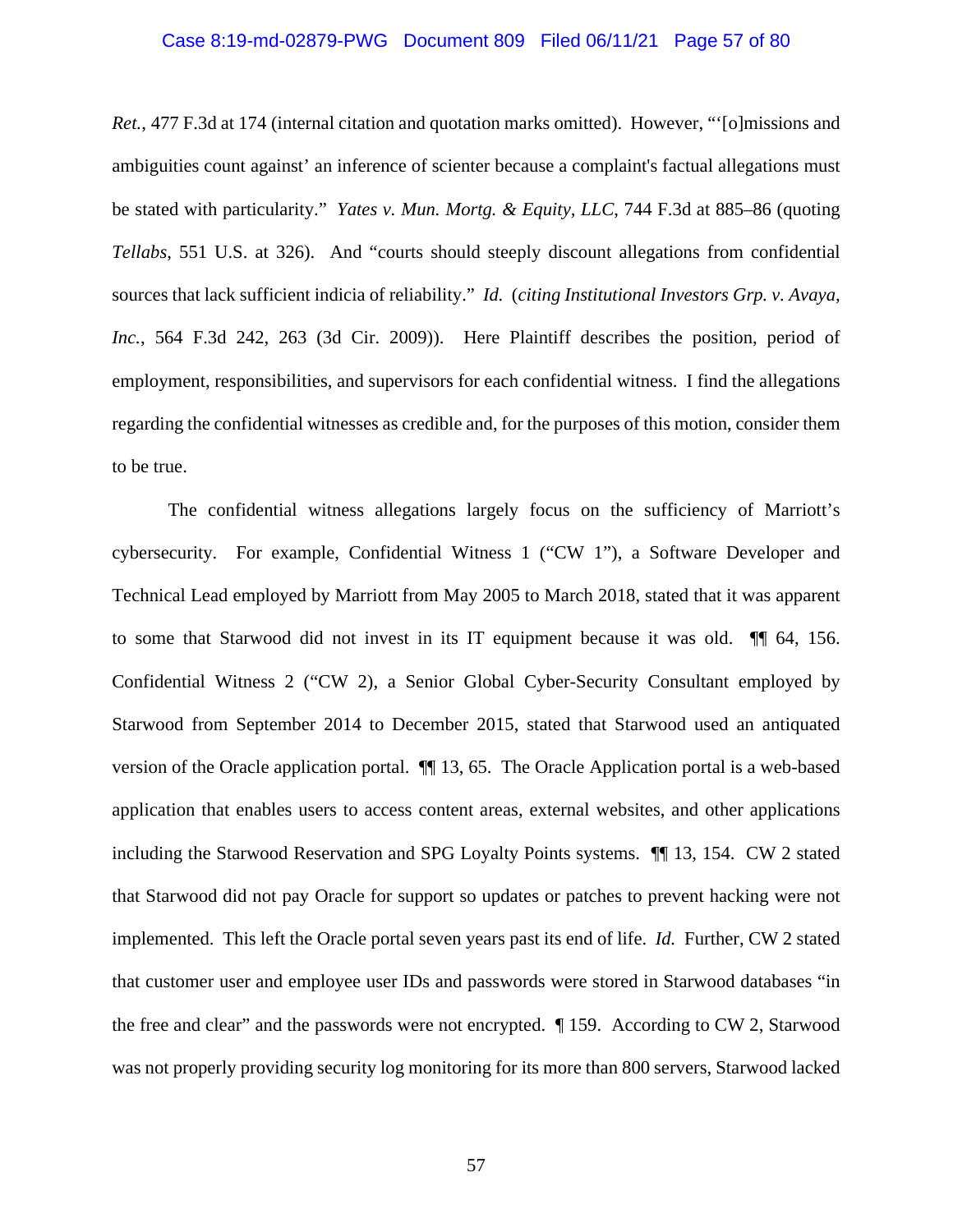# Case 8:19-md-02879-PWG Document 809 Filed 06/11/21 Page 58 of 80

Privilege Access Management ("PAM") tools to store application and database service account credentials, and Starwood's IT security staff of about five people at the time was insufficient to protect against vulnerabilities and incidents. ¶¶ 14, 160, 161, 169.

The Confidential Witnesses also described the integration of Starwood and Marriott's systems. CW 1 said that he did not think anyone at Marriott appreciated how long the integration would take. ¶ 209. Confidential Witness 6 ("CW 6"), a Director of Network Services employed by Marriott from February 2014 to March 2018, stated that Marriott's existing system could not handle the IT integration, and that Marriott did not forecast the costs of the integration or they were greater than expected.  $\P$  69, 191. He said that because the IT integration was more expensive than anticipated, increased budgets for IT integration were presented to the board. ¶¶ 216–17.

But some of the Confidential Witness allegations show that Marriott did invest in elements of its cybersecurity. CW 1 stated that "Marriott invested a lot of resources into the tokenization process" with their customers' credit card information. ¶ 171. Though here Plaintiff points out that while Marriott invested in tokenization, Starwood had no tokenization at all. *Id.* Confidential Witness 5, ("CW 5"), a Senior Director at Marriott's corporate headquarters from the start of the Class Period through early 2017, stated that the due diligence process was "extremely detailed" and ultimately the decision was made to dispose of almost all of Starwood's system with the "sole exception" of Starwood's loyalty rewards system, which they wanted to migrate, because Marriott's IT leadership believed there was a high likelihood of threat.  $\P$  175–80.

In large part the Confidential Witnesses criticized Marriott's IT decisions and the allegations suggest that they would have made different decisions regarding Marriott's cybersecurity. For example, Starwood used Symantec for its Security Incident Event Management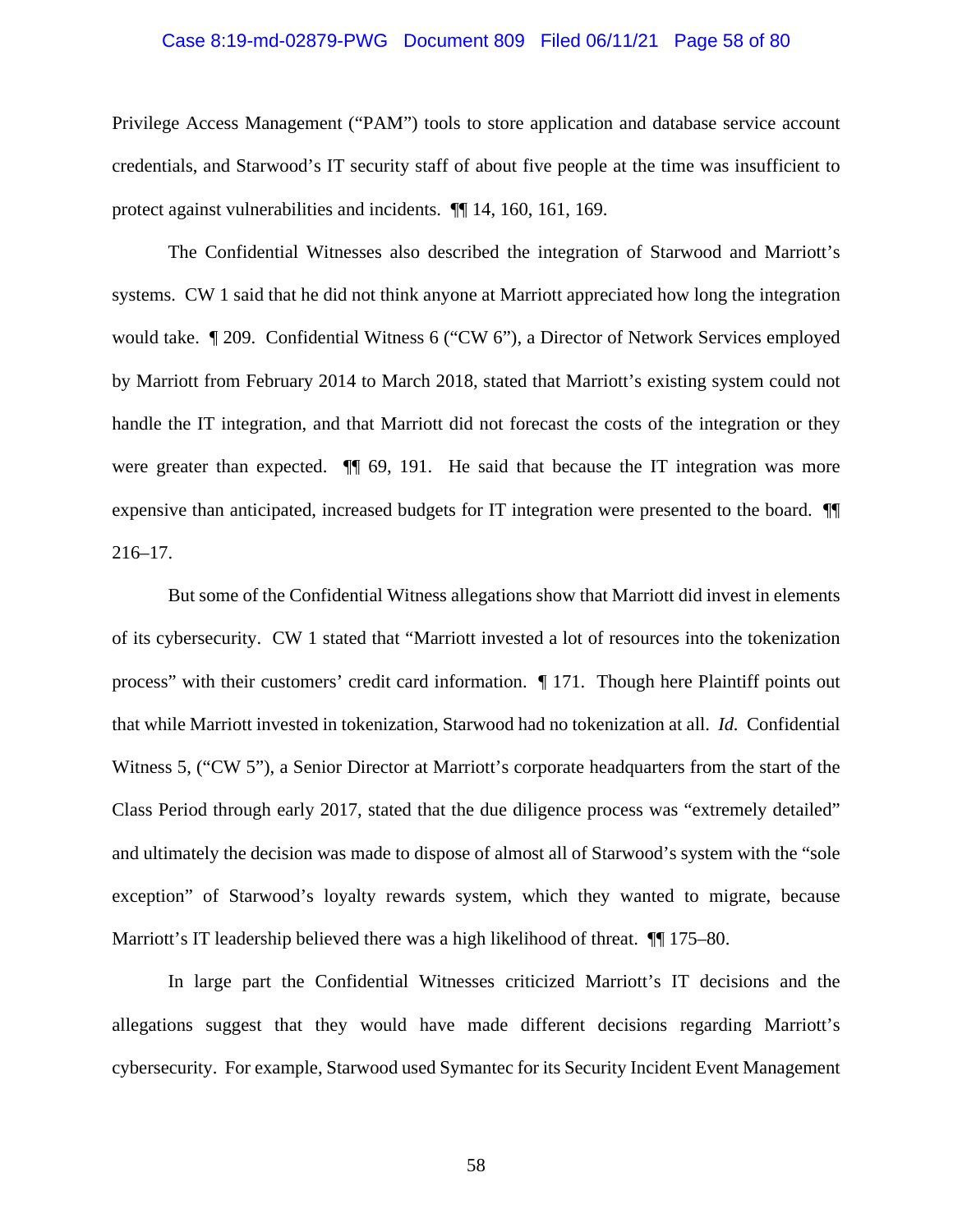# Case 8:19-md-02879-PWG Document 809 Filed 06/11/21 Page 59 of 80

("SIEM") process, which collects and aggregates log data for Starwood's servers. CW 2 did not believe this was sufficient and recommended IBM's SIEM tool instead. ¶¶ 160–61. CW 2 also stated that he recommended that Starwood implement an Identity Access Management system to secure their applications and databases and PAM Service Accounts, but instead of spending \$10 to \$20 million for a new system roll out, Starwood chose a quicker and cheaper option called "salted hash" to encrypt user passwords. ¶ 165. CW 2 stated that, at best, salted hash would just slow down rather than stop attackers and hackers from gaining access to passwords. *Id.* CW 1 said that Marriott did not have enough money to invest in IT security because they spent so much on the acquisition, and that Marriott frequently would pull resources from other teams to assist with IT security.  $\P$  207, 210. At the same time, CW 1 said that Marriott made the decision to purchase "ridiculously expensive" hardware that CW 1 believed was not needed for the IT integration. ¶ 208. CW 1 said that 99% of the IT decisions at Marriott came down to a financial expense consideration. ¶¶ 211–12.

Along this same theme, CW 6 stated that the project to integrate Starwood's IT systems into Marriott was in three phases. The first phase, while bidding for Starwood was ongoing, consisted of Virtual Private Network tunnels, which were low-cost, encrypted connections that allowed Starwood to send information to Marriott. The second phase involved building circuits between Starwood and Marriott's data centers to transfer data. To do so, CW 6 said that Starwood and Marriott chose a lower-cost, higher-risk option over a higher-cost, more secure option. Phase 3 involved firewalling Starwood's systems. Marriott built firewalls around almost all of Starwood's properties, but not its data centers. CW 6 described this as a compromise approach. CW 6 also described a change in culture as different IT leadership took charge of the project during these phases. ¶¶ 194–99.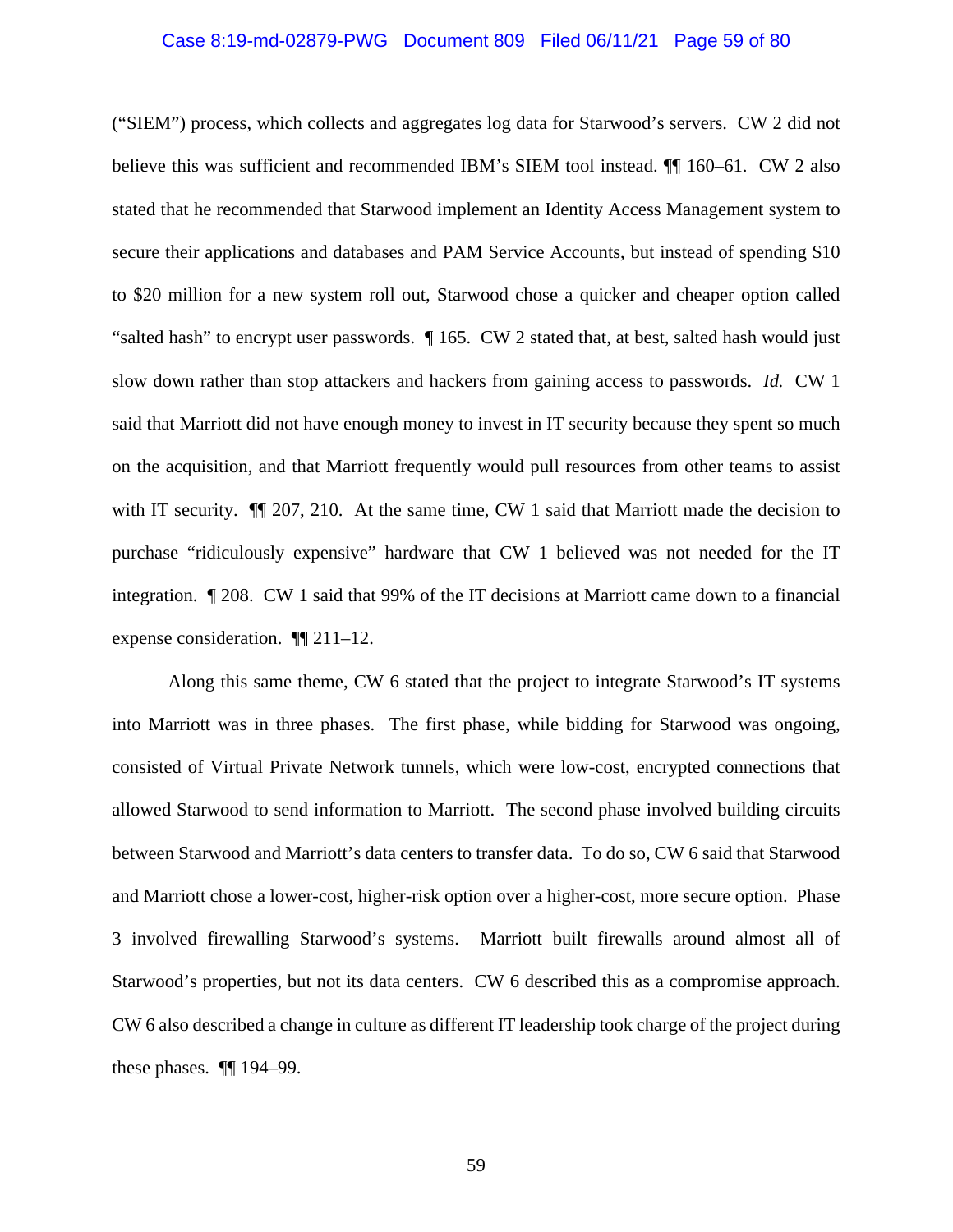# Case 8:19-md-02879-PWG Document 809 Filed 06/11/21 Page 60 of 80

None of the Confidential Witness allegations are regarding Defendants deceiving investors. Besides CW 5, who reported to Mr. Hofmeister, none of the Confidential Witnesses reported to the Defendants. And none of the Confidential Witness allegations are regarding what any of the Individual Defendants actually knew about Marriott's cybersecurity or the falsity of any statements.

Some of the Confidential Witnesses speculate about what the Individual Defendants or Marriott as an entity may have known. CW 1 stated that he believes Marriott's senior executives should have seen or been aware of weaknesses in Starwood's systems because they were so old and that he did not see how Marriott's senior executives could not have known because replacing IT hardware was a capital expenditure that would have to be approved by senior management. ¶ 183. CW 6 said that Starwood told Marriott that Starwood's IT security was inferior to Marriott's. ¶ 191. CW 5 stated that the primary reason that Starwood was looking to be acquired was that its Oracle application portal was beyond being patched and would cost hundreds of millions of dollars to fix and that Marriott knew this. ¶¶ 15, 153. CW 5 also stated that as part of the leadership team, he participated in various team meetings in which "all the senior technical leadership participated" and that Marriott was aware of Starwood's security flaws before, during, and after the acquisition. ¶¶ 19, 175, 176. Confidential Witness 7 ("CW 7"), a Director of Engineering/IT at one of Marriott's overseas locations, stated that he was on a conference call in late 2016 or early 2017 soon after Starwood was acquired, in which Mr. Hoffmeister allegedly communicated that Marriott did not have a strong strategy to merge the Starwood and Marriott systems within the declared deadline of end of 2018, but that the target date was going to be met no matter what. ¶¶ 70, 206.

Taken together, these Confidential Witness allegations support the inference that Starwood had cybersecurity deficiencies. The allegations also support an inference that individuals at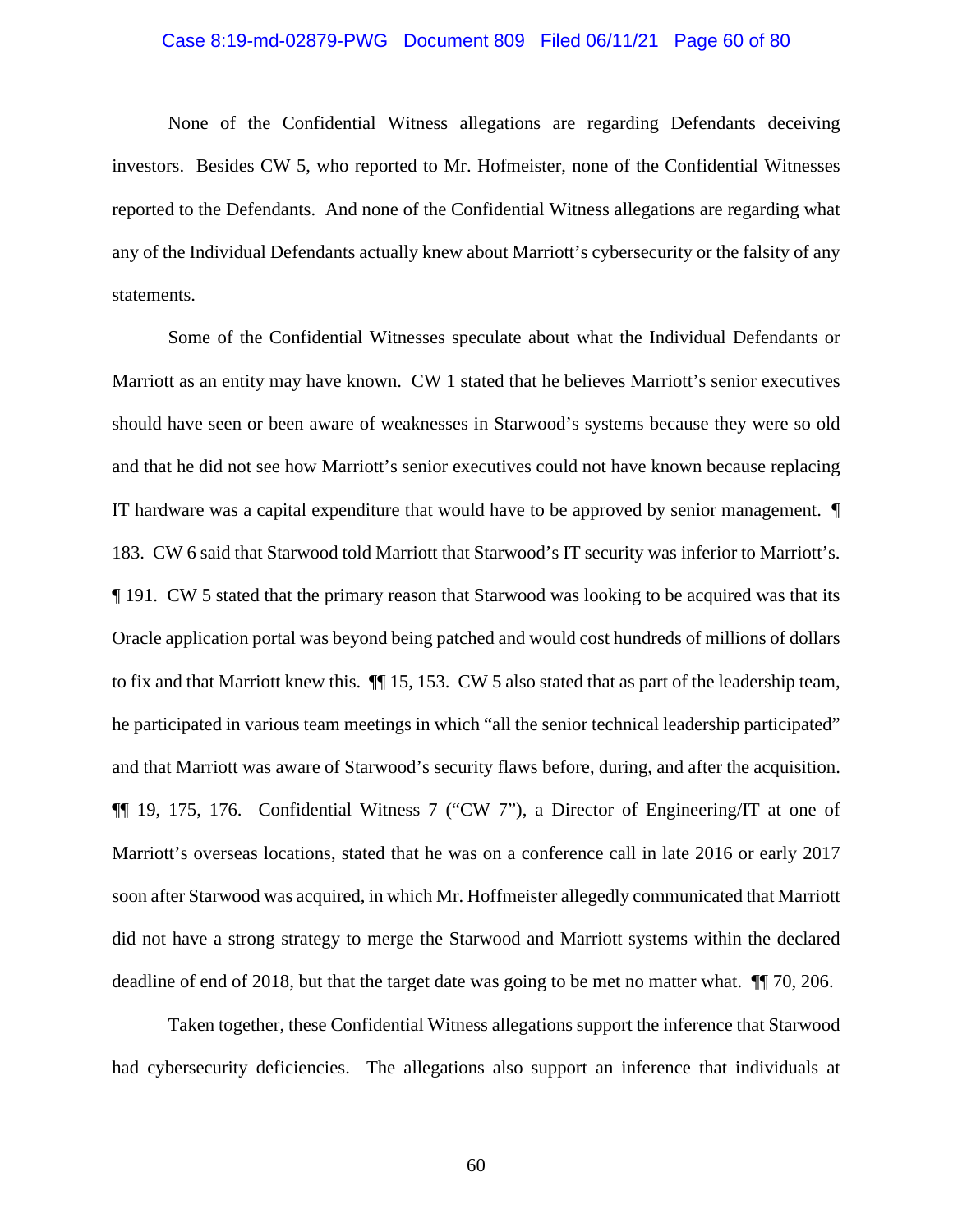# Case 8:19-md-02879-PWG Document 809 Filed 06/11/21 Page 61 of 80

Marriott were aware of various deficiencies, but fall short of an inference that the Individual Defendants were aware of any specific deficiency. While some of the allegations support the inference that Marriott did not adequately address Starwood's cybersecurity deficiencies, the allegations also support the inference that Marriott was spending significant time and resources conducting due diligence and investing in cybersecurity, even if the ultimate decisions were not the same as would be made by the Confidential Witnesses. None of the allegations are regarding any allegedly false or misleading statements that Defendants made or demonstrate that Defendants made any statements with actual knowledge or reckless disregard that any statements were false or misleading. Thus, the Confidential Witness allegations fail to support a strong inference of scienter for any of the Defendants.

### **ii. Internal Documents**

Plaintiff argues that Marriott's internal documents support a strong inference of scienter. First, Plaintiff points to several cybersecurity assessments that were completed while the breach was occurring. In March 2016, Pricewaterhouse Coopers ("PwC") conducted a "penetration test" of Marriott's systems and was able to successfully gain access to them. CW 1 stated that these findings were presented to the Board, including the Audit Committee and Mr. Sorenson and Mr. Hoffmeister. ¶ 215.

A Marriott internal report from July 18, 2016, titled, "Marriott IT Infrastructure & Security Business Cases" described several cybersecurity risks with Starwood's systems. Specifically, the report stated that Starwood did not have a SIEM process in place to monitor IT security events for the guest reservation database; Starwood did not monitor and report on the company's state of security; Starwood did not have visibility on malware on its out-of-date systems; and Starwood did not use tokenization or point-to-point encryption on its systems. ¶ 219.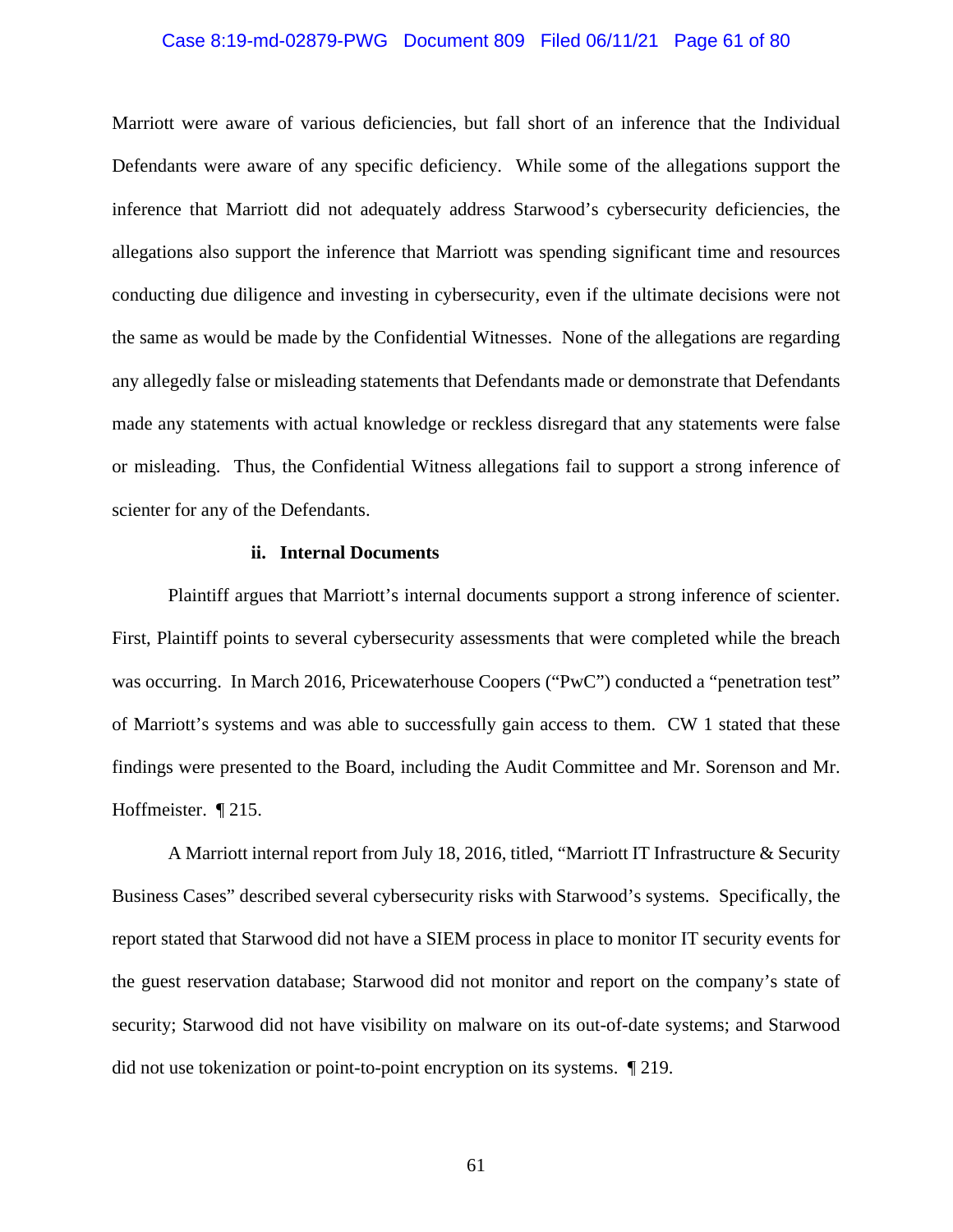# Case 8:19-md-02879-PWG Document 809 Filed 06/11/21 Page 62 of 80

After the merger closed, Marriott commissioned PwC to conduct a "Starwood Cybersecurity Assessment," which was presented to the Board at the February 10, 2017 Board meeting. PwC found vulnerabilities in Starwood's systems including: lack of an "enterprise-wide security governing body directing strategic and tactical decisions based on business need;" lack of adequate network segmentation that could allow malicious actors to move from a single, initial point of entry to other data-storing systems; (3) non-compliance or deviations from configuration standards, including that Starwood's brand standards did not mandate PCI compliance; and (4) that Starwood's cybersecurity practices had "not reached the maturity level expected from an organization that fits Starwood's risk profile." ¶¶ 220, 314–15.

Later in 2017, Marriott commissioned PwC to provide an assessment of the integration up to that point. PwC advised Marriott that the combined network needed upgrades and to develop an Enhanced Security Administrative environment to lock down and isolate privileged accounts to only authorized individuals. ¶ 221.

In 2018, Marriott commissioned the consulting firm Protiviti to perform a penetration test of Starwood's system holding payment card data. Protiviti found "19 critical or high priority vulnerabilities, 32 medium, and 28 low priority issues." Protiviti was also able to capture domain administrator credentials and as a result "Protiviti was in complete control of the Starwood networks." ¶¶ 222–23.

These allegations support the inference that Defendants were aware of cybersecurity deficiencies in Marriott's systems. But they also support an inference that Marriott was taking cybersecurity seriously, actively commissioning assessments and audits of Marriott's and Starwood's systems. These assessments do not support the inference that Defendants were aware

62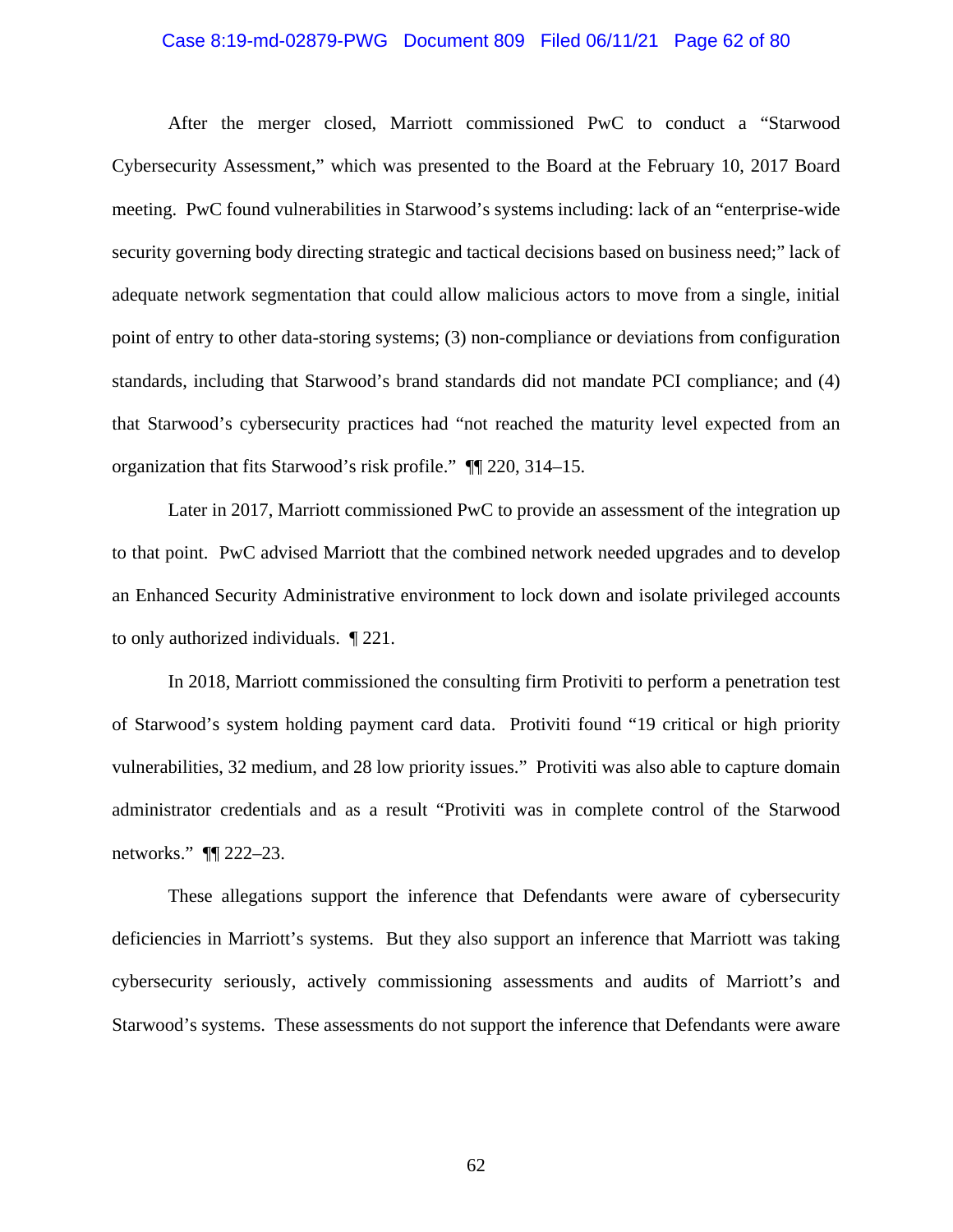# Case 8:19-md-02879-PWG Document 809 Filed 06/11/21 Page 63 of 80

of or ignored the data breach, which was already underway by the time these reports were commissioned and was not identified by any of the cybersecurity audits.

Plaintiff also points to unseen documents that were cited in the complaint filed in the Delaware Chancery Court discussed above. According to Marriott's Board Minutes from August 7, 2014, Mr. Sorenson and other board members discussed recently publicized data breach incidents, including the Target data breach, and received a presentation titled "Security Overview" detailing recent cybersecurity incidents at other companies. ¶ 302. Plaintiff goes on to cite the Delaware Chancery Court plaintiffs' statement that nonetheless the board failed to retain the services of an outside analyst or consultant to audit any cybersecurity risks Starwood brought to the merger. ¶ 302. But as just described, the Plaintiff's own complaint in this case contradicts this statement, detailing several cybersecurity assessments commissioned by Marriott.

Marriott's Board minutes from February 12, 2016 indicate that Ms. Oberg gave a presentation on risks facing Marriott to the Board, which showed that the Board ranked cybersecurity as the number one risk facing Marriott in 2016. ¶ 305. At the February 8, 2017 Audit Committee meeting, the Audit Committee was informed by its consultant Ernst  $\&$  Young about the increased risk of cybersecurity and that the Audit Committee was expected to understand the business implications of cyber risks and the appropriateness of Marriott's cybersecurity risk disclosures required by the SEC. ¶ 310. During the February 10, 2017 Board meeting, the Board ranked cybersecurity as the second biggest risk facing Marriott in 2017 and stated that continuous efforts to identify and mitigate risks were required. ¶ 311. The Board also received a presentation titled, "Marriott Cybersecurity Report," which showed 51 hospitality companies, including HEI, Mandarin, Hilton, and Starwood, had experienced data breaches in the last several years. ¶ 313.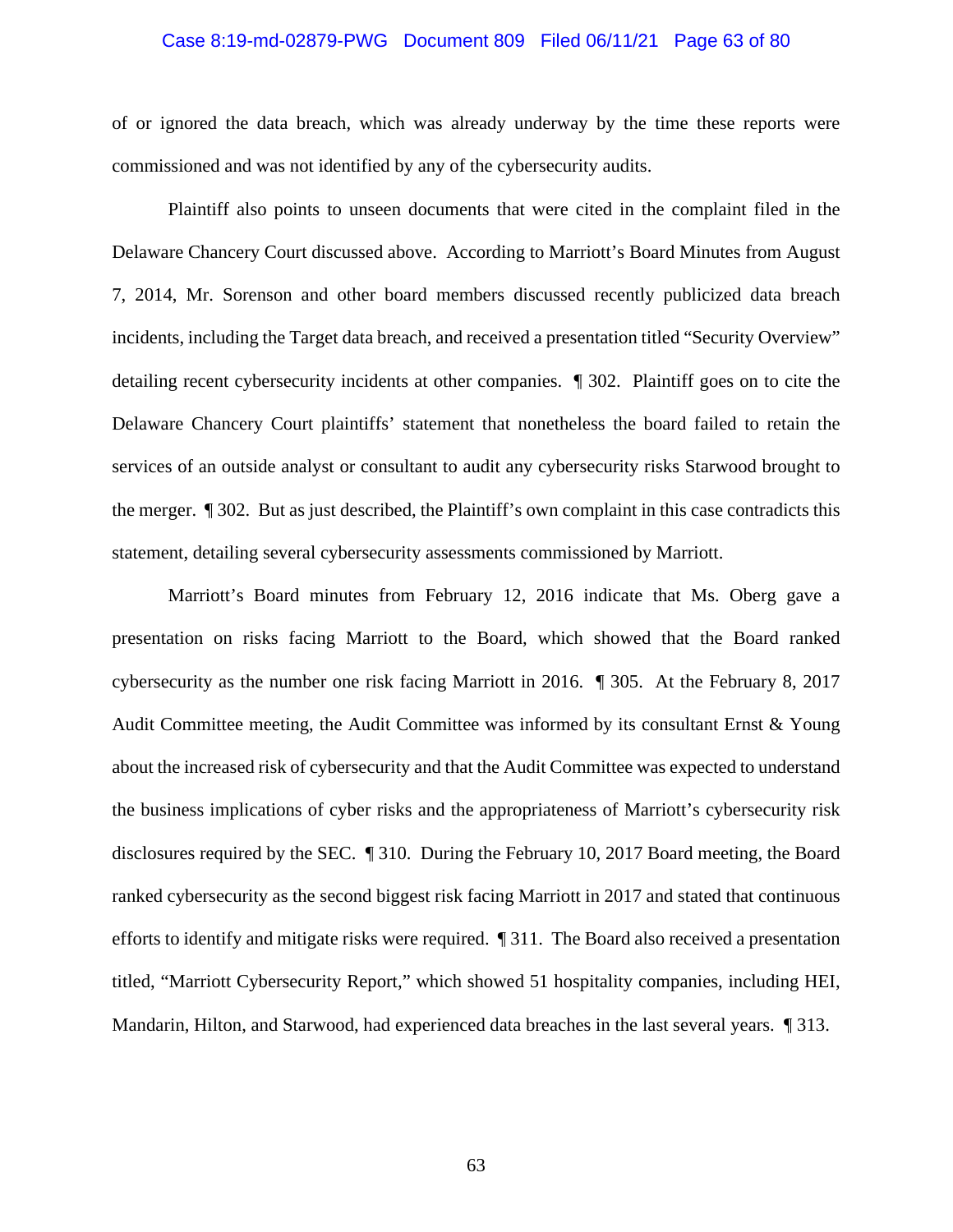# Case 8:19-md-02879-PWG Document 809 Filed 06/11/21 Page 64 of 80

Like the allegations regarding Marriott's cybersecurity assessments, these allegations support the inference that Defendants were aware of cybersecurity deficiencies in Marriott's systems. But here again they also support an inference that Marriott was taking cybersecurity seriously, with its Board ranking cybersecurity as a top risk facing the company and commissioning several audits of Marriott's IT systems. None of the allegations are regarding any allegedly false or misleading statements that Defendants made or demonstrate that Defendants made any statements with actual knowledge or reckless disregard that any statements were false or misleading. Thus, the Marriott internal documents fail to support a strong inference of scienter for any of the Defendants.

#### **iii. Cybersecurity "Red Flags"**

Plaintiff alleges that various cybersecurity "red flags" throughout the class period support a strong inference of scienter. *See* ¶¶ 611–14. First, Plaintiff points to several incidents apart from the data breach in which RAM-scraper malware, a type of malware that searches for strings of data that look like credit card numbers and saves them to a text file for exfiltration, was found on Starwood systems. *¶¶* 341, 611. Specifically, RAM-scraper malware was found on Starwood systems on November 20, 2015, five days after the merger was announced. ¶ 361. Starwood stated that this breach was contained by Starwood prior to the merger announcement and Marriott stated that it was aware of the breach. ¶ 362. RAM-scraper malware was also found in Starwood systems in November 2016, two months after the close of the merger. ¶ 363. And during Verizon's forensic investigation following the data breach, it discovered evidence of additional installation and execution of RAM-scraper malware between December 31, 2016 and January 20, 2017, and between January 9, 2017 and October 19, 2018. ¶¶ 364–65. Plaintiff alleges that had Marriott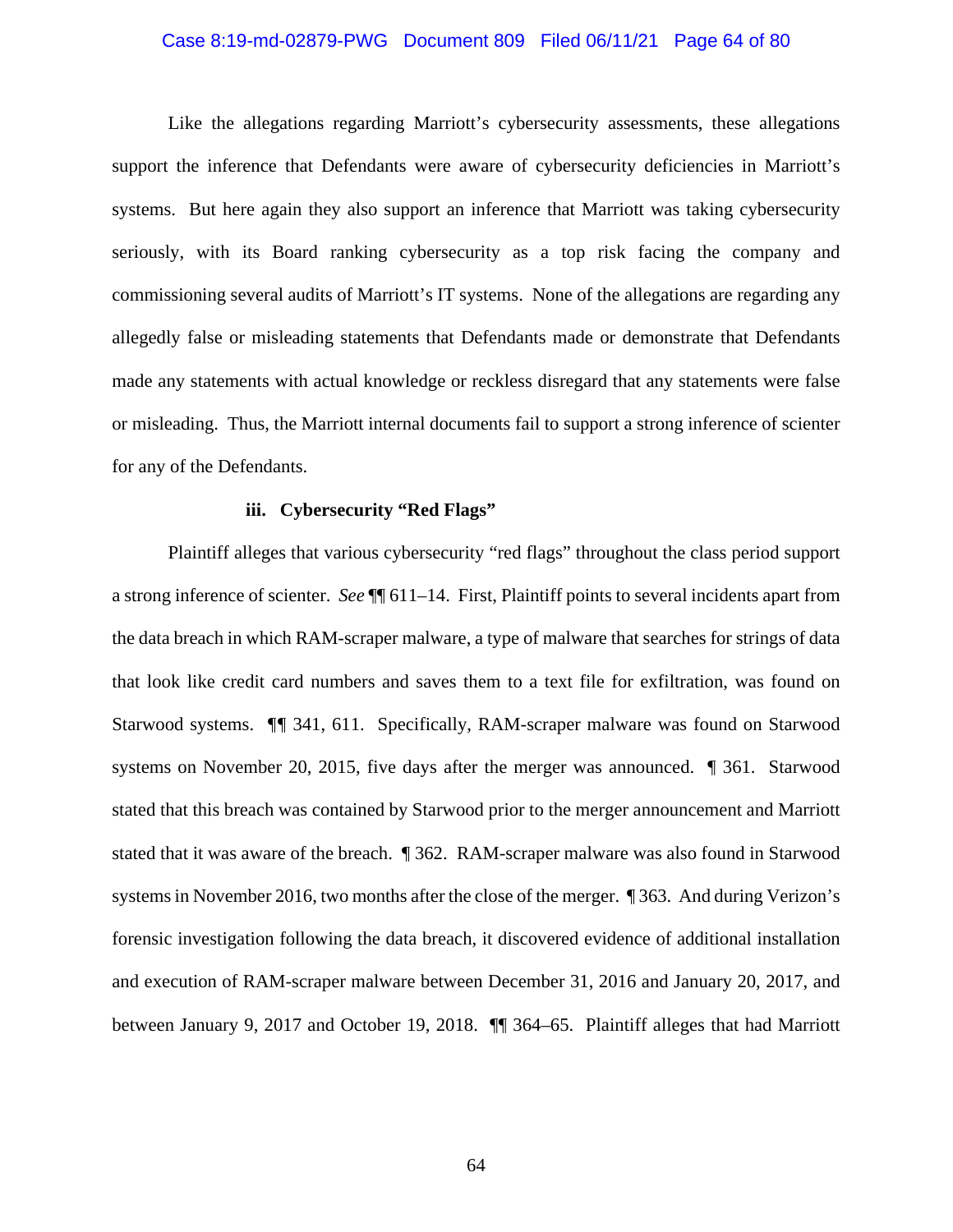# Case 8:19-md-02879-PWG Document 809 Filed 06/11/21 Page 65 of 80

installed a proper malware detection system, it would have discovered at least one aspect of the data breach within two months of closing instead of two years later. ¶ 366.

Second, Plaintiff points to cybersecurity incidents that happened at other companies, including other hospitality companies. ¶ 612. Specifically, Plaintiff alleges that there were at least twelve breaches of companies in the hospitality industry involving payment card data and/or personal information, and, as noted above, during the February 10, 2017 Board meeting, Mr. Sorenson and the Audit Committee were presented with information on more than 50 data breaches in 2015 and 2016. *Id.* Plaintiffs allege this should have put Defendants on notice of the heightened risk of a potential data breach.

Plaintiff alleges that these past breaches of Starwood's systems and cybersecurity incidents at other companies put Defendants on notice of the heightened risk of a data breach at Starwood, and this supports a strong inference of scienter. ¶ 614. These allegations do support an inference that Defendants should have been aware of the risk of a cyber-attack on Starwood's systems. But these allegations do not support an inference that any of Defendants' statements were made with knowledge or with reckless disregard that they were false or misleading. To the contrary, as discussed above, Marriott repeatedly disclosed that it was at risk of a cyber-attack. *See, e.g.*, ¶¶ 485, 494, 505. And none of the other statements alleged to be false or misleading suggests the contrary. Therefore, these allegations do not support a strong inference of scienter.

#### **iv. Alleged Violations of Data Security Standards**

Plaintiff alleges that Defendants' violations of data security standards based on the PFI report support a strong inference of scienter. ¶ 599. The PFI report is a summary of Verizon's forensic investigation following the data breach. ¶¶ 330–31. Plaintiff includes a detailed summary of the findings of the PFI report and attaches the report to its Complaint. *See* ¶¶ 330–80; ECF No.

65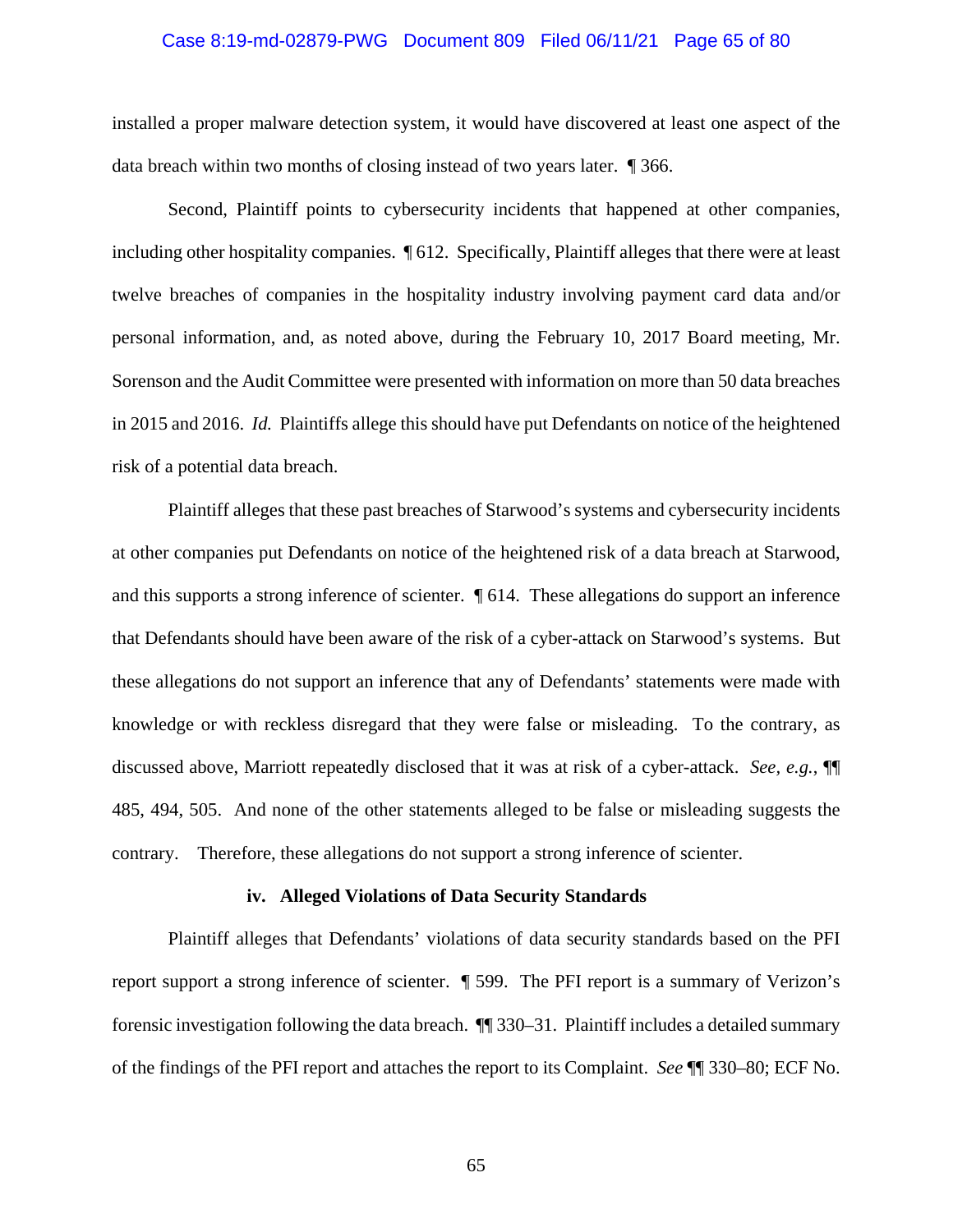# Case 8:19-md-02879-PWG Document 809 Filed 06/11/21 Page 66 of 80

609-1. At its core, Plaintiff alleges that the PFI report found four conditions that existed at the

time of the attack that enabled the intrusion, or contributed to the effects of the intrusion:

(1) Starwood's system allowed for insecure remote access, meaning the network itself was not protected from simple attacks;

(2) Starwood either lacked or had insufficient access/query and firewall logging, which meant there was insufficient, or a lack of, data for Starwood or Marriott to monitor;

(3) Starwood lacked monitoring and logging of remote access, meaning that there was no one assigned to monitor who was accessing the systems; and

(4) Starwood inadvertently stored payment account numbers on systems and in databases that were not designated for the storage of payment account numbers, which meant that Starwood was leaving sensitive data exposed for attackers to access.

¶ 335.

Plaintiff alleges that the findings of the PFI Report show that Marriott was in violation of multiple data security standards. First, Plaintiff alleges that Marriott violated PCI DSS standards. ¶¶ 367–70. The PCI DSS standards are the information security standards for organizations that handle branded credit cards from the major credit card companies, which Marriott was subject to as a credit card payment merchant and processor. ¶ 104. Plaintiff alleges that Marriott violated PCI DSS requirements to "(1) restrict traffic from untrusted networks and hosts; (2) render cardholder data unreadable anywhere it is stored; (3) secure administrative and remote access with multi-factor authentication; and (4) implement automated audit trails for actions taken by users with root or administrative privileges."  $\parallel$  368.

Second, Plaintiff alleges that Marriott violated principles of the Internal Control-Integrated Framework issued by the Committee of Sponsoring Organizations of the Treadway Commission (the "COSO Framework"). ¶¶ 389–98. Plaintiff states that Marriott claimed that it used the COSO framework to evaluate the effectiveness of its internal controls on its Form 10-k filings. ¶ 389.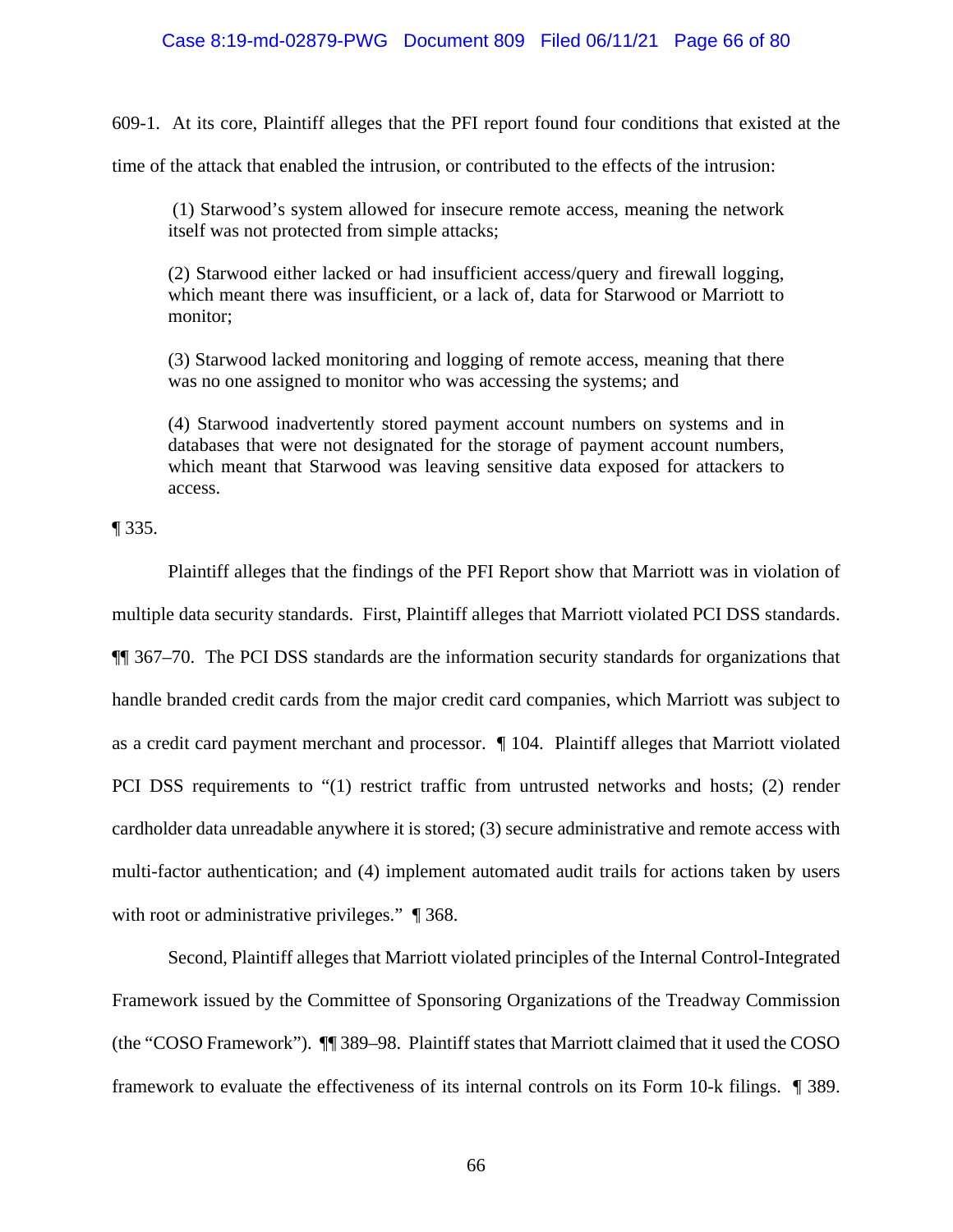# Case 8:19-md-02879-PWG Document 809 Filed 06/11/21 Page 67 of 80

Plaintiff alleges that the COSO Framework requires Marriott to assess risks, create an information and communication system, establish monitoring activities, and establish a system of internal controls. ¶¶ 390–95. Plaintiff alleges that they failed to meet these standards and most significantly failed to identify and assess changes that could significantly impact the Company's systems and were severely reckless in failing to develop control activities over technology to achieve the Company's business objectives. *Id.*

Third, Plaintiff alleges that Marriott violated the Federal Trade Commission ("FTC") Act and the National Institute of Standards and Technology Cybersecurity Framework ("NIST-CSF") standards. ¶¶ 399–404. Section 5 of the FTC Act requires corporations to refrain from unfair or deceptive trade practices. I previously held that the Consumer Plaintiffs adequately alleged that Section 5 of the FTC Act imposed a duty on Marriott to protect its customers' personal identifying information in a separate track of this MDL. *See In re Marriott Int'l, Inc., Customer Data Sec. Breach Litig.*, 440 F. Supp. 3d 447, 478–82 (D. Md. 2020). Here Plaintiff alleges that the contours of this duty include the 2015 FTC Guide, *Start with Security*, the FTC's 2015 settlement with Wyndham Hotels regarding three separate data breaches it suffered, and the NIST-CSF standards, which were endorsed by the FTC in 2017 as a good source of fundamental security practices.  $\P$ 399–401. Plaintiff argues that Marriot violated the FTC Act and these standards based on the PFI report's observations, including that Marriott had insecure remote access, insufficient logging of firewall activity, insufficient monitoring and logging of remote access activity, and storage of payment account numbers and card data in clear text. ¶¶ 399, 404.

Fourth, Plaintiff alleges that Marriott violated requirements of the EU's GDPR. ¶¶ 405– 08. Plaintiff cites a notice by the United Kingdom's Information Commissioner's Office, an independent authority that enforces the GDPR, that it intends to fine Marriott for violating the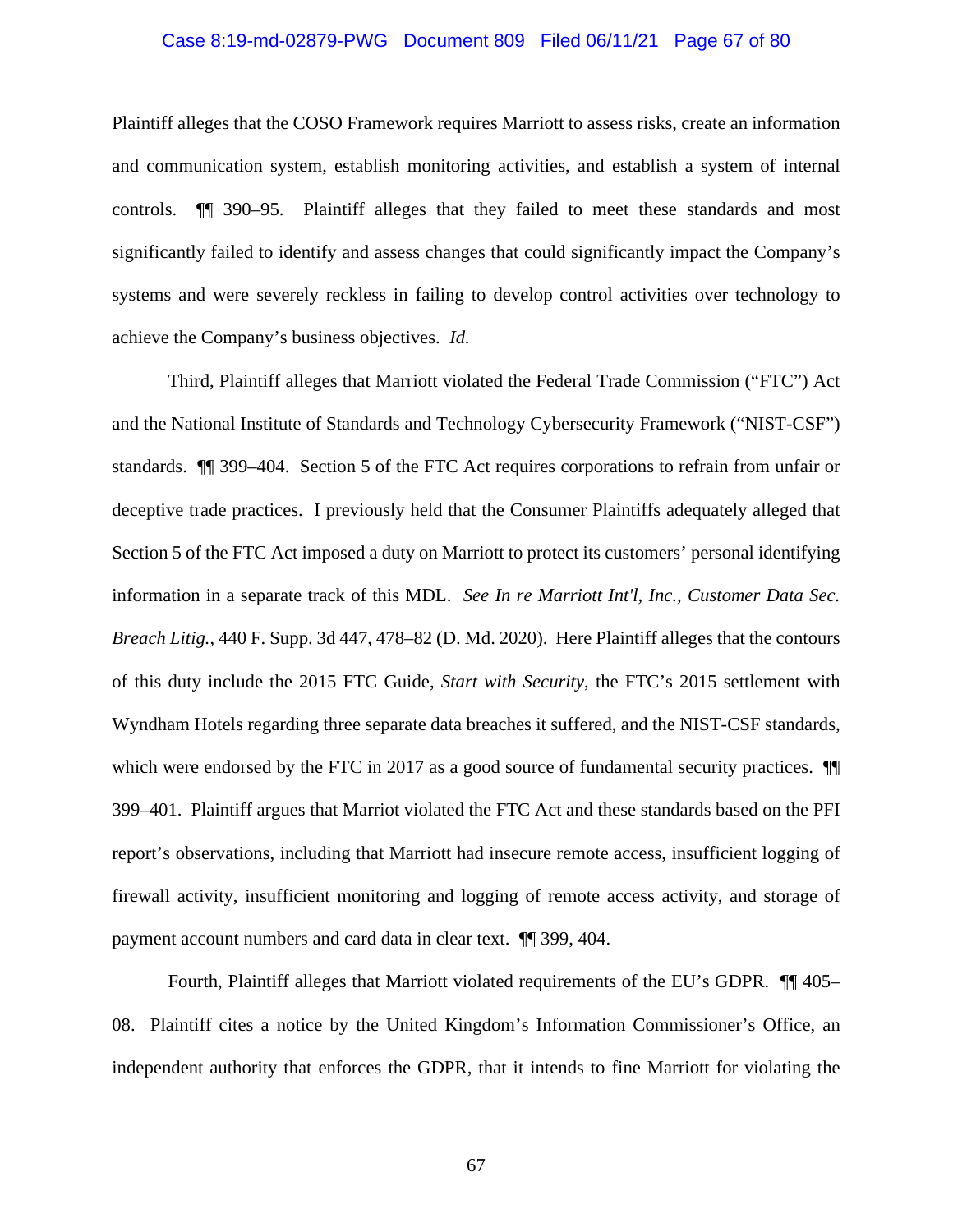# Case 8:19-md-02879-PWG Document 809 Filed 06/11/21 Page 68 of 80

GDPR and failing to perform adequate due diligence during the merger. ¶ 405. Plaintiff alleges that Marriott violated the GDPR by the PFI Report's observations that Marriott had insecure remote access, insufficient logging of firewall activity, insufficient monitoring and logging of remote access activity, and storage of payment account numbers and card data in clear text. ¶ 408.

Fifth, Plaintiff alleges Marriott violated the U.S.-EU Safe Harbor Framework and the EU-U.S. Privacy Framework and the Swiss-U.S. Privacy Shield Framework. ¶¶ 409–12. Plaintiff alleges that Starwood stated on its website that its data security practices were in compliance with the U.S.-EU Safe Harbor Framework and Marriott stated on its website that it followed the Privacy Shield Frameworks. ¶ 409. As discussed above, these frameworks were predecessors to the EU's GDPR and were designed to assist U.S. companies in complying with European privacy regulations. ¶¶ 409–11. Once again, Plaintiff alleges that Marriott violated these standards by the PFI Report's observations that Marriott had insecure remote access, insufficient logging of firewall activity, insufficient monitoring and logging of remote access activity, storage of payment account numbers and card data in clear text, and storage of some payment card information for more than sixteen years. ¶ 412.

Finally, Plaintiff alleges that Marriott was in violation of best practices as described in several articles regarding data security published in the journal of The Information Systems Audit and Control Association ("ISACA"). ¶¶ 413–21 (citing Bostjan Delak & Marko Bajec, *Conducting IS Due Diligence in a Structured Model Within a Short Period of Time*, ISACA J. Volume 4 (2014); Jeimy J. Cano, *Cyberinsurance—The Challenge of Transferring Failure in a Digital, Globalized World*, ISACA J. Volume 5 (2015); Vipin Arora, Deepak Khazanchi, *Evaluating IT Integration Risk Prior to Mergers & Acquisitions*, ISACA J. Volume 2 (2016)). Plaintiff alleges that these articles provide exemplars for how due diligence should have been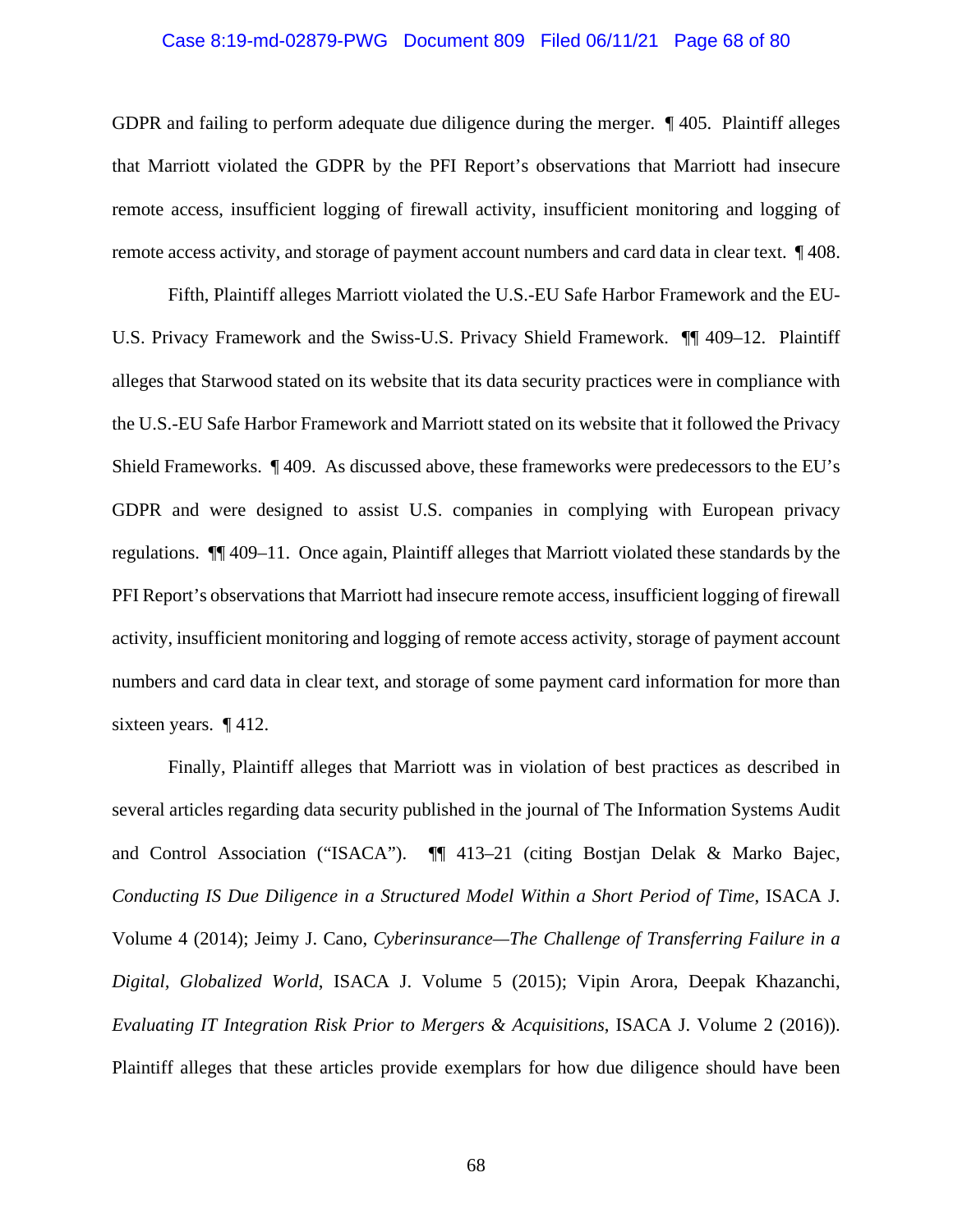# Case 8:19-md-02879-PWG Document 809 Filed 06/11/21 Page 69 of 80

conducted, including that the CEO should be accountable for the Information Security due diligence process, the CIO should be responsible for conducting the due diligence, and that the due diligence process should properly evaluate business risks including cybersecurity. ¶¶ 414–20. Plaintiff alleges that Marriott failed to meet these exemplar practices by failing to properly assess and mitigate the risk to Marriott in operating Starwood's systems, failing to adequately protect customers' personal data, and failing to adequately monitor and log firewall activity and remote access. ¶¶ 417–19.

Taken together, Plaintiff pleads that these alleged violations of cybersecurity standards and the findings of the PFI Report support a strong inference of scienter. Specifically, Plaintiff alleges that these failures constitute a knowing or severely reckless disregard for the true state of Starwood's systems by Defendants when they made statements and omitted information to the market. ¶¶ 598–602.

The allegations support an inference that Starwood's cybersecurity was deficient and failed to meet various cybersecurity standards and best practices. But the findings of the PFI report, including that Marriott had insecure remote access, insufficient logging of firewall activity, insufficient monitoring and logging of remote access activity, and storage of payment account numbers and card data in clear text, which Plaintiff repeatedly cites to support its allegations that Marriott violated various cybersecurity standards, say nothing at all about any of the individual Defendants or what they knew at the time the allegedly false or misleading statements were made. Just as Plaintiff cannot allege that a statement was false or misleading based on hindsight, it cannot plead scienter by hindsight. *Cf. Doshi v. Gen. Cable Corp.*, 823 F.3d 1032, 1044 (6th Cir. 2016) (allegations that "[h]ad the defendants properly used the COSO framework . . . they would have known about accounting errors" on a timely basis "amount to impermissible fraud by hindsight"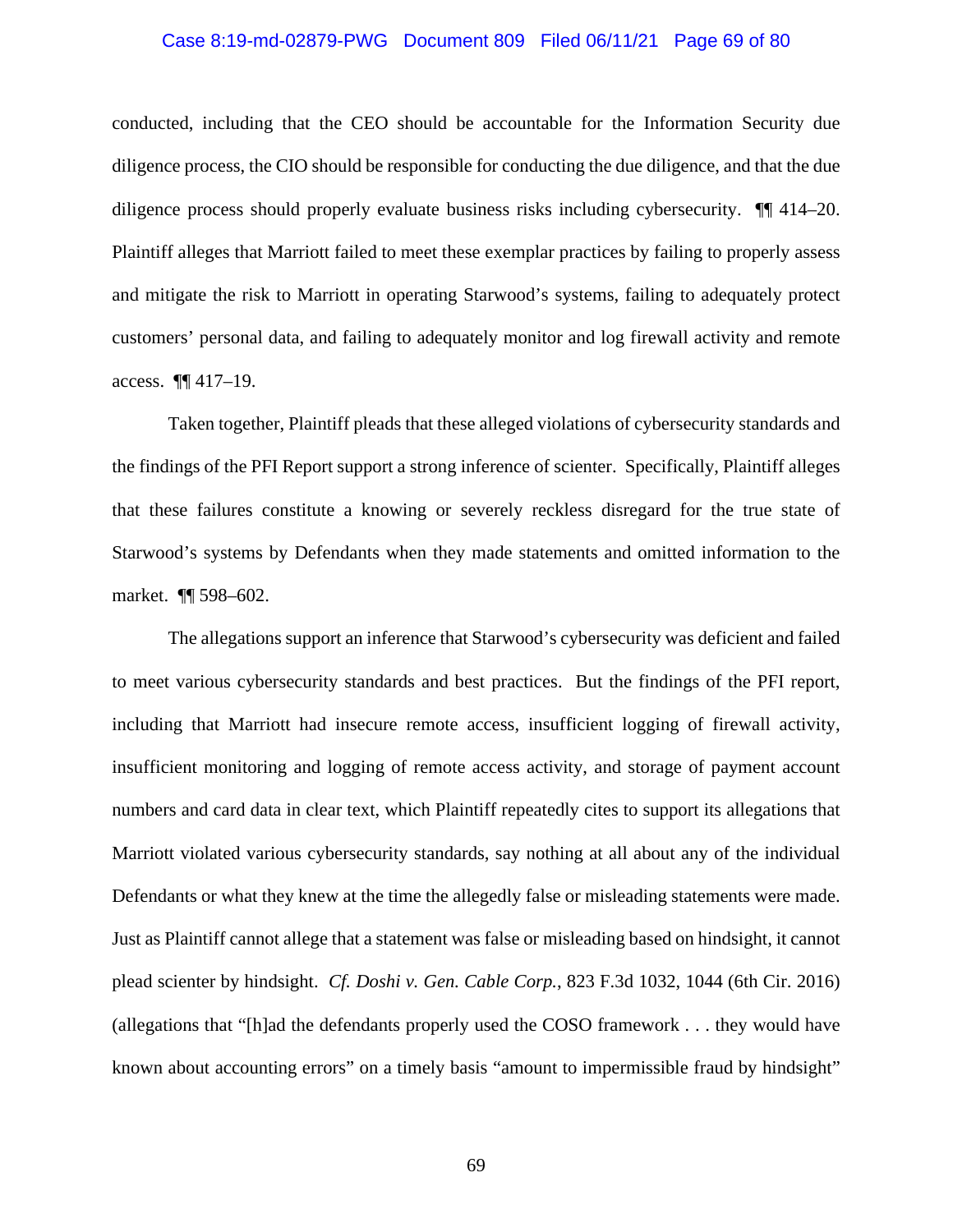# Case 8:19-md-02879-PWG Document 809 Filed 06/11/21 Page 70 of 80

and "cannot give rise to a strong inference of scienter."). Therefore, these allegations fail to support a strong inference of scienter for any of the Defendants.

## **v. Magnitude of the Breach**

Plaintiff alleges that the size, scope, and duration of the data breach support a strong inference of scienter. ¶¶ 320–25, 617–20. The PFI report found that the data breach went undetected for more than 1,500 days, including more than 700 days while under Marriott's ownership and control. ¶ 617. The attackers used 17 different accounts to steal the personal information of 380 million people. ¶¶ 617–20. Plaintiff refers to the data breach as the second largest data breach in history. ¶ 618. Plaintiff pleads that these allegations support a strong inference of scienter. ¶ 620.

The scope and duration of the data breach do not support an inference that Defendants knew of the data breach, though it could support an inference that they should have known sooner. However, Plaintiff's allegations also support the inference that the attackers effectively and intentionally concealed the hack, as neither Marriott nor its outside experts and consultants which, as Plaintiff alleges, conducted multiple cybersecurity assessments, identified the breach sooner. Therefore, these allegations do not support a strong inference of scienter. *See In re Constellation Energy Grp., Inc. Sec. Litig.*, No. CIV. CCB-08-02854, 2012 WL 1067651, at \*7 ("[C]alling a problem 'long-standing' does not necessarily suggest that knowledge of the problem was longstanding, and knowledge is the ultimate touchstone for the purpose of determining recklessness.").

#### **vi. Defendants' Positions and Involvement in Merger**

Finally, Plaintiff alleges the positions and backgrounds of the Individual Defendants support a strong inference of scienter. ¶¶ 621–33. Plaintiff alleges that Mr. Sorenson, as CEO and a member of the Board, was personally involved in the merger. ¶ 621. Mr. Sorenson had numerous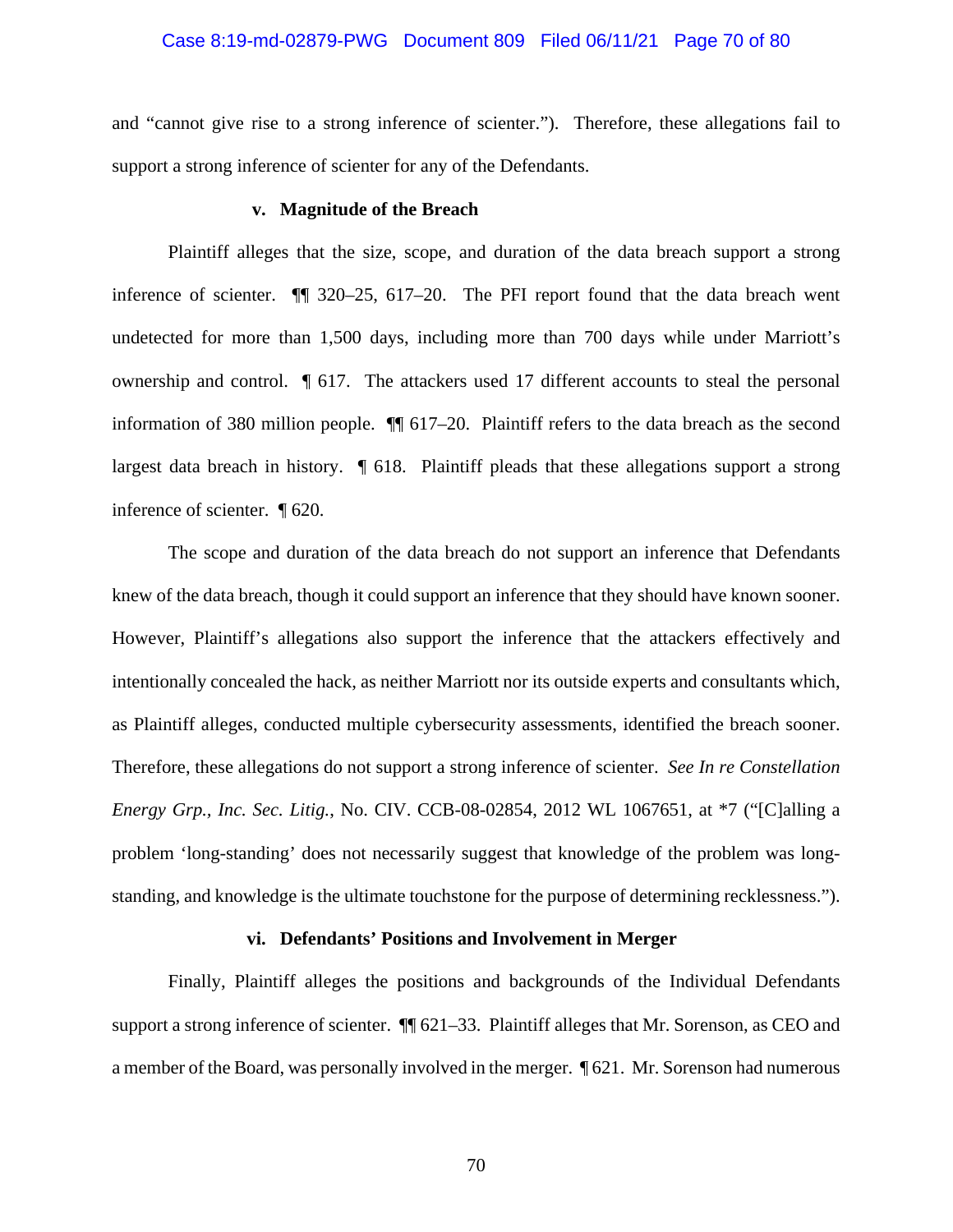# Case 8:19-md-02879-PWG Document 809 Filed 06/11/21 Page 71 of 80

meetings with Starwood executives and Marriott's Board to stay informed about the merger process. *Id.* According to the best practices in one of the ISACA publications, Plaintiff also alleges that as CEO, Mr. Sorenson should have been intimately involved with the due diligence process. *Id.* Further, Plaintiff alleges that Mr. Sorenson was known to be "hands on" regarding Marriott's merger activity and formerly was a mergers and acquisitions partner with Latham & Watkins. ¶ 623. Plaintiff alleges that this information provides further evidence that Mr. Sorenson knew or was at least severely reckless in not knowing about Starwood's cybersecurity deficiencies and risks. ¶¶ 622–23.

Plaintiff alleges that Ms. Oberg, as CFO, presented to the board three times during the class period regarding cybersecurity risks. ¶ 624. In addition, by virtue of her role, Plaintiff alleges that Ms. Oberg would have been informed regarding the decision to perform information security due diligence and reported the results to the board. ¶ 625. Plaintiff also alleges that as a member of the Board and Marriott's senior management, Marriott was aware of cybersecurity risks facing Marriott. **¶** 626. Plaintiff alleges that this information provides further evidence that Ms. Oberg knew or was at least severely reckless in not knowing about Starwood's cybersecurity deficiencies and risks. ¶¶ 624–26.

For Mr. Hoffmeister, Plaintiff alleges that as CIO, he was deeply involved in the merger and integration process. ¶ 629. And as CIO, Mr. Hoffmeister was responsible for overseeing the people, processes, and technologies within Marriott's IT organization and preserving Marriott's digital assets. ¶¶ 630–32. Plaintiff alleges that this supports a strong inference of scienter. ¶ 632.

Plaintiff alleges Mr. Bauduin, as CAO and signatory of Marriott's Form 10-Qs, 10Ks, and 8-Ks, was responsible for reviewing the statements in those filings. ¶ 633. As such, he would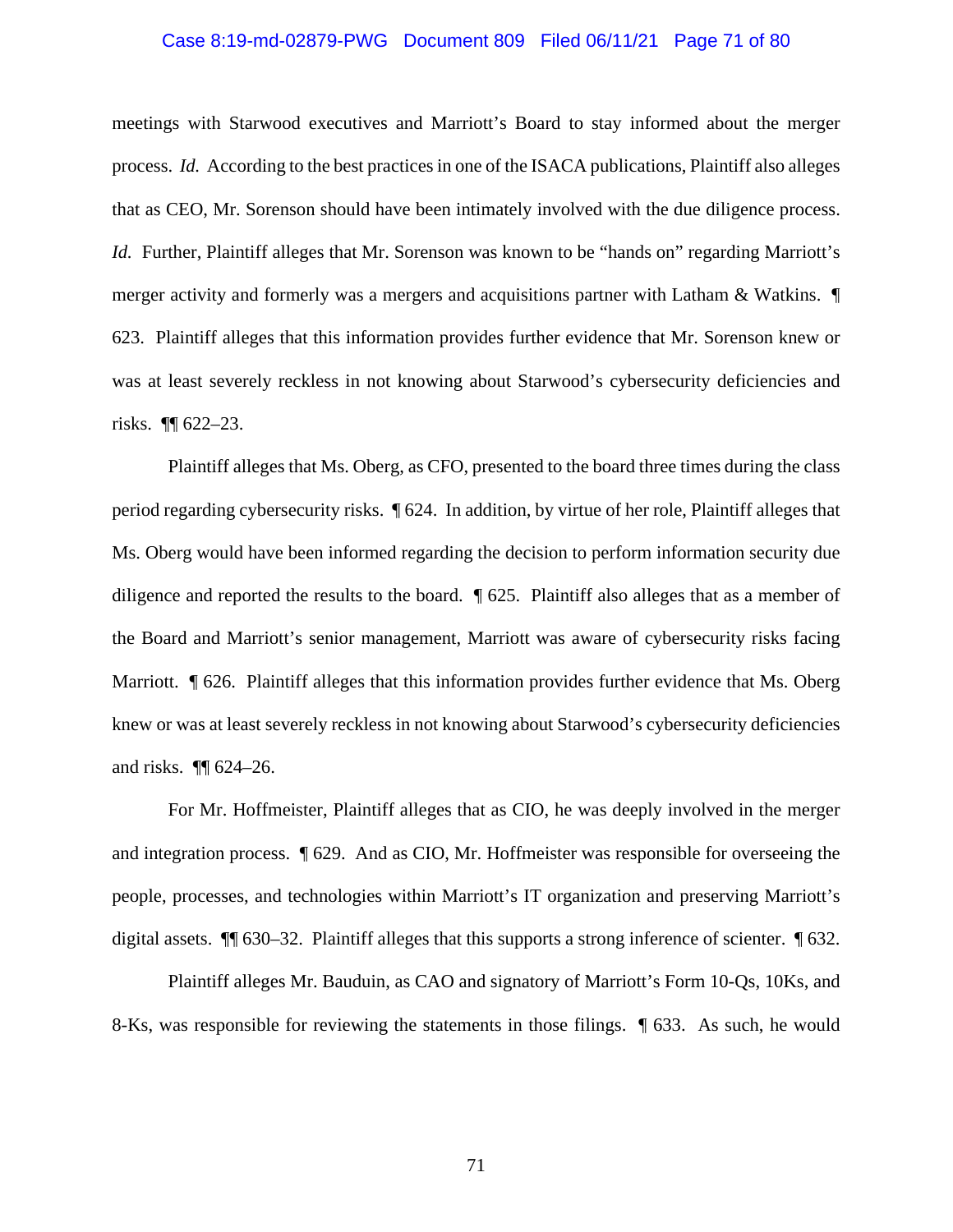# Case 8:19-md-02879-PWG Document 809 Filed 06/11/21 Page 72 of 80

have been involved in or informed of the due diligence and integration process, and was also named a manager of Starwood at the end of the merger. *Id.*

Plaintiff does not plead separate allegations of scienter for Defendants Bush, Henderson, Kellner, Muñoz, and Lewis, but addresses them collectively as members of the Audit Committee. ¶¶ 627–28. As members of the Audit Committee, Plaintiff alleges that these Defendants were provided with information regarding the deficiencies in Starwood's systems, were aware of their responsibilities to disclose risks regarding cybersecurity, and had actual knowledge of the breach ten weeks before it was disclosed to the public. *Id.*

Finally, Plaintiff alleges that as a corporation, Marriott acted with scienter by virtue of the scienter of the Individual Defendants, and the statements of other company officials. ¶ 634.

I consider these allegations as part of my holistic assessment. *See Yates v. Mun. Mortg. & Equity, LLC*, 744 F.3d at 890. These allegations support an inference that the Individual Defendants should have known that Starwood's systems had cybersecurity deficiencies. But without "additional detailed allegations" regarding the Individual Defendants, they do not establish an inference, let alone a strong one, that any of the Individual Defendants knew or was reckless in not knowing that any of their statements were false or misleading. *Id.*; *see also Lerner v. Nw. Biotherapeutics*, 273 F. Supp. 3d at 593–94 (colleting cases and noting, "Courts have routinely held that corporate executives' access to information and internal affairs is not enough to demonstrate scienter under the PSLRA.")

# **vii. Countervailing Inferences of Innocence**

In addition to weighing the inferences above, I must also consider countervailing inferences of innocence from the Complaint. *Yates v. Mun. Mortg. & Equity, LLC*, 744 F.3d at 885.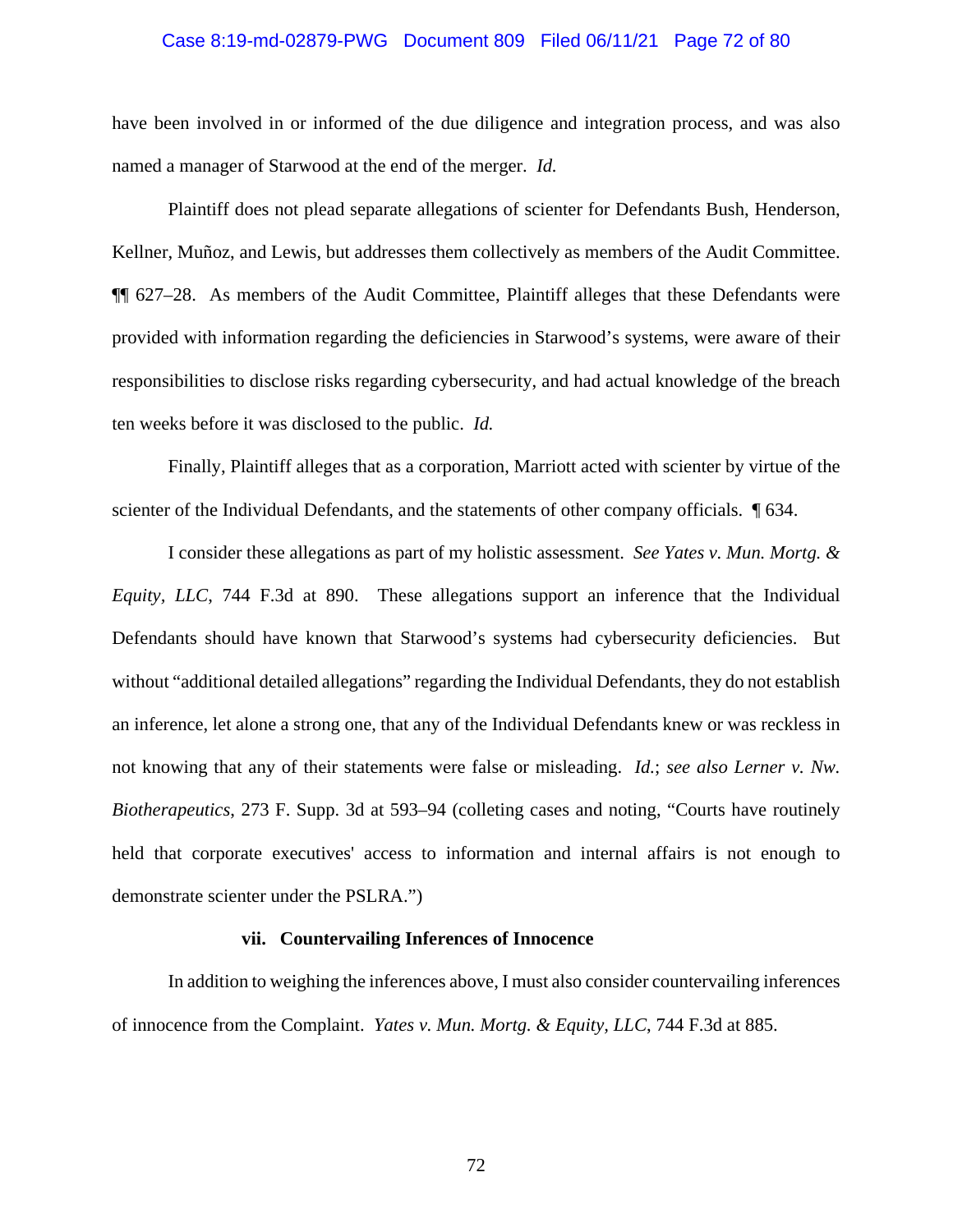### Case 8:19-md-02879-PWG Document 809 Filed 06/11/21 Page 73 of 80

First, Defendants argue that Plaintiff's failure to plead any plausible fraudulent motive or insider stock sales weighs against a finding of scienter. The absence of an alleged motive is not fatal to a complaint. *Tellabs*, 551 U.S. at 325. Nonetheless, courts have considered the lack of motive as a relevant circumstance. For example, in *Sgarlata v. PayPal Holdings, Inc.*, the Northern District of California found that the lack of an alleged motive cut against an inference of scienter in connection with a data breach of a Paypal-owned company. 409 F. Supp. 3d 846, 859 (N.D. Cal. 2019). The court explained:

The weakness of any inference of scienter is underscored by the lack of any obvious incentive to mislead. There is no allegation of motivation – e.g., that Defendants sold stock during the Class Period or that any of the individual defendants stood to gain a profit from the alleged wrongdoing. Nor is there any satisfying explanation of what benefit Defendants hoped to gain by delay[ing] disclosure of the full scope of the breach by three weeks. This was not like overestimating financial performance of a company with the hope and possibility that financial fortunes might improve and thereby mask an otherwise misleading statement. If there were a breach causing 1.6 million customer files to be compromised, that fact could not be undone, mooted, or masked by waiting three weeks.

*Id.* The district court's dismissal and reliance on a lack of alleged motive was affirmed by the Ninth Circuit. *Eckert v. PayPal Holdings, Inc.*, 831 F. App'x 366, 367 (9th Cir. 2020). *See also In re Acterna Corp. Sec. Litig.*, 378 F. Supp. 2d 561, 577 (D. Md. 2005) ("[T]he absence of any allegations establishing a motive for the individual Defendants to engage in securities fraud cuts against Plaintiffs' argument."). Here Plaintiff does not allege that any of the Individual Defendants sold stock in Marriott or had any other motive for making false or misleading statements. While not dispositive, this weighs against an inference of scienter.

Second, Defendants point out that Plaintiff's allegations show that Marriott launched an immediate investigation when it was alerted to suspicious inquiries. ¶ 354. This also weighs against an inference of scienter. *See Higginbotham v. Baxter Int'l, Inc.*, 495 F.3d 753, 758 (7th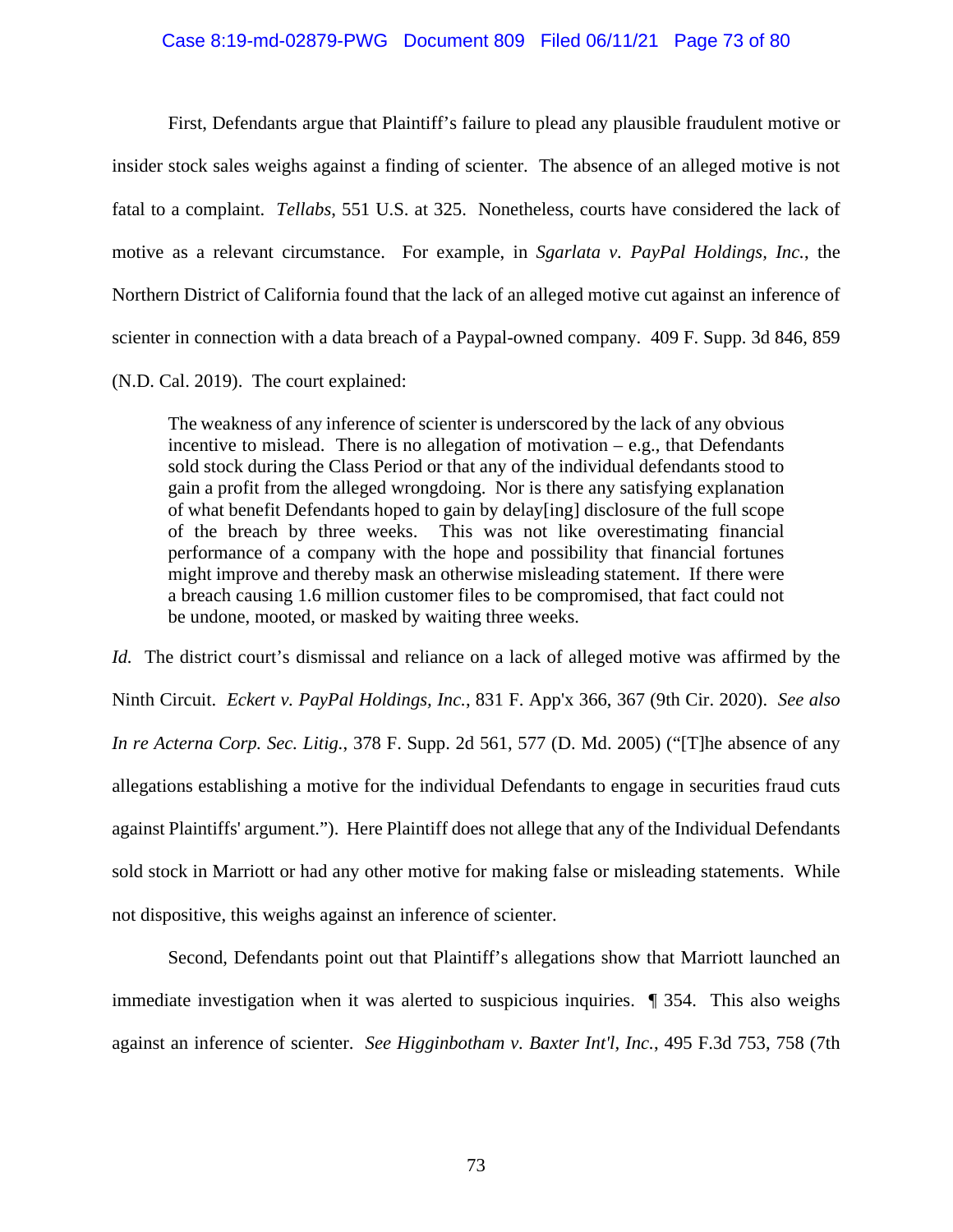#### Case 8:19-md-02879-PWG Document 809 Filed 06/11/21 Page 74 of 80

Cir. 2007) (launching investigation after data breach "demonstrat[es] a pursuit of truth rather than reckless indifference to the truth.")

Similarly, the Complaint states that Marriott reported the breach to the FBI, including "the tools used by the hackers, the timeliness of the intrusion, and the forensic findings the Company and/or its third-party investigators had made." ¶ 35. Working cooperatively with law enforcement supports an inference that the Defendants were not simultaneously perpetuating a scheme to deceive investors. *Cf. In re Bausch & Lomb, Inc. Sec. Litig.*, 592 F. Supp. 2d 323, 342–43 (W.D.N.Y. 2008) (no inference of scienter when company "immediately launched a massive independent investigation" into accounting irregularities and "voluntarily reported the matter to the SEC.")

Finally, Defendants point to Marriott's repeated disclosures that it could be subject to a cyberattack. *See, e.g.*, ¶¶ 485, 494, 505. These disclosures informed investors that Marriott may not be able to keep up with information, security, and privacy requirements and it was not impervious to cyberattacks. *Id.* This weighs against an inference of scienter that the Individual Defendants were intentional or severely reckless in leading investors to believe the opposite.

#### **viii. The Court's Prior Decision in the Consumer Track**

For each alleged false statement, Plaintiff states that I already held in a separate track of this MDL that the Consumer Plaintiffs adequately pleaded under Fed. R. Civ. P. 9 "that Marriott knew or should have known about allegedly inadequate security practices and risk of a data breach." *See, e.g.*, ¶ 445. Plaintiff argues that this holding should sustain its claims here. Pl. Opp. at 16.

In a prior Memorandum Opinion regarding Marriott's motion to dismiss the claims filed by the Consumer Plaintiffs, I found that the Maryland and California class representatives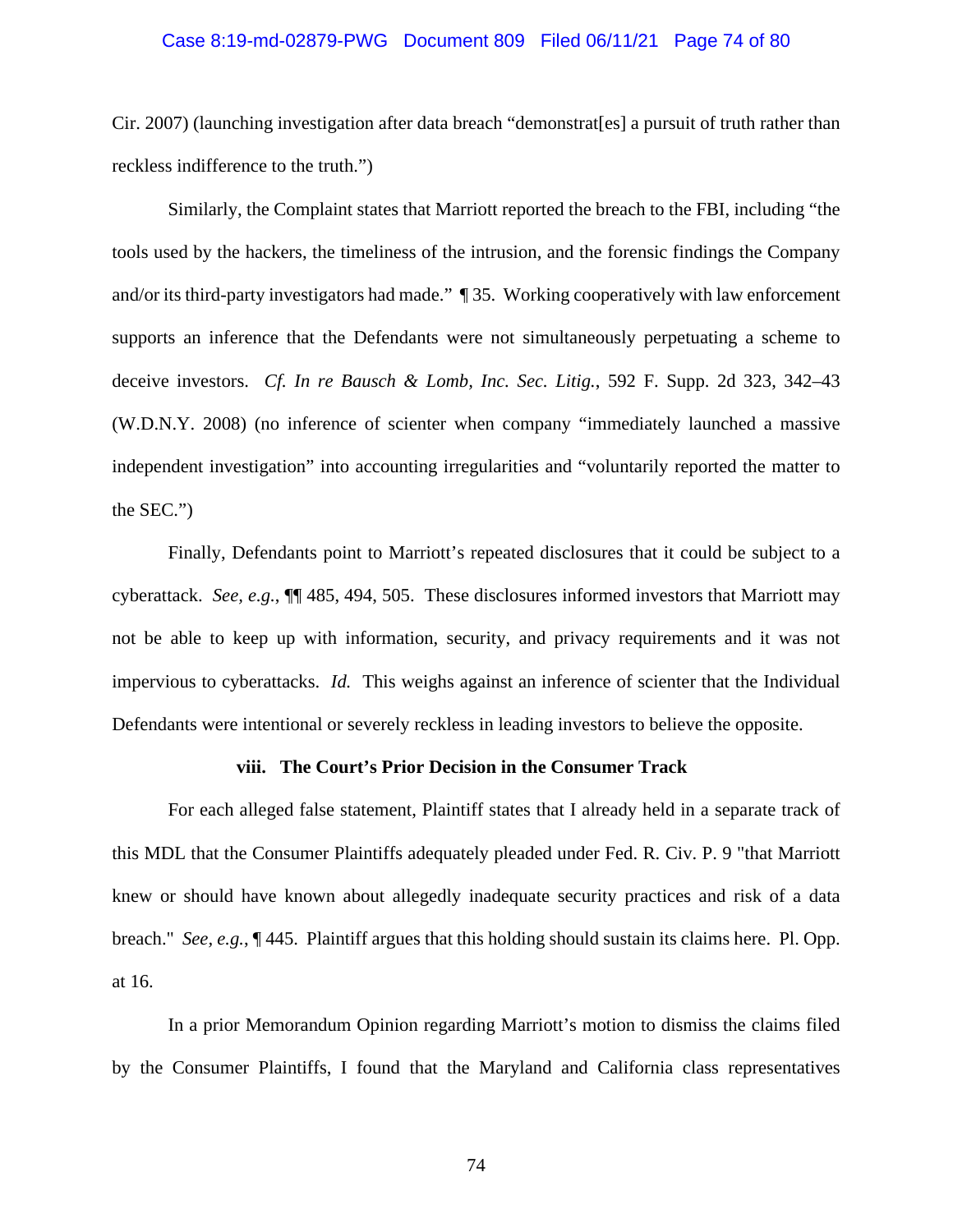#### Case 8:19-md-02879-PWG Document 809 Filed 06/11/21 Page 75 of 80

adequately pled violations of the Maryland Consumer Protection Act and California Unfair Competition Law Claims, respectively. *In re Marriott Int'l, Inc., Customer Data Sec. Breach* Litig., 440 F. Supp. 3d at 489. These statutes protect consumers with respect to their purchase of goods and services. I explained that Rule 9(b) required the Consumer Plaintiffs to allege the time, place, and contents of false representations regarding their purchase of goods and services, but that Rule 9(b)'s requirements are applied less strictly with respect to omissions. The Consumer Plaintiffs met this requirement with respect to their claims under these statutes by alleging that they gave their personal information to Marriott and their allegations that Marriott knew or should have known that the personal information was not secure.

In contrast, the pleading requirements of the PSLRA are substantially more demanding than those of Rule 9(b), as discussed above. <sup>7</sup> *See* Section I.b. The PSLRA requires the Plaintiff to plead specific facts to support the inference that Defendants made material representations or omissions to investors. For the reasons discussed above, Plaintiff has failed to adequately plead that any of the alleged statements identified in the Complaint were false or misleading. Moreover, the PSLRA's heightened scienter requirement was not applicable to the claims by the Consumer Plaintiffs. And for the reasons stated above, Plaintiff here has failed to adequately plead scienter. My analysis of a different complaint, by different plaintiffs, alleging different statutory violations, under different standards, does not change this result.

### **ix. Holistic Assessment**

Each of the categories of allegations discussed above fails to support a strong inference of scienter. The sum of the parts is no different. Plaintiff's allegations based on confidential

<sup>7</sup> Federal Rule of Civil Procedure 9(b) states: "In alleging fraud or mistake, a party must state with particularity the circumstances constituting fraud or mistake*. Malice, intent, knowledge, and other conditions of a person's mind may be alleged generally.*" (emphasis added).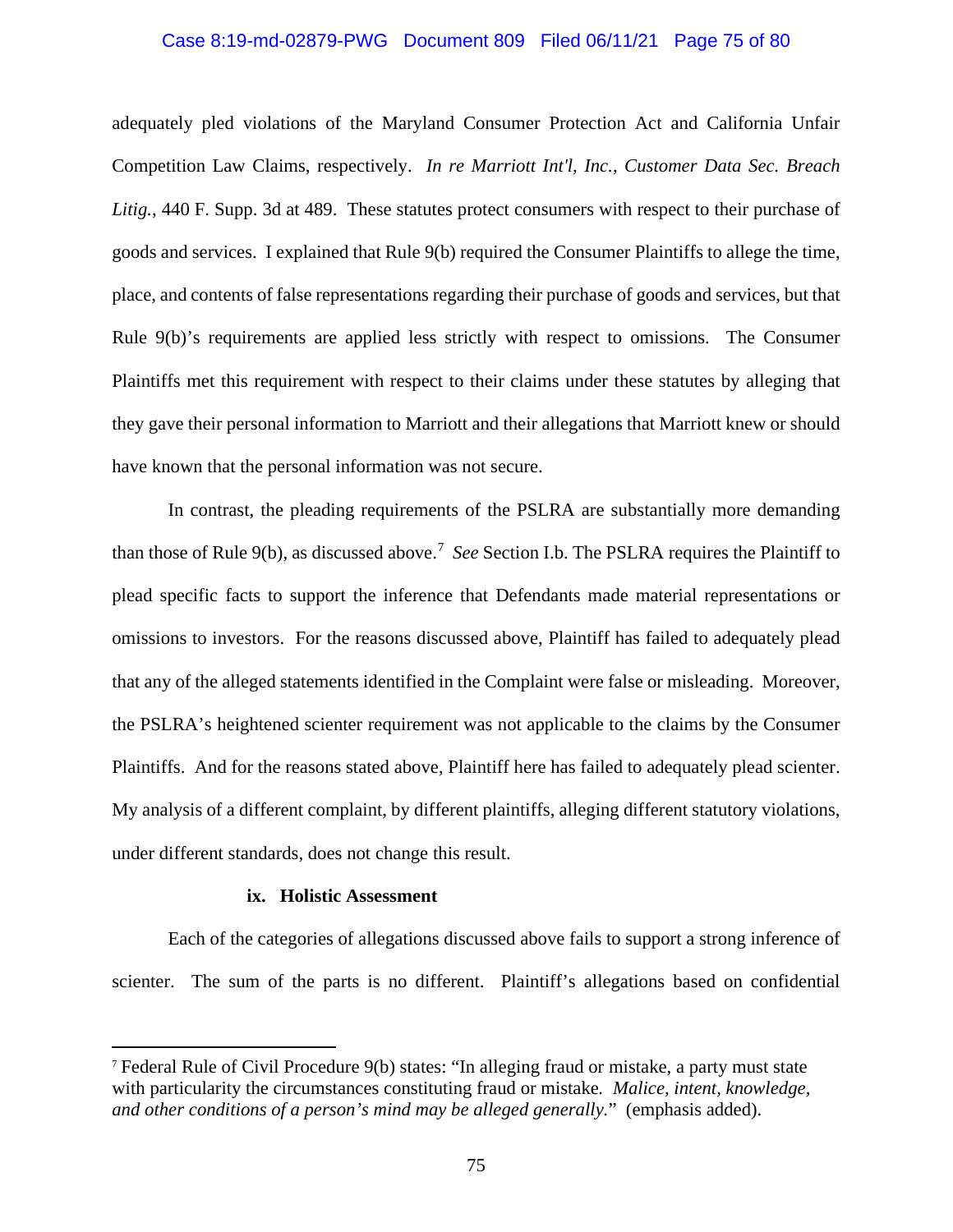## Case 8:19-md-02879-PWG Document 809 Filed 06/11/21 Page 76 of 80

witnesses, internal cybersecurity assessments and board minutes, the PFI report and various data security standards, and the magnitude of the breach all support an inference that Marriott's cybersecurity was deficient. The allegations also demonstrate that the Individual Defendants were aware of cybersecurity risks. But the allegations also support the opposing inference that Marriott conducted due diligence and made investments in its IT infrastructure, even if they were not the same decisions that some of the confidential witnesses would have made. The lack of an alleged motive, investigation into the data breach, cooperating with law enforcement, and disclosure of the risk of a cyber-attack all support an inference of innocence. Taken together, Plaintiff fails to allege a strong inference that Defendants acted with an intent to deceive or with severe recklessness to the truth. Because "the facts as a whole more plausibly suggest that the defendant acted innocently—or even negligently—rather than with intent or severe recklessness, the action must be dismissed." *Cozzarelli v. Inspire Pharm. Inc.*, 549 F.3d 618, 624 (4th Cir. 2008).

### **c. Loss Causation**

Defendants argue that Plaintiff fails to adequately plead the loss causation element of a claim under Exchange Act Section 10b and Rule 10b-5. Allegations of loss causation are reviewed for "'sufficient specificity,' a standard largely consonant with Fed. R. Civ. P. 9(b)'s requirement that averments of fraud be pled with particularity." *Katyle v. Penn Nat. Gaming, Inc.*, 637 F.3d 462, 471 (4th Cir. 2011); *see also Singer v. Reali*, 883 F.3d 425, 444–45 (4th Cir. 2018).<sup>8</sup> This

<sup>8</sup> In *Katyle v. Penn Nat. Gaming*, the Fourth Circuit explained that in *Tellabs*, the Supreme Court recognized that "'[p]rior to the enactment of the PSLRA, the sufficiency of a complaint for securities fraud was governed not by [the general pleading standard of] Rule 8, but by the heightened pleading standard set forth in Rule 9(b).'" *Katyle v. Penn Nat. Gaming, Inc.*, 637 F.3d 462, 471 n.5 (4th Cir. 2011) (quoting *Tellabs*, 551 U.S. at 319). As described above, the PSLRA sets forth specific standards for pleading the elements of misrepresentation and scienter that supersede the requirements of Rule 9(b), but it does not address the pleading standards applicable to the remaining elements of a § 10(b) claim, "and so presumably the pleading standard of Rule 9(b) still applies to those elements." *Id.* The Fourth Circuit recognized that uncertainty has arisen because in *Dura Pharm., Inc. v. Broudo*, 544 U.S. 336, 346–47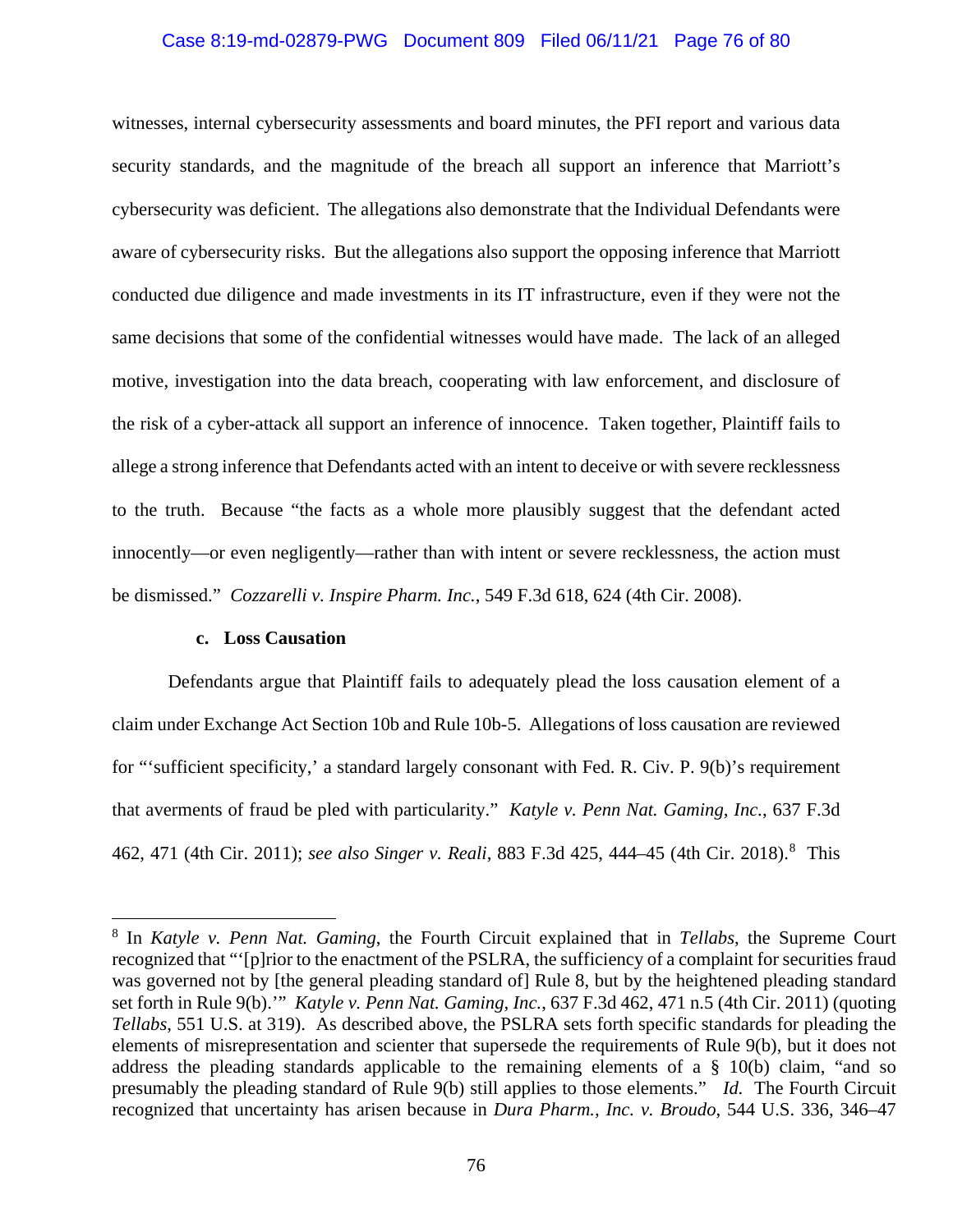### Case 8:19-md-02879-PWG Document 809 Filed 06/11/21 Page 77 of 80

"requires the pleading of 'a sufficiently direct relationship between the plaintiff's economic loss and the defendant's fraudulent conduct,' which may be accomplished by alleging facts establishing that the defendant's 'misrepresentation or omission was one substantial cause of the investment's decline in value.'" *Singer v. Reali*, 883 F.3d at 445 (quoting *Katyle v. Penn Nat. Gaming, Inc.*, 637 F.3d at 472). "[T]he plaintiff must plead (1) the 'exposure' of the defendant's misrepresentation or omission, i.e., the revelation of 'new facts suggesting [the defendant] perpetrated a fraud on the market,' and (2) that such exposure 'resulted in the decline of [the defendant's] share price.'" *Singer v. Reali*, 883 F.3d at 445 (quoting *Katyle v. Penn Nat. Gaming, Inc.*, 637 F.3d at 43).

Plaintiff may allege exposure for the purposes of loss causation under the "corrective disclosure" theory, the "materialization of concealed risk" theory, or a combination of the two. *Id.* "[U]nder the corrective disclosure theory, a complaint may allege that the defendant company itself made a disclosure that 'publicly revealed for the first time' that the company perpetrated a fraud on the market by way of a material misrepresentation or omission." *Id.* (citing *Katyle*, 637 F.3d at 473). "[U]tilizing the materialization of a concealed risk theory, a complaint may allege that news from another source revealed the company's fraud." *Id.* (citing *Katyle*, 637 F.3d at 477 n.10.) "'In such a case, the plaintiffs would not need to identify a public disclosure that corrected the previous, misleading disclosure because the news of the materialized risk would itself be the revelation of the fraud that caused plaintiffs' loss.'" *Katyle*, 637 F.3d at 477 n.10 (quoting *Teachers' Ret. Sys.,* 477 F.3d at 187). In *Singer*, the Fourth Circuit found that an "amalgam" of

<sup>(2005),</sup> the Supreme Court applied Rule 8's "a short and plain statement" pleading standard to allegations of loss causation, but had simply assumed for argument's sake that that standard applied. *Id.* Therefore, the Fourth Circuit applies the "sufficient specificity" standard consonant with Rule 9(b) to allegations of loss causation. *See id.*; *Singer v. Reali*, 883 F.3d 425, 444–45 (4th Cir. 2018).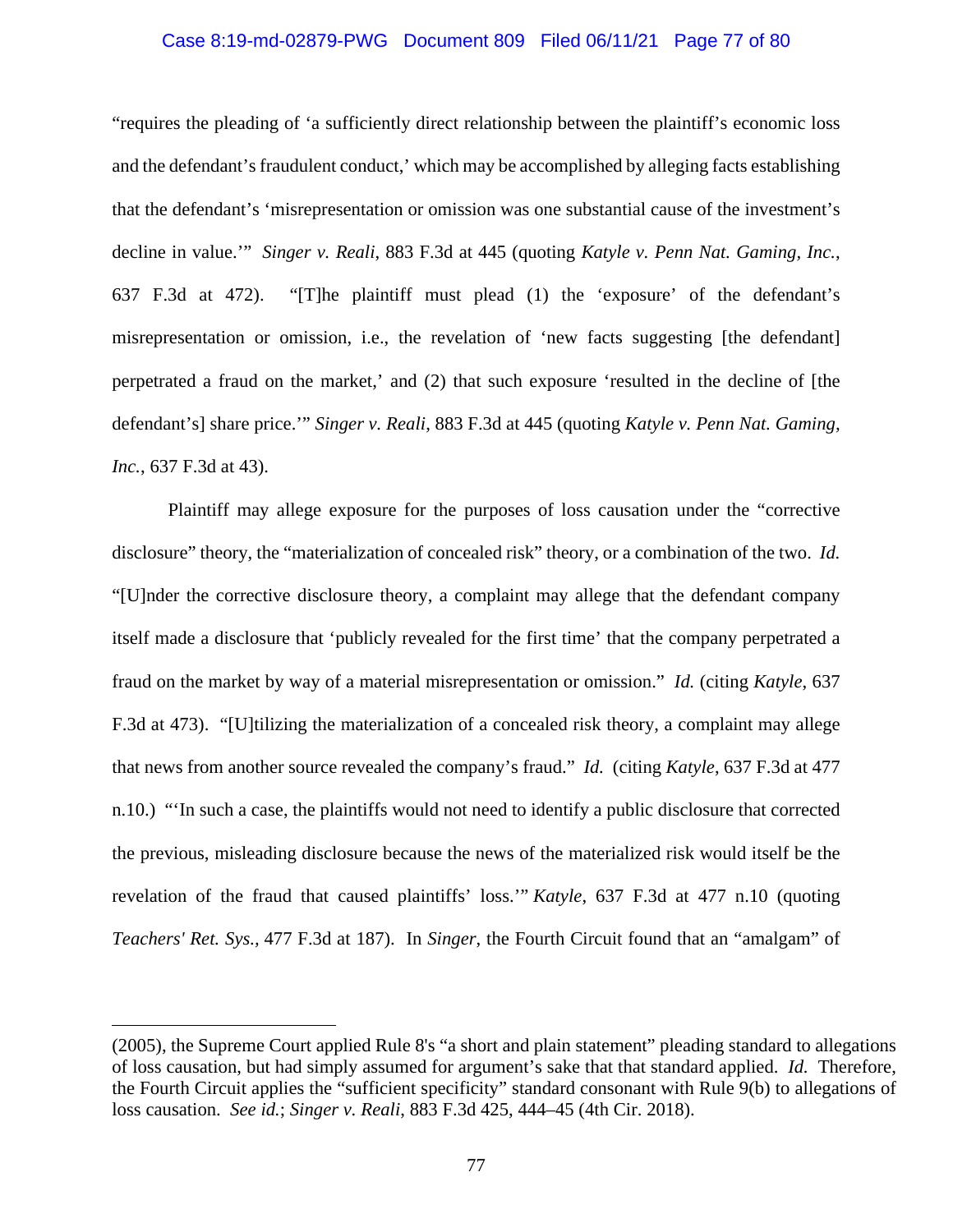#### Case 8:19-md-02879-PWG Document 809 Filed 06/11/21 Page 78 of 80

the two theories was sufficient to plead exposure for the purposes of loss causation. *Singer v. Reali*, 883 F.3d at 445.

Under any of these theories of exposure, "the ultimate loss causation inquiry . . . is the same: whether a 'misstatement or omission concealed something from the market that, when disclosed, negatively affected the value of the security.'" *Id.* at 446 (quoting *In re Vivendi, S.A. Sec. Litig.*, 838 F.3d 223, 261–62 (2d Cir. 2016)). In other words, a plaintiff must show "that the loss caused by the alleged fraud results from the 'relevant truth . . . leak[ing] out.'" *Id.* (quoting *In re Vivendi, S.A. Sec. Litig.*, 838 F.3d at 261; *Dura Pharm., Inc. v. Broudo*, 544 U.S. at 342).

For corrective disclosures, "neither a single complete disclosure nor a fact-for-fact disclosure of the relevant truth to the market is a necessary prerequisite to establishing loss causation (although either may be sufficient)." *Id.* (quoting *Katyle*, 637 F.3d at 472). Instead, "the truth may have 'gradually emerged through a series of partial disclosures,' with the 'entire series of partial disclosures [prompting] the stock price deflation.'" *Id.* (quoting (quoting *Katyle*, 637 F.3d at 472) (alterations in original). The disclosure or series of disclosures "'need not precisely identify the misrepresentation or omission' about which the plaintiff complains, but 'must reveal to the market in some sense the fraudulent nature of" such misrepresentation or omission, and 'must at least relate back to the misrepresentation [or omission] and not to some other negative information about the company.'" *Id.* (quoting *Katyle*, 637 F.3d at 473) (alterations in original).

Here Plaintiff alleges that Marriott's November 30, 2018 announcement of the data breach was a "corrective disclosure and/or revelation of a previously concealed, materialized risk" that caused Marriott's share price to drop by \$6.81 from a close of \$121.84 per share on November 29, 2018 to \$115.03 per share on November 30, 2018, and that this caused Plaintiff and other class members economic losses. ¶¶ 635–43. But for the reasons discussed above, Plaintiff has failed to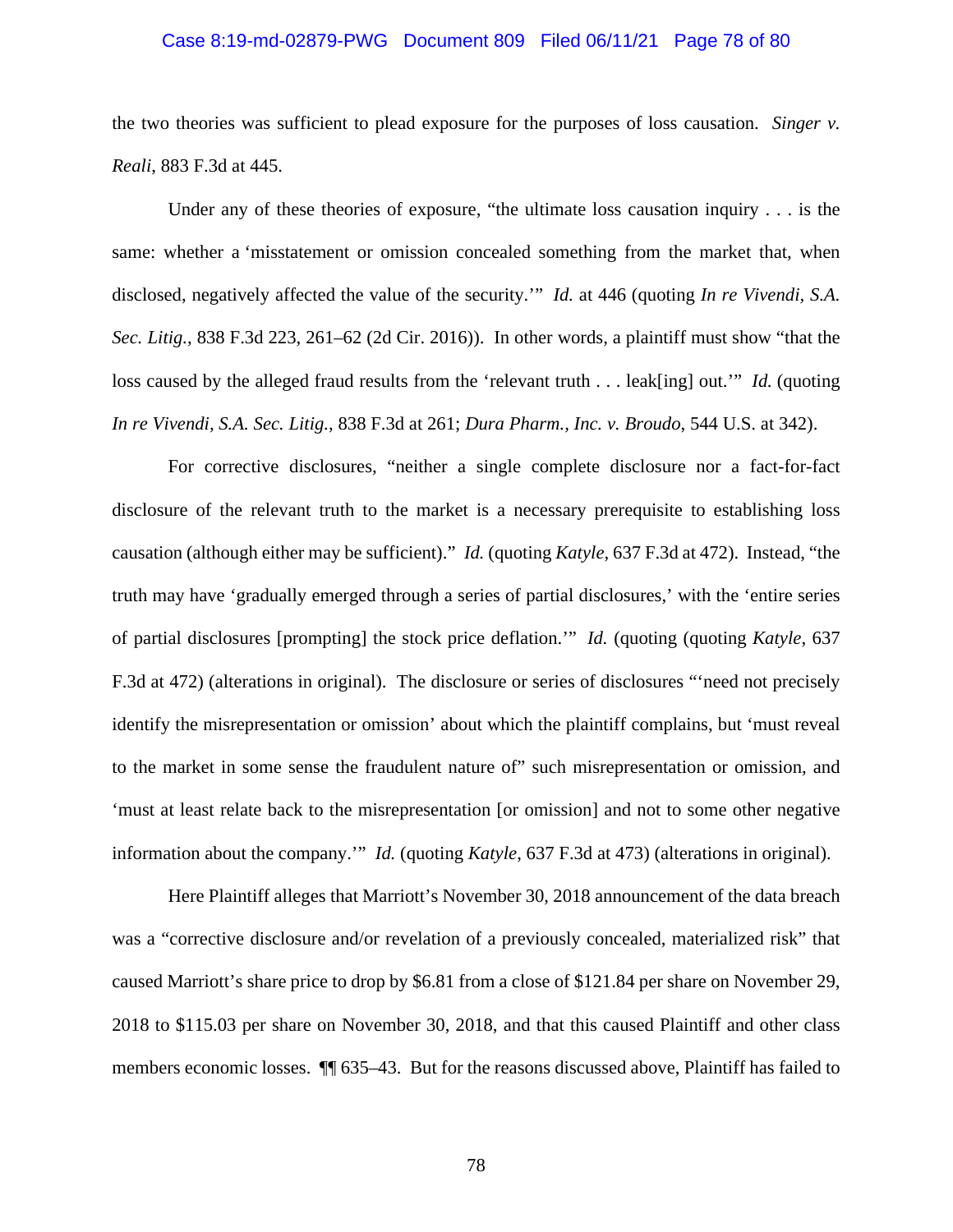### Case 8:19-md-02879-PWG Document 809 Filed 06/11/21 Page 79 of 80

allege that Defendants made any material false statements or omissions. Therefore, the disclosure of the data breach necessarily did not correct or reveal a previous misstatement or omission. In other words, with no misrepresentation or omission, Plaintiff cannot show that its alleged losses "relate back to [a] misrepresentation and not to some other negative information about the company." *Katyle v. Penn Nat. Gaming, Inc.*, 637 F.3d at 473. Thus, Plaintiff fails to allege loss causation.

#### **II. Secondary Liability Under Exchange Act Section 20(a)**

In the second count of the Complaint, Plaintiff alleges secondary liability under Exchange Act Section 20(a).  $\P$  664–72. Section 20(a) states:

Every person who directly or indirectly, controls any person liable under any provision of this chapter or of any rule or regulation thereunder shall also be liable jointly and severally with and to the same extent as such controlled person to any person to whom such controlled person is liable . . . unless the controlling person acted in good faith and did not directly or indirectly induce the act or acts constituting the violation or cause of action.

15 U.S.C. § 78t(a). "A 'claim for controlling person liability under section 20(a) must be based upon a primary violation of the securities laws.'" *Lerner v. Nw. Biotherapeutics*, 273 F. Supp. 3d at 596 (*quoting Svezzese v. Duratek, Inc.*, 67 Fed. Appx. 169, 174 (4th Cir. 2003)). Here the alleged predicate violations for Section 20(a) liability are the alleged violations of Exchange Act Section 10b and Rule 10b-5 discussed above. ¶ 666. Because Plaintiff fails to state a claim under Exchange Act Section 10b and Rule 10b-5, its claim under Exchange Act 20(a) fails as well.

### **III. Dismissal with Prejudice**

For the reasons stated above, Plaintiff's claims are dismissed. This dismissal is with prejudice. "'The determination whether to dismiss with or without prejudice under Rule 12(b)(6) is within the discretion of the district court.'" *Weigel v. Maryland*, 950 F. Supp. 2d 811, 825–26 (D. Md. 2013) (*quoting 180S, Inc. v. Gordini U.S.A., Inc.*, 602 F. Supp. 2d 635, 638–39 (D. Md.